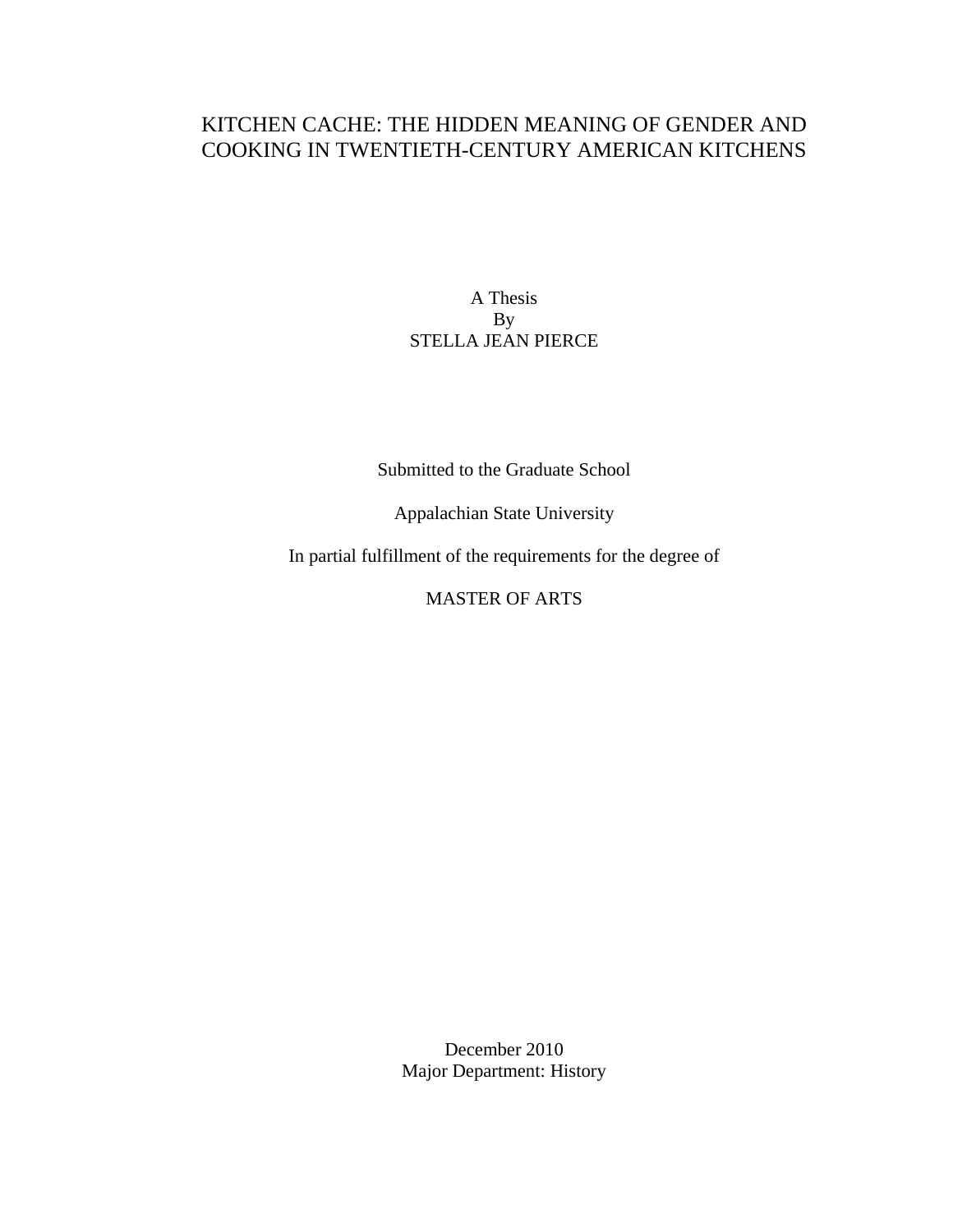## KITCHEN CACHE: THE HIDDEN MEANING OF GENDER AND COOKING IN TWENTIETH-CENTURY AMERICAN KITCHENS

#### A Thesis By STELLA JEAN PIERCE December 2010

#### APPROVED BY:

------------------------------------------- Sheila Phipps

Chairperson, Thesis Committee

------------------------------------------- Mike Wade Member, Thesis Committee

-------------------------------------------

Lynne Getz Member, Thesis Committee

-------------------------------------------

Lucinda McCray Chairperson, Department of History

-------------------------------------------

Edelma Huntley Dean, Research and Graduate Studies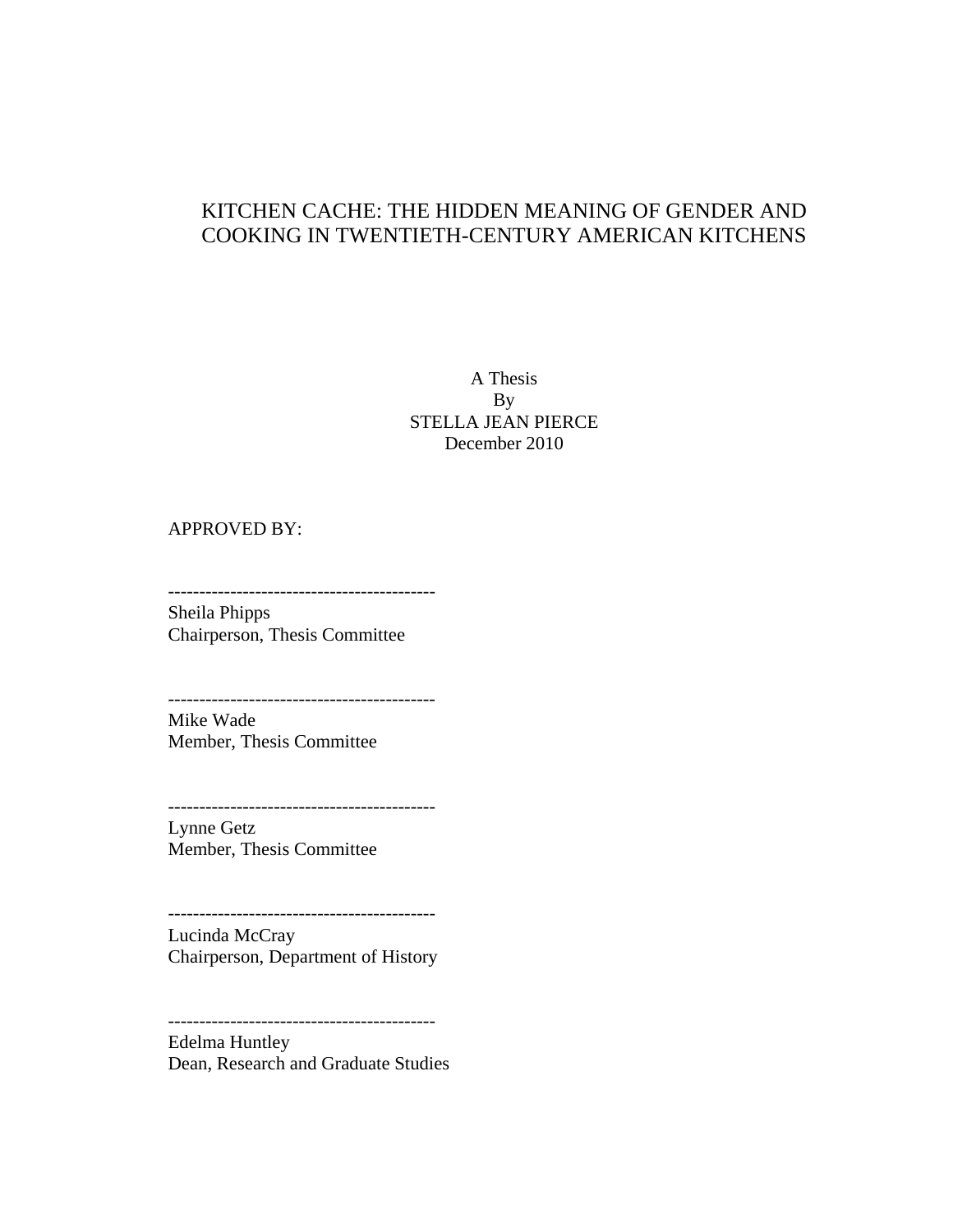## KITCHEN CACHE: THE HIDDEN MEANING OF GENDER AND COOKING IN TWENTIETH-CENTURY AMERICAN KITCHENS (December 2010)

Stella Jean Pierce, B.A., University of Florida M.A., Appalachian State University Thesis Chairperson: Dr. Sheila Phipps

For many centuries, women have been the designated cooks of domestic America. Their legacy has been to provide nutrition and nurturing to families, a role that made them the creators and sustainers of the American diet. But as the restaurant industry became a large force in the twentieth-century economy, the task of cooking was usurped by men in the public sphere. Socio-cultural and legal forces discouraged women from entering into a field that was traditionally familiar to them, while men were granted professional training and entrepreneurial freedom to take advantage of an expanding market. This resulted in male-dominated professional restaurant kitchens in America during the twentieth-century, while women remained the primary cooks in the home.

Scholarship on gender studies, social history, and food history form the foundation of this study, from which were drawn overarching themes concerning the nature of gender relations, the economics of the time period, and the place of food in human history. Other, more specific, scholastic research revealed the intimate connections between gender and food, as well as gender division of labor in cooking, both inside and outside the home. Census data was used to determine gendered work patterns and the development of the restaurant industry, while interviews with professional chefs provide a more in-depth and personal look at the world of cooking, and the ways in which social norms manifest themselves in both domestic and professional kitchens.

The investigation revealed that the gender behaviors that were cemented during the Victorian era carried over well into the twentieth-century, establishing ideal patterns of behavior, as well as food tastes and preferences for men and women. While women entered the workforce in record numbers, only men were provided technical training in the culinary field, and men who cooked were continuously reassured of their masculinity through media and prescriptive literature. Whether professional cook or not, men endeavored to disassociate themselves from the cooking performed by women, and gender-food associations helped pigeonhole women in the culinary field to less prominent positions. Professional kitchens became increasingly masculinized, and women struggled to adapt.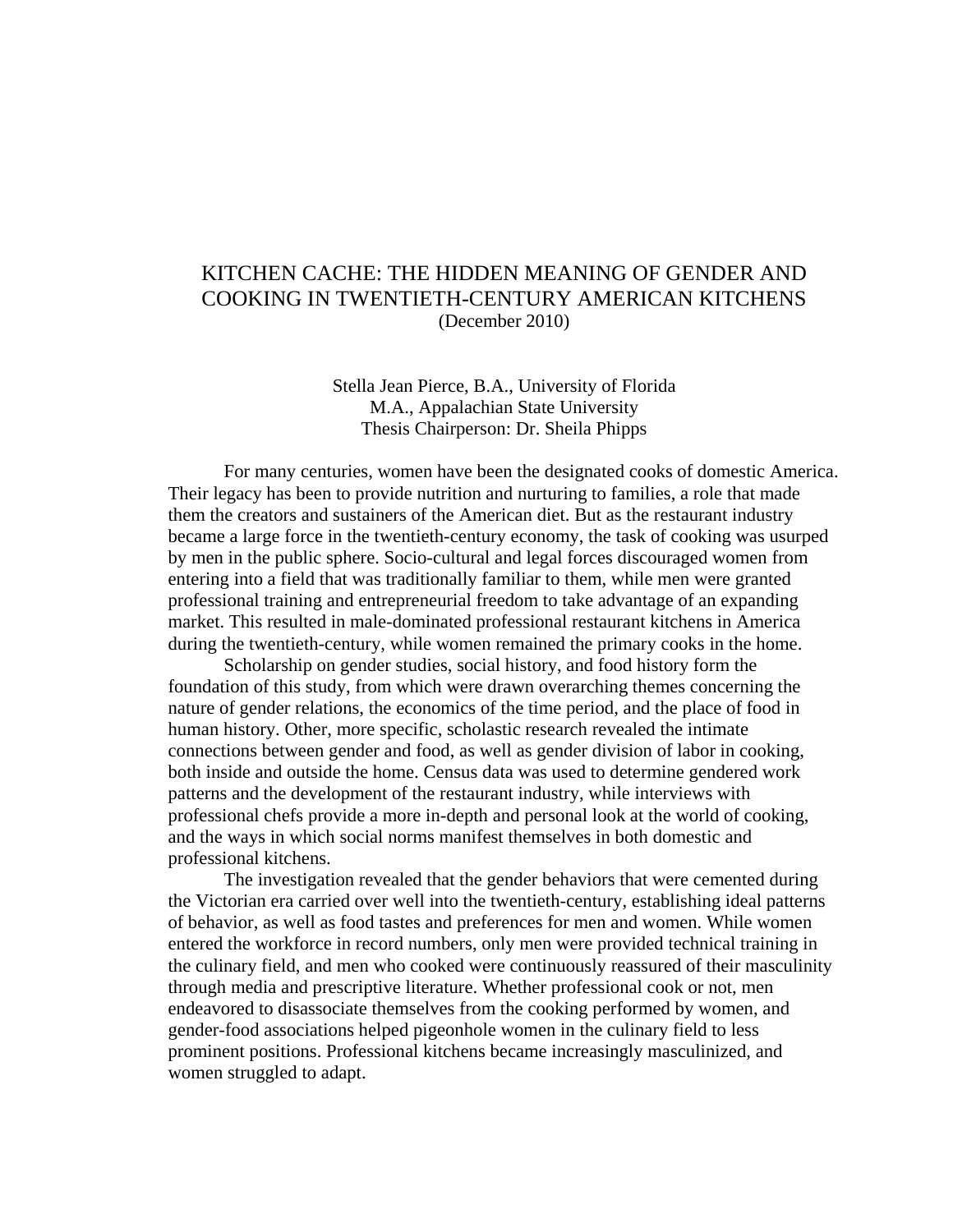# TABLE OF CONTENTS

|                                                                                                              | Page |
|--------------------------------------------------------------------------------------------------------------|------|
| Abstract                                                                                                     | iii  |
| <b>Chapter One</b><br>Introduction and Historiography                                                        | 1    |
| <b>Chapter Two</b><br>At Home with Food: Gendered Food Culture and Cooking at Home                           | 22   |
| <b>Chapter Three</b><br>Cooking in Public:<br>Gendered Work, Restaurants, and the View of Professional Chefs | 54   |
| Conclusion                                                                                                   | 102  |
| Bibliography                                                                                                 | 104  |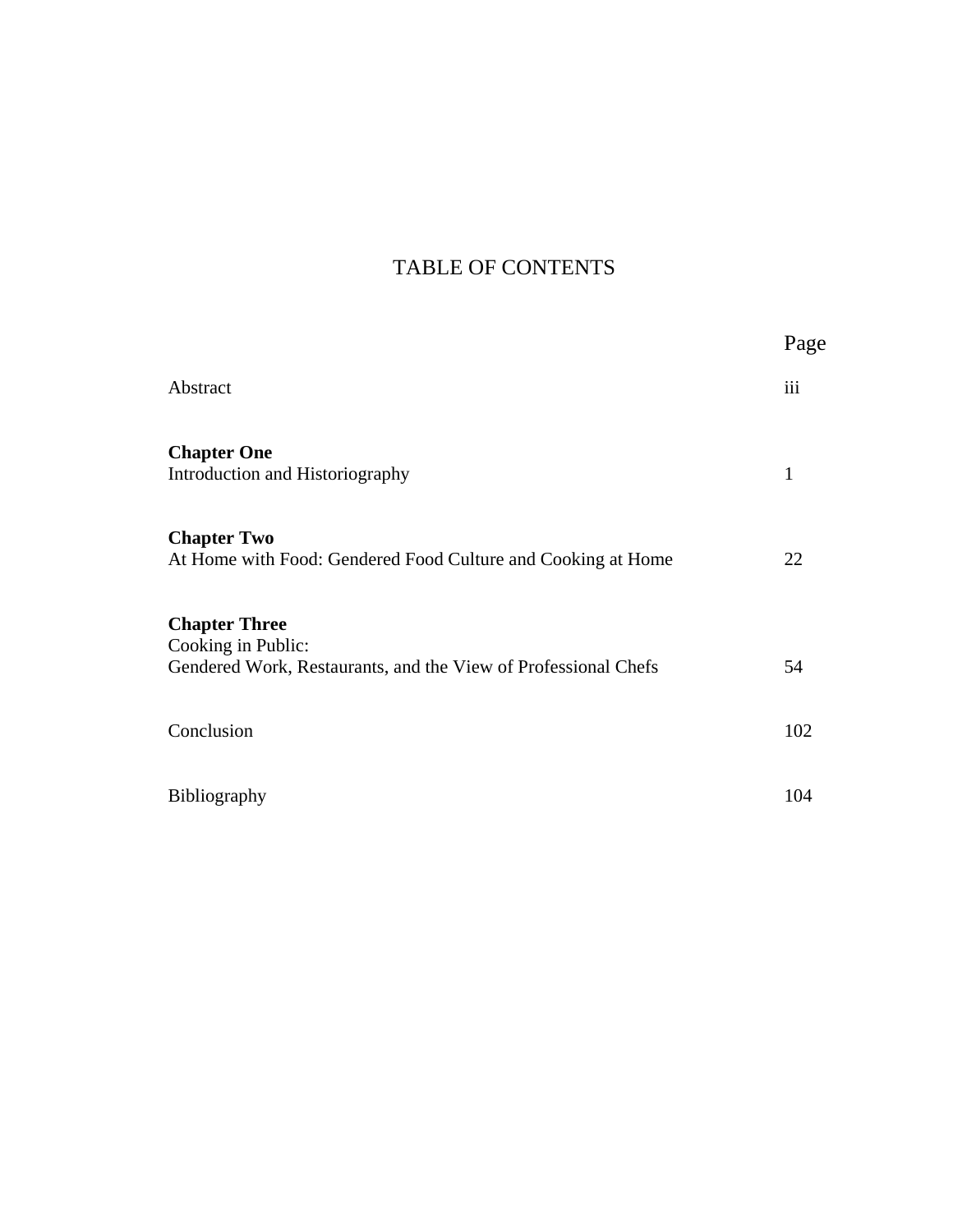# **Chapter One**

## **Fire and Meat: Introduction and Historiography**

The historical relationship between women and cooking is a subject that has received little attention in scholarship until recent years. Prior to the 1970s when women's history, social history, and labor history became respectable burgeoning fields of study, women's work both inside and outside the home was often viewed as inconsequential to historical inquiry.<sup>[1](#page-4-0)</sup> The evolution of the connection between gender expectations and the preparation of food for consumption is complex but very socially indicative. There is a growing library of materials that investigate the relationship between gender, food, and labor in the United States and elsewhere, materials that examine the socially created boundaries placed on women and their isolation from public life to the private realm. The discourse created by historians of food and gender reveals the historically pervasive notion that men and women have "natural" roles to fulfill in a well-ordered society, and that a woman's proper "sphere" is in the home, and most especially the kitchen.<sup>[2](#page-4-1)</sup> Domestic behavior throughout much of American history, however, indicated that a real man did not belong over the stove.

<span id="page-4-0"></span> <sup>1</sup> Joan W. Scott, *Gender and the Politics of History* (New York: Columbia University Press, 1988), 15-27. Ava Baron, ed., *Work Engendered: Toward a New History of American Labor* (Ithaca and London: Cornell University Press, 1991), xi-22. See works listed here for more information on the origins of women's history.

<span id="page-4-1"></span><sup>2</sup> Linda K. Kerber, "Separate Spheres, Female Worlds, Women's Place: The Rhetoric of Women's History," *The Journal of American History*, vol. 75, no. 1 (Jun., 1988): 9-39. During the 1980s debates began concerning the use of the terms "women's sphere" and "women's culture," especially among feminist historians. The former was believed to rhetorically depict a suppressive reality and the later a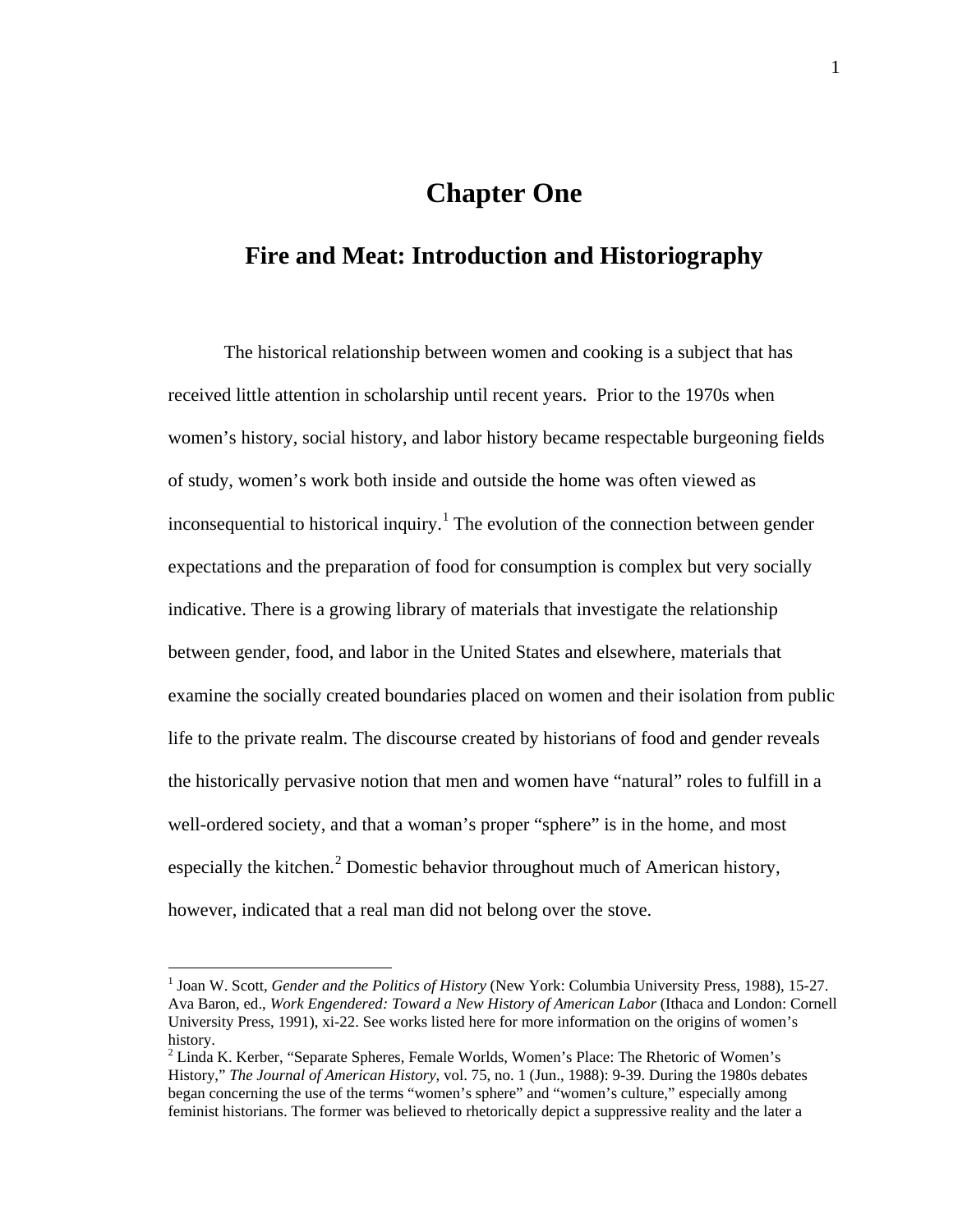During the spring of 2005, when I had only the inklings of a question in mind for a thesis topic, I was approached by a professor whose name will not be mentioned. While waiting in the hallway to meet with the Graduate Advisor this professor stopped to chat and inquired about my thesis topic. I told the professor that I was interested in discovering how restaurant kitchens came to be so clearly dominated by men and masculine patterns of behavior while women have historically been the preparers of food in the home, a standard that has only been somewhat challenged in recent years. In a flippant manner this professor insisted that the reason men are so likely to take control of cooking is simple--the undeniable fascination men have with all things related to meat and fire. Fire, said the professor, possesses a primal magnetism that instantly draws the attention of any nearby male. And meat is the first food that comes to mind when one thinks of cooking over an open flame. Primitive and instinctual, the professor declared, man, meat, and fire seem to gravitate toward each other.

I was at once amused, validated, and mildly disturbed. The statements were humorously typical and made me realize the importance of the topic. But elements of the professor's response required some interpretation and speculation on my part. Did this person mean to express this as a personal opinion, or was the statement intended to be a sarcastic tongue-in-cheek generalization about the hyper-masculine fixation on all things reminiscent of cave-living and primitive humanity? Was this individual intentionally trying to oversimplify my topic in order to be clever, or was this statement a thoughtless but still genuine personal conviction? I nodded in polite but dubious agreement, and walked away from the encounter with an even greater conviction that I needed to

liberating one. For the purposes of this paper, I will use the term "sphere" most often simply because the subject focuses strongly on physical space as a marker for gender roles. For further discussion of women's "culture" versus "sphere," see work listed here.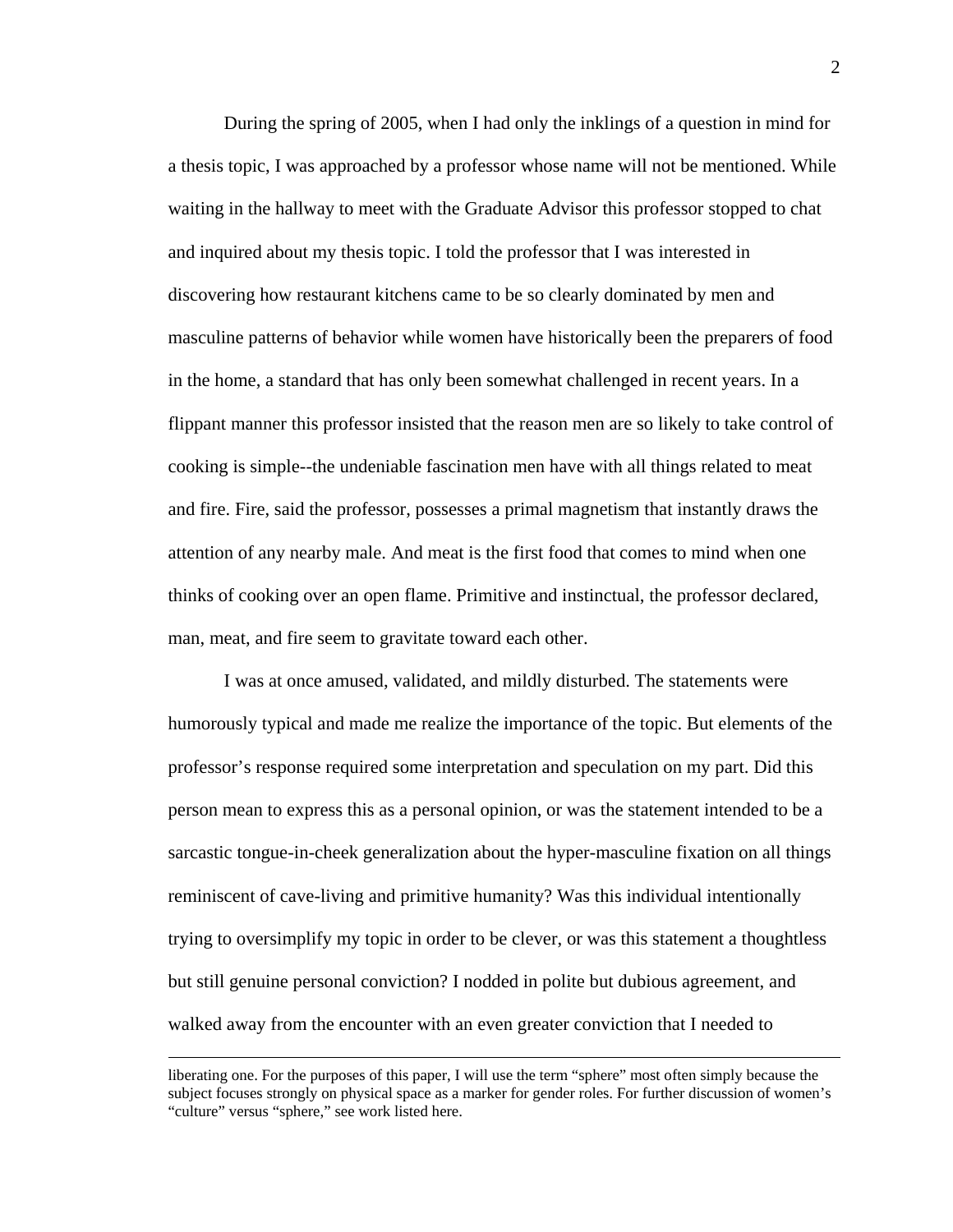investigate this curious dynamic between men, women, cooking, and kitchens. So the question remained in my mind: what social devices and economic influences allowed men to assume the work of cooking in the twentieth-century restaurant industry even though women had retained that position in the home for many centuries? What forces existed to drive men to take up pots and pans and face potential stigma for doing the same kind of work as their wives and mothers? The male relationship to food and cooking, as well as the seemingly intimate connection between women and cooking, had to be redefined in order for the task to become sufficiently masculine and therefore a socially sanctioned male activity.

In the early twentieth-century, cooking was a task that most Americans had only seen done by women. Restaurants, particularly fine dining establishments, were unknown to the majority of the population; therefore male cooks and chefs were too. In order for cooking to be considered suitable for a man, a transformation had to occur. In the public eye, men were transformed into chefs while they cooked hot dogs on the outdoor grill. Professional kitchens took on many of the characteristics associated with an all-male environment, such as that of sea-going vessels with all the fitting stereotypes of debauchery and baseness. Because of the long time connection between women and cooking, the public role of men in the kitchen became sufficiently distanced from the imagery of "mama's in the kitchen." Within certain physical and social boundaries, cooking slowly became masculinized, allowing men to consider it a suitable professional occupation.

Of course, male chefs were not new to the twentieth-century or to America. The most well known European 'chefs' were usually men, but again it was women who were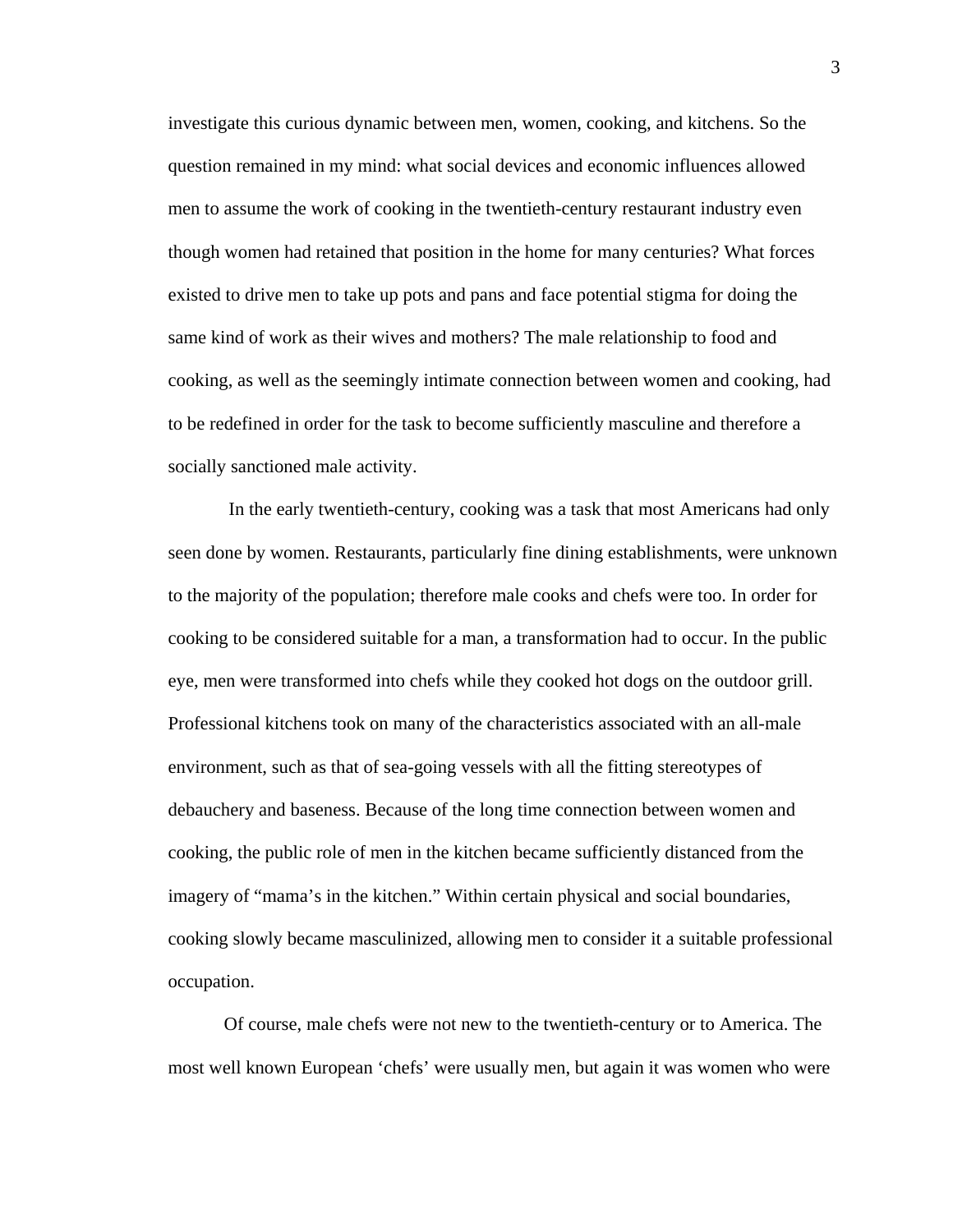most often cooks in the home and often times for the aristocracy as well. What made the United States unique in its gendered kitchen spaces is that 1) the restaurant industry boomed at a time when women entered the workforce in historic numbers, making available both a vast number of new jobs and a knowledgeable workforce, 2) pretentious French cuisine and food-ways wavered in popularity amongst the majority of Americans, and at times was viewed with disdain, so following their lead was undesirable for most, and 3) America did not have the same heritage of professionalized cooks and court cuisine that existed in Europe. Thus the United States was uniquely situated to develop a new segment of the hospitality industry that might have put women in control of production. Efforts were made, and in some ways, these efforts succeeded. Women currently dominate the restaurant industry as a whole, but like other industries, occupy a very small number of the most powerful, highest paying positions, and are conspicuously absent from middle and upscale dining kitchens.

Gender-food associations are deeply engrained in American culture. Cooking tasks as well as food preferences have been gendered throughout American history, but became especially potent during the nineteenth-century with the indoctrination of the "cult of true womanhood."<sup>[3](#page-7-0)</sup> The defining characteristics of a true woman carried with them an arrangement of behavior, taste, and preference; women were delicate and should therefore prefer delicate foods. Victorian masculinity was equally stringent when it came to social and behavioral expectations, but men enjoyed greater ease in establishing their enjoyments if for no other reason than law did not prohibit them from doing so. Although

<span id="page-7-0"></span> <sup>3</sup> Barbara Welter, "The Cult of True Womanhood: 1820-1860," *American Quarterly*, vol. 18, no. 2, part 1 (Summer 1966): 151-174.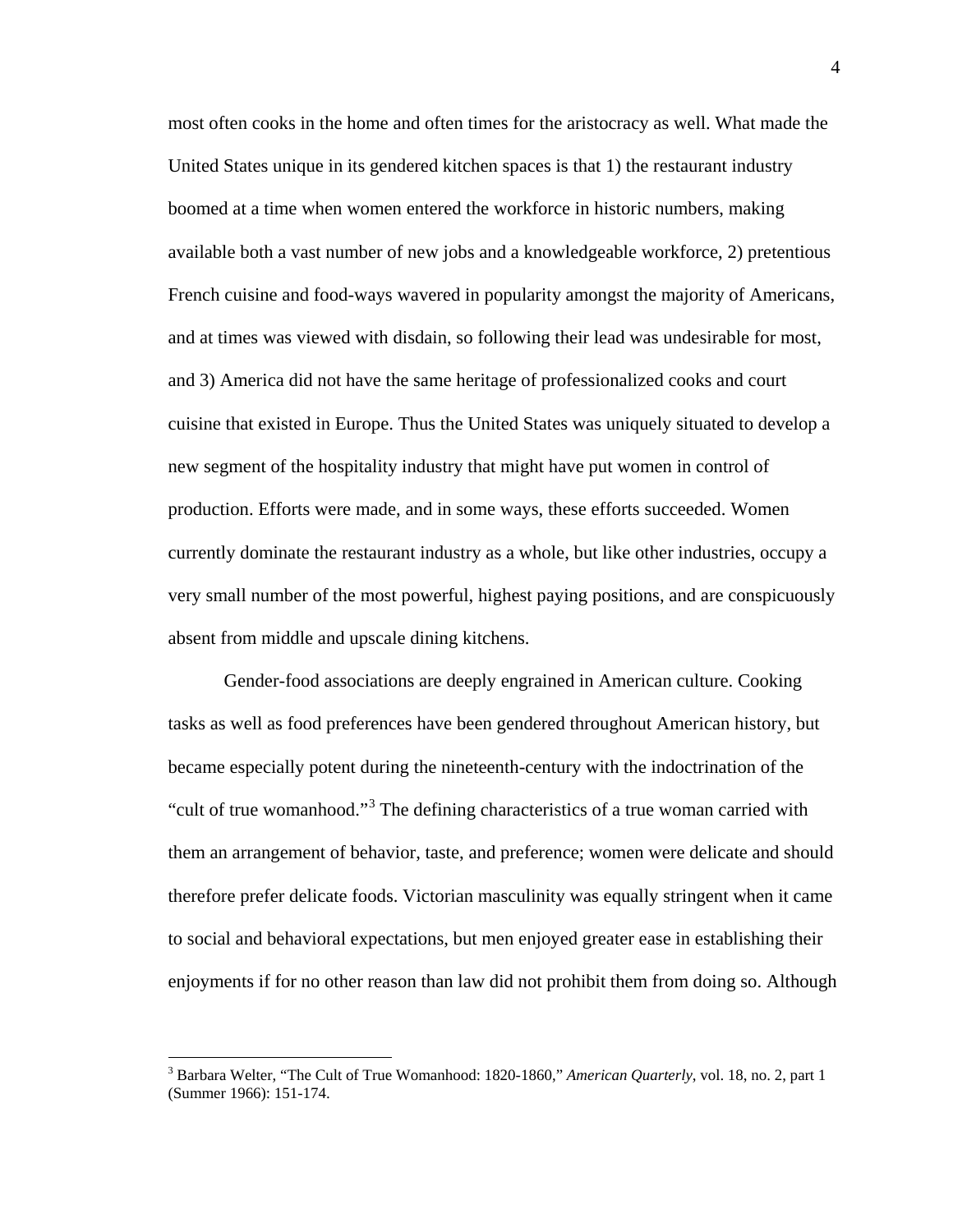the lines of engenderment continually shifted during the nineteenth and twentiethcenturies, they have not disappeared or even faded much.

One aspect of gender and food studies that has been glazed over (no pun intended) in most scholarship is the nominal presence of women in the culinary profession despite their heritage as domestic cooks. Management, organization, cleanliness, knowledge of tools, and chemistry, in addition to skill and (hopefully) a degree of talent were all elements that applied to both the professional and non-professional kitchen. Although there were many overlapping skills needed to effectively operate either a home or restaurant kitchen, the division of labor based on gender remained largely inflexible. While women were responsible for cooking at home, the vast majority of paid professional chefs in the United States were--and still are--men. The academic focus on gender and cooking in the twentieth-century has revealed socially constructed values and expectations based on assumptions about men, women, and their supposed "natural" roles. Women, regardless of marital status and motherhood, were expected to have an innate knowledge of food and familiarity with the kitchen. Cooking was not only what they were trained to do, it was what they were born to do. Yet, somehow, regardless of this "natural" inclination, the proliferation of restaurants in the United States beginning in the 1920s was not an invitation for women to be paid for the same work they had performed in the home for generations.

The socially constructed spheres for women and men in the twentieth-century proved to be flexible enough to adapt to a rapidly changing world but firm enough to maintain gender divisions in the labor market, though not always in predictable ways. The vast urbanization of the post-World War I years and the resulting expansion of the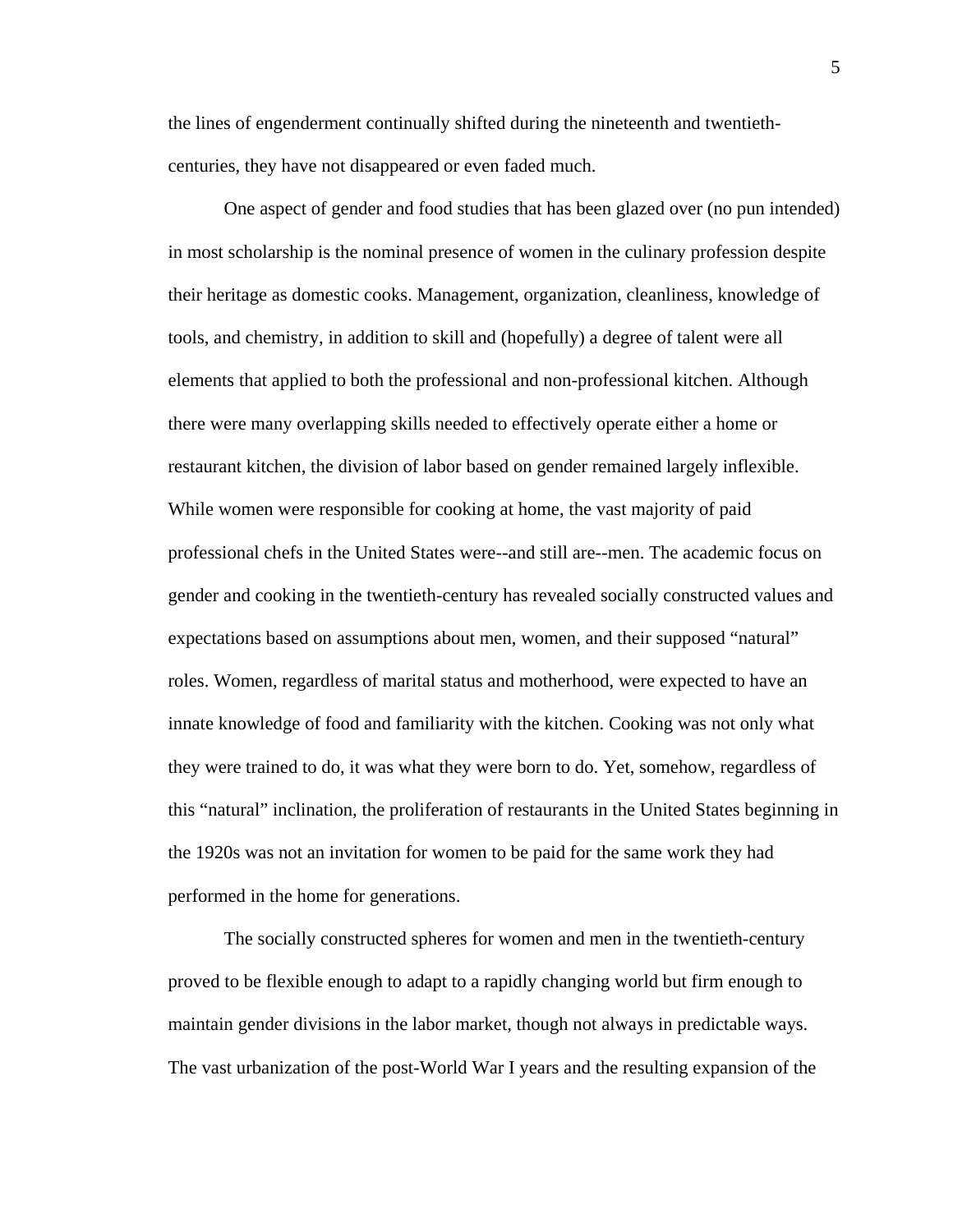working class created a tremendous demand for establishments that could provide meals to a population on the go. Between the years 1907 -1916 an average of 690 new eating places opened nationwide annually. Between 1920 -1929 those numbers jumped to 3,640 per year and in the early 1930s 9,69[4](#page-9-0) eating establishments were opened annually.<sup>4</sup> Even though women formed an unprecedented percentage of this new working populace, they were less likely to occupy positions as cooks in the expanding restaurant business.<sup>[5](#page-9-1)</sup> The restaurant boom was not exactly the knock of opportunity for women to utilize the skills they had acquired at home in a professional setting. As in many other professions, women were discouraged from taking jobs that would supposedly be better performed, better paid, and better suited for a male breadwinner.

But why, as women were entering the work force in record numbers, did they participate less frequently than men in an occupation so familiar to them? A number of possible explanations arise to confront this issue. One suggests that women intentionally avoided cooking as a profession as a means to escape the tasks of home, a very reasonable argument considering that even women participating in gainful employment were generally expected to 'keep house' in addition to working for a wage. Such a concept does not, however, address the fact that women throughout the twentiethcentury--and up to the present day--have primarily been those employed as housekeepers, maids, laundresses, and food industry workers (but infrequently as upscale cooks and chefs). Another possible explanation for women's absence from the restaurant kitchen is the lack of managerial restraints placed on cooks and chefs. Those in control of cooking and plating food in a restaurant, as in a home kitchen, enjoy a certain degree of autonomy

<span id="page-9-0"></span> <sup>4</sup> U.S. Census of Business, *Retail Trade: 1939, Stores and Sales by Kinds of Business, by Types of* 

<span id="page-9-1"></span><sup>&</sup>lt;sup>5</sup> Alice Kessler-Harris, *Out to Work* (New York: Oxford University Press, 1982), 217-249.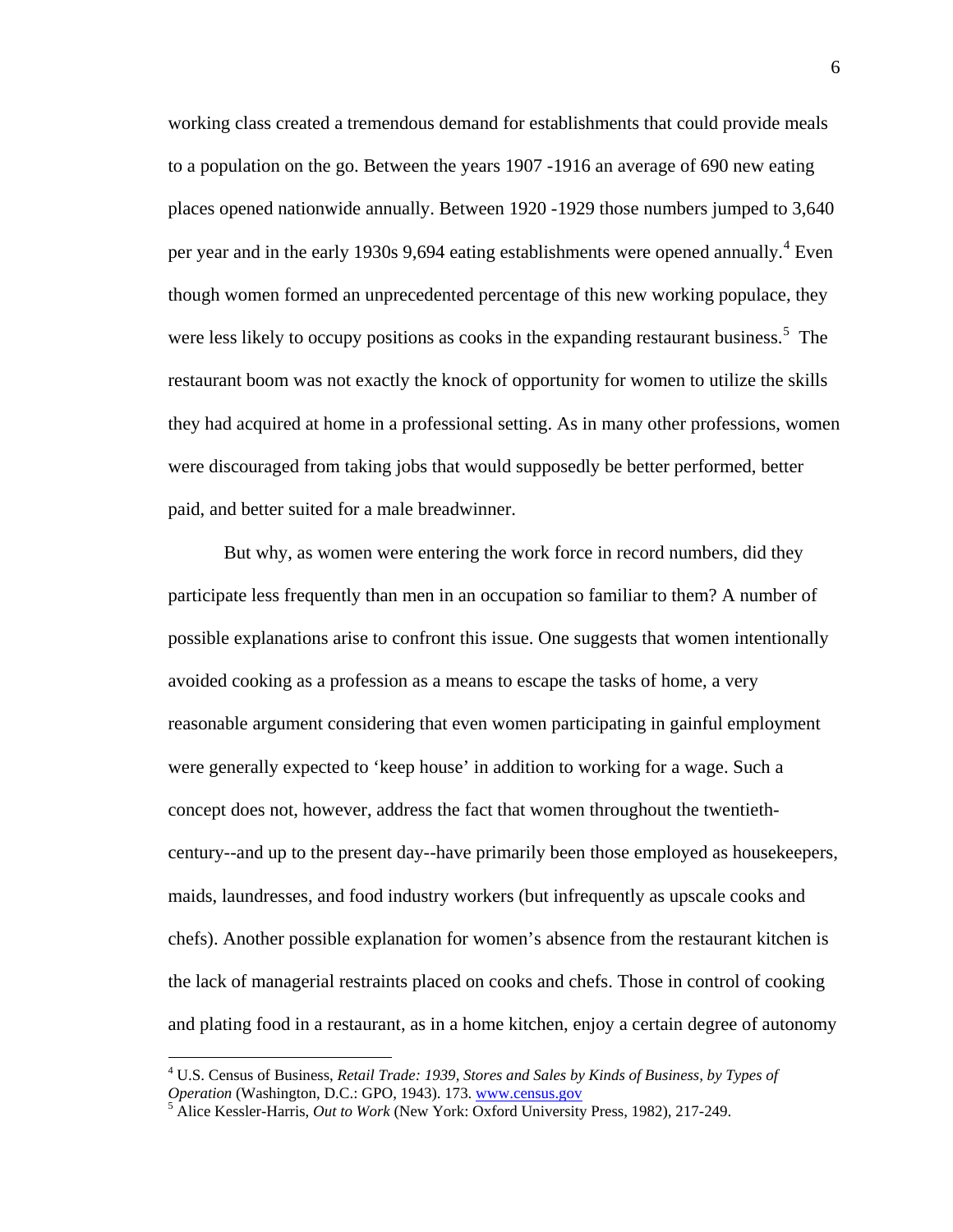because the food service process begins with and flows from the cook. Servers cannot serve and consumers cannot consume if the cook does not cook. The element of control and power present in restaurant kitchens may have enticed men to not only join the profession but to discourage female entrance into the field.

Other reasons exist for the male-dominated professional kitchens of the twentiethcentury, such as the educational barriers placed on women entering the culinary field, protective legislation that limited hours and occupations available to women, and the persistence of patriarchal sexism that made mixing the gender makeup of any profession complicated at best.<sup>[6](#page-10-0)</sup> Women were also frequently the first to be fired in many industries, and universally received lower wages for their work.

Simply put, the aim of this paper is to examine how gender decided the task of cooking both inside and outside the home in twentieth-century America, and to discover what social and economic forces manipulated gender differences to result in a disparity in the gender make-up of professional cooking. Considering women's heritage of cooking, it was certainly not a result of any lack of skill or ability. The ways in which social formulations influenced the development and culture of the restaurant industry in the United States will also be scrutinized. Drawing from a variety of primary sources, such as cookbooks, prescriptive literature and magazines, census data, and personal interviews, the following chapters crack open the hidden history and meaning of American food-

<span id="page-10-0"></span> <sup>6</sup> Ann Cooper, *"A Woman's Place is in the Kitchen:" The Evolution of Women Chefs* (New York: Van Nostrand Reinhold, 1998), 20-21. See this work for information on educational barriers in the culinary field. Kessler-Harris, *Out to Work*, 180-214. See this work for information on protective legislation. Claudia Goldin, *Understanding the Gender Gap: An Economic History of American Women* (New York: Oxford University Press, 1990), 63. See this work for information on patriarchal sexism and lower wages for women.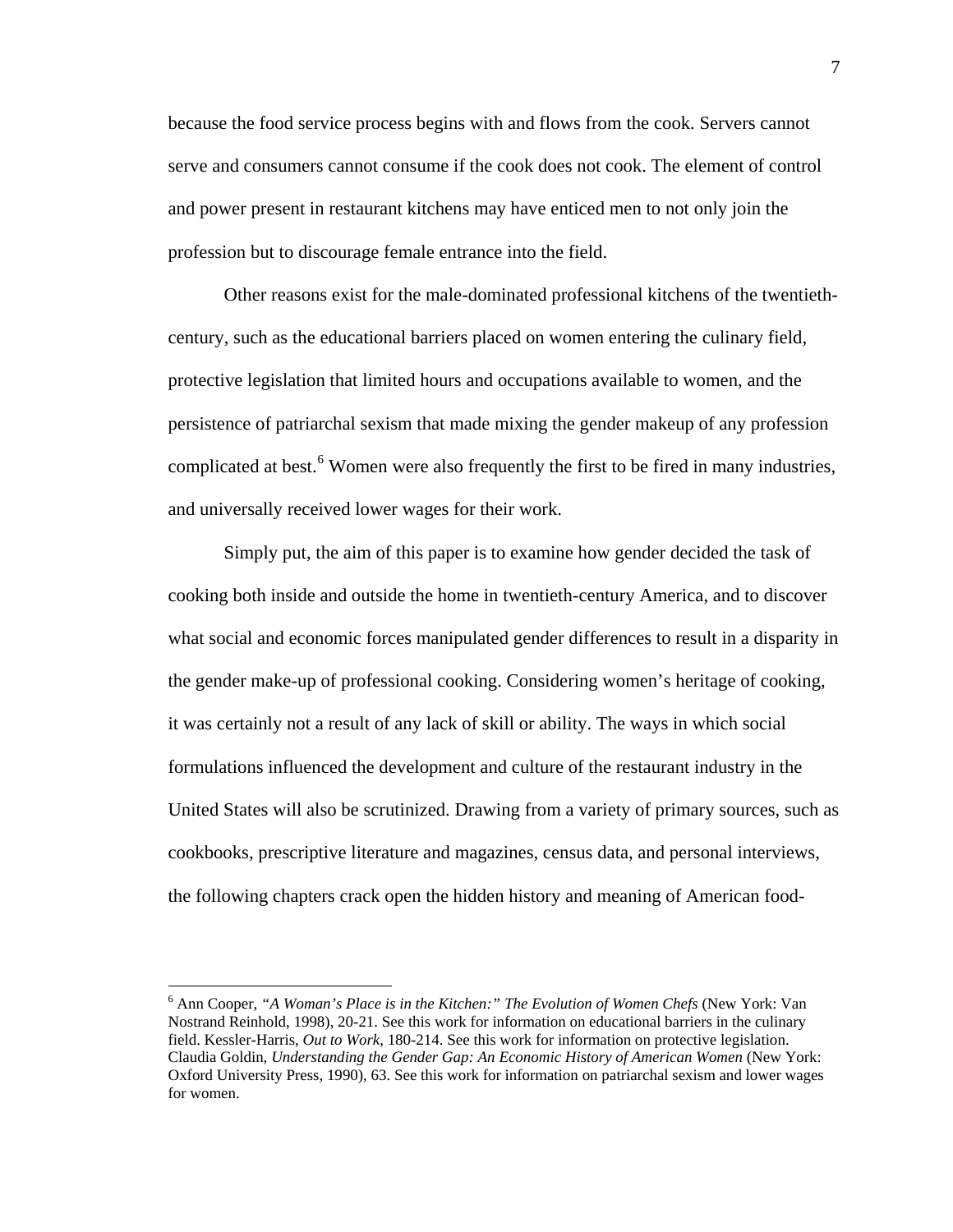ways and gendered work. Scholarship on the subject will inform much of the analysis found here, but gaps in said scholarship will also be delineated.

Such questions for the most part remain unexamined by social historians, and there is no clear reason why this important topic has remained in the scholastic closet. In fact, the difference in the social significance placed on female domestic cooking versus male professional cooking has been noted by several historians, but never thoroughly investigated. In "Campbell's Soup and the Long Shelf Life of Traditional Gender Roles," Katherine Parkin discusses the company's use of male chefs as authorities in domestic cooking. Women were urged to purchase Campbell's Soup to serve "'the genius and art of the world's most famous chefs!' Women, however, never appeared as chefs, even though the ads dictated that women should be solely responsible for cooking."<sup>[7](#page-11-0)</sup> Parkin clearly recognizes the disparity in social recognition given to male chefs and female domestic cooks, but goes no further in scrutinizing that gap. Sherrie Inness also discovers that popular literature "assumed that men, not women, would be the great chefs. In the first half of the twentieth-century, cookbooks and cooking articles frequently emphasized that women lacked the special knack of male cooks, and men were always better cooks than women."<sup>[8](#page-11-1)</sup> Inness's work on gender and food is generally thorough, but her focus remains on cooking performed within the domestic sphere.

Each chapter of this study addresses components of the larger question, with the aim of constructing a cumulative argument that delineates the disparate social

<span id="page-11-0"></span> <sup>7</sup> Katherine Parkin, "Campbell's Soup and the Long Shelf Life of Traditional Gender Roles," in *Dinner Roles: American Women and Culinary Culture,* ed. Sherrie Inness (Philadelphia: University of Pennsylvania Press, 2001), 61.

<span id="page-11-1"></span><sup>8</sup> Sherrie Inness, *Dinner Roles: American Women and Culinary Culture* (Iowa City: University of Iowa Press, 2001),31.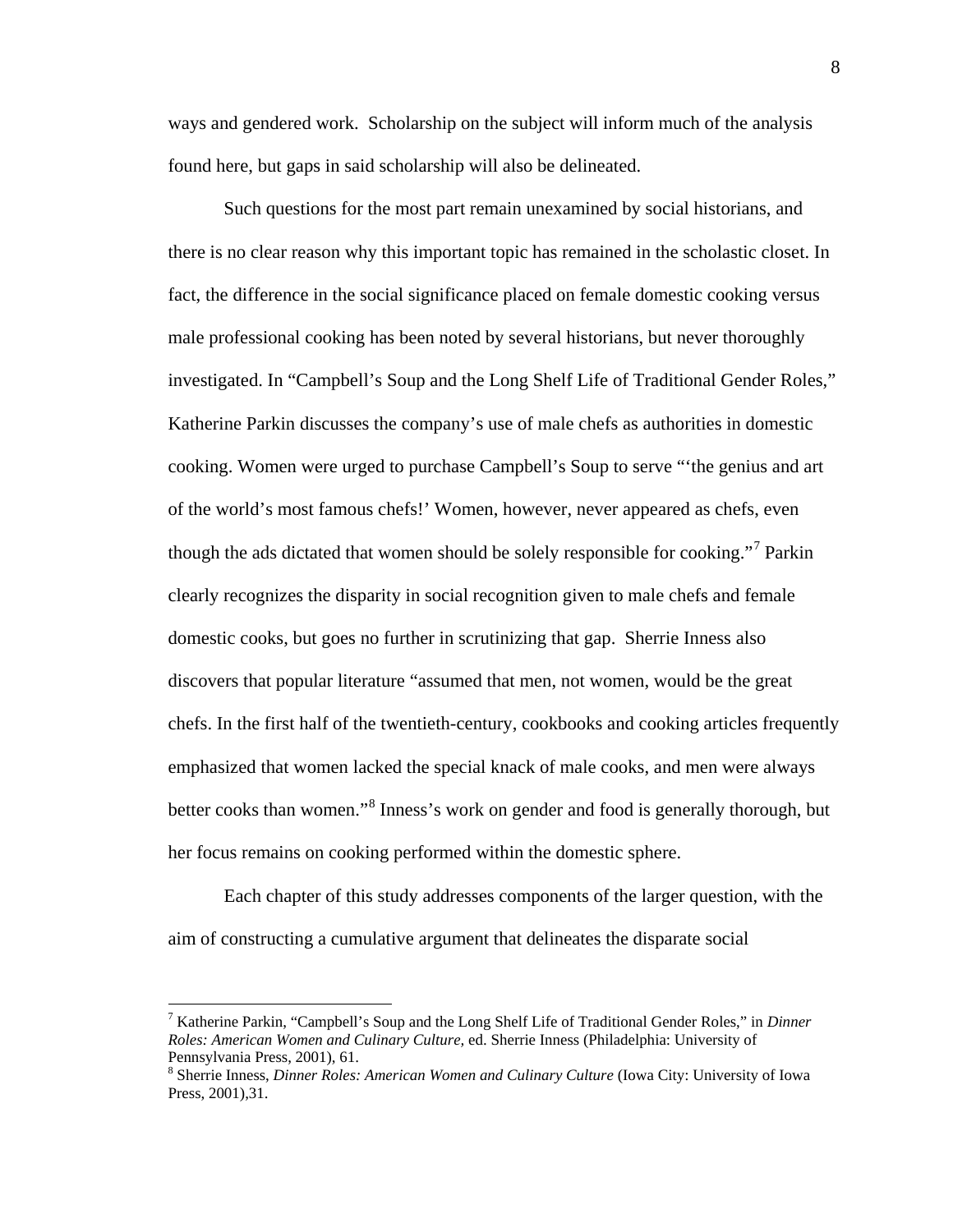expectations and limitations for women and men in relation to the labor of cooking. The remainder of chapter one outlines the gender and food history scholarship used to form the scaffolding for this study. Chapter two focuses on the nature of domestic cooking and the ways in which gender roles, gendered food preferences, and an American food-love ethic molded cooking patterns in the home. Chapter three then focuses on the public realm of gender divisions in labor, cooking, and restaurant development. Topics include women's legacy as food production managers, protective legislation and women in the labor market, and the growth of the restaurant industry, followed by the perspective of professional cooks and chefs of Watauga and Avery counties, in the High Country of North Carolina.

Although investigating gender in a historical context almost invariably reveals the subjugation of women by patriarchal authority, the diminished status of women is not entirely the focus here. Clearly, the subject raises many issues concerning barriers against females, but the nature of cooking places the cook in a position to gain respect, so it would be false to assume that domesticated women experienced none of that. My intention is to underscore the historical difference of men and women in the kitchen using scholarship and documentary evidence to accomplish two things. First, this approach exposes the changes in the social and economic environment that enabled men to become prominent figures in American cooking, a world dominated by women for centuries. Secondly, it supports the notion that many assumptions about gendered food patterns and barriers against women in the culinary profession persisted throughout the twentiethcentury and still exist in the twenty-first.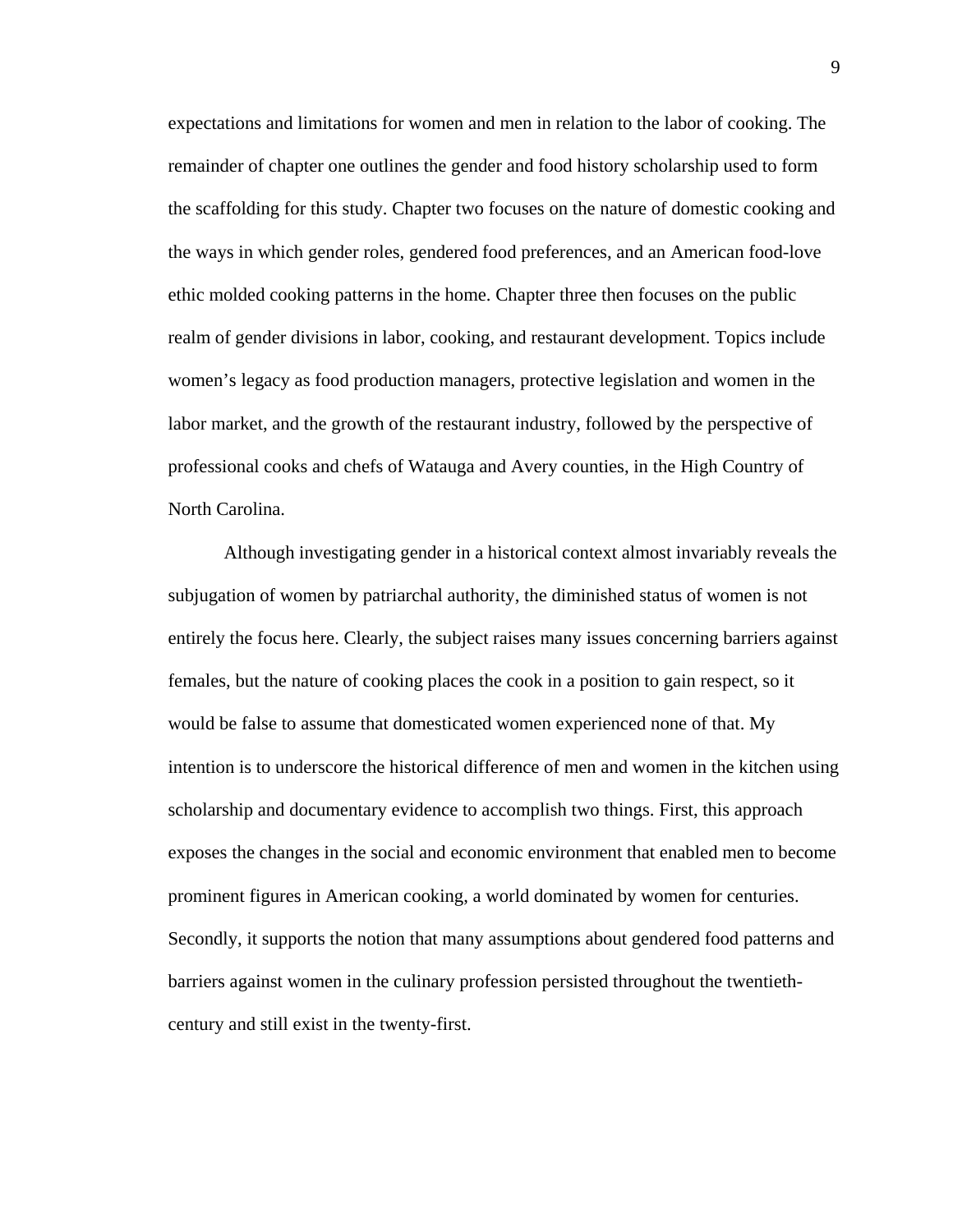## **Historiography**

Several theoretical fields of historical research examine the topic of gender in twentieth-century kitchens. Although at various times other fields might be used for analysis, those that create the scaffolding for this work are labor history, food history, and gender studies. Labor history has been useful for uncovering such problems in the United States as the devaluation of women's work and occupational segregation, difficulties that define the economic aspect of this investigation.

Investigating food history provided a unique and very useful outlook on the cultural meaning behind food and its consumption, as well as the power relations that derive from the control of food. Women's historic position in the domestic kitchen could be interpreted as a seat of power and thus a tool to shape their own--and others--lives. Professional chefs are generally well respected for their talent and certainly have some control over a patron's experience. It is the division of labor in food production in American society that reflects our cultural norms, and suggests importance of some groups over others.

Gender studies compose the foundation on which this investigation stands- the background for a multi-layered canvas. Studying the social constructions of feminine and masculine behavior and expectations during the nineteenth and twentieth-centuries is essential to understanding the ways these patterns manifest themselves in daily life, such as providing food for the table--whether at home or as a career. Historical theories of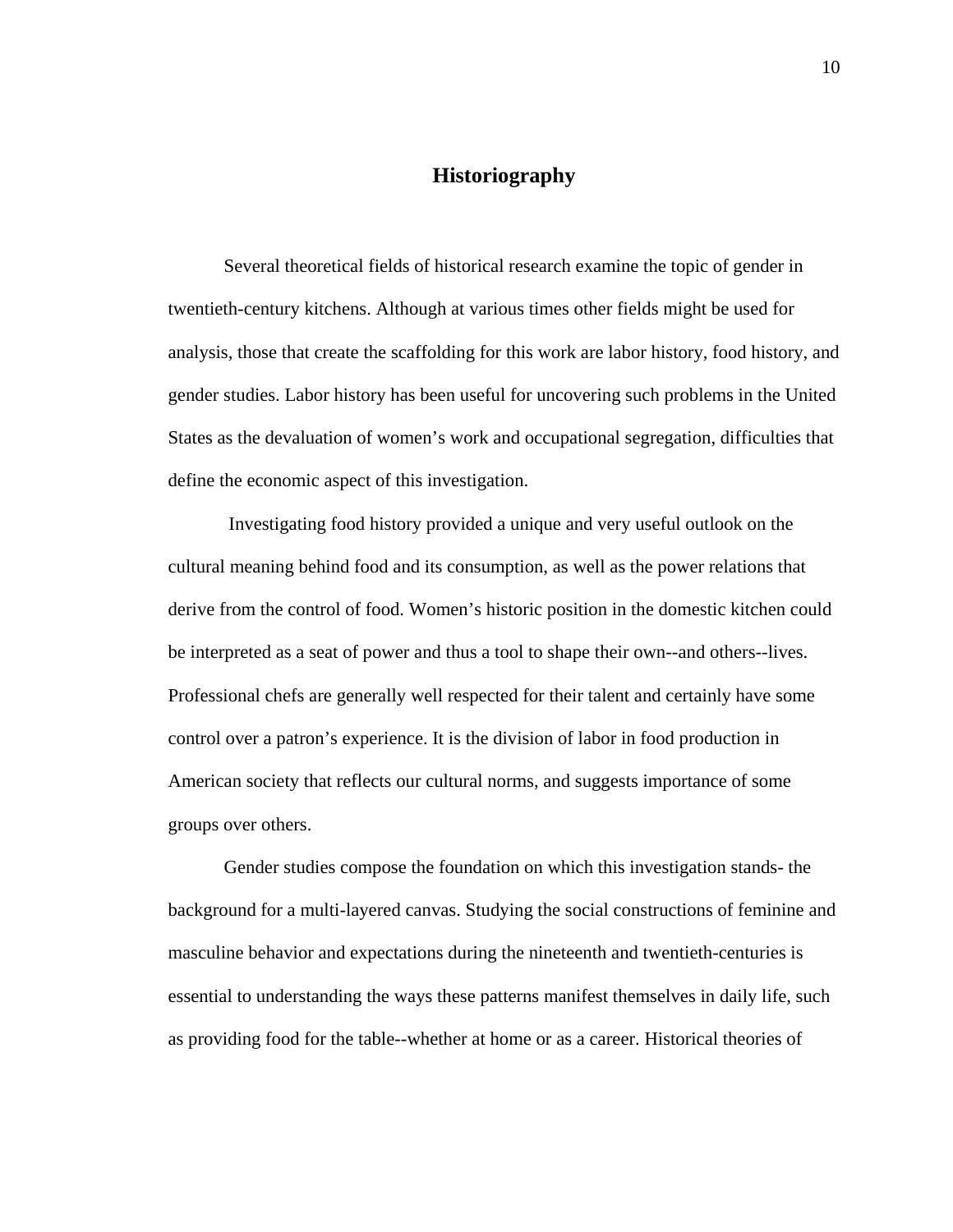gender, labor, and food are present throughout this text, and therefore require further description.

No doubt, most Americans would recognize the fact that the home kitchen is a woman's territory, and would also confess that most restaurant kitchens tend to be male dominated. The lack of much direct analysis of this phenomenon for the 1900s proved both a blessing and a curse. The subject is relatively uncharted which makes it an exciting topic, but it may have remained unexplored because finding sources, especially information on division of labor in restaurants that existed in the early twentieth-century, proved very difficult. The following comprises a summation of the various fields of history and theory employed during research and cites specific works that were particularly useful.

The economics of labor, specifically women's labor, is an essential part of understanding the social interpretations of gender discourse. In her interdisciplinary work *Understanding the Gender Gap*, Claudia Goldin explores the complex and often paradoxical history of American women in the workforce. Utilizing recent historical scholarship as well as in-depth economic research, Goldin uncovers an intriguing possibility concerning occupational segregation, wage discrimination, marriage bars, and the reasons why achieving gender equality in the marketplace is an ongoing process. The author integrates historical and sociological theory into her analysis of the gender gap, pointing to the sad fact that social norms seldom keep pace with the changing economic and political environment, thus maintaining a degree of socially sanctioned sex segregation in the labor market.<sup>[9](#page-14-0)</sup>

<span id="page-14-0"></span> <sup>9</sup> Goldin, *Understanding the Gender Gap,* 199.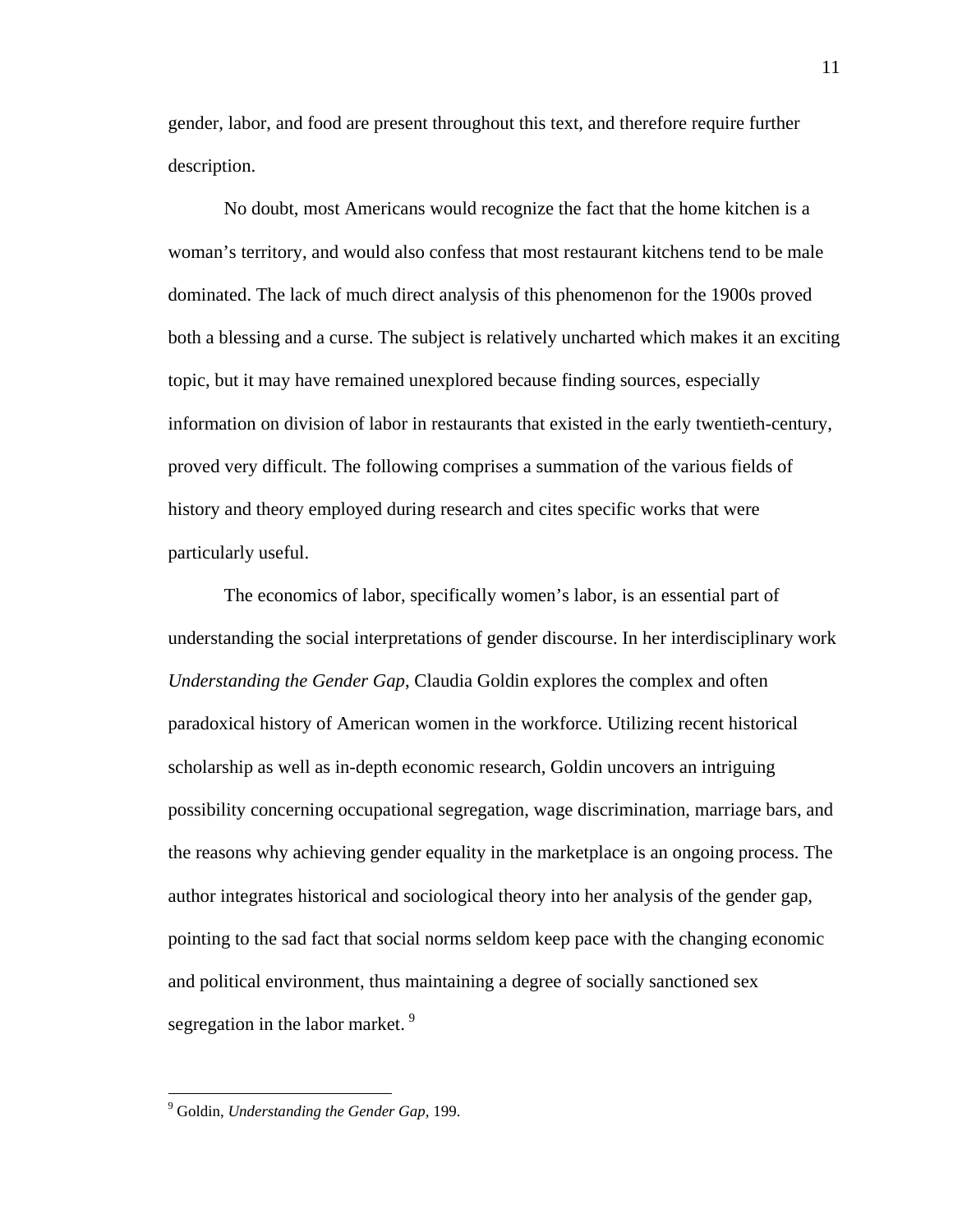Goldin focuses largely on the female labor force between 1890 and the end of World War II. She examines cohorts of women of different marital status, levels of education, nativity, and ethnic backgrounds. The author finds disparate results for the various groups, but some uniformity does emerge. For example, many would expect the economic progress of the early twentieth-century to act as an equalizer in the labor pool, narrowing the gap in earnings and occupational segregation according to sex. Yet Goldin reveals that the development of machinery, the availability of education, and the greater reliance on mental rather than physical power did not correct the unequal ratio of female to male earnings, and that segregation of work according to sex declined very little over the century, all the way up to 1980. In fact, the most drastic narrowing of the wage gap occurred almost simultaneously with the mechanical Industrial Revolution in the early nineteenth-century, when women's wages went from .288 cents for every man's dollar to .50 cents per dollar. $10$ 

Needless to say, for the purposes of this work, such evidence did not bode well for women entering into any profession during the twentieth-century, including the culinary arts. From Goldin's work we can gather that those women who did enter into food preparation in the early years of the restaurant boom were certainly being paid less than men, and probably at a lower station or, even more likely, in a less profitable, lowerend restaurant business.

The later chapters of Goldin's work are dedicated more to the state and federal regulatory actions concerning women in the work force, and the various results that came from government legislation. Interestingly, as protective legislation became a focus of state interaction with working women, it in some ways helped to maintain division of

<span id="page-15-0"></span> $10$  Ibid, 63.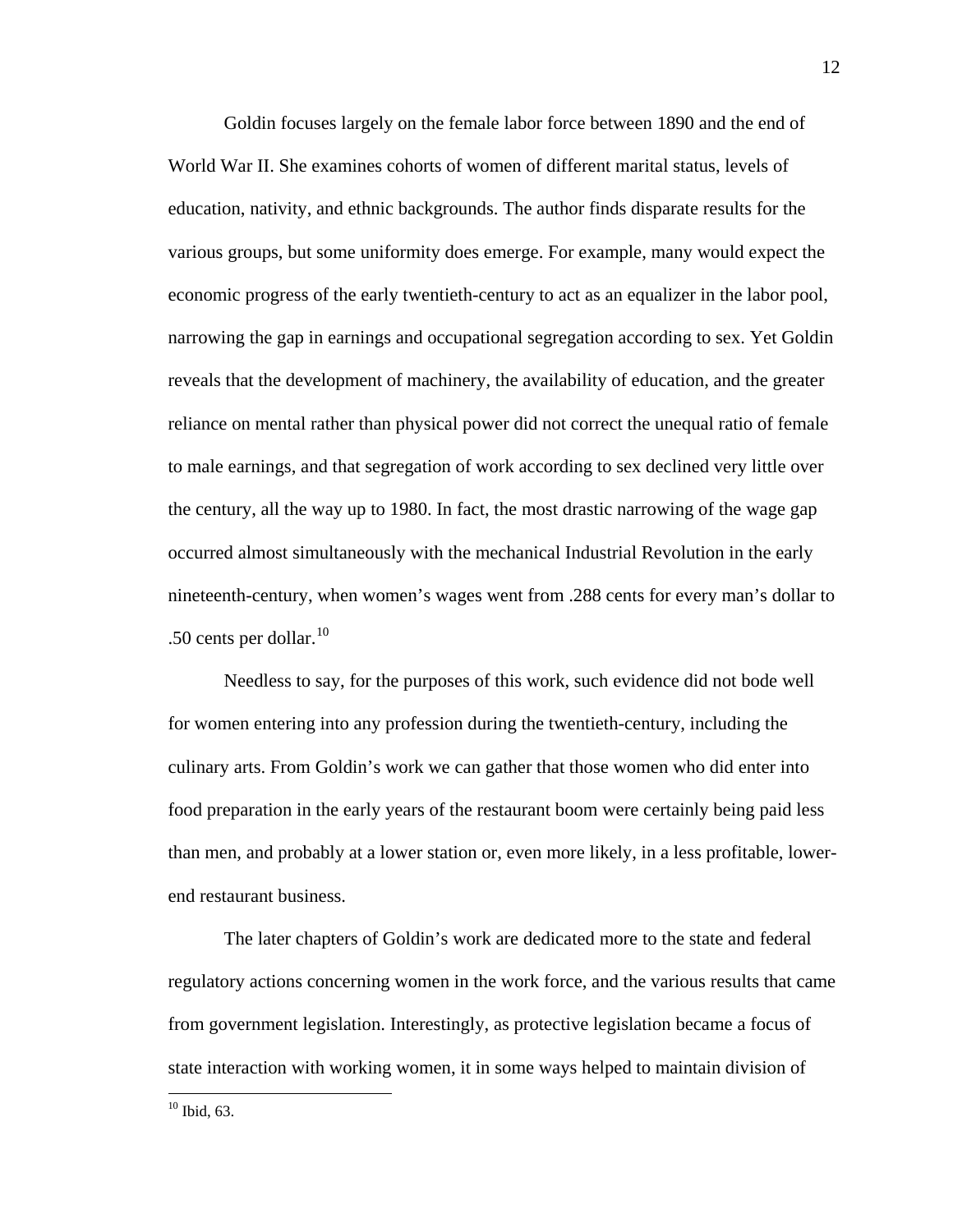labor based on sex. According to Goldin, "differential treatment of women. . .was one of the many pillars of social and familial stability and was viewed less as discrimination than as paternalism."<sup>[11](#page-16-0)</sup> A woman's various roles as mother, wife, and caretaker were considered essential to the preservation of a moral society, and thus her labor outside the home was best kept to a minimum.

Another useful work concerning labor history is Ava Baron's essay "Gender and Labor History: Learning from the Past, Looking to the Future."<sup>[12](#page-16-1)</sup> Baron uncovers the progress of American labor history through the twentieth-century and delineates its various forms according to the population studied and the categories, such as class, gender, and race, used to study them. Because she focuses mostly on the social aspects of gender and labor, Baron's work acts as a balance to the economic inquiry provided by Goldin. The author reveals the simultaneous evolution of social labor history--one that focuses on the life and culture of workers, not just unions and employers--and women's history in the 1970s, as well as their mutually reinforcing growth. Baron also recognizes the theoretical difficulties in creating a unified labor history that incorporates the experiences of men and women, blacks and whites, men and boys, all as workers but without neglecting their divergent and unique experiences. Because labor history has traditionally focused largely on unionism, its leaders, movements, and strikes, the often non-unionized activism that women and blacks participated in frequently has been overlooked. According to Baron, "union participation and femininity have been defined

<span id="page-16-0"></span><sup>&</sup>lt;sup>11</sup> Ibid, 199.

<span id="page-16-1"></span><sup>&</sup>lt;sup>12</sup> Ava Baron, ed., *Work Engendered: Toward a New History of American Labor* (Ithaca and London: Cornell University Press, 1991).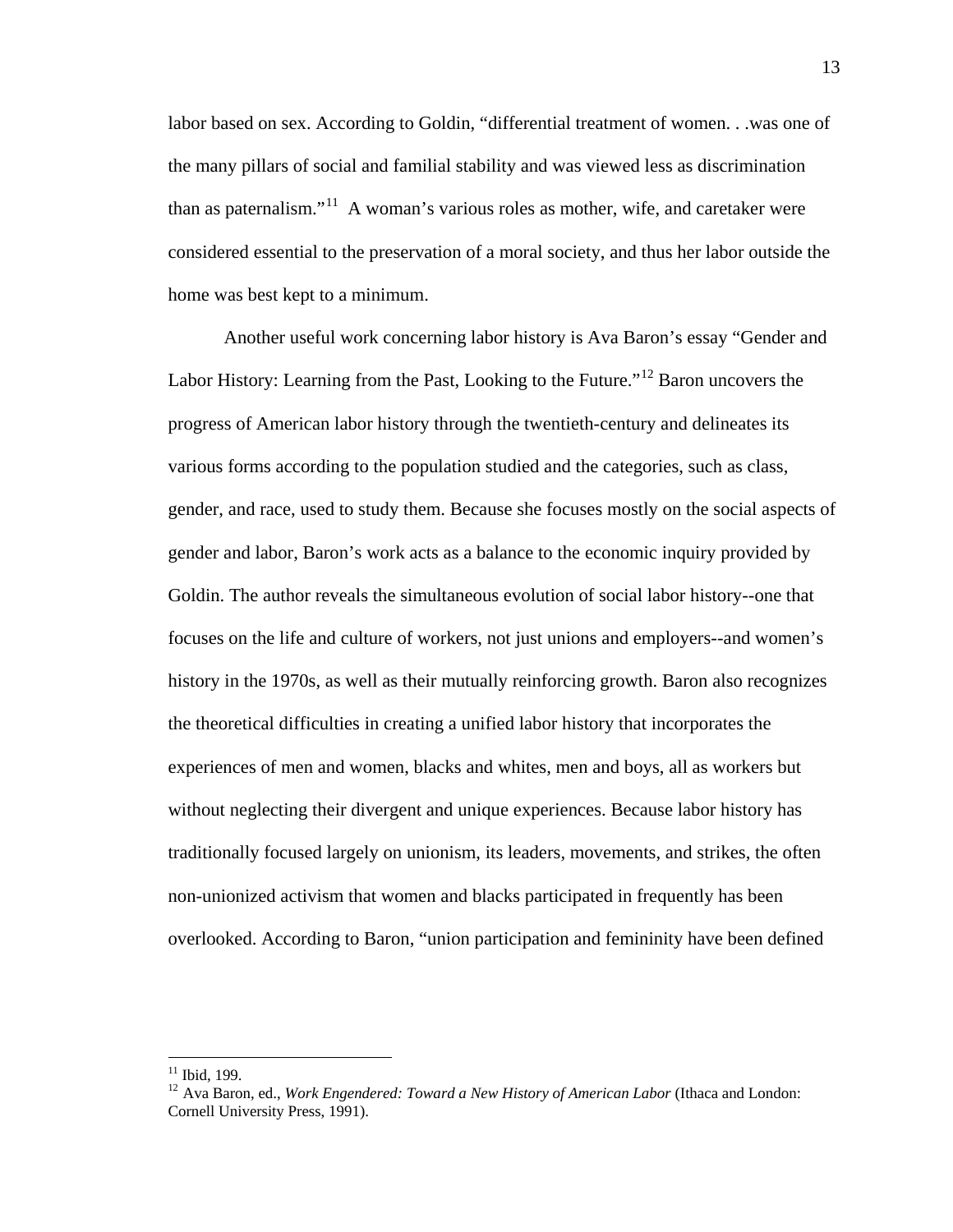as antithetical," so common conceptions do not include women as active participants in unionization, although this is untrue.<sup>[13](#page-17-0)</sup>

Another issue arises from the association of labor with wages. Labor, in the American consciousness, has usually been synonymous with wage work, thus eliminating unpaid domestic labor--generally performed by women--almost entirely from labor analysis. Can unpaid domestic work be a part of labor history, or does it require a separate field of historical research? Can the tenets of labor study, which utilize the concepts of "consent" to oppression, patriarchal capitalism, economic and market forces, not be used to understand the economic and social unit of the home and family?

Additionally, Baron points to the gendered nature of skilled versus unskilled labor in the market. Within the historical study of labor, those tasks learned and executed within the domestic sphere such as sewing, canning, cooking, and home management are often defined as unskilled, regardless of the degree of learning and informal education it took to become proficient at them. When women carried these abilities over into the workplace (textile workers, restaurant workers) such labor was rarely rewarded with promotions or wage increase. Skills taught in the home possessed an assumed simplicity and were not worthy of recognition as an official form of education. Unlike the skill acquired during an apprenticeship, proficiency in home management was not highly regarded. Only those who actually performed the work understood the high degree of time management, attention to detail, and skill required to complete the multiplicity of tasks involved in home care.

For purposes of studying gender in twentieth-century kitchens labor will be dissected in order to understand its reinforcement of capitalism in terms of money and/or

<span id="page-17-0"></span><sup>13</sup> Ibid, 8.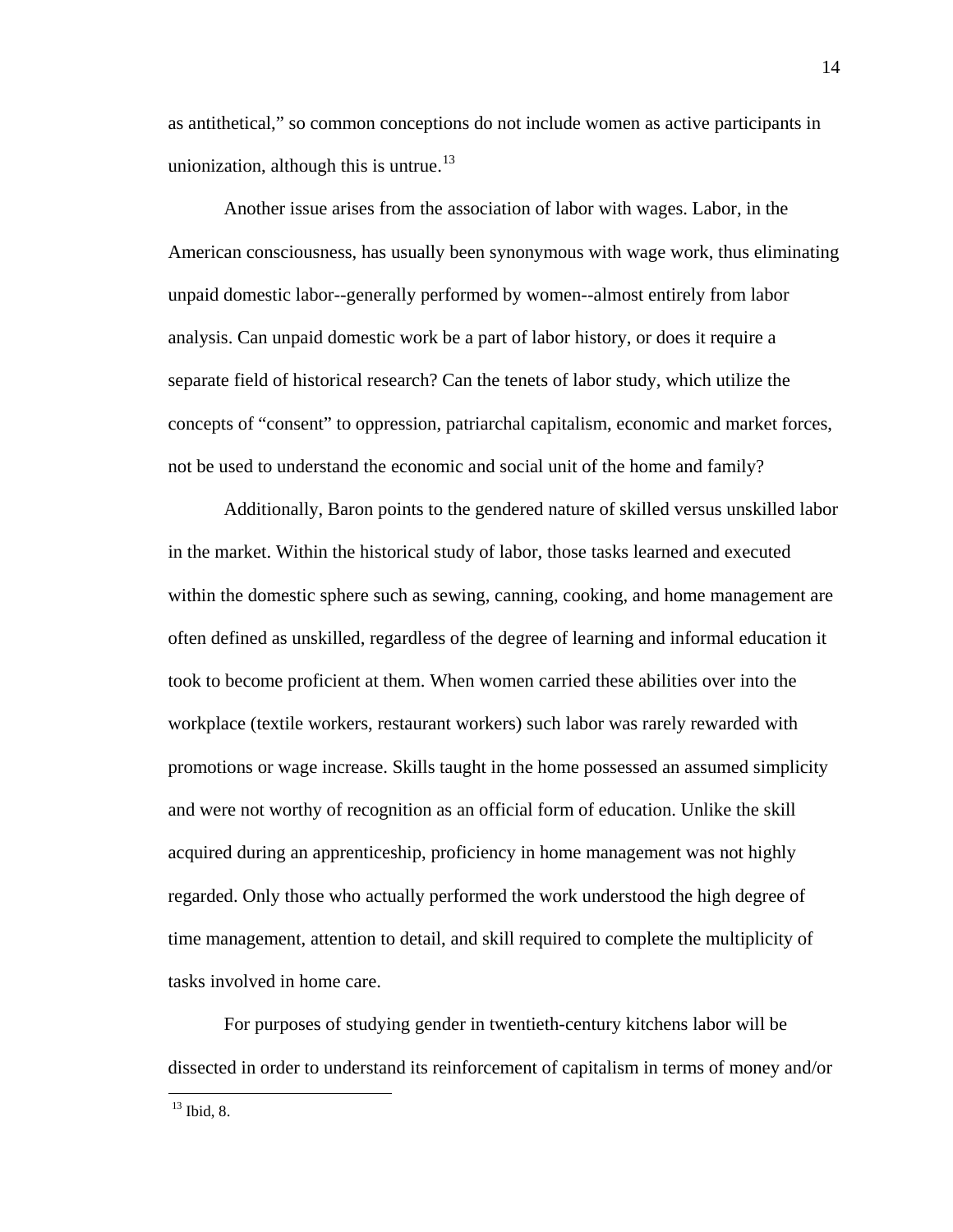professionalism, as well as the spaces in which these systems operate. In other words, the common perception in the twentieth-century was such that when an activity was performed at home--most especially by a woman--the task was menial or unskilled and therefore less valuable in a capitalist society. But if a person--most especially a man- performed the same or similar task in a paid professional setting it was seen as skilled, or at least requiring some kind of training. Consider the topic at hand: cooking in a restaurant kitchen. The truth is that it absolutely does require training and preferably talent as well, but what is not as frequently believed is that equivalent acquisition of skill is required to efficiently cook for a family and run a household. Domestic labor, although at times daunting in its endlessness and challenging to even the most energetic individual, has been downplayed as amateurish throughout the twentieth-century and earlier, whether paid or unpaid.

Although laws and social construction favored men in pre-capitalist societies, barter and trade were blind to gender and market productivity could be achieved by either sex. Within the framework of the pre-capitalist working class, trades such as ale-brewing, farming, baking, cheese-making, and preserving to name a few could have provided modest, if supplementary, income for able-bodied women. Judith Bennett's study of alebrewsters in England during the Middle Ages reveals that brewing and selling ale was a trade occupied almost solely by women, and usually on a small scale. As technology developed, brewing became more complex and more profitable. Instead of ale, beer became the more marketable product. It had a longer shelf life and therefore could be transported and sold over long distances. The industry was formalized, and by 1600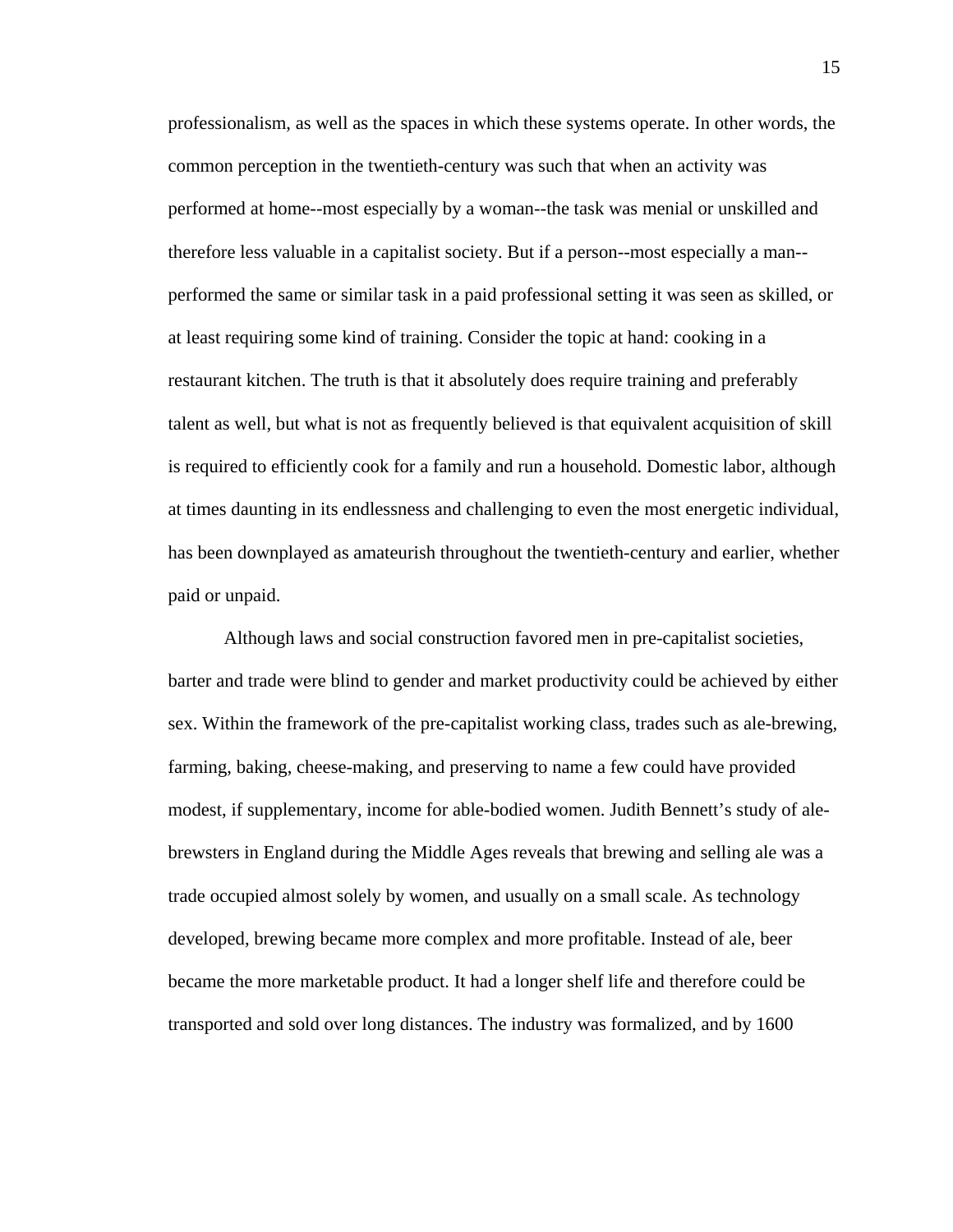women were muscled out of the business and beer brewing became a male-dominated trade.[14](#page-19-0)

Absent the increase of constraints on women's work created by capitalism, a hard working woman could be just as productive as a hard working man. The very nature of capitalism, an economic system that for centuries has favored white men and flaunted the social inferiority of anyone else, made women a less valuable commodity because their work was priced at a fraction of a man's, if it held monetary value at all. The Marxist interpretation of gender in history has greatly helped to shed light on the relationship between gender and economic modes of production. In the words of women's historian Linda K. Kerber,

The great power of the Marxist interpretation was that it not only described a separation of spheres, but also offered an explanation of the way in which that separation served the interests of the dominant classes. Separate spheres were due neither to cultural accident nor to biological determinism. They were social constructions, camouflaging social and economic service, a service whose benefits were unequally shared.<sup>[15](#page-19-1)</sup>

Clearly, gendered labor being bound by physical space assisted in maintaining the economic status quo, especially during the nineteenth and twentieth-centuries and the *post*-Industrial Revolution West. For the purposes of this work, labor will be considered any form of work, inside or outside the home, regardless of payment, that requires physical or mental exertion.

Food studies proved to be another genre of historical inquiry necessary for understanding gender and kitchen culture in the twentieth-century. In *Tasting Food,* 

<span id="page-19-0"></span><sup>&</sup>lt;sup>14</sup>Judith Bennett, *Ale, Beer and Brewsters in England: Women's Work in a Changing World, 1300-1600* (New York: Oxford University Press, 1996).

<span id="page-19-1"></span><sup>&</sup>lt;sup>15</sup> Linda K. Kerber, "Separate Spheres, Female Worlds, Women's Place: The Rhetoric of Women's History," *The Journal of American History*, vol. 75, no. 1 (June 1988): 9-39.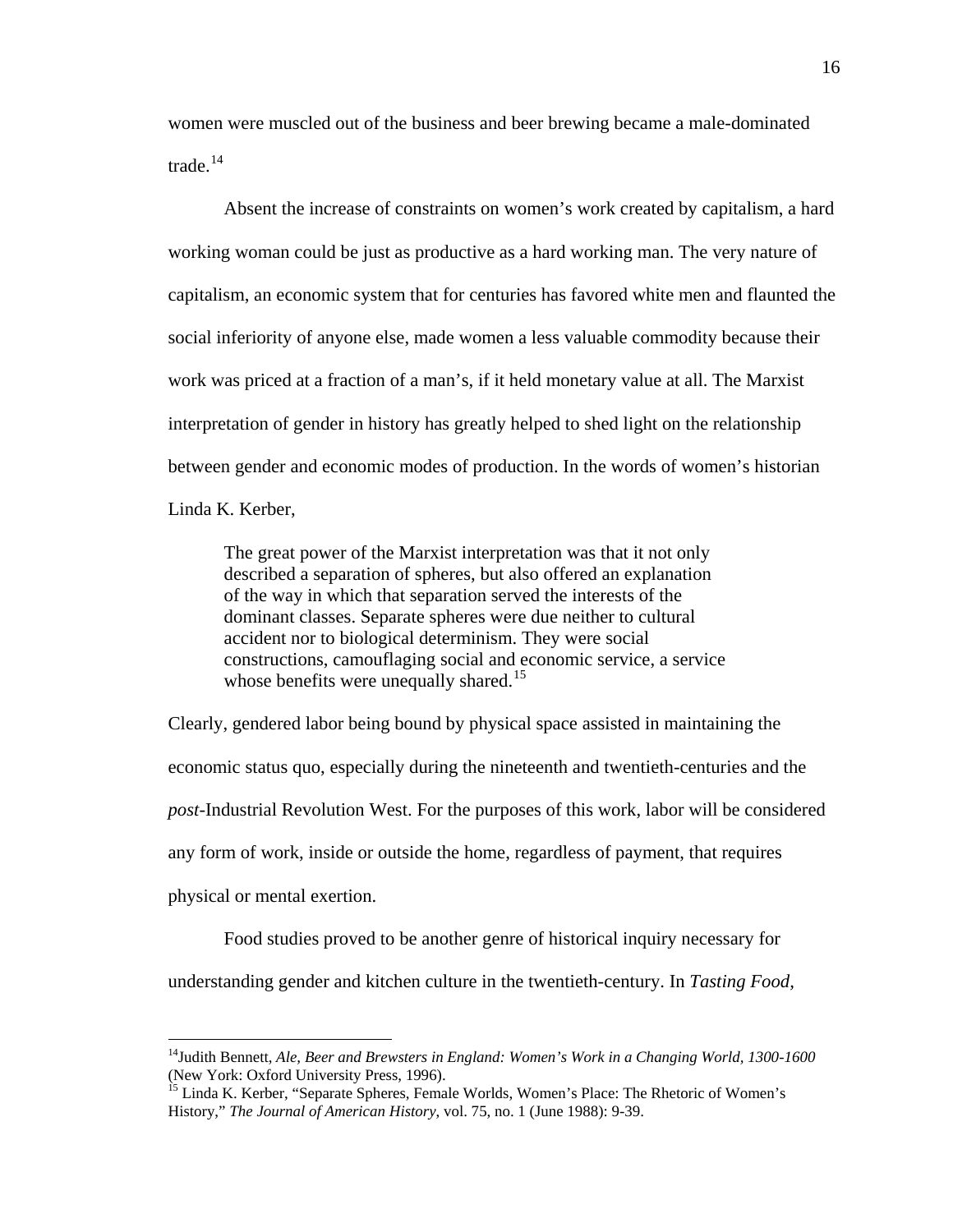*Tasting Freedom,* Sidney Mintz provides an outstanding exploration of food theory and a meaningful investigation of an activity many take for granted.<sup>[16](#page-20-0)</sup> Mintz's work delves into the complicated issue of the social meaning placed on food, consumption and power. He brings to light the complexities of investing food, a vital substance so common and necessary as to appear unremarkable to many people, with the most weighted of social meanings. The appearance of eating disorders, diets, the taboos placed on food, and its capacity to cause extreme pleasure or extreme pain all indicate that food is more than a requisite substance for survival. Taking into account the history of imperialism and conquest, the growth of world-wide food trade, and the increase in food consumed "on the go," the author investigates a topic as present in the daily lives of every human being as to seem beyond need of investigation. According to the author,

the foods eaten have histories associated with the past of those who eat them; the techniques employed to find, process, prepare, serve, and consume the food are all culturally variable, with histories of their own. Nor is the food ever simply eaten; its consumption is always conditioned by meaning.<sup>[17](#page-20-1)</sup>

From this perspective we can see how a certain degree of power and respect could be attained through cooking, though as the primary domestic cooks, the praise afforded women in this role has varied greatly throughout history. In twentieth-century America this ladder of power was used by men--and, more recently, by women as well--in the culinary arts to gain prestige and profit while simultaneously heightening the wondrousness of creating truly outstanding dishes. Although Mintz does not directly address food and power from this angle, his views on the socially conditioned meaning of

<span id="page-20-1"></span><span id="page-20-0"></span><sup>&</sup>lt;sup>16</sup>Sidney Mintz, *Tasting Food, Tasting Freedom*, (Boston: Beacon Press, 1996).<br><sup>17</sup> Ibid, 7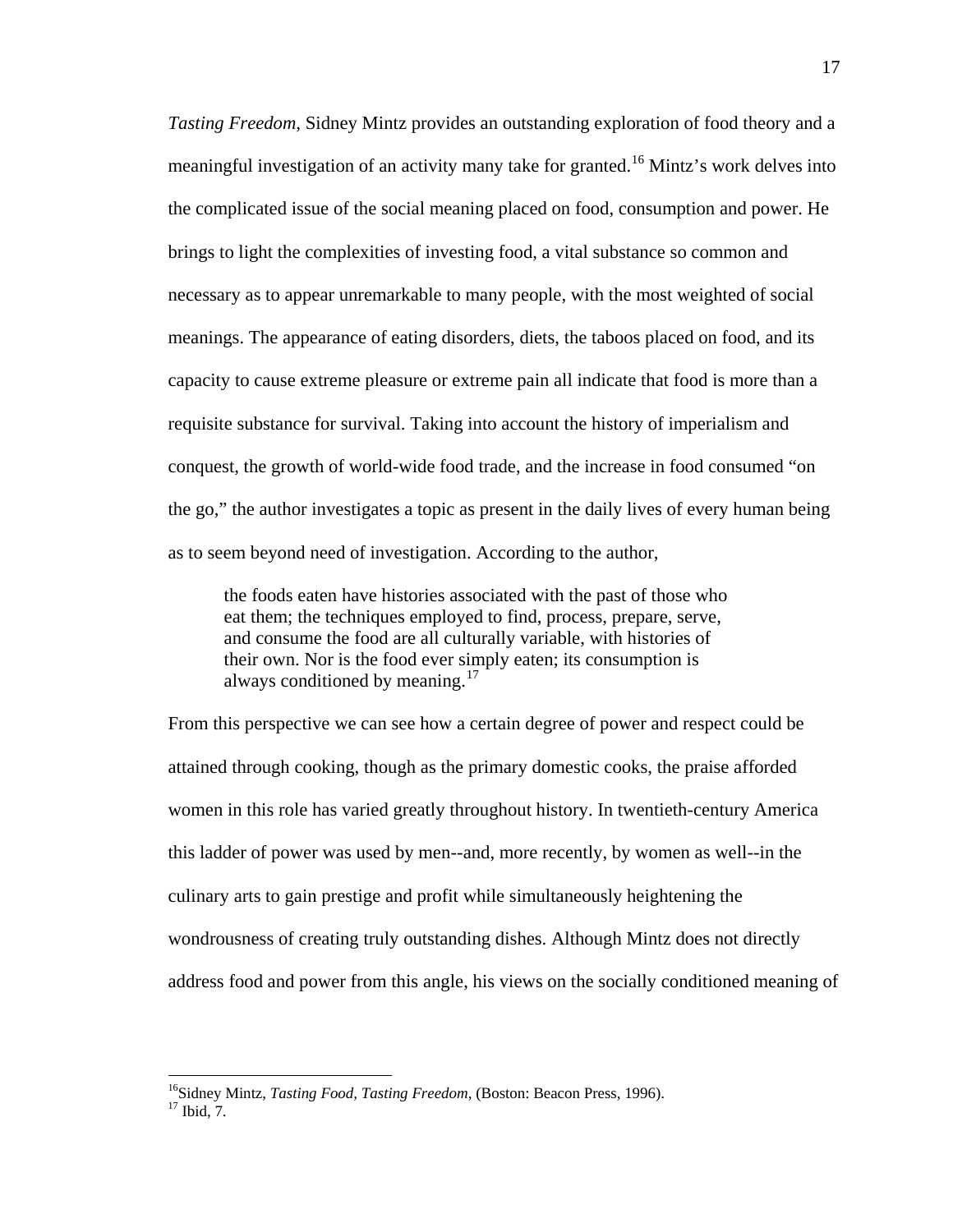food encompasses many noteworthy points concerning the development of restaurants and the male-dominated kitchen.

In *A History of Cooks and Cooking*, Michael Symons takes a more direct stance on the role of women as cooks in history. Symons investigates historical literature to uncover the unglamorous past of women in the kitchen, saying that "cooks have always been in the background--both ever present and unnoticed. Their contributions have seemed too common, pervasive, trivial, unproblematic. Cooks generally have been women, and their achievements overlooked as inglorious and private."<sup>[18](#page-21-0)</sup> Symons correctly points out that most cooks, historically, have been women, but his examination of ancient Greek plays and literature reveals that the most lauded cooks of the age were male. He notes that "while the household's women and slaves labored over the everyday barley-cake, male professionals dealt with special occasions revolving around meat."<sup>[19](#page-21-1)</sup> The precise degree to which women were granted praise as cooks certainly varies through time and place, as later chapters will show with the rise of domesticity in America. But the correlation that Symons notes between women's routine domestic cooking and men's special occasion cooking in ancient Greece is remarkably reminiscent of twentiethcentury patterns in American gendered cooking. Such a persistent division of assigned cooking tasks accentuates continuity over time. Despite thousands of years and an ocean between them, ancient Greece and modern America exhibit similar gendered cooking behavior, underscoring the persistence of social forces in Western culture.

While Symons's work aims to correct women's forgotten status in food history, Mintz concludes that, at least among Americans, the recognition of food's importance is

<span id="page-21-0"></span> <sup>18</sup> Michael Symons, *A History of Cooks and Cooking* (Chicago: University of Illinois Press, 2000), x.

<span id="page-21-1"></span><sup>19</sup> Ibid, 299.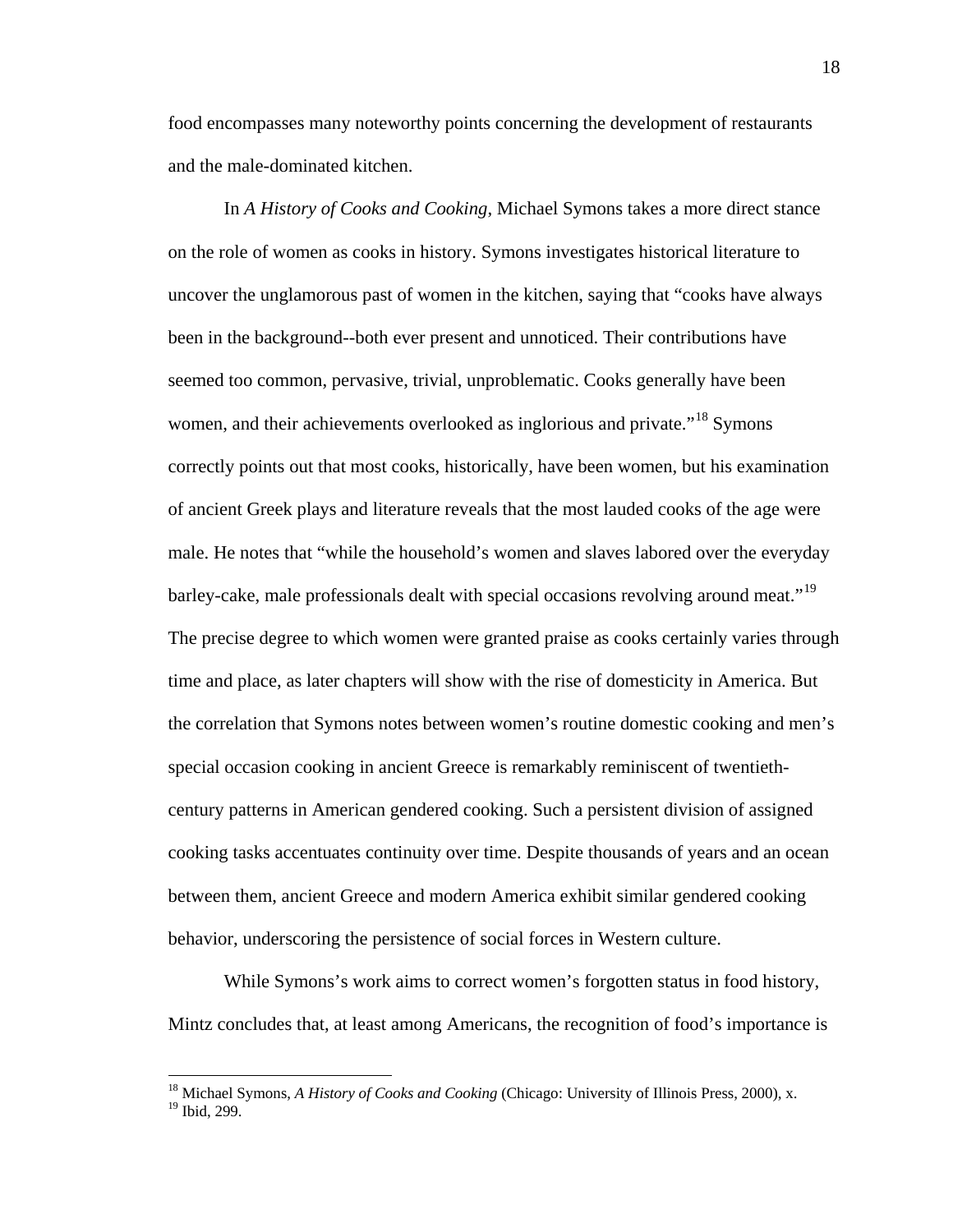personal and familial. Many southerners are acutely aware, especially at large family gatherings, of the importance of food and meals as a kind of social glue. Food holds together and anchors families in a socio-cultural state of gastronomic contentedness, regardless of personal differences. Mere thankfulness for the bounty is never adequate; the blessing must also extend to the hands that prepared the food. Historians of food delve into such extended meaning behind what we eat and the social patterns that accompany cooking, food, and its consumption.

The foundation of a work such as this necessarily rests on new methods of historical investigation that were roused by the voices of feminists, socialists, and other marginalized groups in history. This new outfit that history wears makes it much more colorful and eclectic, while at the same time more discursive and elusive. By highlighting groups long overshadowed by the prominent white man on the horizon, gender studies in history have redefined and rewritten history itself.

In *Gender and the Politics of History*, Joan Wallach Scott found an opportune moment to introduce gender theory to history, a pair that in the past were usually found scrapping in the schoolyard.<sup>[20](#page-22-0)</sup> Scott discovered, however, that in order to appropriately understand the legacy of discrimination historically faced not only by women, but by all non-members of the dominant race and class, all historical categories and definitions had to be subjected to criticism. In the same way, prior knowledge about what was historically significant had to be placed under the microscope when women began to be written into history. For the same reasons that historical knowledge had bestowed scholastic worth upon certain kinds of people, events, and topics, the categories of identity used in history had an air of unshakable objectivity that made them seem beyond

<span id="page-22-0"></span> <sup>20</sup> Joan Wallach Scott, *Gender and the Politics of History* (New York: Columbia University Press, 1988).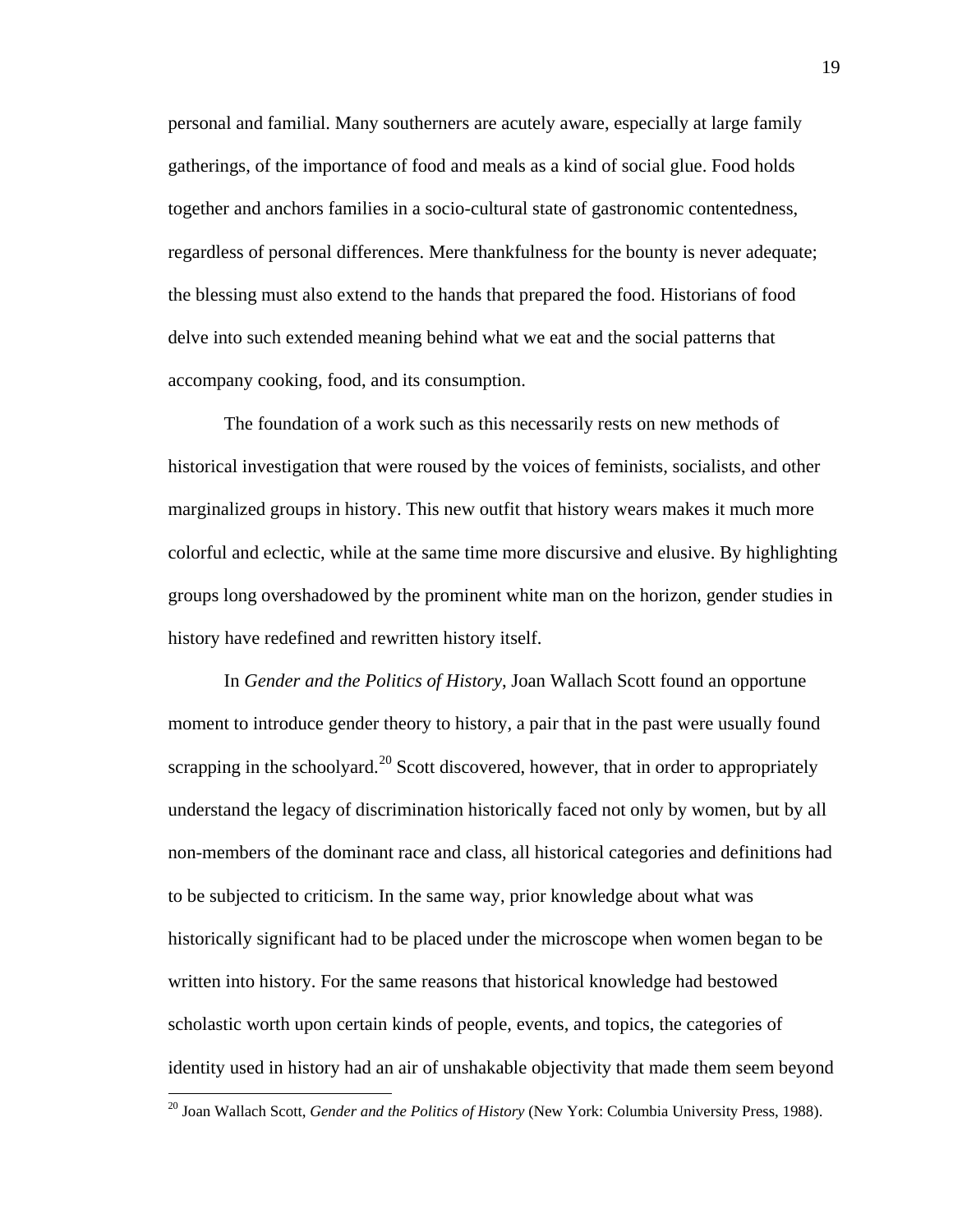need of investigation. But by integrating theory into history, Scott put the field itself on the chopping block, exposing those processes that create meaning, manipulate power, and determine significance within the field.<sup>[21](#page-23-0)</sup> In her own words, "history is as much the object of analytic attention as it is a method of analysis." $^{22}$  $^{22}$  $^{22}$ 

Perhaps even more significant for the purposes of this work is Scott's application of the theory of "deconstruction" (conceptualized by Jacques Derrida) to binary oppositions, especially man-woman and the characteristics meant to accompany each category. There is an assumed simplicity and equilibrium to such dualities, an assumption that gender theory aims to eradicate. Believing that man-woman, nature-culture, or any other oppositional pair remains in balance allows them to go unquestioned and thus maintain the status quo. But Scott believes that "fixed oppositions…derive their meaning from internally established contrast rather than from some inherent or pure antithesis."<sup>[23](#page-23-2)</sup> In other words, opposing terms create their own definitions in the face of their opposite, and the meaning that arises from the pair is more discursive than either one singly considered. It is not all black-and-white anymore. Theoretical works such as Scott's have forced the discipline of history to dwell in, explore, and appreciate the in-between.

Focusing on a subject such as gender and cooking relies on scholastic flexibility and the exploration of unquestioned notions. In relation to the task of cooking, traditional gender definitions and the roles that accompany them certainly should have been reconsidered with male entrance into the field, but because the topic lies outside the accepted canon of historical study, the matter has mostly gone uninvestigated. The

<span id="page-23-0"></span> $21$  The concepts that Scott draws from in this work can be attributed largely to French post-structuralists such as Michel Foucault and Jacques Derrida. For further explanation of the ways Scott uses the theories proposed by Foucault and Derrida, see the introduction to *Gender and the Politics of History*. 22 Scott, *Gender and the Politics of History*, 3. 23 Ibid, 7.

<span id="page-23-2"></span><span id="page-23-1"></span>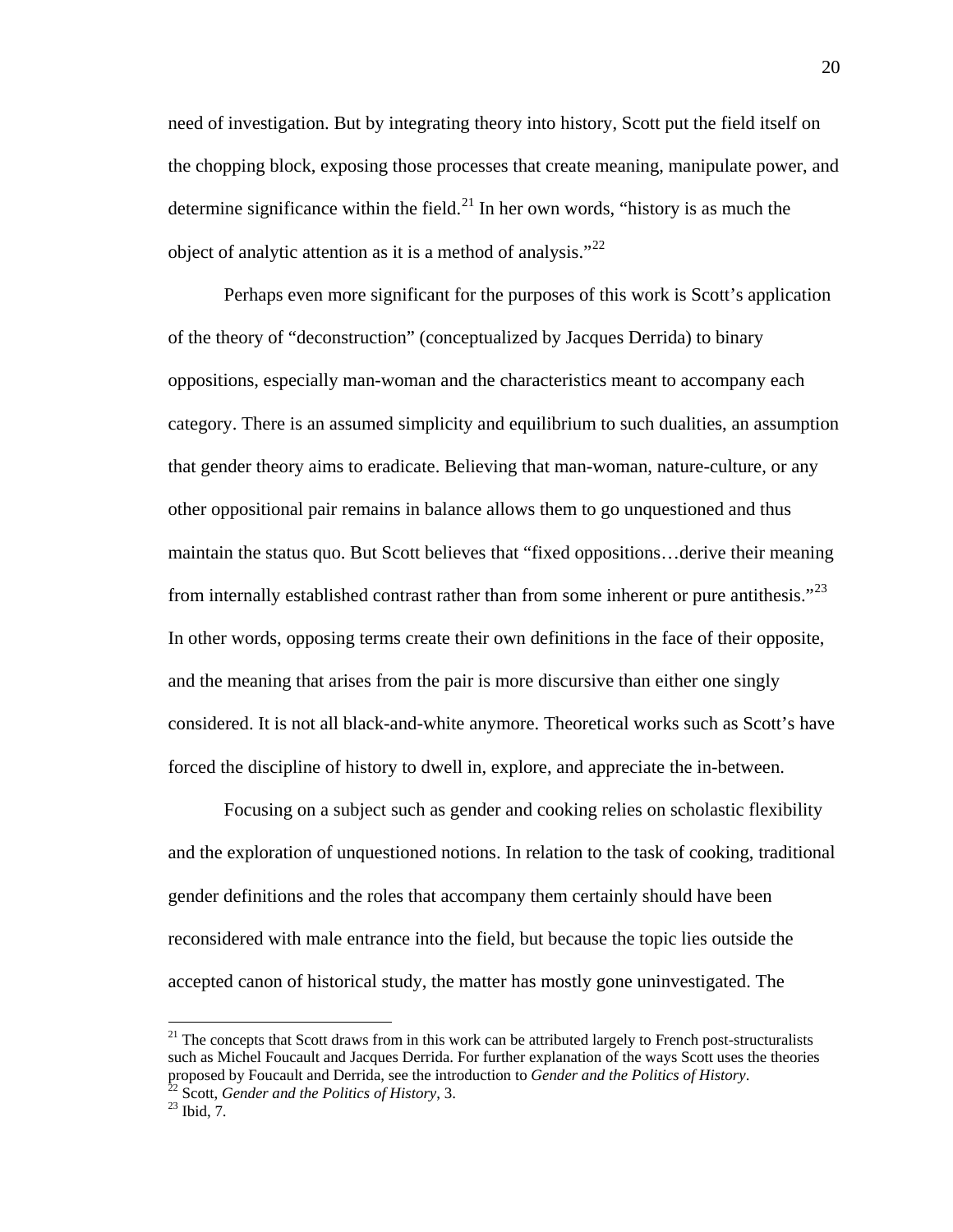expected order of women cooking and men consuming was turned on its head as the professional culinary arts became male-dominated, yet the change seemed to go largely unnoticed, as though men were destined to assume the role. In order for society to accept men as cooks, the work needed to be tied to the traits of masculinity, perhaps explaining why restaurant kitchens are known for being excessively masculinized environs. The issues of men and women's work, private versus public spheres, and the nature-culture dichotomy are all involved in the study of food and cooking, but require examination to expose the incompleteness of the oppositional explanations.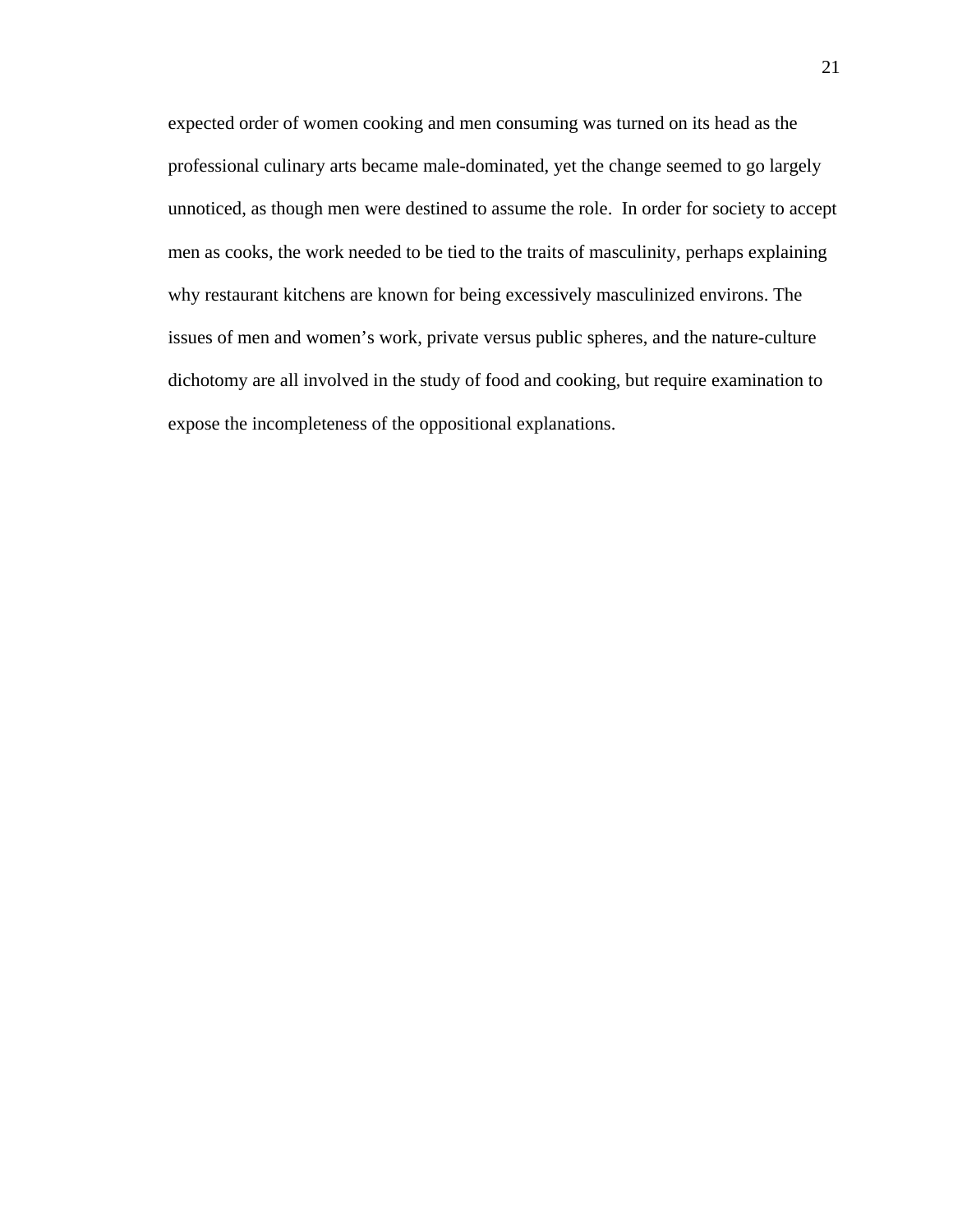# **Chapter Two**

# **At Home with Food: Gendered Food Culture and Cooking at Home**

For many Americans, the comforts of home hold little relevance without the cooking that accompanies it. Food provides requisite nutrition, but the emotional impact of being fed goes far beyond that. Home cooking has the power to soothe, comfort, and make a person feel protected. Our own identities are tied into the foods we eat, as they reflect our culture, our choices, and the way we wish to be viewed by others. Food helps to define who we are. It is not, nor has it ever been, socially incidental.

The attributes of gender in twentieth-century America carried with them assumed preferences and practices related to food and cooking. Social roles and expectations differed for women and men; therefore their relationship to food and cooking differed as well. Believed to be innately domestic creatures, women were the ambassadors of home cooking and the social wealth that stemmed from it. Yet American men during the twentieth-century developed their own unique place in the world of home cooking, one that was both special and infrequent. Thus it is necessary to investigate the socially created roles for men and women in twentieth-century America and how these different roles manifested themselves in relation to food and cooking in the home. To begin, though, a look at how cooking started is in order.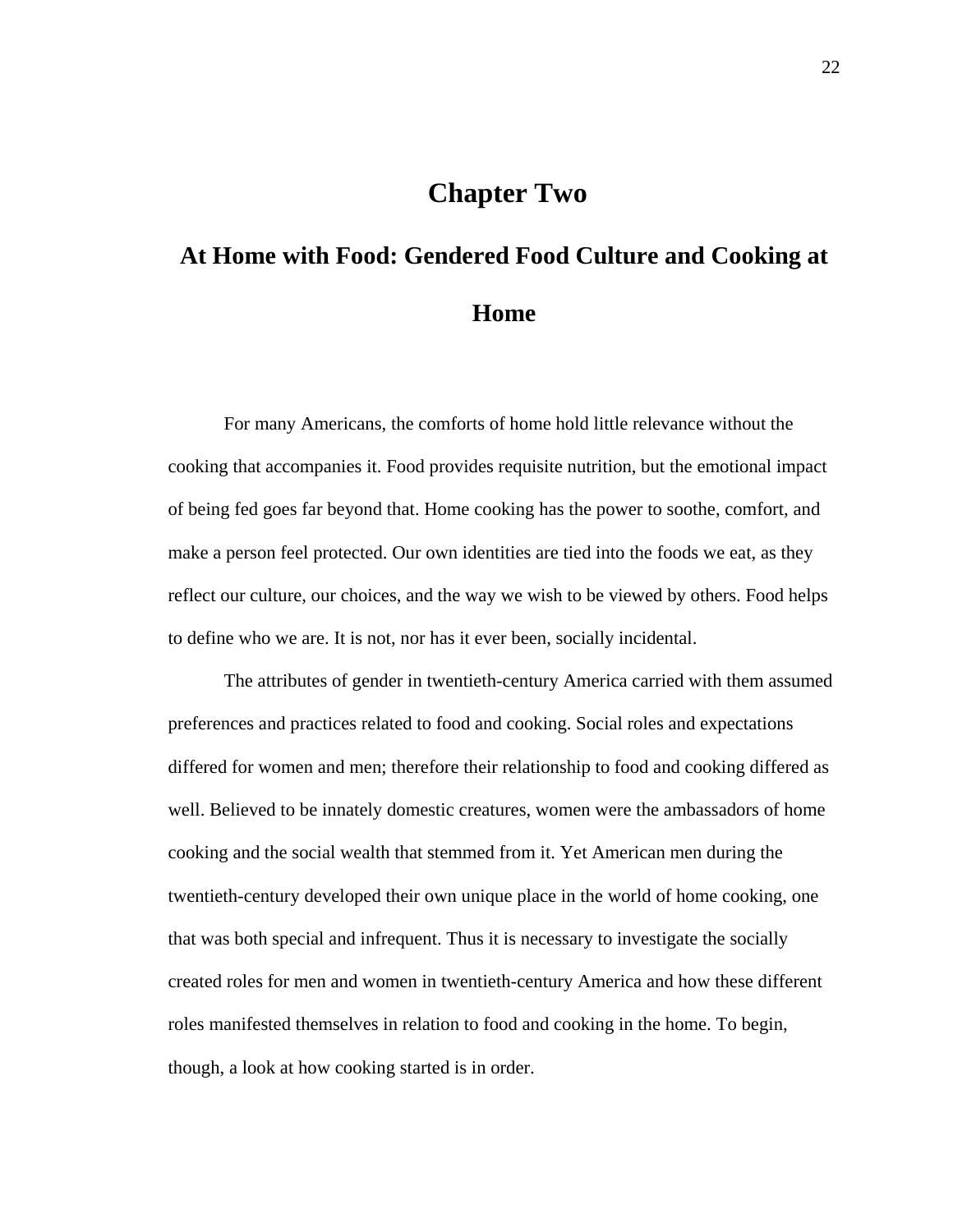#### **Pre-Cooking: Food in Early History**

Although much of the evidence gathered by anthropologists, archeologists, and historians concerning cooking in pre-historic times can only provide a rough image of existence prior to 10,000 B.C.E., certain theories have been well-accepted in the academic community. According to historian Reay Tannahill, hunting-gathering-fishing communities dominated the landscape throughout pre-history, and animal protein was an absolute necessity to human survival.<sup>[24](#page-26-0)</sup> Regionalism often dictated that certain peoples were dependent on certain animals, and might have followed migration patterns in order to hunt almost year-round. Tannahill claims that "only the most active and wide-awake members of the community made successful hunters" and that generally "no more than ten males would be equipped for the task."<sup>25</sup> Although the author does not delve too far into the dynamics of male versus female hunters, she does confess that "there seems no reason why the younger women should not have had a part to play, in communal hunts at least."<sup>[26](#page-26-2)</sup> That statement aside, the author assumes that hunting was a task reserved for strong, sharp, and youthful men, and the hunt could keep the males away from the remaining community for days at a time. Spatially speaking, this belief indicates that the pattern of men seeking occupation away from the home base could theoretically have origins in pre-history.

<span id="page-26-0"></span><sup>&</sup>lt;sup>24</sup> ReayTannahill, *Food in History* (New York: Stein and Day, 1973).<br><sup>25</sup> Ibid, 19.

<span id="page-26-1"></span>

<span id="page-26-2"></span> $26$  Ibid, 19.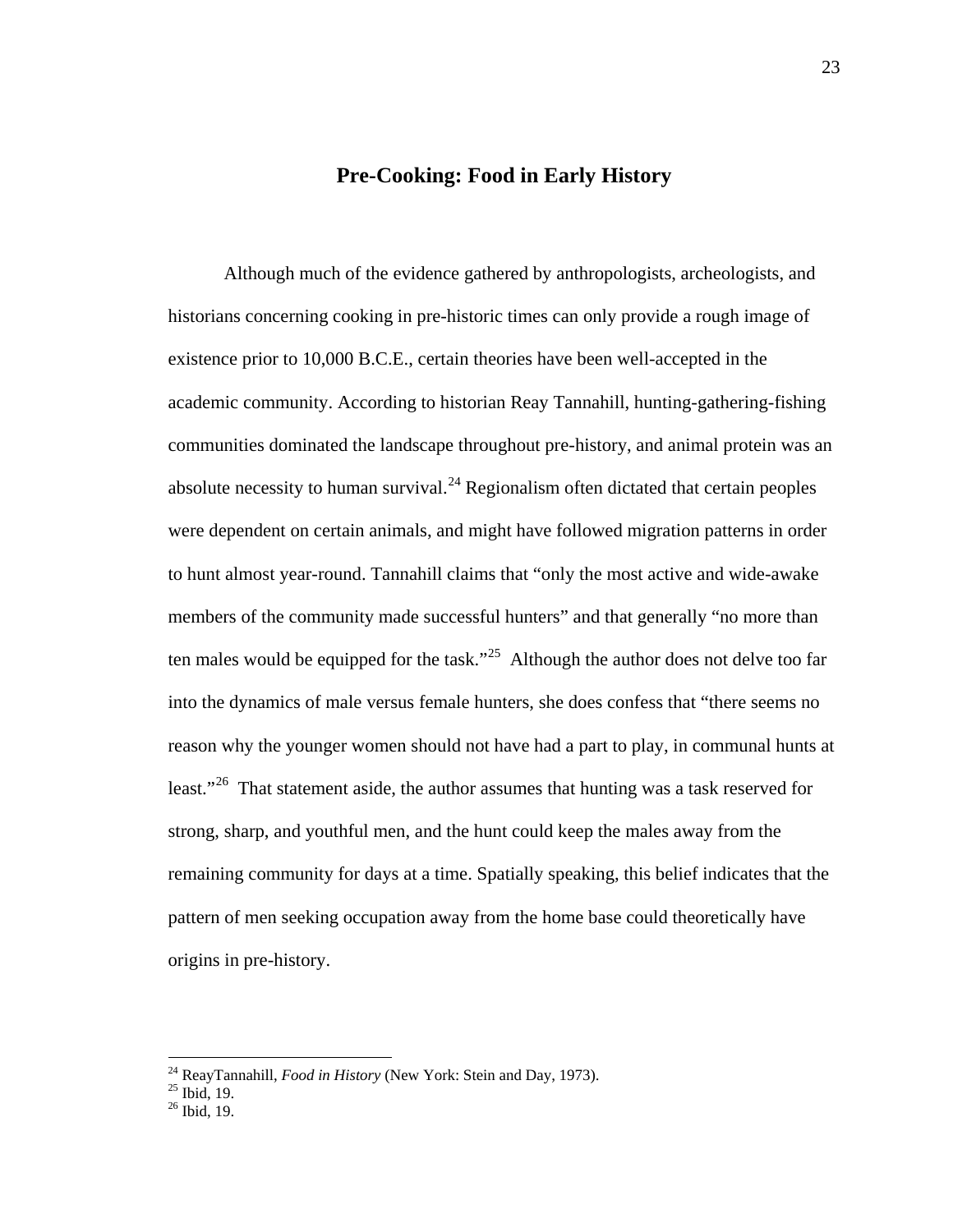Likewise, Tannahill claims that during the Paleolithic era "women and girls set out on their own special food-gathering tasks, looking for edible roots, greenstuffs, nuts and berries, and any small fauna which might present themselves."<sup>[27](#page-27-0)</sup> Most historians and anthropologists agree that our female ancestors generally remained closer to home base for child-rearing purposes, lactation and menstruation. So out of necessity women traversed expanses of land on a daily basis in search of food in the same way hunters did, though perhaps not as far. Most likely neither men nor women in early human history perceived their work as being either binding nor liberating; it simply *was*, and it is ever important for the historian to avoid ascribing moral or ethical beliefs to peoples of the past. Presentism aside, the proximity of women to the central dwelling space makes them likely candidates for being the earliest agriculturalists. In fact, "it seems clear that woman's appointed task of gathering seeds, vegetables, and fruits had taught her that some plants could be persuaded to grow where she wanted them instead of simply materializing at apparently random locales.<sup> $28$ </sup> At any rate, the work performed by men and women of the pre-historic community was apparently distinct enough for Tannahill to generalize that "by about 10,000 B.C. [E.], in both the Near East and southeast Asia, man knew a great deal about animals, woman about plants."<sup>[29](#page-27-2)</sup>

The trend persisted through thousands of years of human history, and as historian Michael Symons observes, "in societies of modern hunter-gatherers, women contribute the majority of gathered foods; such foods are mainly plant products… the men usually contribute the hunted foodstuffs: mammals, fish and birds."<sup>[30](#page-27-3)</sup> A clear division of labor

 $27$  Ibid, 23.

<span id="page-27-1"></span><span id="page-27-0"></span> $^{28}$  Ibid, 29.<br> $^{29}$  Ibid, 29.

<span id="page-27-3"></span><span id="page-27-2"></span>

<sup>&</sup>lt;sup>30</sup> Symons, *A History of Cooks and Cooking*, 216.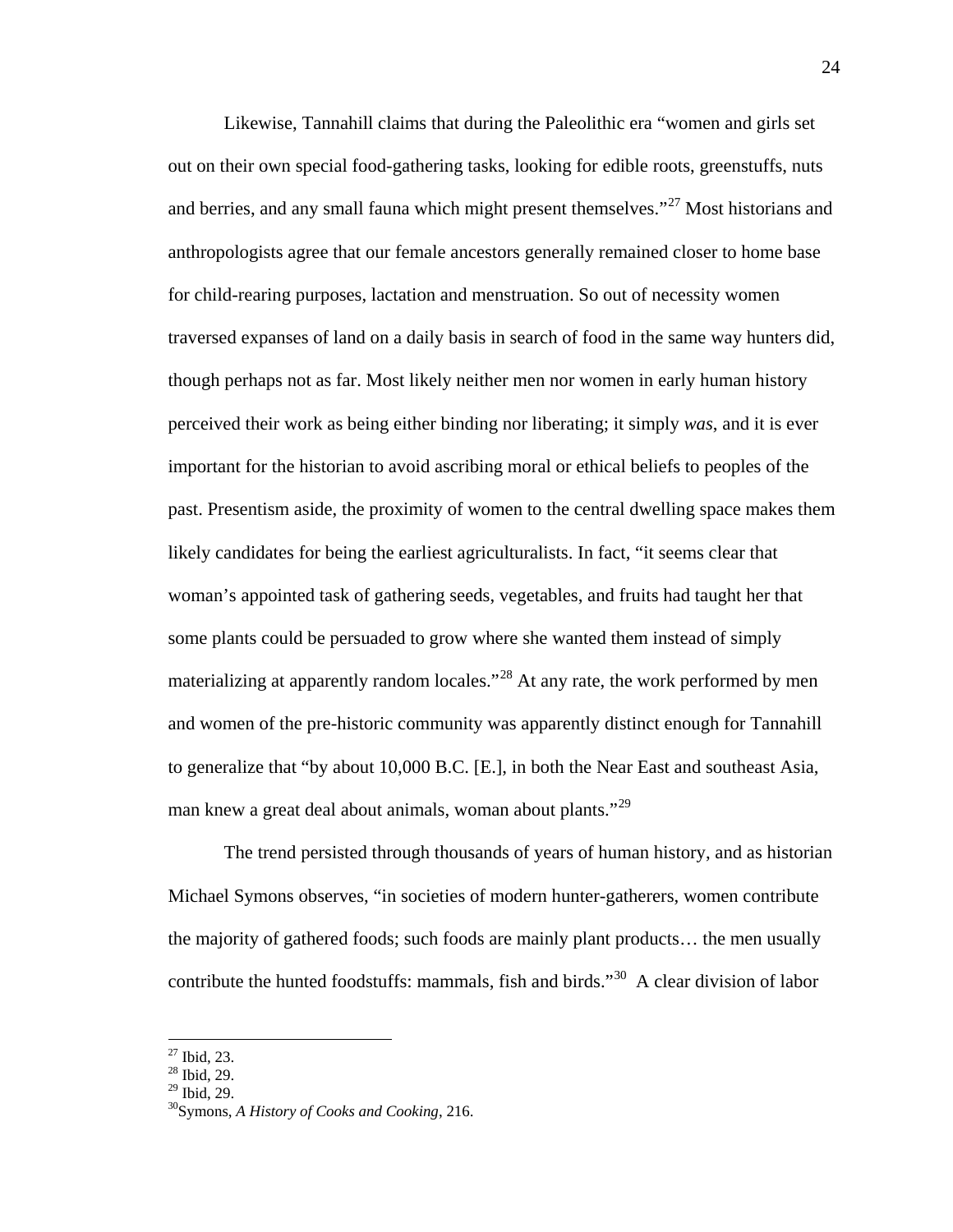exists in this model in which "typically, the women and men roam in separate groups and eventually bring the main haul back to home base," behavioral patterns that mimic early human food-ways. <sup>[31](#page-28-0)</sup> The fact that the gender groups reconvene for food sharing is a noteworthy precursor to social behavior surrounding cooking, and if we can presume that women were more often near the homestead than men, then it stands to reason that women were likely the earliest cooks.

The development of cooking is yet another segment of human history largely open to conjecture. Like many developments during the early years of humanity, cooking was probably first discovered by happenstance, and continually evolved at a very slow pace by trial and error. According to Tannahill, roasting was probably the first method used, and "may have been discovered when someone accidentally dropped a cut of meat in the fire and was unable to retrieve it until the flames died down."<sup>[32](#page-28-1)</sup> From that point pit cooking arose, a kind of steaming process, and with pottery came boiling. Strangely, the author does little to delineate who did most of the cooking and how it came to be that way, assuming from very early in the text that women were cooks. She even goes so far as to refer to women in this era as "prehistoric housewives," as if female domestication (and, of course, some form of marriage) pre-dated civilization itself, and has been a consistent feature throughout human existence, regardless of time and place.<sup>[33](#page-28-2)</sup> Misrepresentations aside, written history confirms that women very often were responsible for cooking, brewing ale and beer, preserving meat, and gathering foodstuffs in most early civilizations, a pattern that continued during much of human history. Presuming that women were the keepers of home and hearth, garden and table, women in

<span id="page-28-0"></span> <sup>31</sup> Ibid, 216.

<span id="page-28-1"></span><sup>32</sup> Tannahill, *Food in History*, 26. <sup>33</sup> Ibid, 24.

<span id="page-28-2"></span>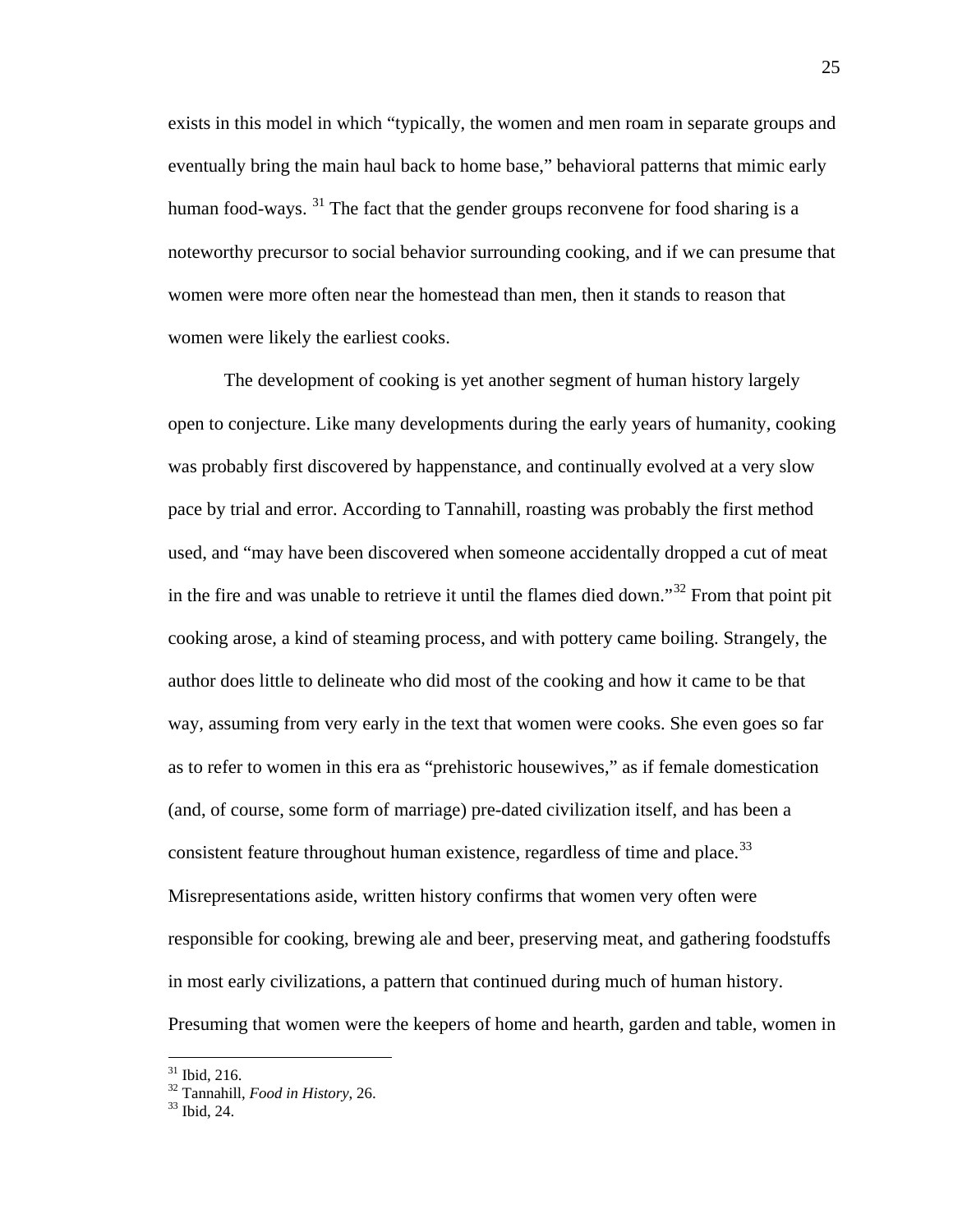essence were also the socializers and civilizers of humanity. In the words of Michael Symons, "cooks are not mere victims of social forces, but intimately involved in creating them."<sup>[34](#page-29-0)</sup> Women have inherited a legacy of culinary experience, if not expertise, regardless of whatever cultural limitations arose to fashion boundaries on their work.

Much of Western style cuisine originated in ancient Rome, the source of the first known cookbook, *De Re Coquinaria* (Cooking Matters). [35](#page-29-1) Dating from the first-century C.E., its author is thought to be a man named Apicius, the root of the word "epicure." Romans certainly recognized the social meaning behind food, cooking, and consumption, being known for extravagant banquets that flagrantly conveyed their class, wealth, and power. It also seems clear that gender division existed in cooking practices, as men, often religious figures, were responsible for the slaughter and cooking of sacrificial animals.<sup>[36](#page-29-2)</sup> Even in these ancient civilizations, the socially constructed gender roles are evident (and arguably even more so). Roman society viewed women primarily as workers, uninvolved in the larger and loftier affairs of the state and of religious ceremonies, despite the female presence in the religious lore itself. Women's contributions as household cooks were overlooked even as the food itself was glorified.

By the Middle Ages in Europe, the diversity of cuisine that had existed during the Roman Empire had diminished. The majority of the population subsisted on what they could grow and catch themselves, the result of disrupted trade routes and lack of imports.<sup>[37](#page-29-3)</sup> Generally, all household members (excluding members the nobility) contributed to the acquisition and production of edible goods. Still, gendered work

<span id="page-29-0"></span> <sup>34</sup> Symons, *A History of Cooks and Cooking*, 103.

<span id="page-29-1"></span><sup>35</sup> Linda Civitello, *Cuisine and Culture: A History of Food and People* (Hoboken, New Jersey: John Wiley

<span id="page-29-3"></span><span id="page-29-2"></span><sup>&</sup>lt;sup>36</sup> Symons, *A History of Cooks and Cooking*, 299. <sup>37</sup> Tannahill, *Food in History*, 155-170.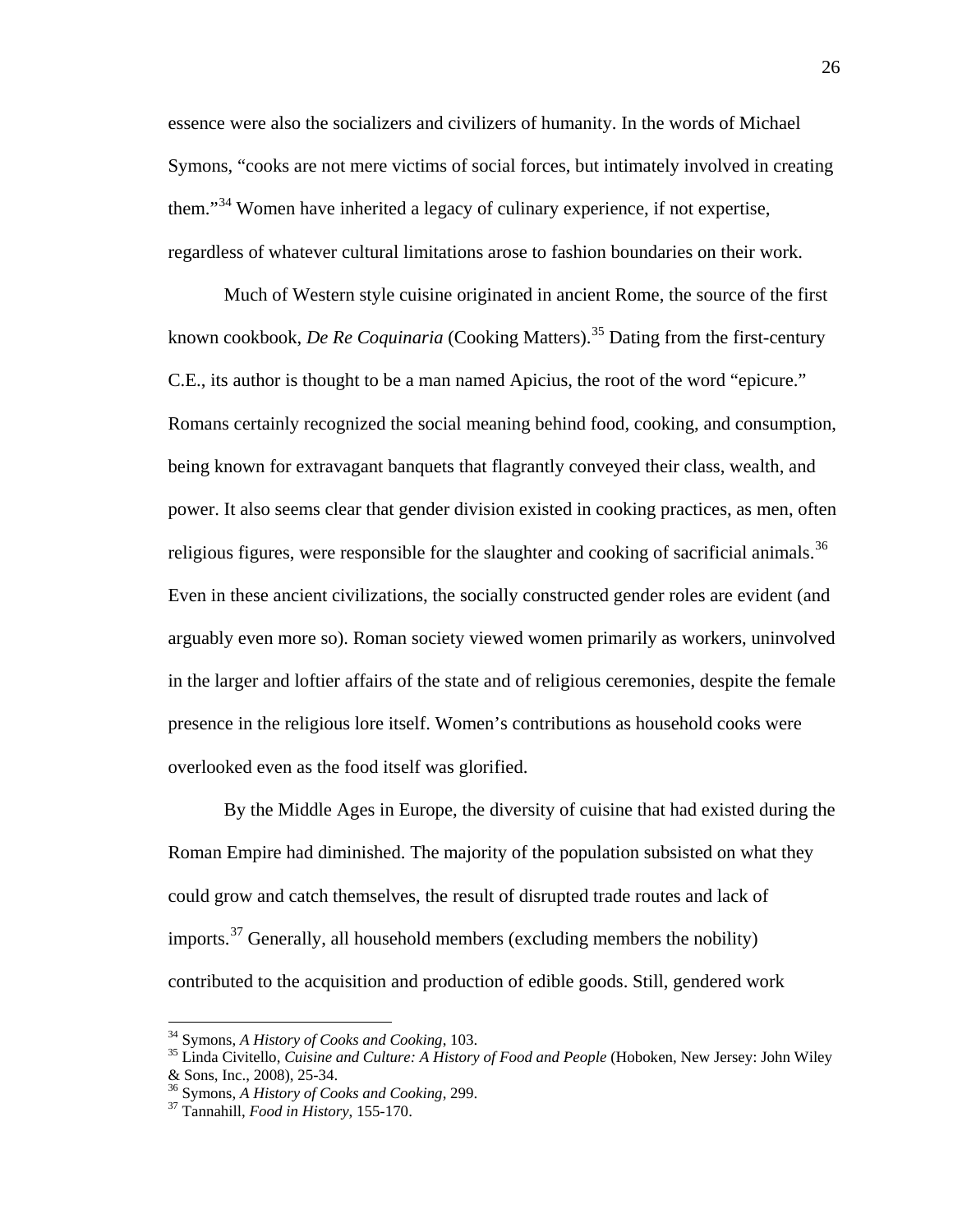patterns existed, as is evident in the ale and beer trade. For centuries, the ale-brewing business in England was dominated by women, but by the end of the Middle Ages, beer production had been taken over by men.<sup>[38](#page-30-0)</sup>

Clearly, there exists no consistency in the manifestation of gender roles, because those roles are determined by society. Groups create their own definitions of gender, as well as the idea of gender itself, therefore no uniform or innate patterns of behavior can emerge through history. Yet reviewing the relationship between gender and food in past cultures helps to pinpoint the uniqueness of American food-ways, while revealing new reasons for continuous investigation of gendered cooking.

# **"They Conform to the Ruling Taste of the Age in Cookery, Dress, Language, Manners, &c:"[39](#page-30-1) Gender in the New World**

With the discovery of the New World, food and cooking changed considerably and irreversibly. Trade both directions helped correct the dietary deficiencies of people in many regions, and cooking slowly became more diversified. European settlers in North

<span id="page-30-0"></span> <sup>38</sup> Bennett, *A History of Ale, Beer, and Brewsters in England*, 6-21.

<span id="page-30-1"></span><sup>39</sup>Amelia Simmons, *American Cookery* (Green Farms, Connecticut: The Silverleaf Press, 1796), 2.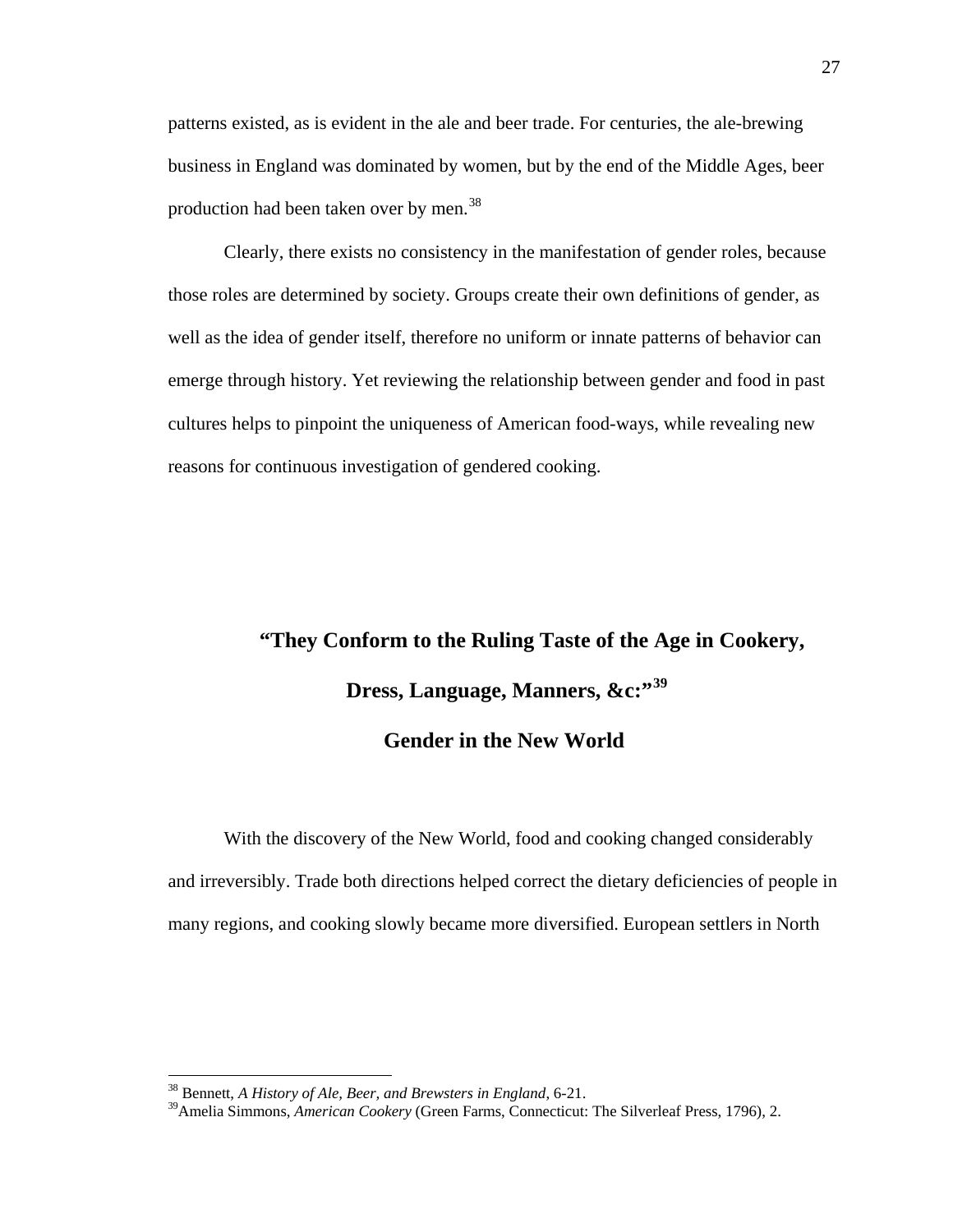America carried with them their culture and customs, but adapted them to the challenges of life in the New World.<sup>[40](#page-31-0)</sup>

Historians have uncovered the multiplicity of tasks that might have been performed by women in the New World without necessarily stretching the limits of their role. In *Good Wives*, Laurel Thatcher Ulrich uncovered the variety of roles that women played in colonial New England, including deputy husband, a position that made her both the decision-maker in business and commerce as well as the more traditional home-maker.<sup>[41](#page-31-1)</sup> Ulrich points to the many variations in women's roles and the numerous ways they influenced their men and the larger community while remaining within the perimeters of expected behavior and feminine propriety. The southern colonies, however, possessed a very different social and class structure, one derived largely from indentured servitude, slave labor, and a highly unbalanced sex ratio rather than the family-centered townships of the North. In *Good Wives, Nasty Wenches, and Anxious Patriarchs*, Kathleen Brown discovered that women who occupied the social class of good wives were very often found working alongside their husbands, but may have also been responsible for maintaining the home.<sup>[42](#page-31-2)</sup>

The social expectations placed on men and women surely varied from region to region, but scholars have reached a consensus concerning gender roles in American history: the changing economic environment of the nineteenth-century helped to cement separate spheres and create gender ideals that had been more elastic in previous centuries.

<span id="page-31-0"></span> <sup>40</sup> Tannahill, *Food in History*, 199-233. Civitello, *Cuisine and Culture*, 111-136. See works listed here for more information on food trade between the Old and New Worlds and changing diets.

<span id="page-31-1"></span><sup>&</sup>lt;sup>41</sup> Laurel Thatcher Ulrich, *Good Wives: Image and Reality in the Lives of Women in Northern New England, 1650-1750 (New York: Vintage Books, 1991).* 

<span id="page-31-2"></span><sup>&</sup>lt;sup>42</sup> Kathleen M. Brown, *Good Wives, Nasty Wenches, and Anxious Patriarchs: Gender, Race, and Power in Colonial Virginia* (Chapel Hill: University of North Carolina Press, 1996).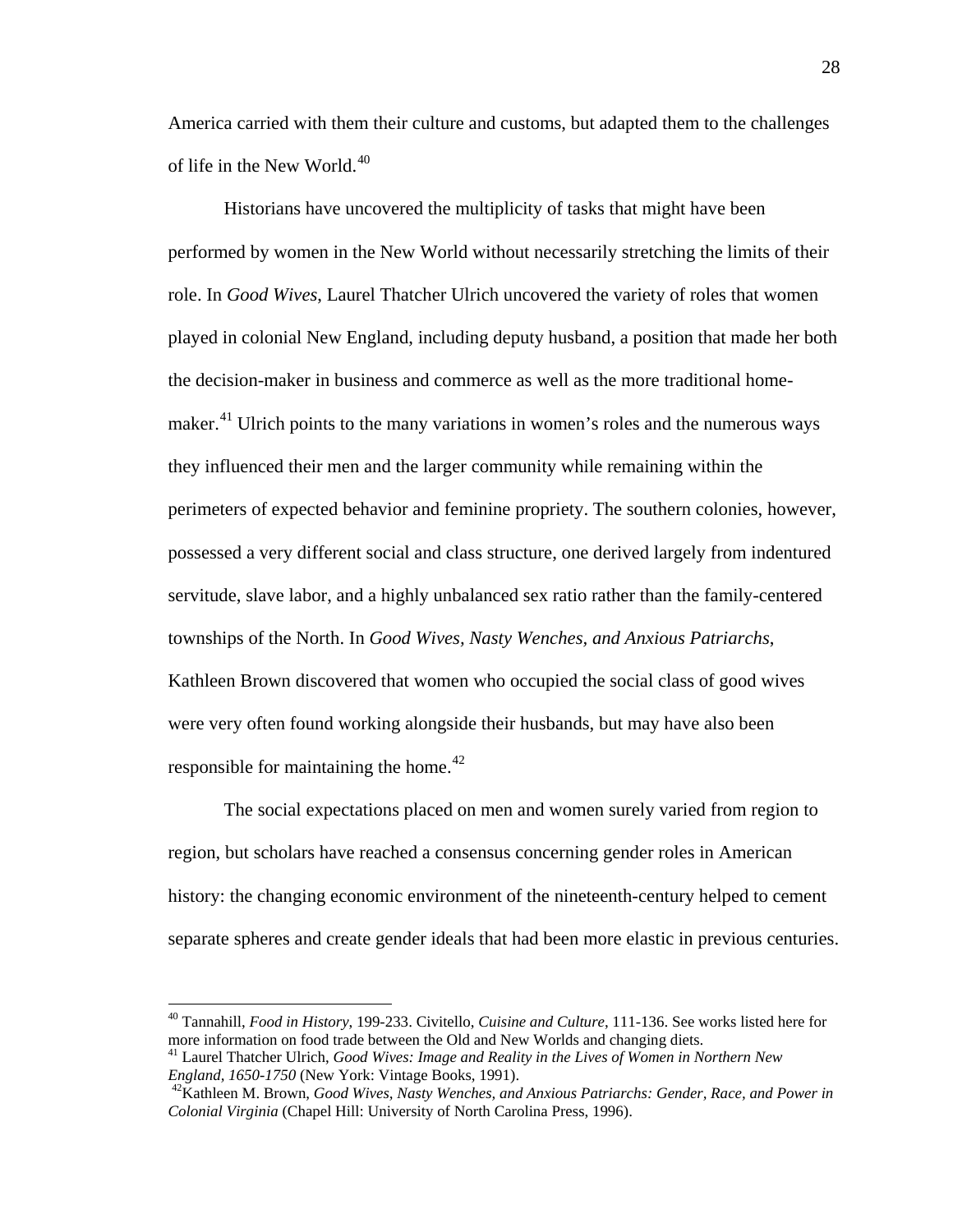Seminal works such as Barbara Welter's "The Cult of True Womanhood" broke ground for new thought on the characteristics of the "lady" in nineteenth-century America.<sup>[43](#page-32-0)</sup> Piety, purity, submissiveness, and domesticity were the ideal traits of Welter's "true woman," all elements that remained unthreatening to patriarchal rule largely because none required leaving the house.<sup>[44](#page-32-1)</sup> The "true woman" Welter describes is certainly a middle-class ideal, attainable only by the married woman whose husband's income permitted her to remain a home-maker. Both men and women were expected to fulfill certain roles, and as the Industrial Revolution took more men away from localized farm work or craftsmanship for factory labor and the marketplace, the physical differentiation of space became even more distinct.

During this era the difference between a *role* and a *job* became clearly visible. Both demanded labor, whether physical or mental, but according to nineteenth- (and twentieth-) century conceptions, a woman's role in the home included preparing food and cooking for her family, among many other designated tasks. A man, and if conforming to the ideals of Victorian America, *only* a man, was paid for a job performed within a designated number of hours in a specified public setting. Such a job fulfilled his role as the provider, whereas the woman of the house was expected to pleasantly remain there. If necessity or desire led women to find gainful employment outside the home, it did not eradicate or diminish the requirements of her domestic duties. Preparing sustenance for

<span id="page-32-0"></span> <sup>43</sup> Barbara Welter, "The Cult of True Womanhood: 1820-1860," *American Quarterly*, vol. 18, no. 2, part 1 (Summer 1966): 151-174.

<span id="page-32-1"></span><sup>&</sup>lt;sup>44</sup> The spatial limitations at work are clearly delineated, and although Welter offers no analysis of the interplay of class and race among the defining elements of womanhood, later scholars such as Joan W. Scott, Gerda Lerner, and Linda Kerber offered more thorough interpretations of this phenomenon.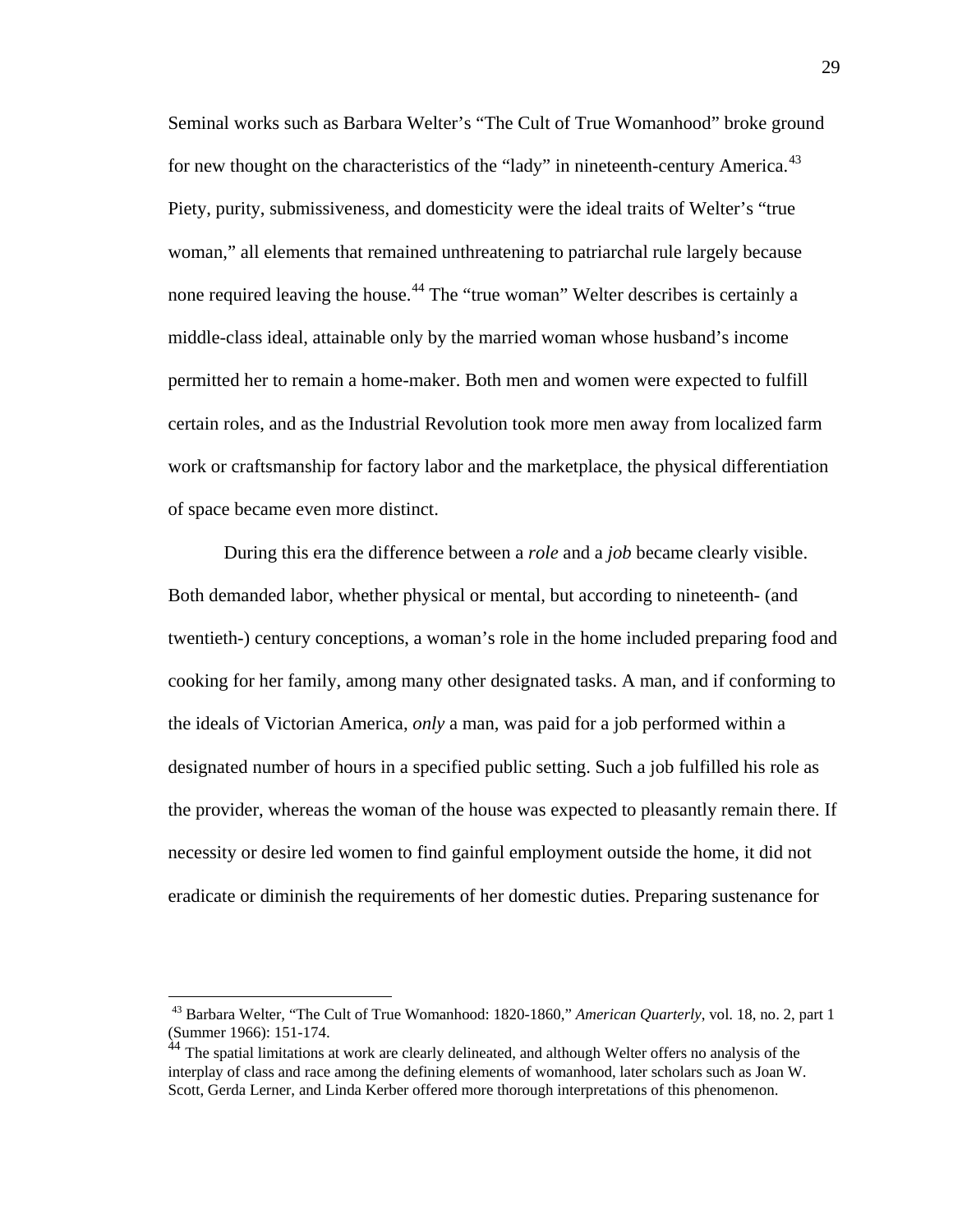the family was invariably a task assigned to women, and their role was carried out in the private sphere, whether they had a job outside the home or not.

Gender roles can be understood as ideology as well as work. Women especially were bound to an ideal that prescribed not only the kinds of work they were to perform, and the space in which they performed it, but more importantly the temperament, personal aesthetic and physical manner with which such activities were undertaken. As the Victorian age heralded a more fixed dichotomy of ideal masculinity and femininity, prescriptive literature kept pace by perpetuating ideal gender roles. In addition to those qualities identified by Barbara Welter--piety, purity, submissiveness, and domesticity- there were endless adjectives used to describe what women should be like: beautiful, delicate, graceful, sacrificing, selfless, warm, virtuous, caring, weak, and soft, to name a few. Women were expected to be mindful of these characteristics, and maintain such standards while boiling, stewing, peeling, curing, canning, and cooking for their families. The sheer volume of normative journals, pamphlets, and books for women that appear during the nineteenth-century clearly indicated the growing anxiety to define and cement women's place, and it must be said that there was no comparable mass of literature to delineate and validate the male role, perhaps because men were not so restricted in the public realm. Many of these works were written and published by men, betraying a desire on the part of the patriarchy to relegate women to a position of comfortable subordination.<sup>[45](#page-33-0)</sup>

Yet the advantages that women gained from this appropriately domesticated arrangement must also be considered. In "The Lady and the Mill Girl," Gerda Lerner discusses how the luxury of being a homemaker and hostess was afforded only to the

<span id="page-33-0"></span> <sup>45</sup> Welter, "The Cult of True Womanhood," 159.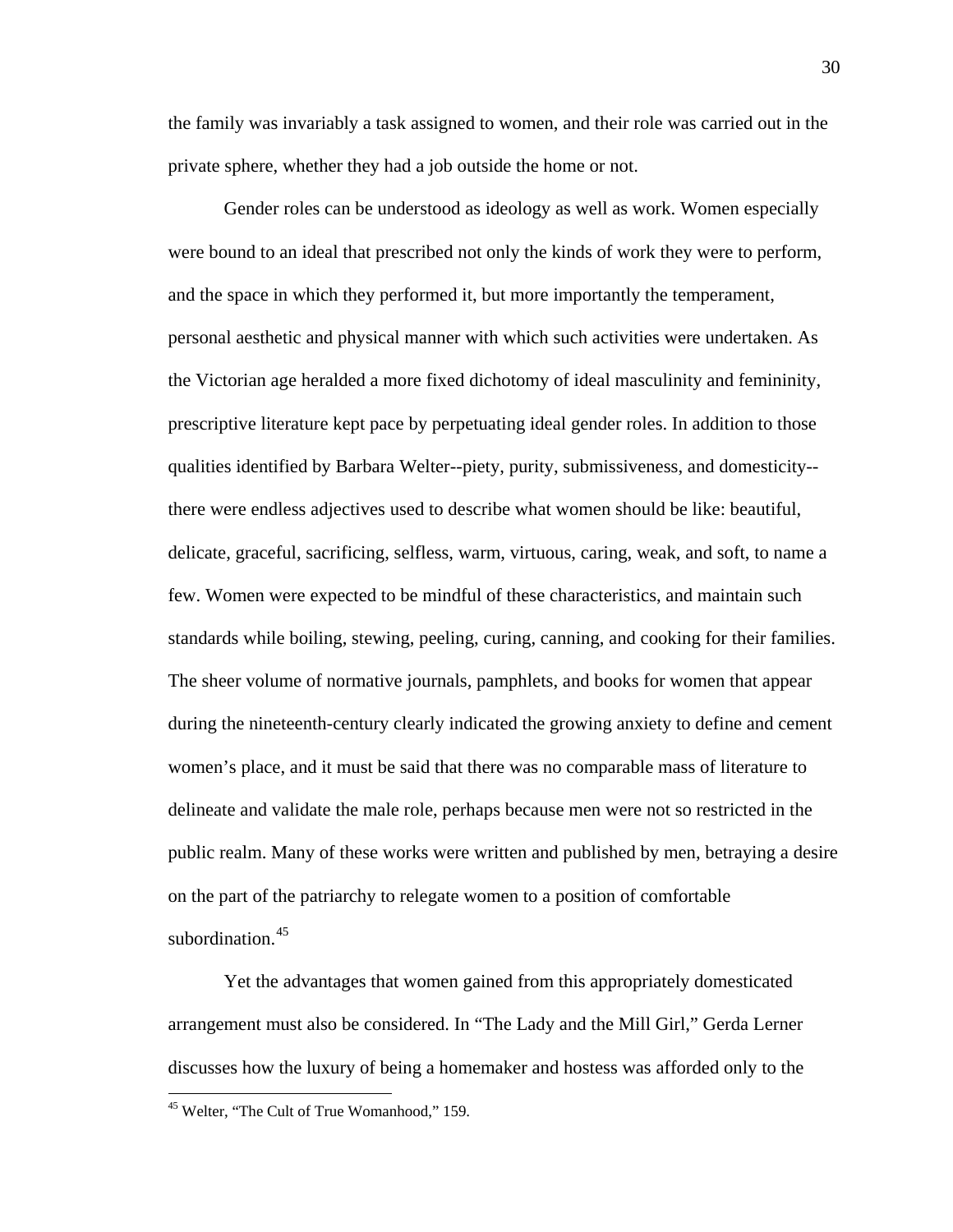middle and upper-classes, a title that women would gladly flaunt. "'It is no accident,'" Lerner wrote in 1969, "'that the slogan 'a woman's place is in the home' took on a certain aggressiveness and shrillness precisely at the time when increasing numbers of poorer women *left* their homes to become factory workers.'"[46](#page-34-0) So it seems that the ideology of women's proper role was disseminated by both men and women who benefited from the system.

Understanding that women were expected to mimic an ideal of femininity, there was an anticipated balance of masculinity. Middle-class Victorian men were also bound by certain social rules, expectations, and roles. Generally speaking, men were no freer of the social institutions that made them breadwinners than women were of those that designated them as domestics, nor were the dictates of masculinity elastic enough to condone a househusband. In *American Manhood*, E. Anthony Rotundo discusses the cultural creation of manhood and the changing meaning of masculinity and appropriate male behavior in the American past. The concept of individualism coupled with an expanding market economy allowed traits such as aggression and competition to thrive and become trademarks of manliness. These characteristics "drove the new system of individual interests, and a man defined his manhood not by his ability to moderate his passions but by his ability to channel them effectively."<sup>[47](#page-34-1)</sup> In the professional marketplace, being combative instead of agreeable, and tough as opposed to tender, was expected of men. Anything else was regarded with suspicion if not outright scorn. And because masculinity and femininity were defined in terms of the other, all habits,

<span id="page-34-0"></span> <sup>46</sup> Quoted in Linda K. Kerber, "Separate Spheres, Female Worlds, Women's Place: The Rhetoric of Women's History," *The Journal of American History*, vol. 75, no. 1 (June 1988): 9-39.

<span id="page-34-1"></span><sup>47</sup> E. Anthony Rotundo, *American Manhood: Transformation in Masculinity from the Revolution to the Modern Era* (New York: Basic Books, 1993), 3.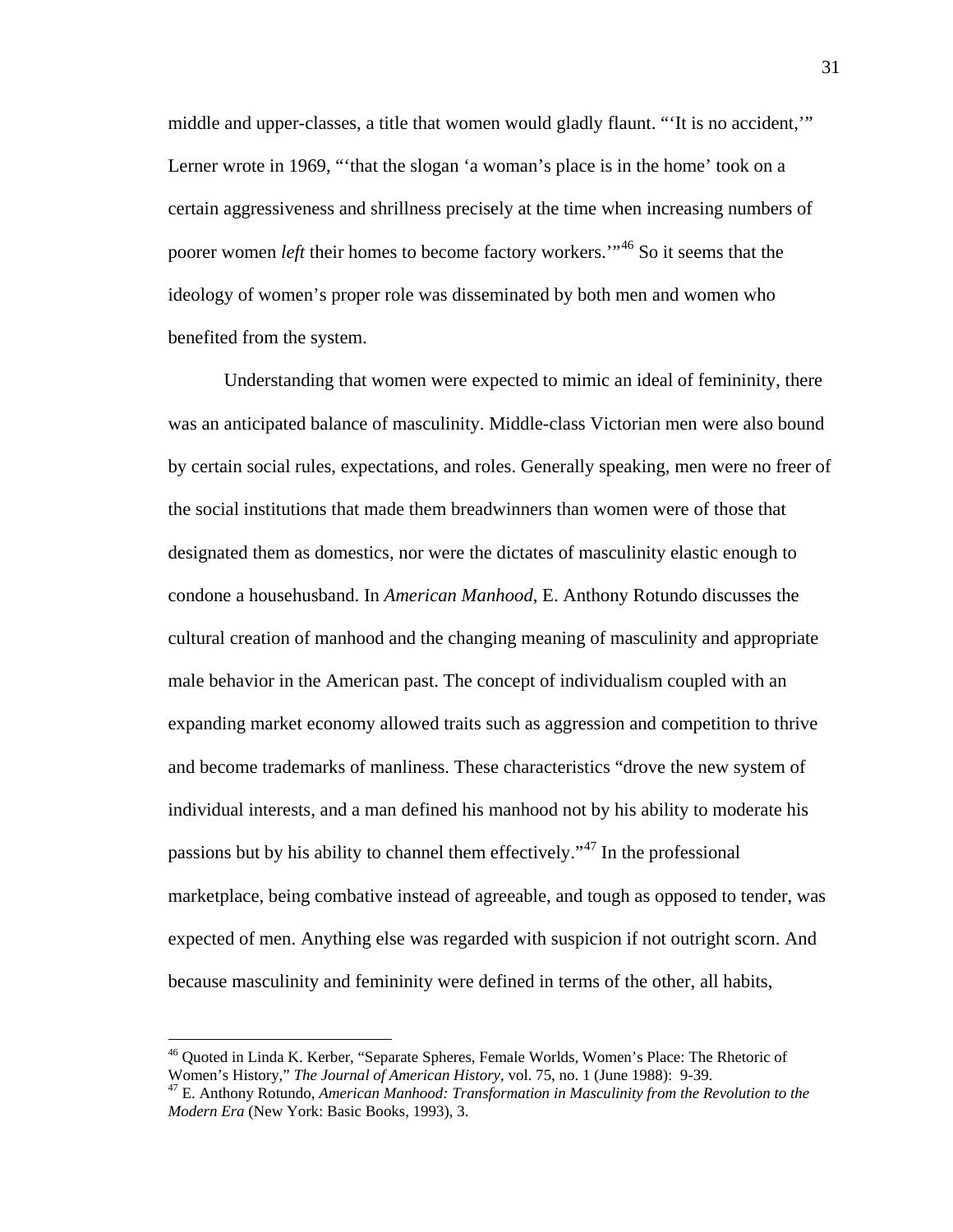predilections, and presuppositions attached to women were necessarily unacceptable for men. Granted, legal institutions clearly favored male privilege, but socially constructed ideals were no less forgiving of deficiencies in masculinity than in their feminine counterpart.

## **"Tiny Pink Food:"[48](#page-35-0)**

#### **The Social Creation of Divergent Tastes and Tasks**

The nineteenth-century solidification of gender differences extended not only to the work and demeanor of the sexes, but also helped to define tastes and preferences among men and women that would become especially distinct in the early part of the twentieth-century. In line with women's delicate "nature," women were meant to have a distinct fondness for light, fluffy, creamy, soft, small, pretty substances. Men, on the other hand, were not sufficiently manly if they lacked a predilection for hearty meats, potatoes, and stick-to-the-ribs kinds of food.

Perhaps most important in noting this phenomenon is recognizing how little it has changed. Ostensibly, especially with regard to the media, food preferences for American men and women have hardly changed since the Victorian era. One example comes charging to mind. If for no other reason than pure amusement, a Burger King

<span id="page-35-0"></span><sup>&</sup>lt;sup>48</sup> Quoted in e-mail: from Sheila Phipps to Stella Pierce, Wed, Nov 18, 2009.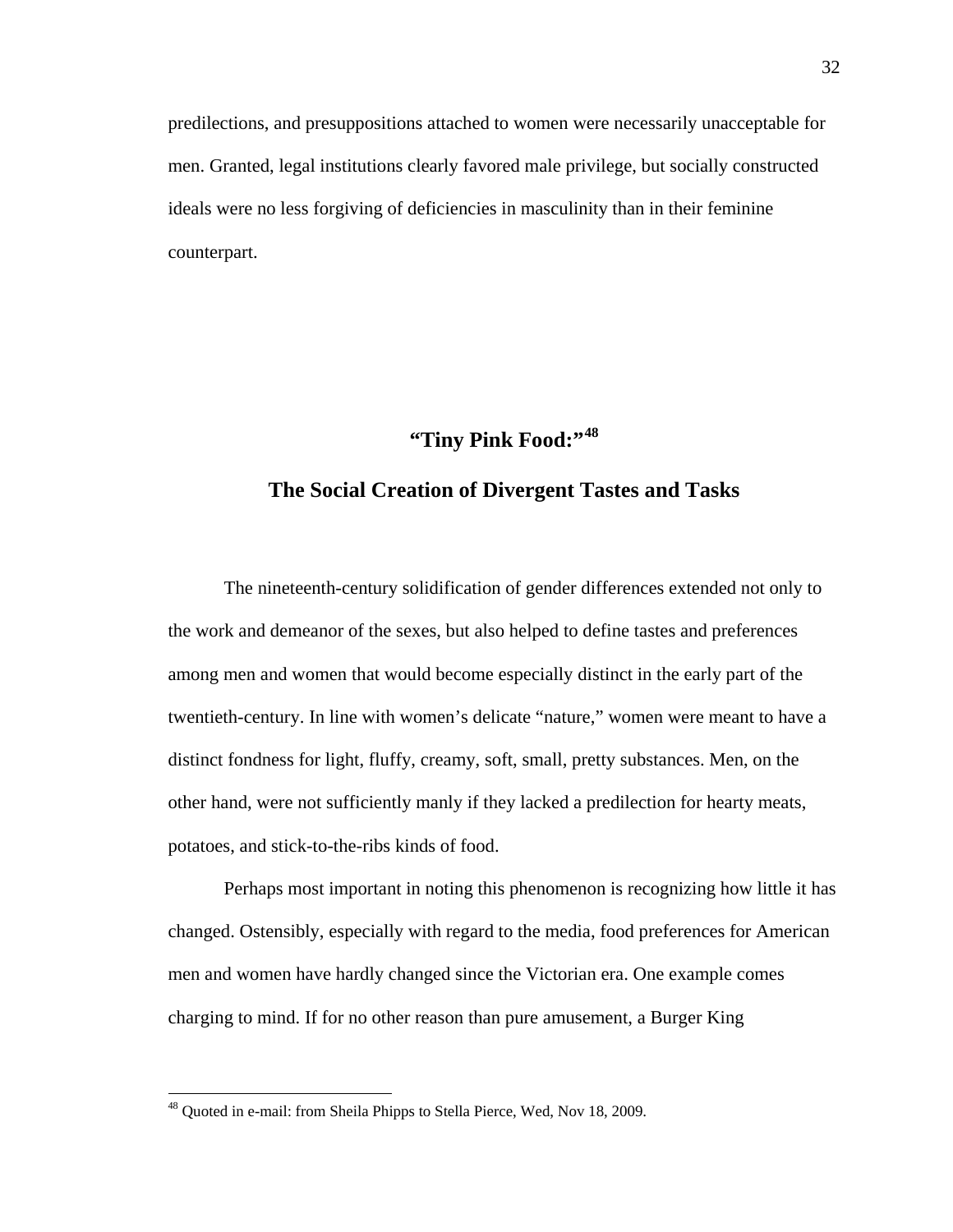commercial, first aired in the spring of 2006, deserves credit in this analysis.<sup>[49](#page-36-0)</sup> The opening scene features a thirty-something man in an upscale restaurant, one that specializes in what appears to be small portions of sushi or some kind of health food. He rises to exit, declaring "I'm way too hungry to settle for chick food," and is joined by other men on the street, singing in unison, "I'll admit it, I've been fed quiche." With just these first seconds of the advertisement, the company depicts men and women as innately different, with divergent tastes, and diminishes the value of the portrayed female preference.

As the ad continues, the male gathering swells to include every possible gender stereotype. One man breaks a cement block with his fist; another heaves forward pulling a dump truck behind him, which is attached by massive chains strapped across his torso. This hungry man is being lured forward by a big tasty Texas Whopper on the face of a shovel being held by a busty blonde in a bathing suit. Finally, there is a collective effort to throw a minivan over the side of a bridge, signifying the cultural male desire to reject all that is domestic and womanly. The commercial concludes with a triumphant male salute in unison, saying "I'm starved, I'm incorrigible, I AM MAN!" Even the capitalized letters are shown as such on the parade banners. These assumptions about gendered food inclinations are relics of the nineteenth and twentieth-centuries. When put to further scrutiny, they can be linked to the mechanisms that enabled men to dominate restaurant cooking in the twentieth-century.

<span id="page-36-0"></span><sup>&</sup>lt;sup>49</sup> "I am Man," *Burger King*,<http://www.youtube.com/watch?v=vGLHlvb8skQ> As of November, 2010, the advertisement does not appear in the list of Burger King commercials on the official Burger King website. The video can be found on youtube, the site provided here. For an interesting feminist critique of the commercial, see the blog "Creative Destruction," May 15, 2006.

http://creativedestruction.wordpress.com/2006/05/15/i-am-man-burger-king-commercial/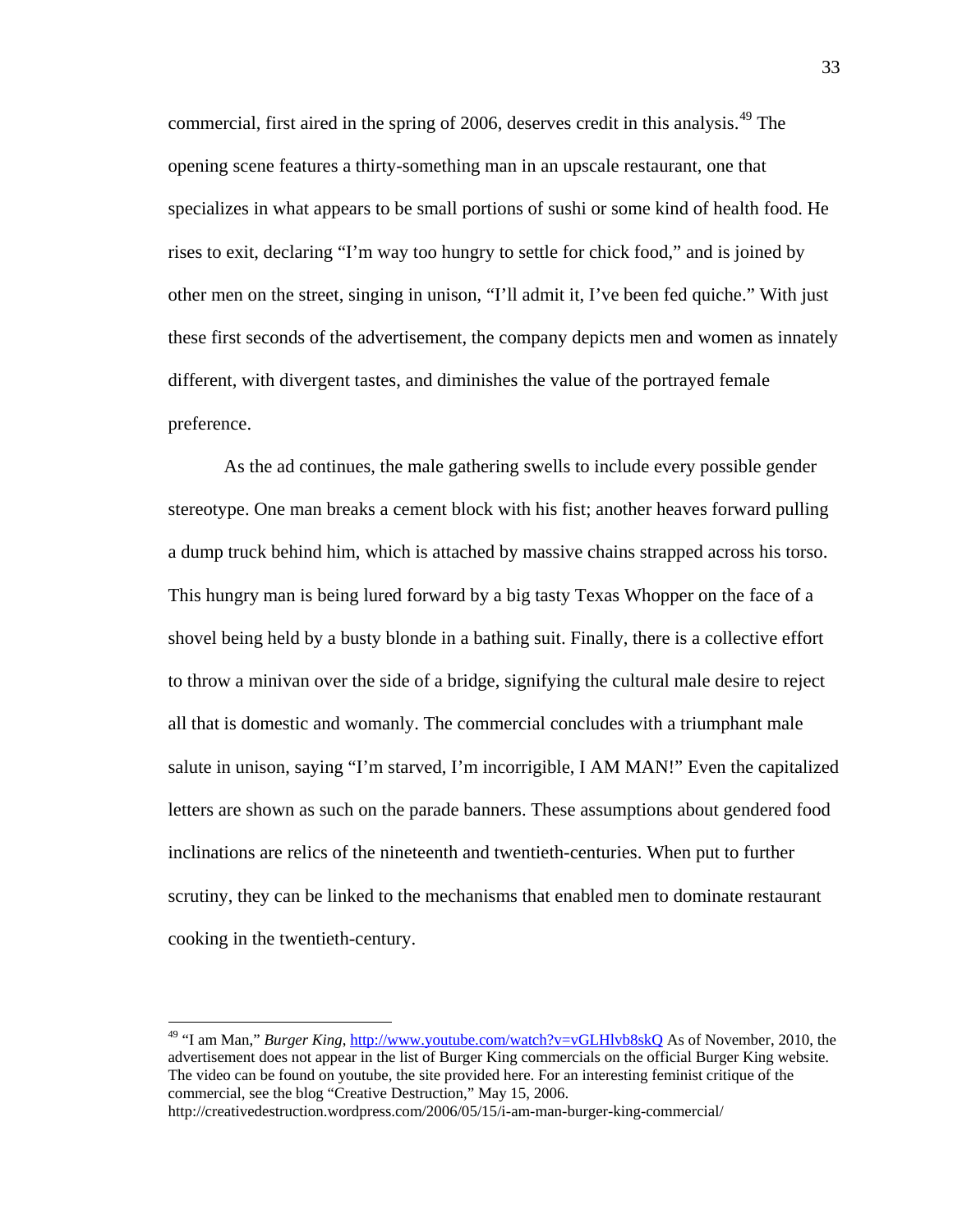As a form of prescriptive literature, but also as one of the primary means of communicating local or family culinary history, early twentieth-century cookbooks are fundamental to the process of deconstructing gender relations in the kitchen. Second only to the recurring theme of women as the household cooks, the disparate food preferences of the sexes is conceptually imbedded in the cooking literature of this time, whether directly stated or inferred.

Cookbooks for home-makers often have planned menus for specific events, such as afternoon tea or bridge lunches. The meals at gatherings of only women reflect the image and etiquette that they were supposed to emulate--daintiness, delicacy, attractiveness, and femininity. Freda De Knight's precise menu for a bridge luncheon calls for "4 asparagus spears" on a plate lined with endive, "tiny parsley biscuits," chopped celery stuffed inside "a small tomato," and to complete the barely-existent meal, "lime and cherry sherbet with pink tea cookies."[50](#page-37-0) The emphasis is clearly on the social act and the meaning behind the food, rather than the miniscule but colorful food itself. In *Good Cooking*, Marjorie Heseltine suggested in 1936 that the hostess serve watercress sandwiches, guava jelly sandwiches, date meringues, and candied grapefruit peel to a small gathering, but at a larger function provide almond and cucumber sandwiches, cream cheese and ginger sandwiches, "tiny" baking powder biscuits, mint Turkish paste, and tea cakes, in addition to the requisite beverages.<sup>[51](#page-37-1)</sup> Occasions like these put femininity on parade, and middle-class leisure entertaining on the main float.

Smothered between weightless meringue and sugary-sweet pink cookies was the commonly held belief that women's palate was restricted by their fancy for fluff, never

<span id="page-37-0"></span> <sup>50</sup> Freda De Knight, *A Date with a Dish: A Cook Book of American Negro Recipes* (New York: Hermitage Press Inc., 1948), 405.

<span id="page-37-1"></span><sup>51</sup> Marjorie Heseltine and Ula M. Dow, *Good Cooking* (New York: Houghton Mifflin Company, 1936), 56.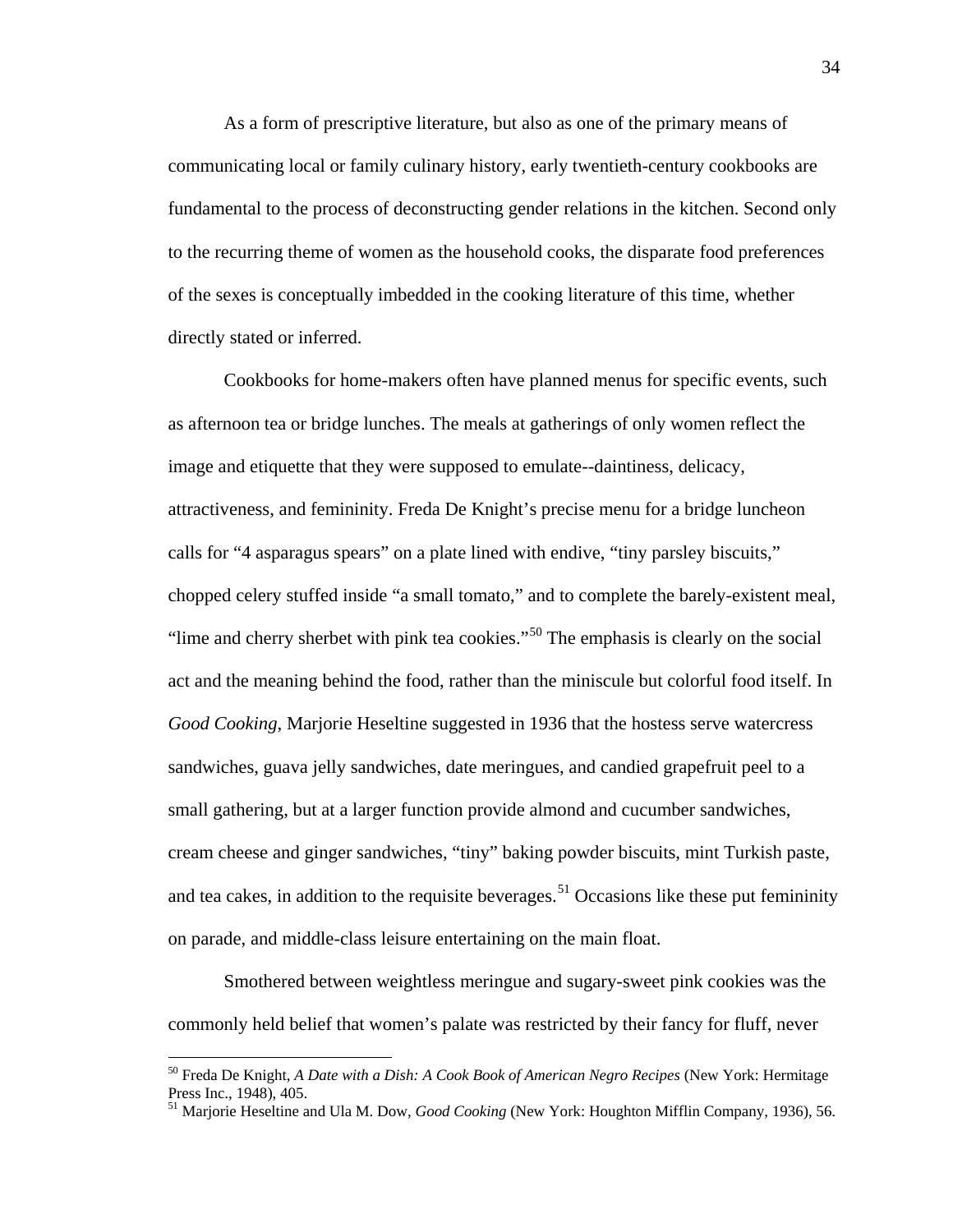mind the daily duty to create palatable and well-rounded meals for the household. Because ideal feminine foods were often insubstantial and frivolous, men aimed to distance themselves from the delicacy foods and gravitated towards large meals of meat, stews, breads, and potatoes. Meat is somewhat of a masculine icon in the twentiethcentury popular imagination, as it evokes the existence of the primeval hunter from which most Western men are far removed. The consumption of meat, especially red meat because of its expense, is also culturally linked to power and strength.<sup>[52](#page-38-0)</sup> For more than a century, media, popular literature, cookbooks and socialization have emphasized the innate differences in men and women based on their perceived gastronomical tastes and tendencies, conceding superiority to one over the other.

*The Life Picture Cook Book* presents this attitude to the reader: "Whenever the menu calls for a delicate dish or a fancy pie, most men are more than happy to let their wives take care of the cooking. When it is a matter of steak, the tolerant attitude is replaced by an unassailable belief in masculine know-how. Steak is a man's job." [53](#page-38-1) *A Date with a Dish* echoes this tendency by stating, "If there is anything men dislike, it's dainty sandwiches and fussy menus at a man's party," and suggests serving hamburgers, onions and peppers, corn on the cob, and beer.<sup>[54](#page-38-2)</sup> Another menu, titled "Buffet for Men," requires roast beef, veal loaf, liverwurst, and a "large platter of cheese," along with a "large bowl of mixed salad greens," "a large plate of pound cake, plenty of hot coffee, and beer."<sup>[55](#page-38-3)</sup> Size, strength, and power are present in this author's rhetoric of masculine meals. In a later segment, the author refers to roast beef as "the King of Roasts," saying

<span id="page-38-0"></span> <sup>52</sup> Inness, *Dinner Roles,* 26-28. Symons, *A History of Cooks and Cooking,* 323-351. See works listed here for further discussion of the relationship between meat and power.

<span id="page-38-2"></span><span id="page-38-1"></span><sup>53</sup> Quoted in Sherrie A. Inness, *Dinner Roles,* 37. <sup>54</sup> De Knight, *A Date with a Dish*, 401. <sup>55</sup> Ibid, 401.

<span id="page-38-3"></span>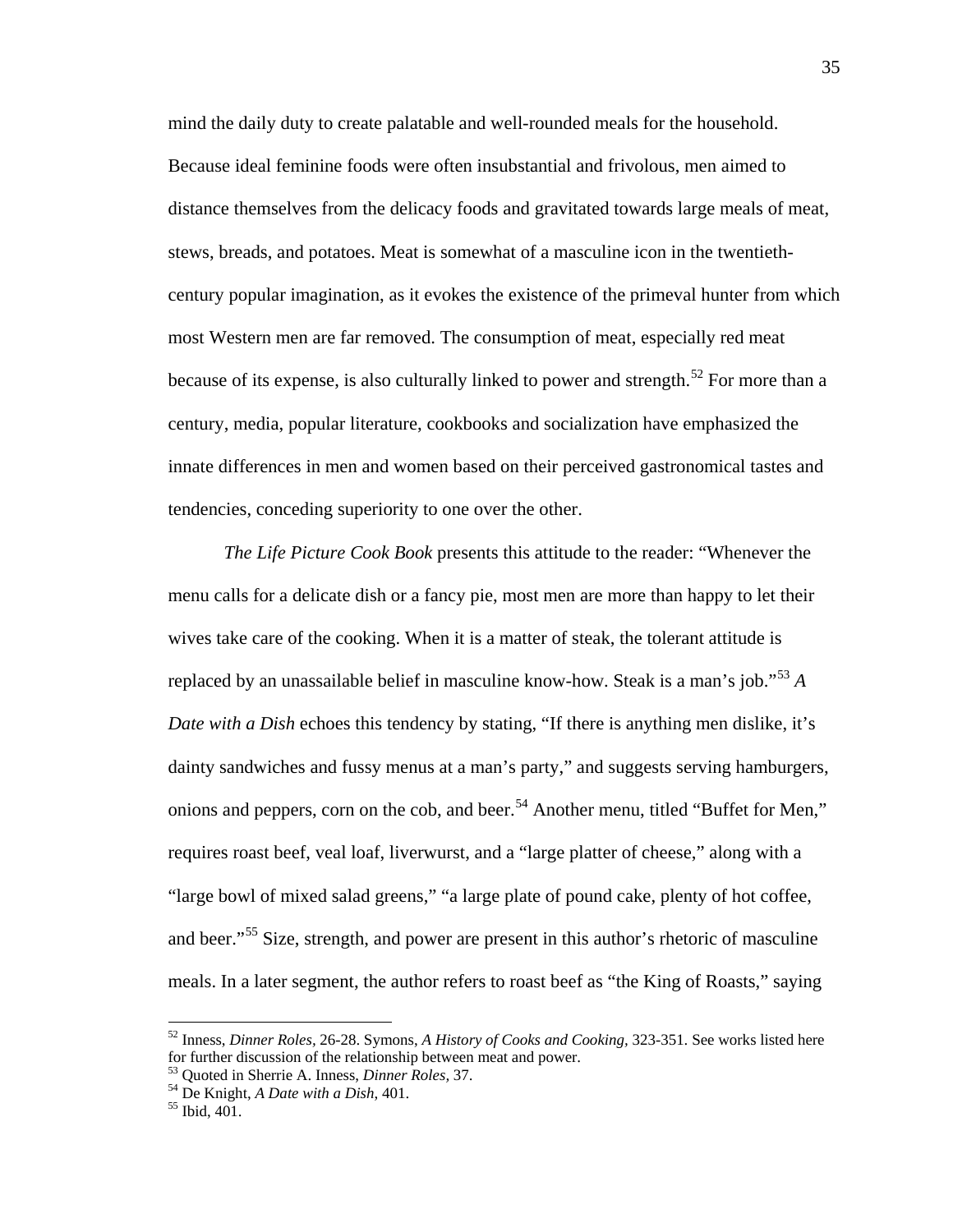"here he is in all his glory."<sup>[56](#page-39-0)</sup> If meat has assumed a historically prized condition in American culture--which it certainly has, even if nothing more than cost is considered- then it clearly has a gender as well.

In *Come and Get It!,* author George Martin focuses solely on outdoor cooking. The longest chapter in this work is devoted to (drum roll, please) meat. Red meat, pork, and game (a.k.a. Hunters' Specials) have their own section. The importance of meat in this work is anything but subdued. The author believes that "you can burn your baked potatoes, over boil the coffee…but if you offer meat of disappointing quality" the episode will not be easily forgotten.<sup>[57](#page-39-1)</sup> Yet if the griller's attempt is a success even the most ignorant and inept cook can be elevated to the status of "a first class chef."<sup>[58](#page-39-2)</sup> Not only is meat the most important part of the meal, but the preparer--presumably male--can be suddenly transformed into a culinary master, having never before been introduced to an indoor stove.

Commodities such as foodstuffs and meat certainly exist within a hierarchy, and the association of meat with men is neither incidental nor accidental. The cultural connection between masculinity and meat simultaneously elevates the status of both subjects *and* grants men priority over an almost essential ingredient in the culinary arts, as the opposing connection between women and lighter foods divorces them from the valuable understanding of meat's qualities. The man-meat kinship created a scenario in which, if a man chose to cook meat, he would be innately better at it than a woman. The supposed feminine preference for sweet treats and light delights made women less able to

<span id="page-39-1"></span><span id="page-39-0"></span><sup>&</sup>lt;sup>56</sup> Ibid, 406.<br><sup>57</sup> George W. Martin, *Come and Get It!: The Compleat Outdoor Chef* (New York: A.S. Barnes and Company, 1942), 32.

<span id="page-39-2"></span><sup>58</sup> Ibid, 32.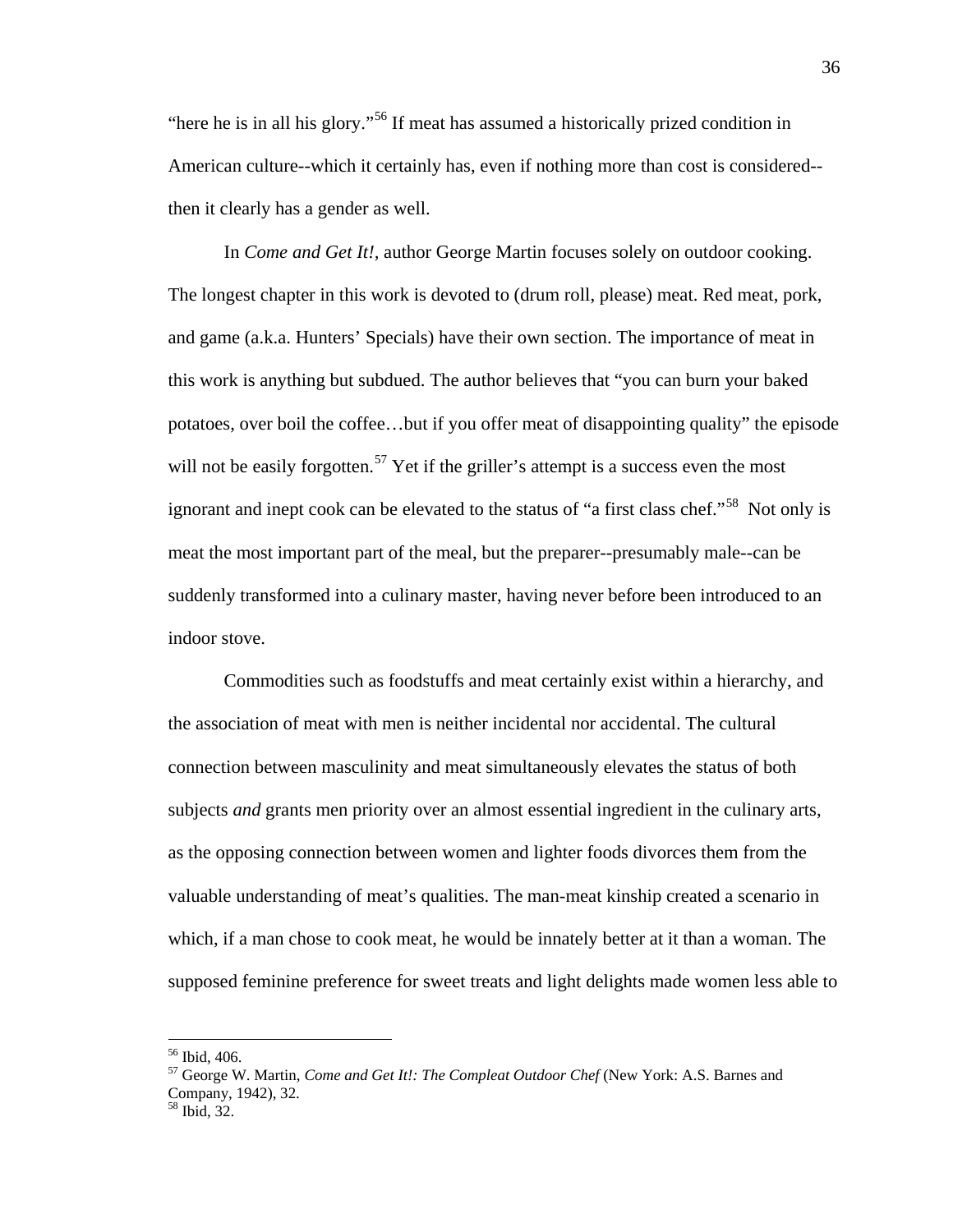grasp the fine qualities of prized meat and consequently shared none of the connections with its power and strength.<sup>[59](#page-40-0)</sup>

Interestingly, the socially constructed relationship of men to meat came at a time when most American men were very far removed (perhaps farther than ever before) from the need to actually acquire meat for survival. The twentieth-century brought about a vast new urban and suburban landscape, one shielded from the dangers of life that were a guarantee to those who were dependant on the land for sustenance. The flood of popular literature and cookbooks that appeared in the early-twentieth-century assuring men of their connection to fire, meat, and the primal strength of primitive humanity betrayed a desperate need to reconnect to the last vestiges of "true" masculinity.

The status of meat and the association of certain foods with men and with women also carried over into the professional world of cooking. Head chefs, who have historically been mostly male, are typically responsible for cutting and portioning large slabs of raw meat. Pastry chefs, those responsible for making breads and especially desserts, are the one category of trained cook in which women have existed in large numbers, exposing the cultural association of women with sweets.

In many ways, meat was elevated to an iconic position in food culture during the twentieth-century. But meat does not stand alone in formulating the masculine side of domestic culinary work in twentieth-century America. The physical environment that accompanies the cooking and consuming of meat, such as the great outdoors, plays a tremendous role in cementing gender roles in the popular imagination. Food historian Harvey Levenstein points to the beef industry as at least partially responsible for the

<span id="page-40-0"></span> <sup>59</sup>Fine, *Kitchens,* 93-95. Inness, *Dinner Roles,* 26-29. See works listed here for more information on the status of meat for professional and domestic male cooks.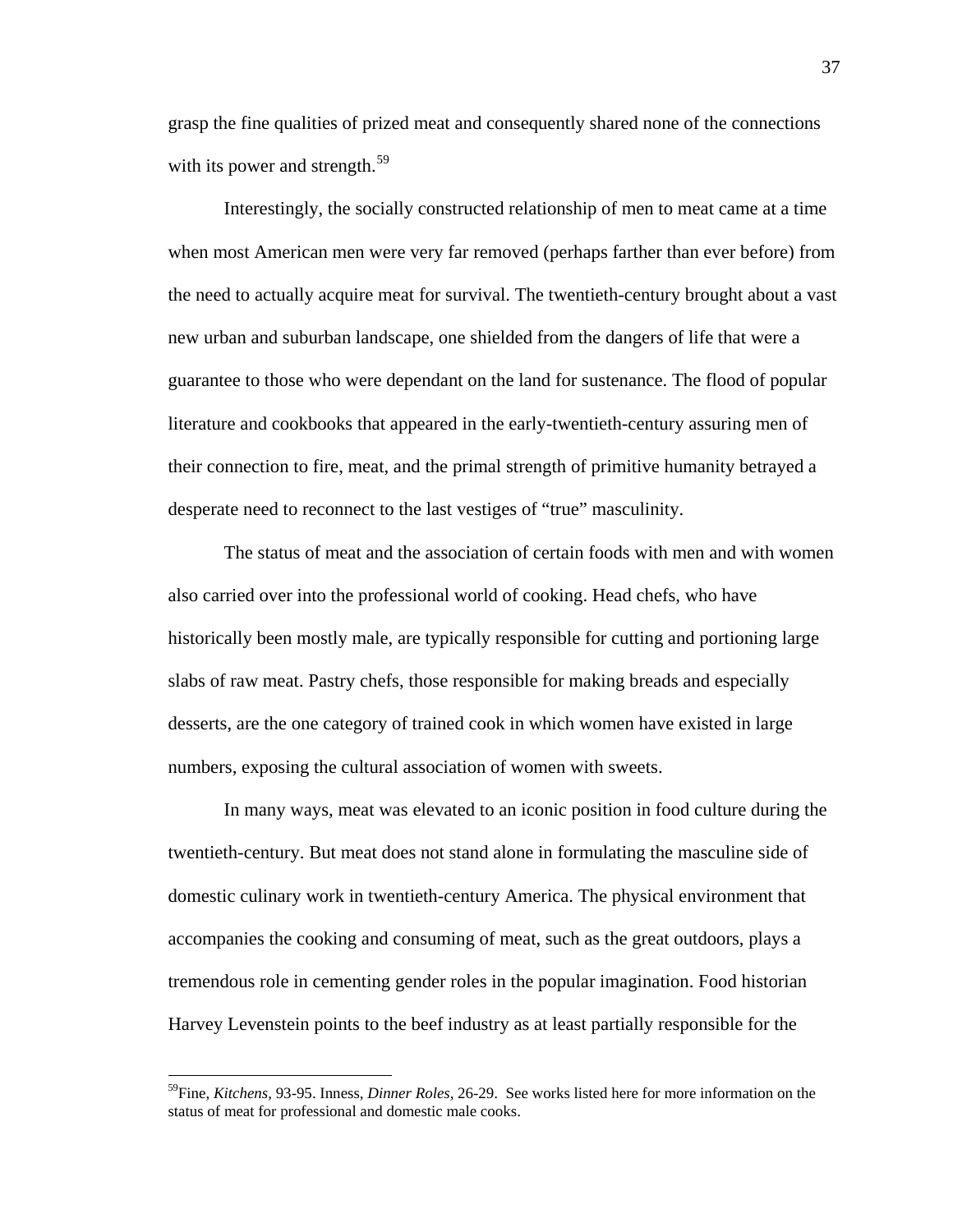outdoor barbeque craze of the mid-twentieth-century and adds that "the success of the campaign was reflected in everything from a surge in lawn furniture sales to a booming market for hotdogs."<sup>[60](#page-41-0)</sup> A great number of the cookbooks written for (and usually by) men during this period focused almost exclusively on cooking outside. The 1942 publication of *Come and Get It!* was intended for just this purpose. The author argued that cooking and other leisure activities like "hunting, fishing, and camping" had always been for him "an enjoyable hobby."<sup>[61](#page-41-1)</sup> Clearly, feeding himself or his family was not integrated into his everyday routine, and the rarity of the event made it more special. Although the author claimed that his outdoor cookbook "is intended as much for the ladies as it is for the masculine wielders of the skillet," he conceded that "the feminine touch may not be too apparent," and rightly so. Of the eighteen illustrations in this book depicting people preparing, cooking, or serving food in the outdoors, females appear in only three, all of which feature her caring for or serving children.

Many other cookbooks and magazine articles from this era persuaded men to cook out of doors, out of the kitchen, away from the female world. Famous American chef James Beard believed that "primarily, outdoor cooking is a man's work and man-sized menus and portions should be the rule," while an article in *Esquire's Handbook for Hosts* remarks that "a log cabin or open grill is the logical place" to cook game, "and a man's the proper cook." [62](#page-41-2) In *From Hardtack to Homefries*, food historian Barbara Haber examined the early issues of *Gourmet* magazine and cookbooks of the early twentiethcentury to discover the conventions and expectations conveyed in these culinary works.

<span id="page-41-0"></span> <sup>60</sup> Harvey Levenstein, *Paradox of Plenty: A Social History of Eating in Modern America* (Berkeley: University of California Press, 2003), 132.<br><sup>61</sup> Martin, *Come and Get It*, vii.

<span id="page-41-2"></span><span id="page-41-1"></span><sup>&</sup>lt;sup>62</sup> Quoted in Parkin, *Dinner Roles*, 27-28.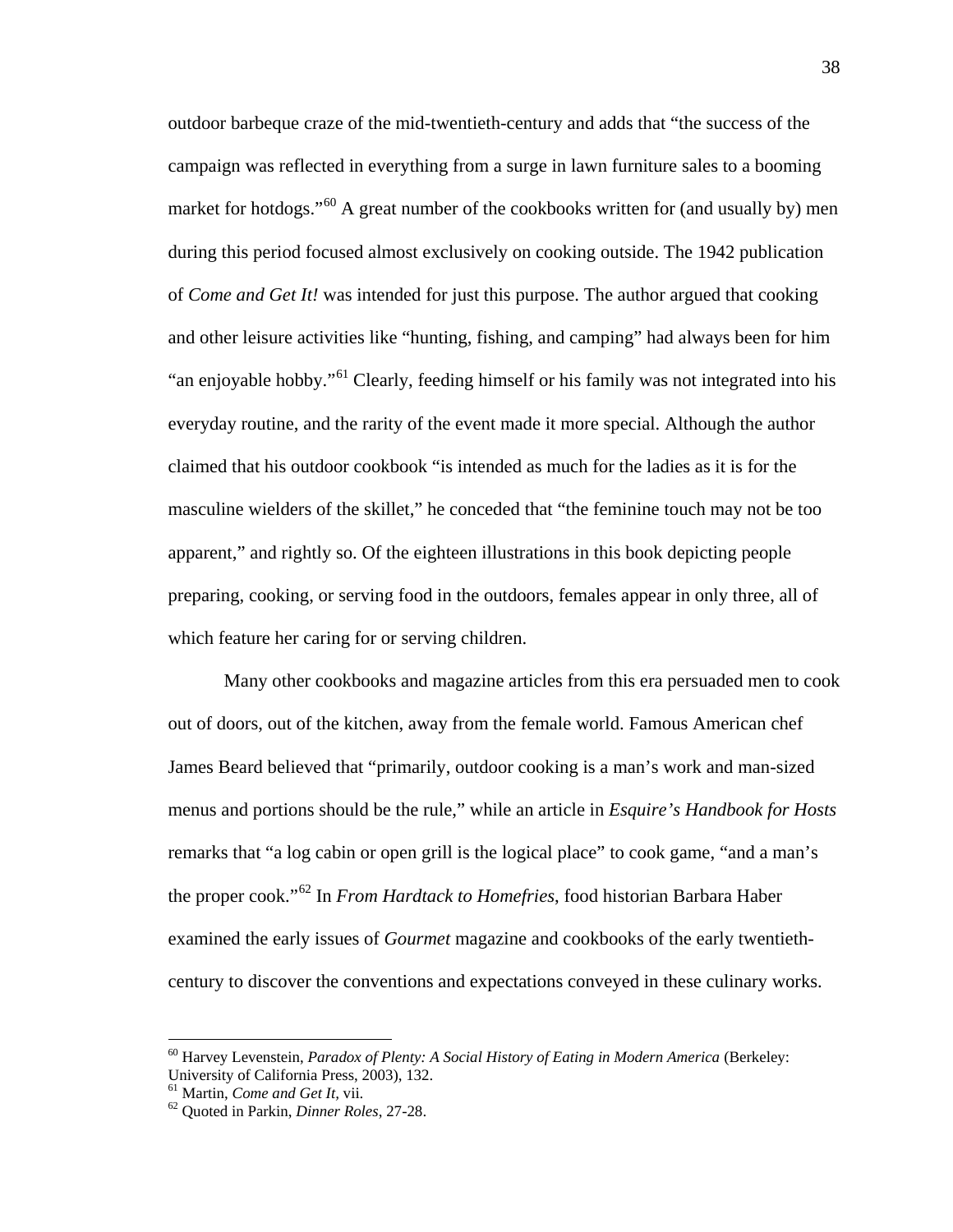She concluded that *Gourmet*, one of the earliest American periodicals that highlighted European cuisine and fare for upscale chefs and restaurateurs, was "never intended for a female audience…the illustrations of boars' heads, shotguns, and fishing rods make it clear to me now that the magazine was geared for a readership of men who fancied themselves intrepid sportsmen."<sup>[63](#page-42-0)</sup> Additionally, the male interest in food and cookery was validated as long as men were able to separate themselves from women, both spatially and aesthetically. Haber contends that long-time editor of *Gourmet*, Frederic Birmingham, "sets himself apart from women by trying to show that men are more imaginative and take more risks in the kitchen… while women are uninspired and predictable" and "he too latches onto outdoor cooking as an inveterately male prerogative."<sup>[64](#page-42-1)</sup>

Food writer Sherrie Inness deconstructs the relationship between men and cooking and analyzes the ways that the "male cooking mystique" contributes to assumptions about gender and domestic work.<sup>[65](#page-42-2)</sup> One of the rules that apply to this relationship states in part that "if men desire to learn how to cook they will inevitably be better cooks than any woman can be."<sup>[66](#page-42-3)</sup> Inness substantiates this statement with a quote from a 1961 article in *Field and Stream* in which author Ted Trueblood proclaims that women are incapable of cooking what he calls "man dishes," as they are "too cautious by nature to treat them as they must be treated if they are to be superb rather than merely edible."<sup>[67](#page-42-4)</sup> Such works validated men in their cooking interests by supporting a notion that

<span id="page-42-0"></span> <sup>63</sup> Barbara Haber, *From Hardtack to Homefries: An Uncommon History of American Cooks and Meals* (New York: The Free Press, 2002), 211.<br><sup>64</sup> Ibid, 213.

<span id="page-42-2"></span><span id="page-42-1"></span><sup>65</sup> Inness, *Dinner Roles*, 18.<br><sup>66</sup> Ibid, 19.<br><sup>67</sup> Ibid. 31.

<span id="page-42-4"></span><span id="page-42-3"></span>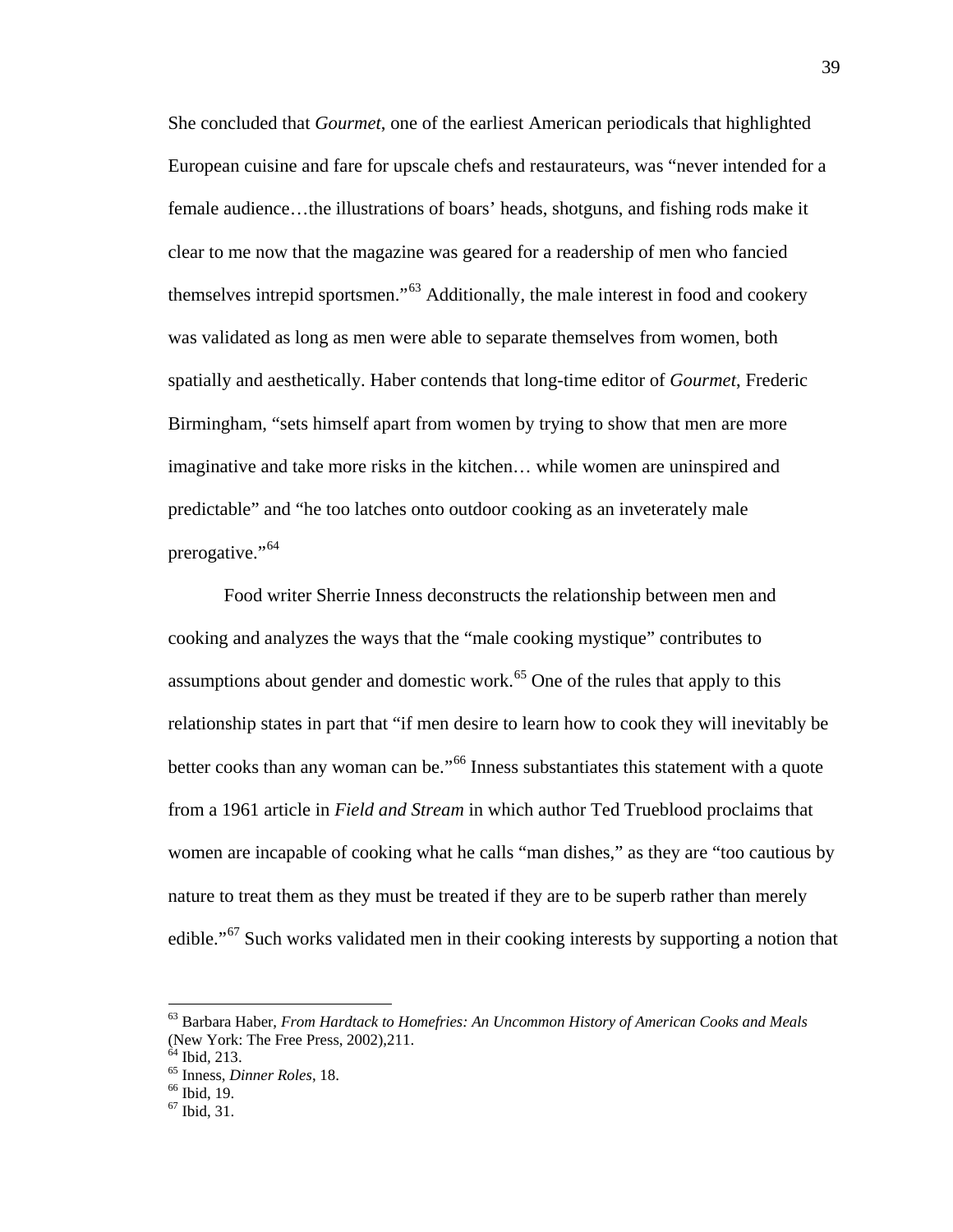women do not get it right anyway, and the world of good food has been betrayed by male absence.

The attire of the outdoor male cook was also meant to convey a sense of grand stature and masculinity, as men were "encouraged to wear large aprons with macho slogans. . .and wield oversized utensils, which were clearly inappropriate for the kitchen."[68](#page-43-0) According to chef Anne Cooper, author of "*A Woman's Place is in the Kitchen,*" the male interest in cooking was precipitated by the organized modern army in which certain soldiers were chosen to cook for the entire division.<sup>[69](#page-43-1)</sup> Masculine outerwear enabled men to feel comfortable in the role of cook, assuring all observers that he had no intention of assuming the role assigned to his wife, mother, and daughter. Even an advertisement for Hefty Scrap Bags in 1974 showed a man scraping food into a plasticlined container, depicted him wearing a chef's hat the breadth of his shoulders and almost the girth of his entire chest.<sup>[70](#page-43-2)</sup> By dressing the man in a chef's uniform, the ad aimed to clarify that this man certainly was more like a culinary expert than the women in his life who actually cooked, although housewives were very rarely shown wearing chef's attire.

Uniform aside, the soldier-warrior mythology is especially important for understanding how men were able to assume particular cooking tasks that seemed inherently masculine, as if they had been solely responsible for any cooking out-of-doors and over an open flame since the dawn of time. The connection between food, weaponry, and war is apparent in every historical setting, and is still visible in the modern American kitchen. The weapons--knives and other utensils--complete this image, as the public is

<span id="page-43-1"></span><span id="page-43-0"></span><sup>&</sup>lt;sup>68</sup> Levenstein, *Paradox of Plenty*, 132.<br><sup>69</sup> Ann Cooper, *"A Woman's Place is in the Kitchen:" The Evolution of Women Chefs* (New York: Van Nostrand Reinhold, 1998), 26.

<span id="page-43-2"></span><sup>70</sup> Advertisement for Hefty Scrap Bags, *Ladies Home Journal,* (June, 1974): 118.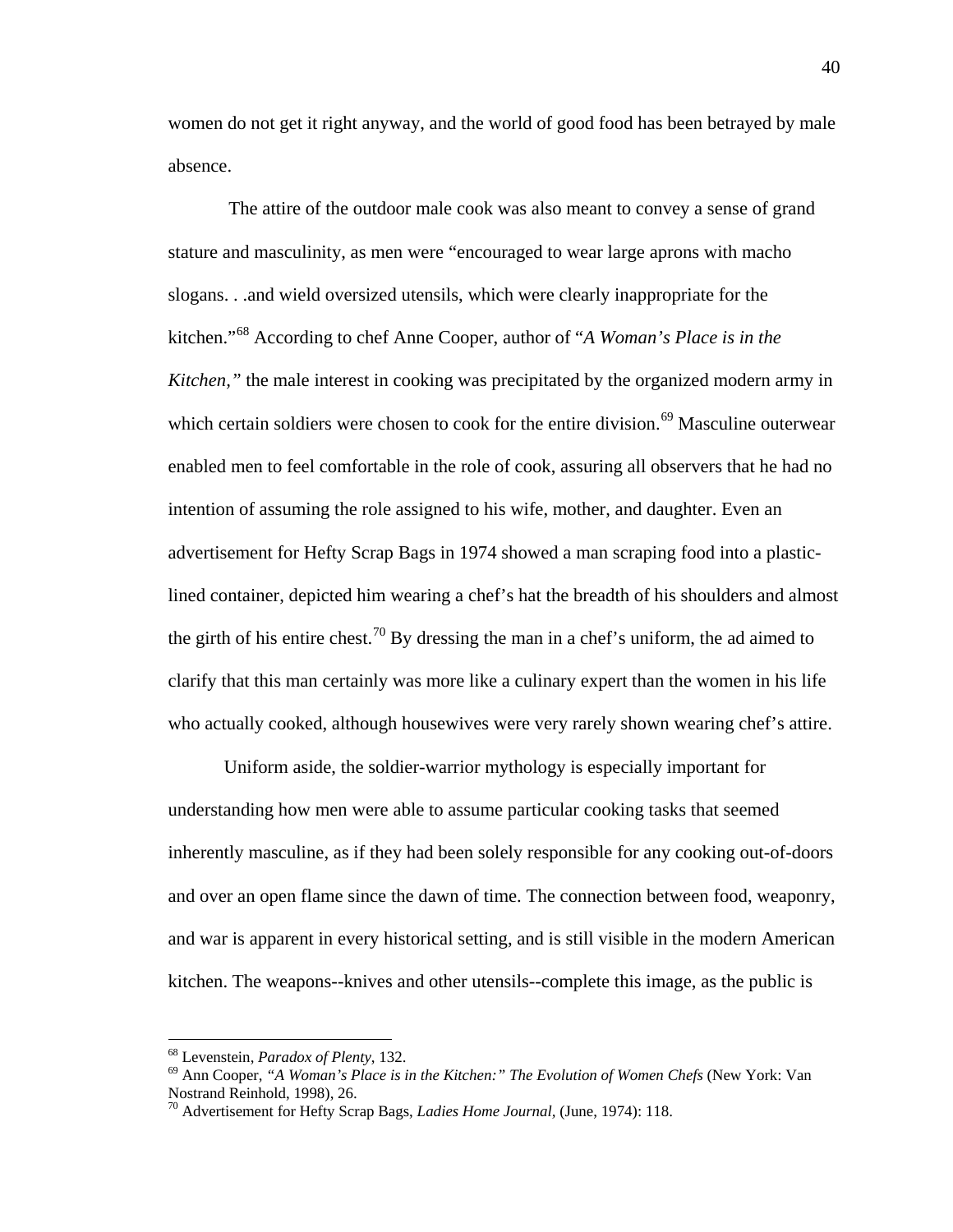transported to an age of raw, unyielding, primal strength, a precarious existence dependent upon the fearlessness of the male warrior-hunter. As a weapon, the experienced and confident wielder of a knife demands respect from observers and opponents. As a tool for cooking, the dynamic would change very little. Although much historical investigation has substantiated the belief that men were the hunters, women were still more likely to cook, indoors and outdoors, than men.

The twentieth-century version of this vision still guarantees that behind the scenes of the bold yard figure sporting a phallic chef's hat and meat poker there was almost assuredly a female in the kitchen doing much of the less dramatic work: marinating, chopping, cutting and slicing, preparing the non-meat side items for the meal, making sure that her family actually got fed. In the 1936 cookbook *Good Cooking* explicitly intended for the housewife, there is a small segment entitled "When Men Serve Themselves," making suggestions for home-makers to "plan and prepare refreshments which can be served in their absence.<sup>"71</sup> In a 1956 article in *Parents' Magazine*, one housewife believed that her husband's duty to provide for his family meant that when he "becomes an outdoor chef I do whatever advance preparation is required."<sup>[72](#page-44-1)</sup> The American interest in outdoor grilling may have seemed to many a blessing for the woman tired of the daily chore if cooking, but very often they still remained responsible for much of the work.

Even more importantly, the drastic differences created for the worlds of cooking out and cooking in helped to further cement gendered work and the social expectations of men's and women's relationship to food. By cooking in the yard, men were that much

<span id="page-44-0"></span><sup>71</sup> Heseltine and Dow, *Good Cooking*, 528. <sup>72</sup> Quoted in Inness, *Dinner Roles*, 28.

<span id="page-44-1"></span>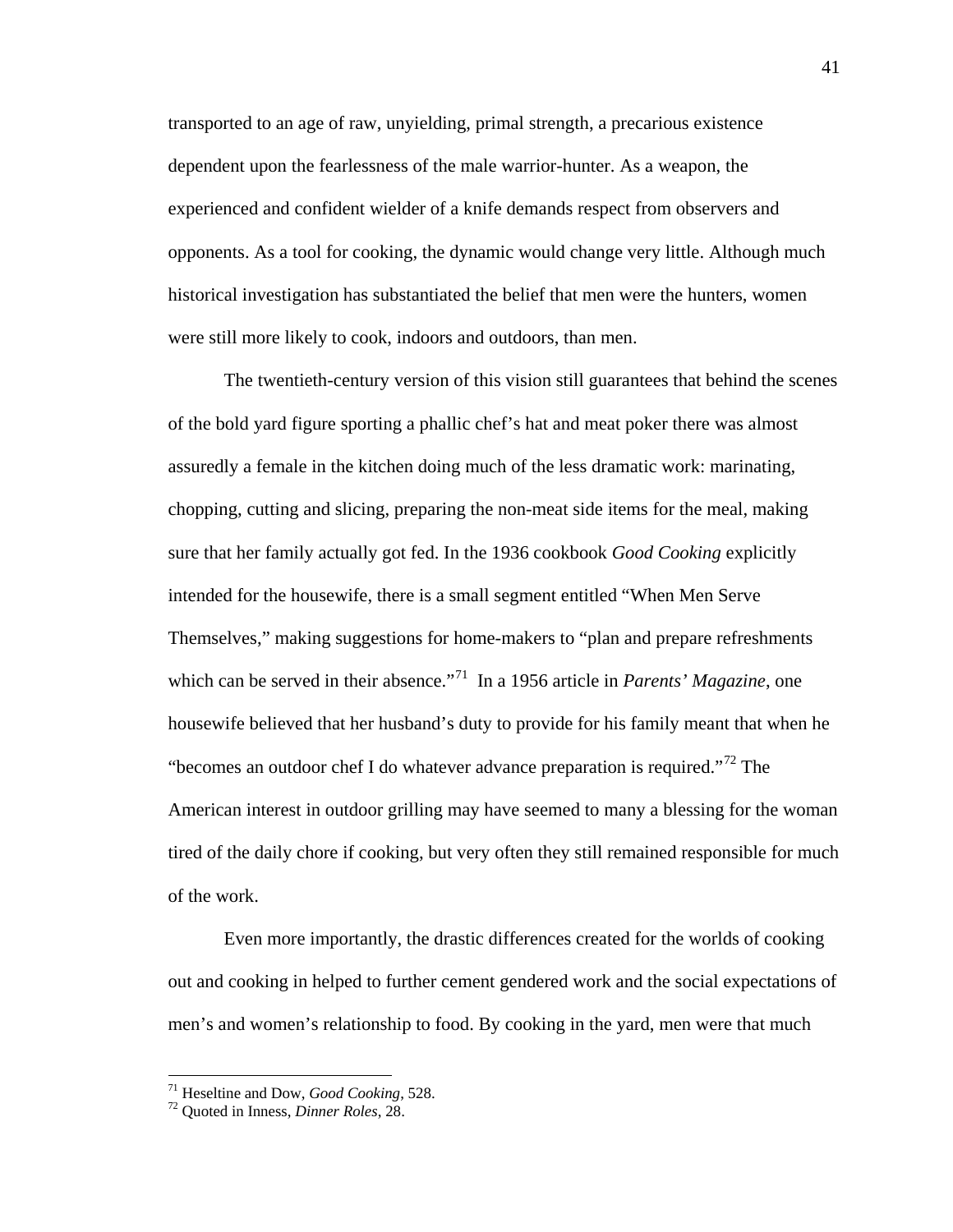further away from the taint of kitchen femininity. By highlighting meat as the central feature of the meal they were distanced from the delicate foods associated with women, and by utilizing large tools associated with weaponry, their virility was heightened.

This space differential, indoor versus outdoor cooking, may seem insignificant, but nothing could be further from the truth. As the twentieth-century designated all outdoor cooking as a socially sanctioned male activity, it furthered gender inequality and labor division in several significant ways.

First, male cooking diminished what power women possessed over the vital task of cooking by depicting it as easy, even for an inexperienced man, which also meant that female griping about having to cook was really just symptomatic of weakness or laziness. Second, because the man of the house cooked infrequently, the event was special and was therefore invested with greater familial and social meaning, worthy of commendation and celebration. Investing male cooking rituals with greater social significance may date back to the Greeks (or further), in which sacrifices were performed by high ranking religious figures. Third, almost invariably, red meat was--and still is--the central ingredient in American outdoor cooking. Meat was imbued with masculine qualities that women could not comprehend, and their incapacities with meat designated them as less qualified in this culinary arena. Fourth, grilling out also put the man of the house in the public eye, in the world, that much closer to the civic duties associated with masculinity, that much further from any dependence on women or relation to femininity inside the home. And finally, that public display of the master cook, dressed to mimic the professional chef, cemented the notion that cooking anywhere outside the domestic kitchen was a male privilege.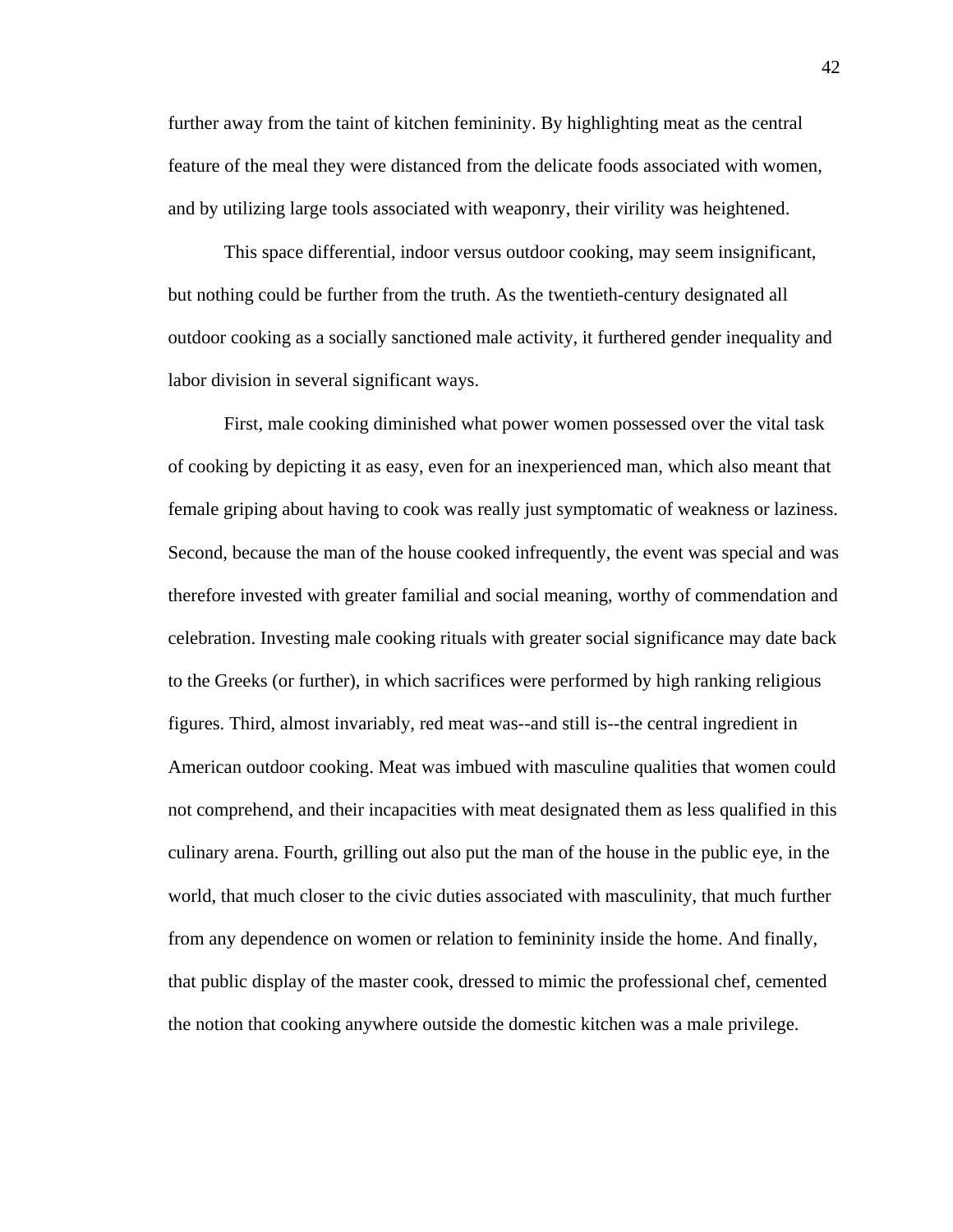Each of these points helps explain the social mechanisms used to validate professional male cooking in the United States. It is no coincidence that mid and up-scale dining in America flourished at the same moment in history that cookbooks and periodicals sought out ways to convince their male readers that cooking did not threaten their masculinity. The designated domestic cooks--women--were never encouraged to wear apparel that resembled professional chefs' attire, but despite novice rank, men were persuaded of their likeness to culinary experts. American men found solace in the fact that the restaurant industry was gaining respect in the business community and that cooking was no longer strictly associated with women.

Explaining why men are more commonly found in restaurant kitchens in the United States depends on economic and social factors that made the profession worthy of a man's time and energy. The background for this lies in recognizing that working with food is a task that was socially formulated to be acceptable for women (and women only) in the home, but socially significant enough for talented men to stretch the boundaries of traditional masculinity, and try their hand at cooking.

It is now fairly accepted that both men and women are capable of cooking, either professionally or in the home, and that any assumptions about "natural" gender roles and tendencies are social constructions created to make men and women more comfortable in a rapidly changing world. But the fact that women during the nineteenth and twentiethcenturies were expected to remain in the home and cook for the household clearly did not result in her performing the same occupation in the public sphere.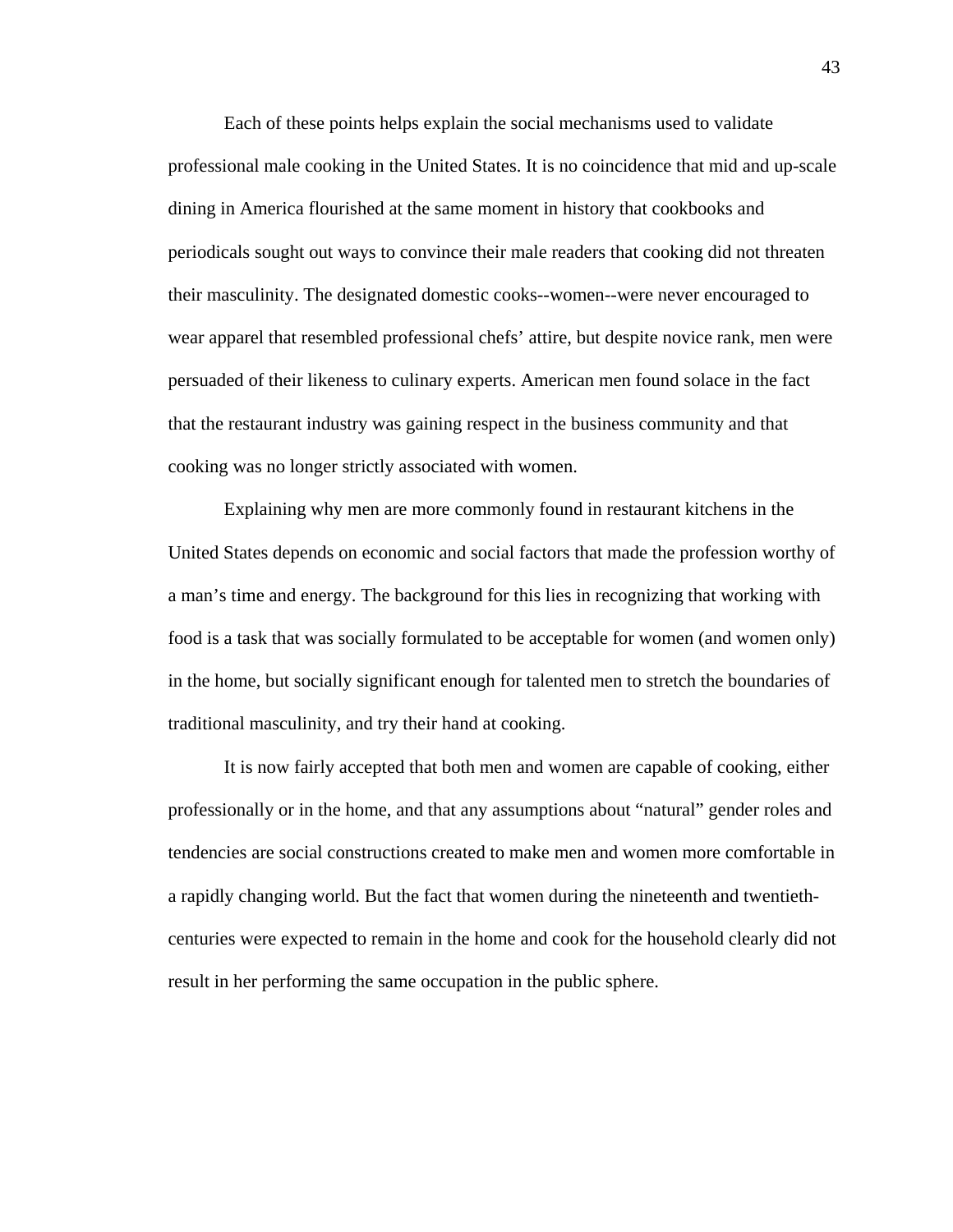## **"It's Part of the Oldest Tradition in the World:"[73](#page-47-0) Finding Meaning in Food and Cooking**

The food we eat is perpetually conditioned by meaning and mirrors our lifestyle, status, and culture. It is not just that we all must eat in order to survive that makes food important; it also cements personal and civic relations, molds identity, and defines individuals and groups according to a common heritage. Gathering around food has historically reinforced the bonds of family and community through sharing rituals, and those rituals offer entree to outsiders as a means of experiencing local and familial character. Regional food experiences bring an understanding of the unfamiliar to a new participant, and re-inform cultural veterans of the comforts of tradition, familiarity, and home. This is true of food experiences in general, but is especially accurate when sharing home-cooked food and family recipes that expose regional culture as well as personal culinary flair. Even the most limited of travelers can attest to the fact that while traveling, enjoying local cuisine, especially family oriented home-cooked meals, is one of the most effective ways to absorb the culture. And for the seasoned and weary traveler, the elements that resemble home are those familiar foods that provide comfort and cultural adhesion. Domestic cooks have often been the beacon that provides for the maintenance of tradition and home comforts, not to mention the source of actual recipes that have supplied cooks with the opportunity to be a part of cultural and regional heritage.

<span id="page-47-0"></span> $^{73}$  Jason Juall, cook at Canyons, Blowing Rock, NC. Interviewed by Stella Pierce, June 18, 2006.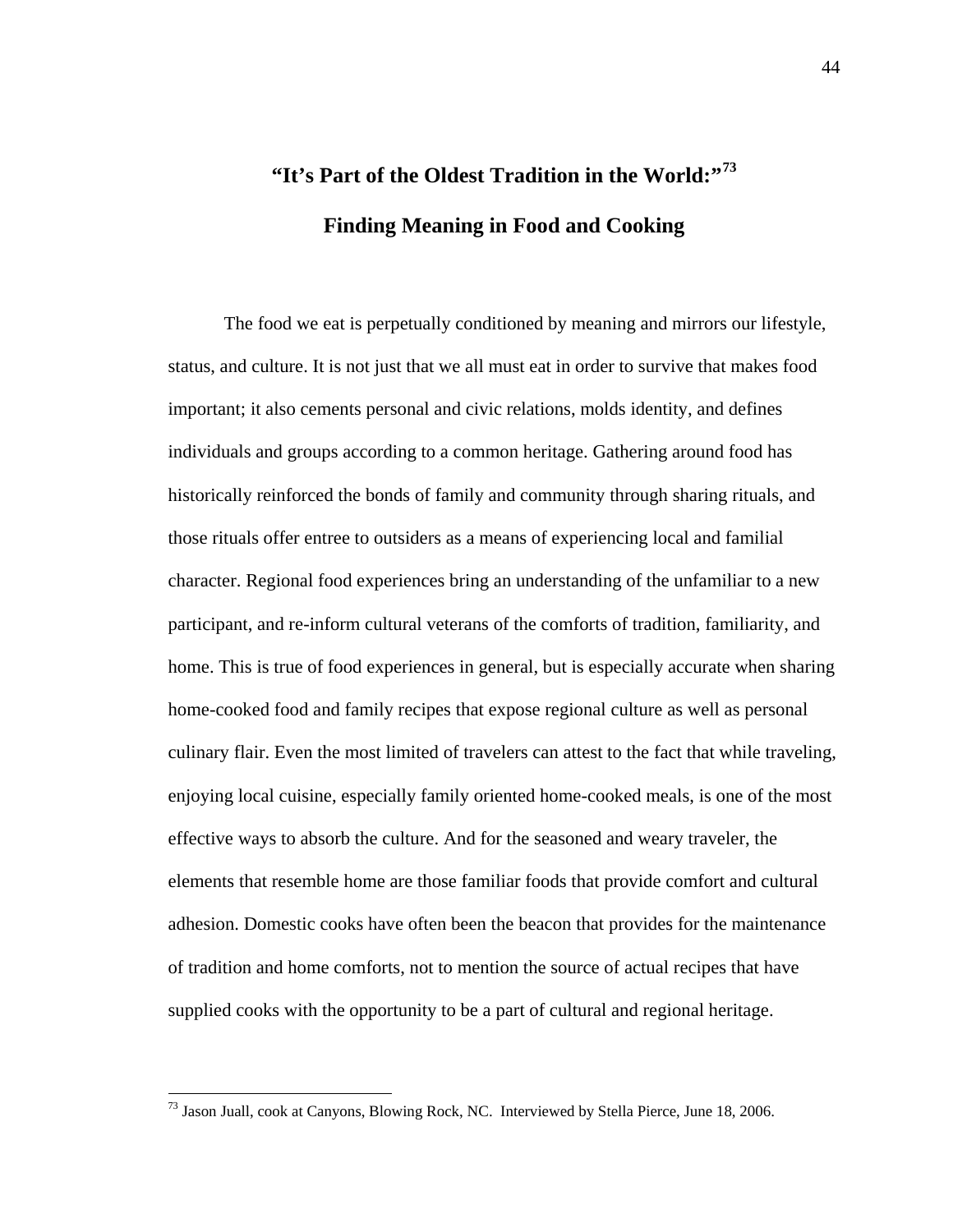Cross-culturally and throughout history, the roles associated with food preparation, division, and distribution have defined the society in which they take place, and those roles are generally differentiated according to gender. For example, women of nomadic tribes in Australia collected edibles for themselves and their immediate families, but male hunters were subject to the complexities of rituals and hierarchical obligations and thus had very little say in the way their kill was divided amongst the larger social group.<sup>[74](#page-48-0)</sup> In Western culture, the carving of meat was a task for centuries designated to the (male) head of the household, but gradually became symbolic of a housewife's culinary aptitude as well, though the activity is still often thought of as being a man's job.<sup>[75](#page-48-1)</sup> Although specific food-related duties have been designated as male tasks, the use of domestic kitchen space and the task of cooking have been female-dominated for most of American history, and therefore the social constructions of culture, family, and tradition can largely be attributed to their culinary efforts. Clearly, gendered food tasks are not unique to nineteenth and twentieth-century America. But the ways in which middle-class roles were defined and in which they specified attitude, preference, and work according to sex does bespeak a certain tense desire to socially constrain the population. Middleclass men and women both acted to protect their roles and the power, prestige, and security that came with them.

The multitude of economic and social changes that took place in nineteenthcentury America helped to fortify middle-class gender roles thus distinguishing tasks, spaces, and even foods as either male or female. In fulfilling her domestic duties, a woman was believed to act as a social stabilizer and her cooking represented the ultimate

<span id="page-48-1"></span><span id="page-48-0"></span><sup>74</sup> Symons, *A History of Cooks and Cooking*, 142. <sup>75</sup> Ibid*,* 149.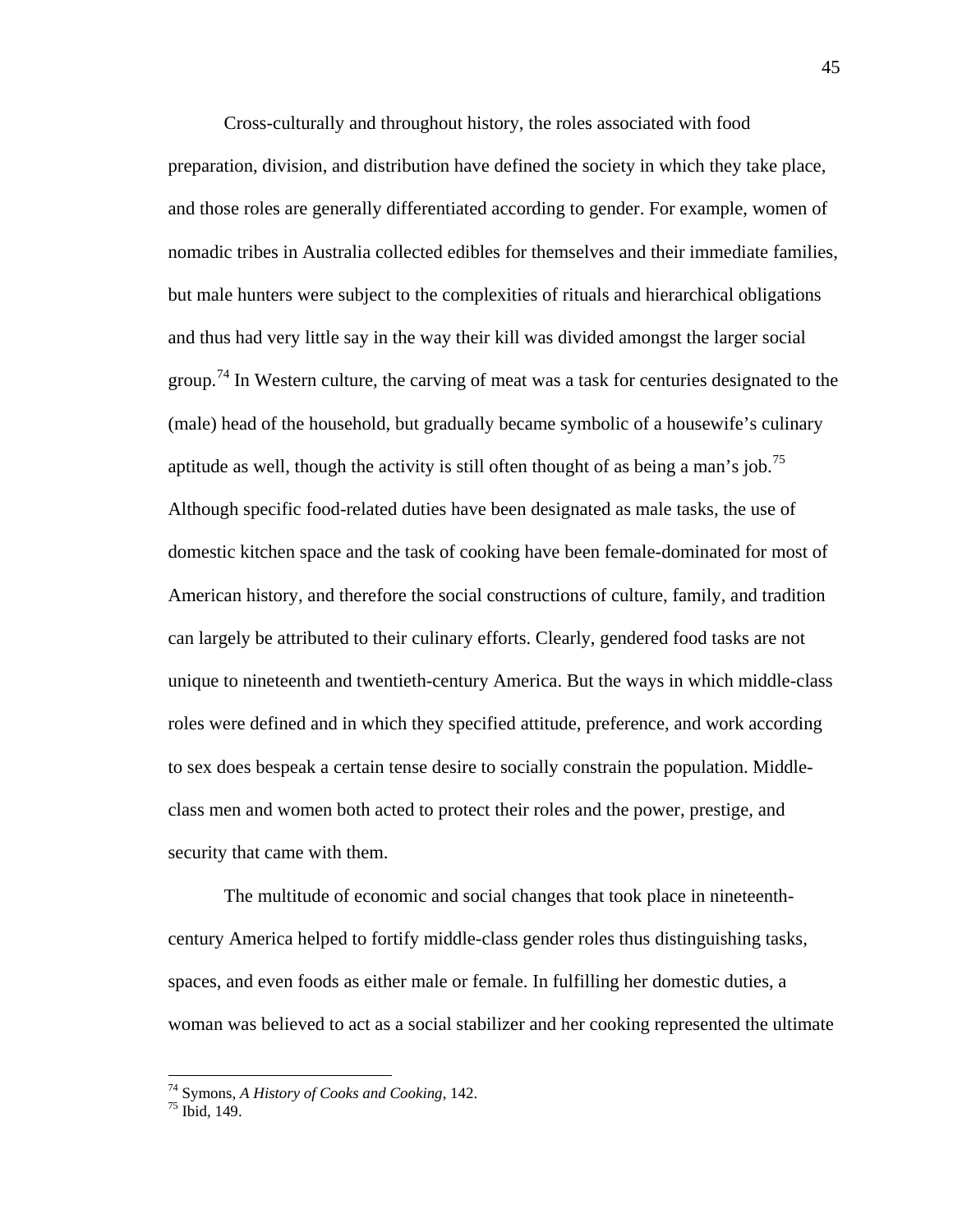expression of love for her family. Further along, we will see the manner in which the popular view of women and their domestic duties played out in the public sphere through law, employment and education patterns, and how that affected women's entrance into the culinary field.

## **"When Did We Begin to Sacrifice the Nurturing?:"[76](#page-49-0) Cookbooks and Morality through Domestic Cooking**

Perhaps one of the greatest and most telling sources for understanding the relationship between gender and food is cooking literature. In researching the dynamics of women, men, and professional versus domestic cooking, scholastic analysis of gender roles in cooking literature has proven invaluable. The accessibility of nineteenth and twentieth-century cookbooks and normative literature make such materials a perfect source for the analysis of this subject. Cookbooks are so much more than collections of recipes. They act as transmitters of culture, teachers of lessons, outlets for familial frustrations, and guides for generations of mostly female cooks in the American home. As modern technology and processed food changed the way Americans lived and ate, cookbooks provided an amalgamation of traditional recipes and newly developed timesaving techniques for home kitchens.

The food and cookbook industry made use of the increasingly diverse female experience. During the early twentieth-century, many cookbooks recognized the

<span id="page-49-0"></span><sup>&</sup>lt;sup>76</sup> Patty Strickland, head chef of Linville Ridge Country Club, Linville Ridge, NC. Interviewed by Stella Pierce, April 12, 2006.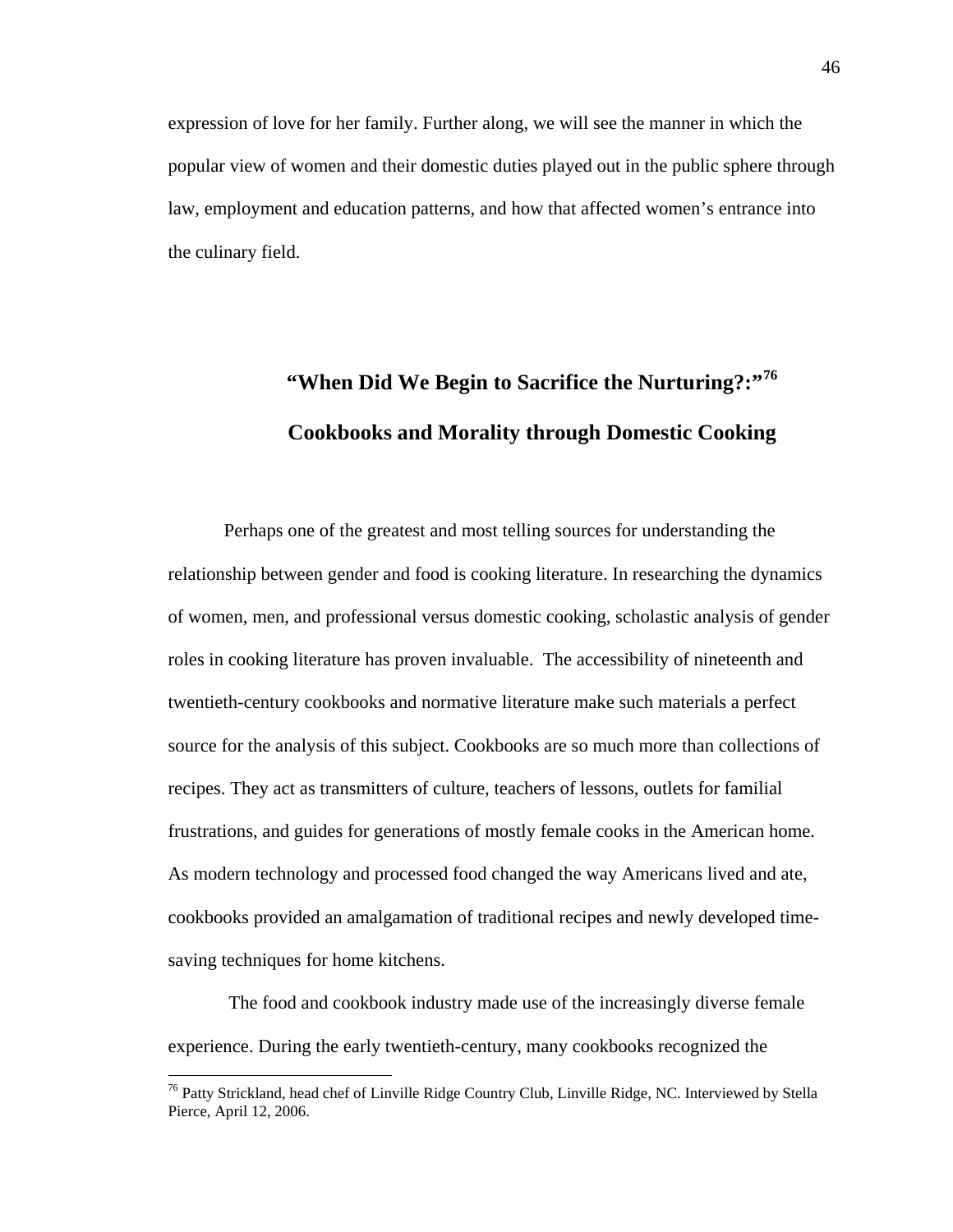difficulty many women faced in potentially balancing motherhood, careers, house care, and social life, but the very nature of the topic meant they shied away from challenging the notion that women were the domestic cooks--or, at the very least, oversaw the use of food and kitchen space if she had hired assistance. In one mid-century cookbook, the authors noted that young women regularly "undertake the work in combination with a full-time job outside the home. . .little wonder that they are irritated by their lack of skill in tasks which they have seen done well by someone none too generously endowed with brains."<sup>[77](#page-50-0)</sup> If a woman was in fact an employed wage-earner, she was nonetheless expected to fulfill the myriad tasks appropriate to her gender, tasks that even female writers occasionally belittled as mindless.<sup>[78](#page-50-1)</sup>

Part of American food culture in the twentieth-century was the assumption that women are innately nurturing caregivers, thus their role as domestic cook was patched in to the natural order of life. In other words, the overpowering female desire to attend to the needs of those around her made cooking simply a manifestation of her primal instinct. Food writer Katherine Parkin states that the culture of this new age in America "bound women, food, and love together," and that "cooking for their families was an activity emblematic of women's love."<sup>[79](#page-50-2)</sup> Cookbooks regularly touted this female-food-love ethic, as indicated in *A Date with a Dish*, in which African-American author Freda De

<span id="page-50-0"></span> <sup>77</sup> Heseltine and Dow, *Good Cooking*, xii.

<span id="page-50-1"></span> $78$  Although the authors do not explicitly state this, it could be speculated that the previous quote is a remark on the cooking abilities of servants or women of a lower class, those seen by the educated middle class of the early twentieth-century as being "none too well endowed with brains." In reading numerous cookbooks and domestic manuals of the early 1900s, it seems that the spreading middle class meant that many women married into a lifestyle to which they were not accustomed, coming from wealth that shielded them from the necessity of learning to cook. The 1949 publication of *The Successful Hostess* discusses this socioeconomic change that indicated that "servants may be of a passing race," and therefore offered suggestion for the hostess with and without hired help. See Elizabeth Stuart Hedgecock, *The Successful Hostess* (Minneapolis: Burgess Publishing Co., 1949), 4.

<span id="page-50-2"></span><sup>&</sup>lt;sup>79</sup> Parkin, "Campbell's Soup and the Long Shelf Life of Traditional Gender Roles," 52.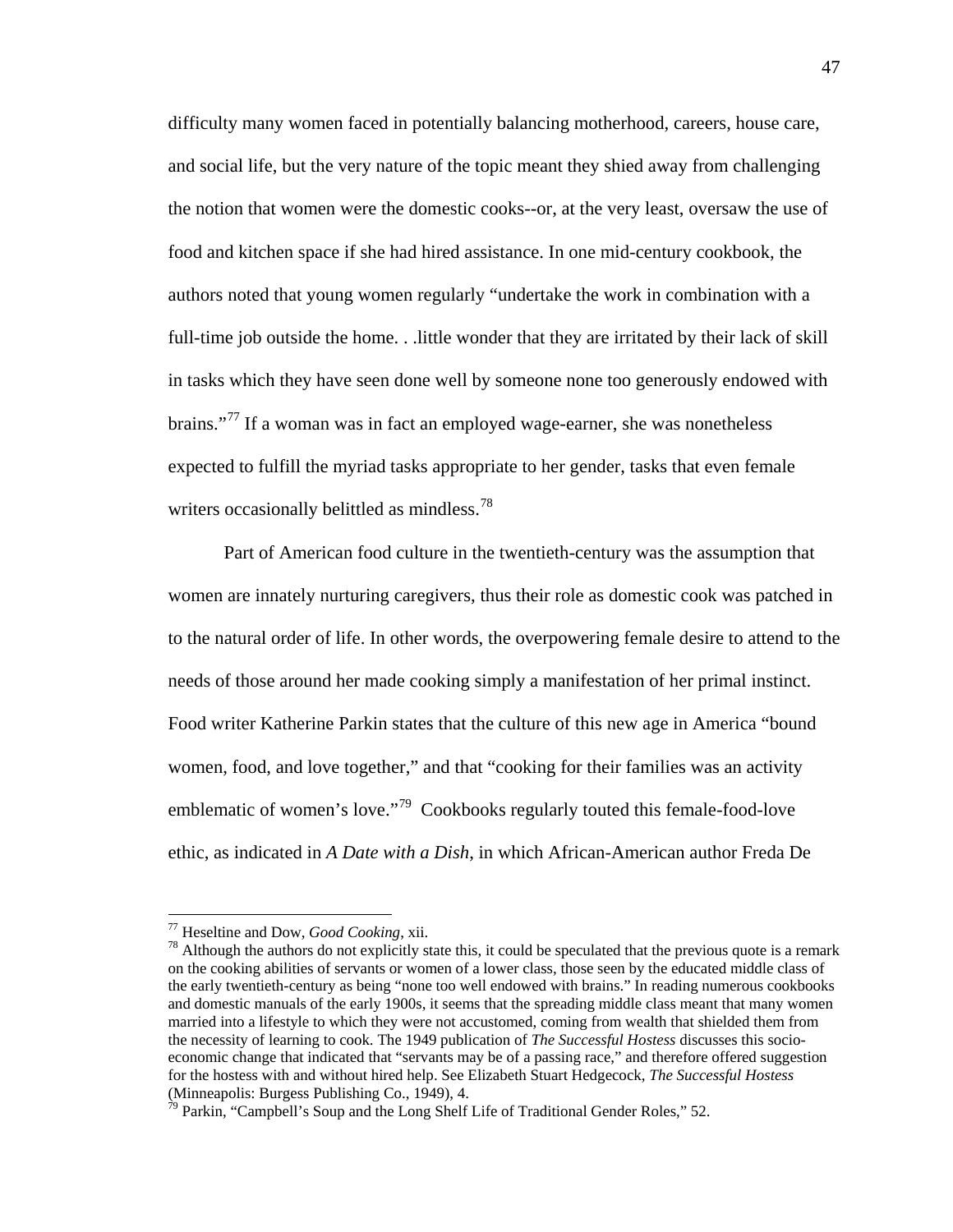Knight states that "simplicity, order and a sunny approach" make home cooked meals enjoyable, because

this type of meal adds a special something to your family happiness, and is a pertinent factor in the training of your children. The home influence forms an everlasting imprint on their minds. Pleasant, jolly meals mean that the family feels free, and will most certainly be proud to bring company home to dinner because "Mother is so regular."<sup>[80](#page-51-0)</sup>

The responsibility to make the home comfortable and meals savory rested on the shoulders of women, and providing these elements in the home demonstrated a woman's propensity for love and the cultivation of civility. A woman was expected to fulfill all the duties that accompanied her role, and do so with the mild and selfless temperament that accompanied her nature.

In Dorothy Malone's cookbook from 1946 *How Mama Could Cook!,* the author begins each chapter as a narrative of her mother's inspired cooking and the many social uses she had for food. With a flair for dramatic storytelling, Malone recounts her mother's ability to save the day with her spectacular culinary talents, stating that she "felt that any problem could be solved with food."<sup>[81](#page-51-1)</sup> In one chapter entitled "Mama Entertains" the Teachers," the author tells of how her mother was able to save her son from severe disciplinary action in school by feeding the teachers cake and tea. Such stories depict women of this era as intimately united with the food they prepared.

Housewives were encouraged to create nutritious and palatable meals for everyone in the family, and by doing so solidified the foundation upon which an ordered society rested. Women's domestic cooking in mid twentieth-century America not only represented an essential element of the growing middle-class conservative consciousness

<span id="page-51-1"></span><span id="page-51-0"></span><sup>80</sup> De Knight, *A Date with a Dish*, 6. <sup>81</sup> Dorothy Malone, *How Mama Could Cook!* (New York: A.A. Wyn, Inc., 1946), 23.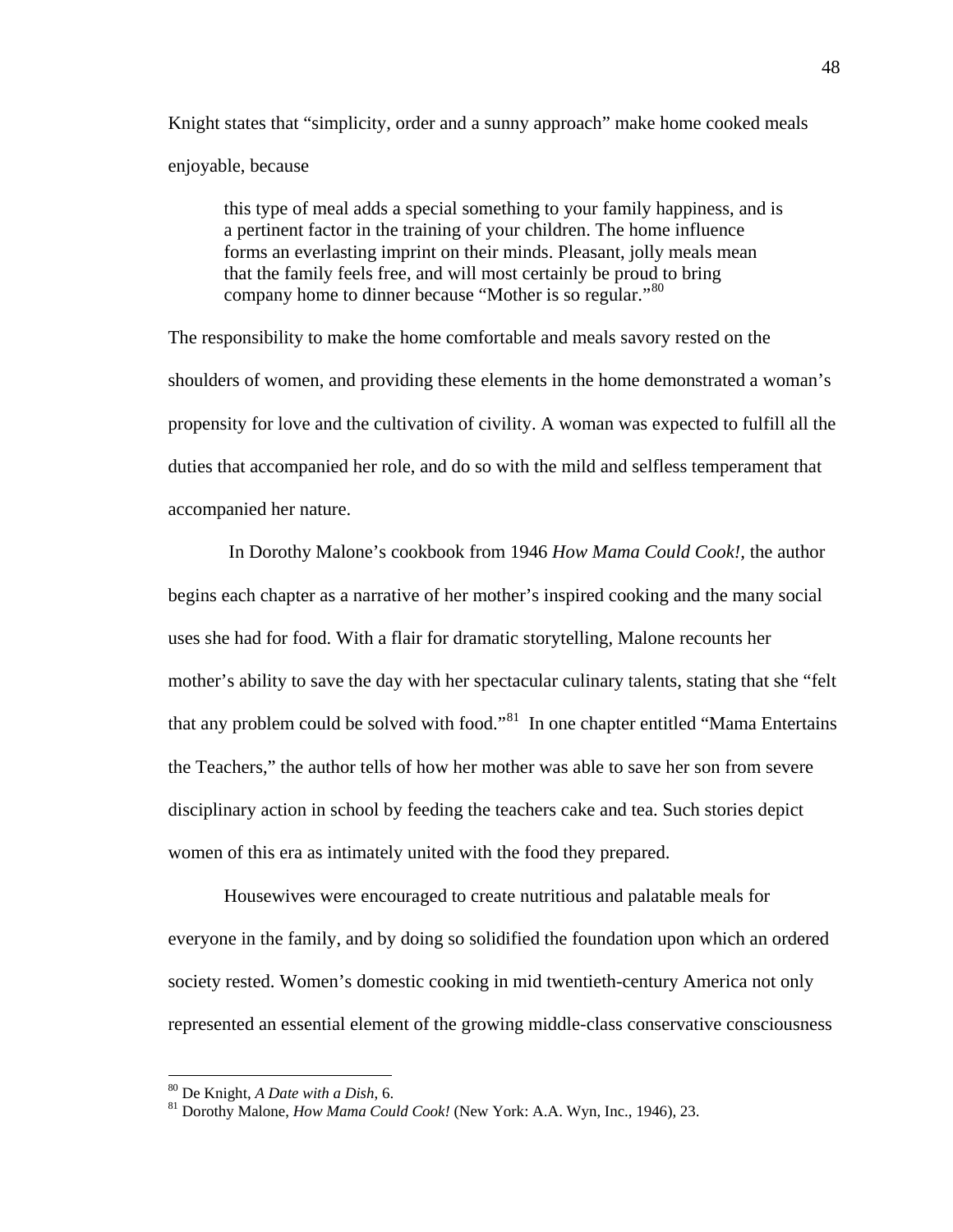by placing her in the home as family care-taker, but it also established her civic duty to create like-minded citizens of her family. This ideal was reaffirmed in cookbooks--some could be easily classified as domestic manuals--dating back to the mid-nineteenthcentury. One example is the ever popular *Virginia Housewife,* in which author Mary Randolph stated that "the prosperity and happiness of a family depend greatly on the order and regularity established in it."[82](#page-52-0) She furthers her argument by saying that "the sons bred into such a family will be moral men, of steady habits; and the daughters, if the mother shall have performed the duties of a parent in the superintendence of their education... will be a treasure to her husband."<sup>[83](#page-52-1)</sup> Orderliness in home management and palatable healthfulness in food were necessary ingredients in the mixing bowl of domestic life.

This same sentiment was echoed by Marion Harland in *Common Sense in the Household*, as she spoke directly to her housewife reader,

I speak not now of the labors of the culinary department alone; but, without naming the other duties which you and only you can perform, I do insist that upon method, skill, economy in the kitchen, depends so much of the well-being of the rest of the household, that it may safely be styled the root- the foundation of housewifery.<sup>[84](#page-52-2)</sup>

Clearly, a woman's talents and commitment to maintaining the home affected her family and thus reverberated throughout the community, making her domestic duties the epicenter of social stability. This idea offered more than one function for the internal society of the home. It simultaneously provided a miniature patriarchal structure within

<span id="page-52-0"></span> <sup>82</sup> Mary Randolph, *The Virginia Housewife: or, Methodical Cook* (Baltimore, MD: Plaskitt, & Cugle, 1828),xii.<br><sup>83</sup> Ibid. xii.

<span id="page-52-1"></span>

<span id="page-52-2"></span><sup>&</sup>lt;sup>84</sup> Marion Harland, *Common Sense in the Household: A Manual of Practical Housewifery* (New York: Charles Scribner & Co., 1871), 15.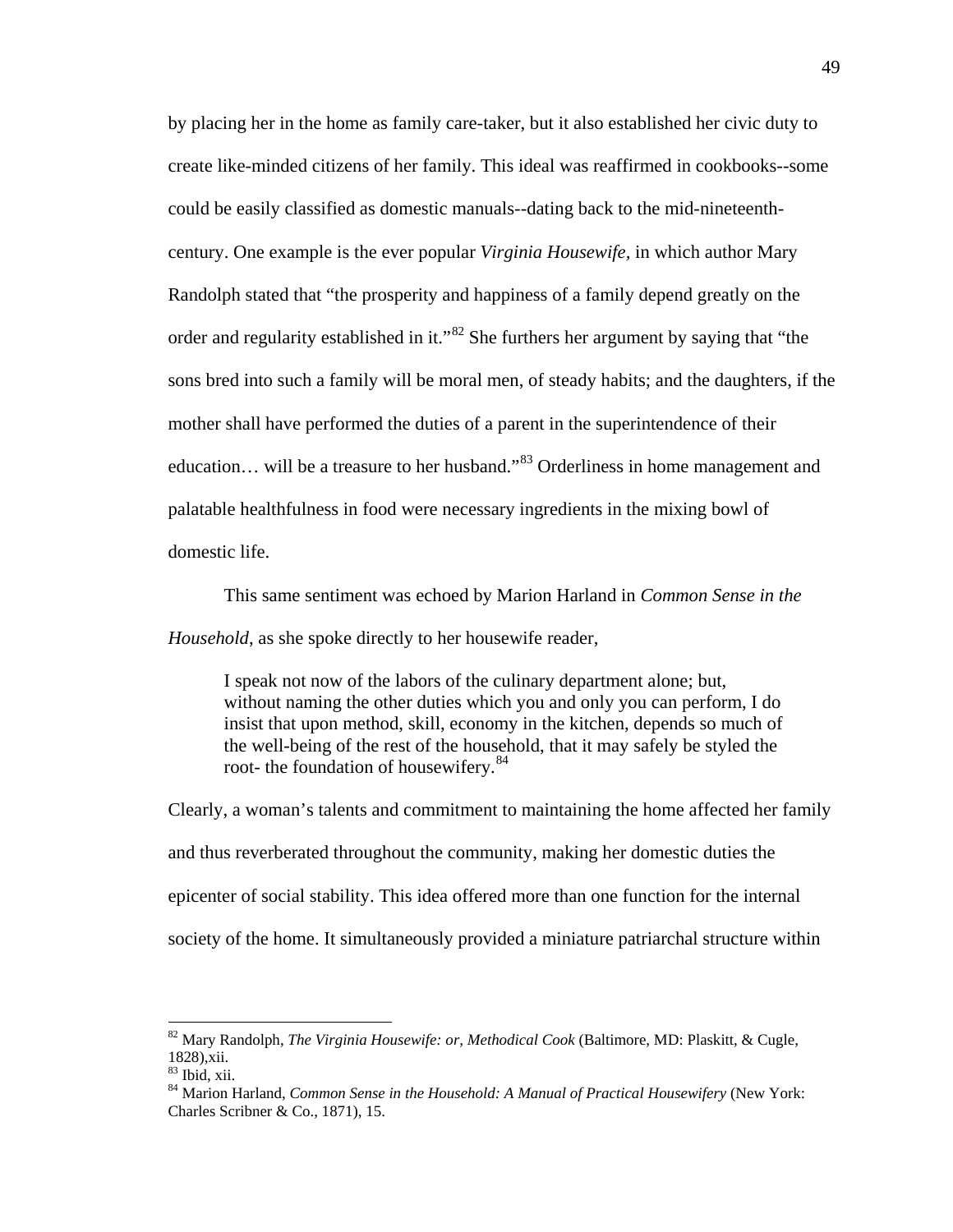the home that was reflective of the ideally ordered society *and* suggested that women uphold that ideal, thus diminishing the value of other, non-domestic responsibilities.

Since food is an essential element for life, and also exhibits the artistic style, social status, familial continuity, and cultural definitions of the cook and the consumer, cooking and eating are indelibly imbued with meaning. In American culture, special significance has historically been granted to the home cook as a transmitter of social bonding and a maintainer of familial unity. Because women's performance in the domestic kitchen was inextricably linked to the social formulation of cultural harmony, her commitment to household responsibilities was jealously guarded by the patriarchal conventions of the time. A woman's love of her family would not be nearly as genuine if she cooked for strangers in a restaurant kitchen, so her culinary efforts would be wasted in the public sphere. Being removed from her personally cultivated domain in the kitchen also removed the sentiment attached to the work a woman performed there, and diminished the value of her food in emotionally nourishing her family. Societal balance depended on a woman's ability to uphold the tenets of middle-class idealism, of which the food provided by a nurturing wife/mother was a vital part.

Domestic cooking was the Eucharist of women's work; the act of cooking and the familial consumption of food were transformed into emotional feeding time--the sustenance of love for the soul. If a woman were to employ her talents outside of the domestic sphere, however, the social view would be altered considerably. Outside of the home, the food prepared by a wife or mother would have become simply a product of the market, a commodity bought and sold like shoe laces or nose trimmers or vacuum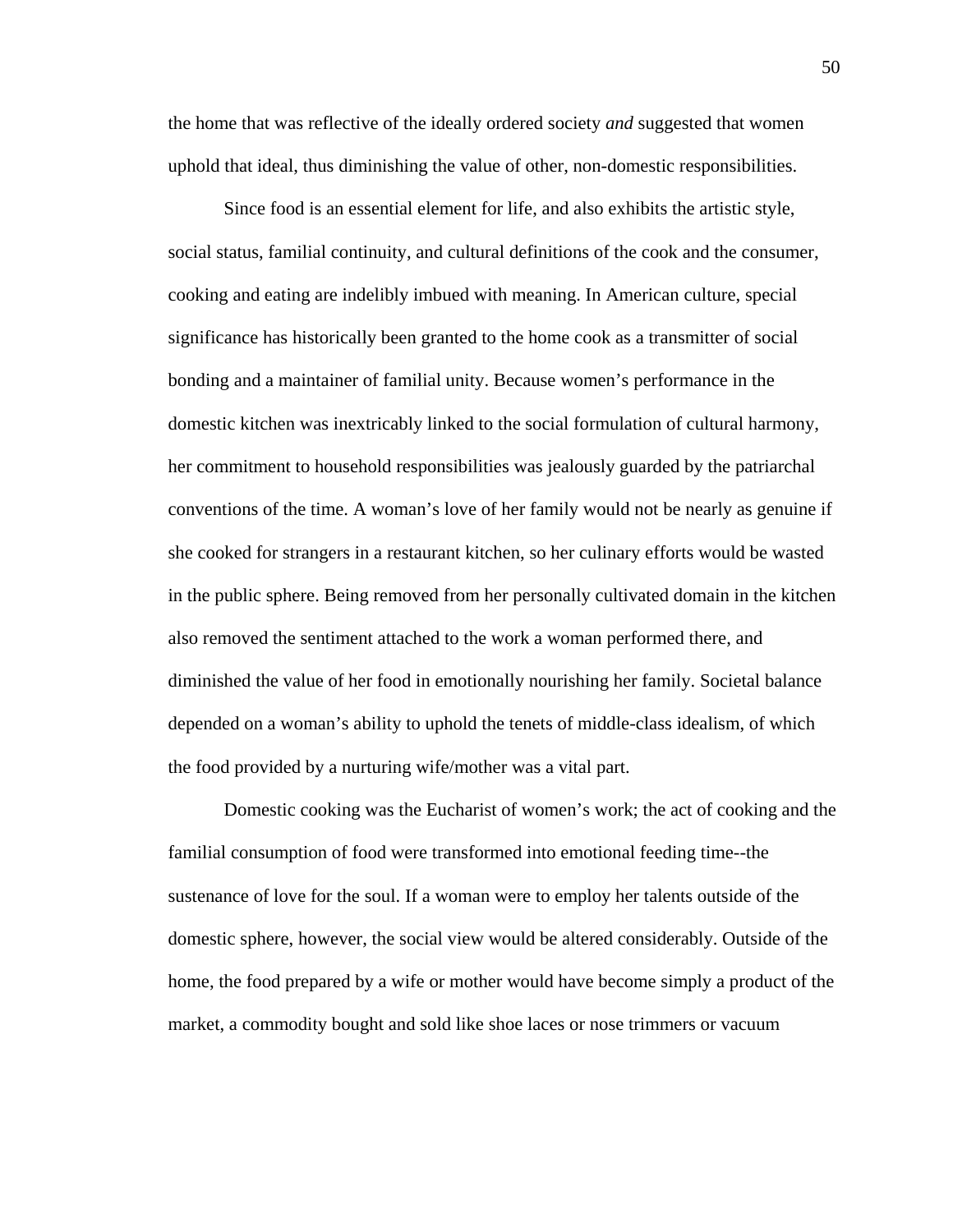cleaners. A middle-class woman participating in the culinary craft in exchange for money would have been heartlessly wasted on the masses.

## **"She Couldn't Think of It on Her Own:"[85](#page-54-0) Professionalism Infiltrates the Home Kitchen**

The early to mid-twentieth-century saw a great array of changes occur in the way Americans produced and consumed food. Restaurants became an increasingly popular venue not only for eating, but for exhibiting social behavior and spending leisure time. Americans of all classes began eating outside of the home more often, thus somewhat diminishing the prominent role of women cooking in the home. Although many Americans, especially those in rural and hinterland areas, did not have access to such establishments, women of this era were often grateful for the opportunity to pass the responsibilities of cooking and cleaning on to a professional staff. The restaurant industry quickly grabbed hold of an easy marketing tactic, by encouraging husbands to take her out "at least once a week with the family."<sup>[86](#page-54-1)</sup> But the surge in dining out did very little to assuage the domestic duties of women who were still assigned the task of preparing meals in the household.

<span id="page-54-0"></span><sup>&</sup>lt;sup>85</sup> Jack Pepper, owner of Peppers Restaurant, Boone, NC. Interviewed by Stella Pierce, May 15, 2006.

<span id="page-54-1"></span><sup>86</sup> Quoted in Andrew Hurley, "From Hash House to Family Restaurant: The Transformation of the Diner and Post-World War II Consumer Culture," *The Journal of American History,* vol. 83, no. 4 (Mar.,1997): 1282-1308. [http://www.jstor.org/.](http://www.jstor.org/)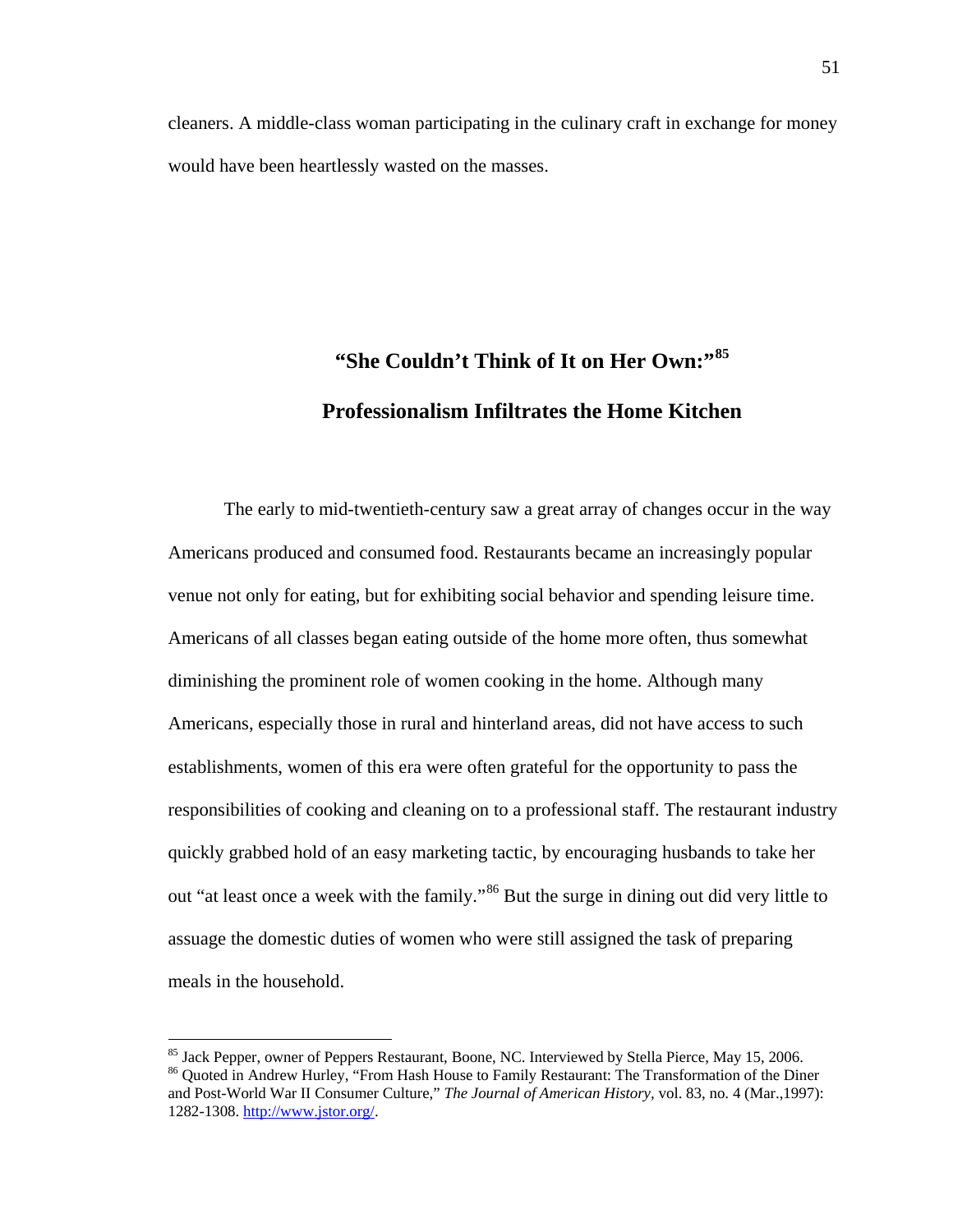Cookbooks and magazines can also reveal the gendered nature of professional cooking, and the divergent meaning of food preparation according to space and location. As the restaurant industry proliferated in the United States and the world of paid cooks became increasingly respectable, women, it seems, were meant to take cues from male chefs, the new ultimate authority in the kitchen. Katherine Parkin's analysis of the gender roles portrayed in Campbell's Soup advertisements from the early twentiethcentury mentions one ad that depicts a French chef as the creator of the soup. It suggested that women would benefit from the expertise of this chef and should purchase the product with the greatest of haste. It goes without saying that the chef was a man. According to Parkin, "women never appeared as chefs, even though the ads dictated that women should be solely responsible for cooking."<sup>[87](#page-55-0)</sup> Within these works there are also messages that emphasize the separateness of cooking in the home from professional cooking.

Women's prescriptive literature furthered the divide between professional and domestic cooking by suggesting that women in the home needed the assistance of male chefs. *Ladies Home Journal* regularly featured kudos to successful and admirable chefs across the nation with a "Chef of the Month" segment. Each month of 1974 featured a different chef providing useful culinary tips to its readers; even in a magazine directed at women, only one of the chefs was female.<sup>[88](#page-55-1)</sup> An article in May of 1974 concedes that "being a professional chef" has "paradoxically (we think) been considered a male province," but the other monthly features did little to dissuade women from dependence on male authority in cooking, nor did *LHJ* challenge the socially sanctioned female role

<span id="page-55-0"></span><sup>&</sup>lt;sup>87</sup> Parkin, "Campbell's Soup and the Long Shelf Life of Traditional Gender Roles," 61.

<span id="page-55-1"></span><sup>88</sup> "Chef of the Month," *Ladies Home Journal*, May 1974, 57. 1974 was the earliest year for *LHJ* available at my disposal. Although it is quite possible, even likely, that the same or similar articles appeared in earlier years, none appeared during 1975 or later years.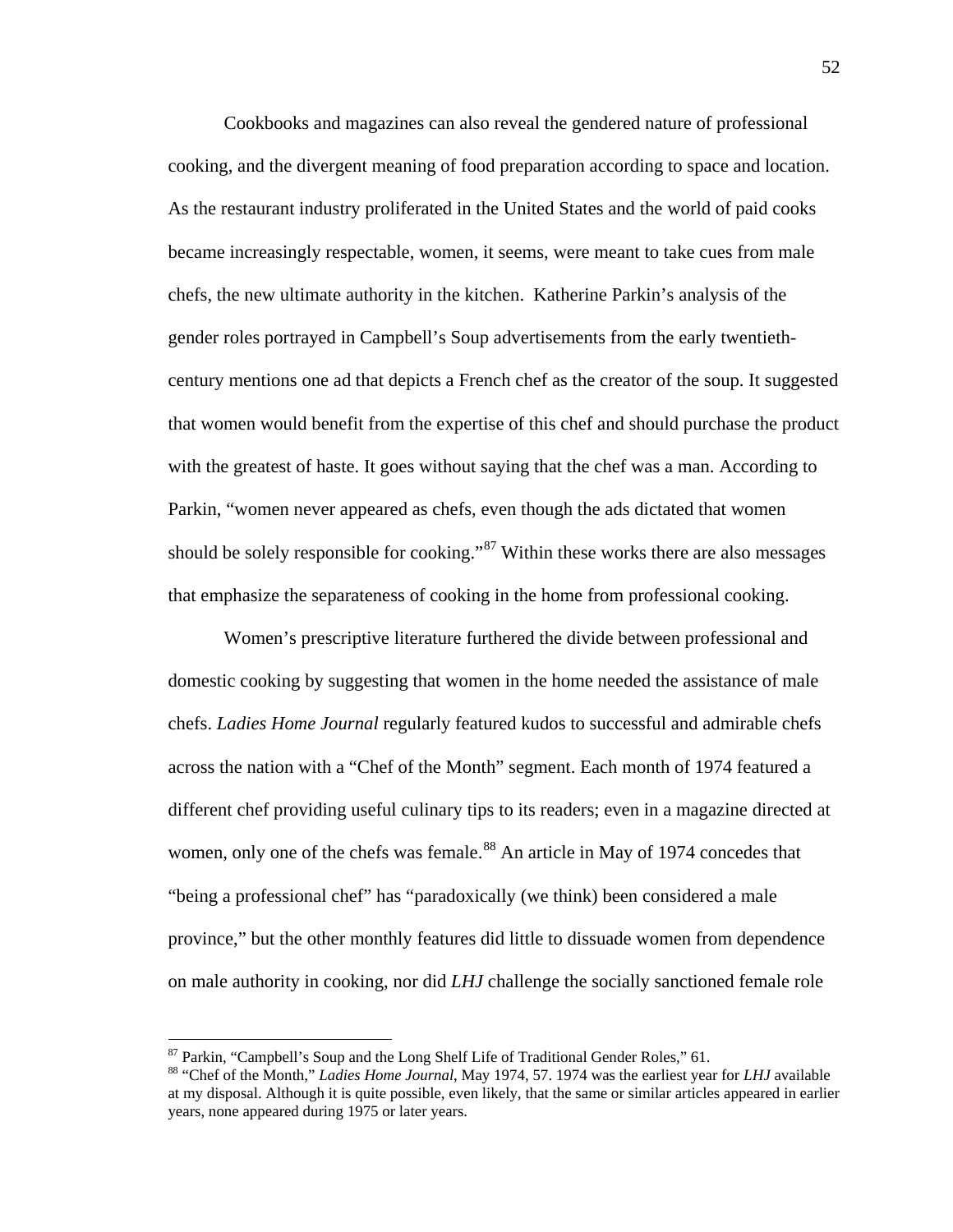of domestic cooking in general.[89](#page-56-0) Second perhaps only to fashion and beauty tips, food and cooking was the most pervasive theme in the periodicals surveyed, featuring an average of fifty recipes in any given issue. In an effort to consolidate information, each issue of *LHJ* provided a recipe index, a small segment that names every concoction presented in said issue and the page number where it could be found.<sup>[90](#page-56-1)</sup> Although these issues from the 1970s and 1980s do commonly address the problems women face in balancing work and home life, *Ladies Home Journal* basically perpetuated the convention that the American household was (and should be) fed by women.

Clearly, there was a social function behind the female domestic cooking ethic, one that was meant to perpetuate American values and retain conservative habits. The male cooking mystique was designed to elevate the standing of any male cook to the level of professional, easing the tension of potentially being associated with the work of women and the amateur status attached to it. The division of labor in the marketplace that created barriers for women in the culinary world also shows the innumerable ways they contributed to the development of the restaurant industry and American cuisine.

 <sup>89</sup> "Chef of the Month," *Ladies Home Journal*, 57.

<span id="page-56-1"></span><span id="page-56-0"></span><sup>90</sup> This average comes from a sample taken from late 1974, early 1975 issues of *LHJ*. The smallest recipe index featured 28 recipes (March), the largest 68 (November). The months with the highest number were predictably November and December. I also browsed through later issues and found similar numbers of recipes in the index, but did not make copies, so those findings did not enter the average.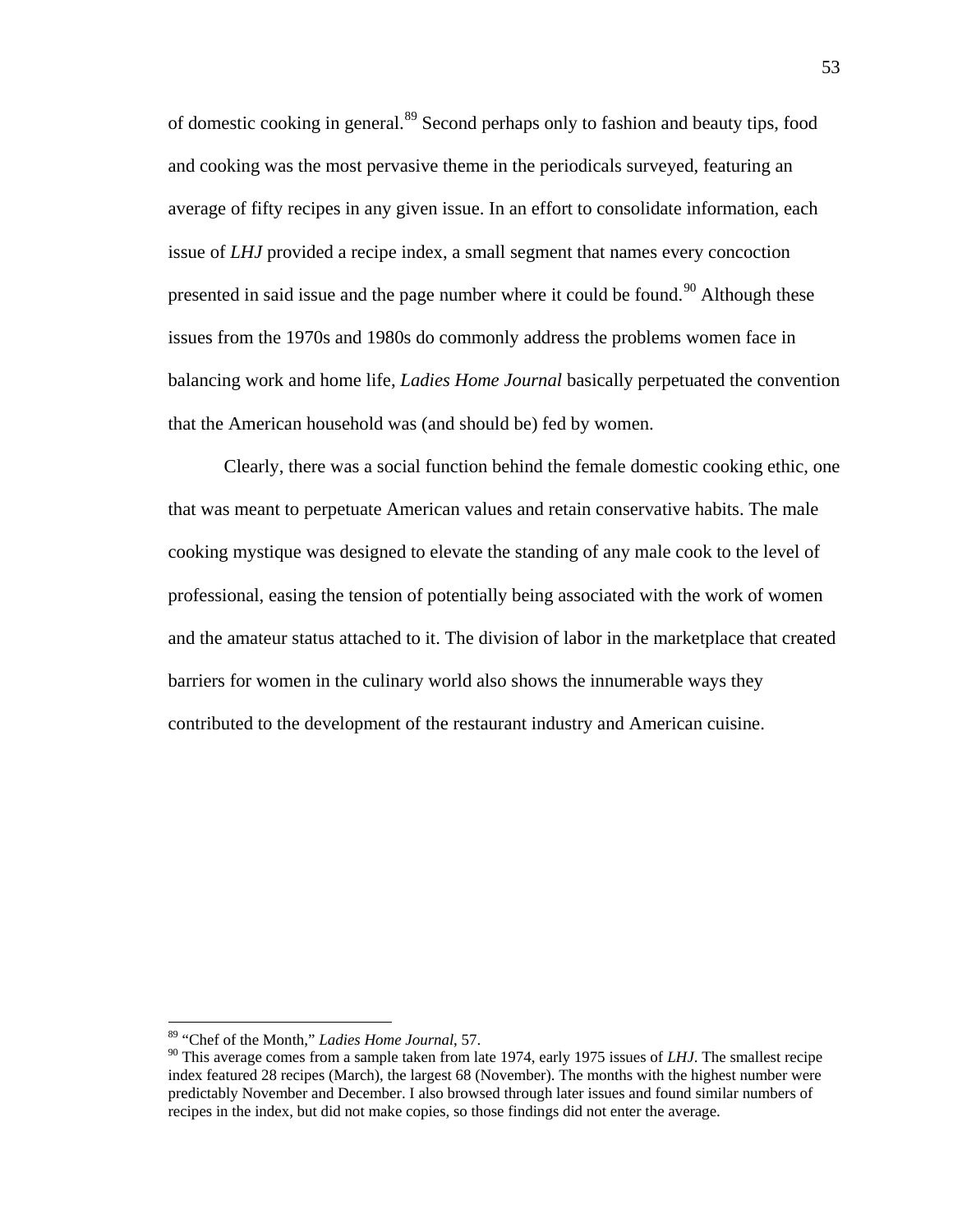### **Chapter Three**

# **Cooking In Public: Gendered Work, Restaurants, And the View of Professional Chefs**

Early American domestic women were the harbingers of an American cuisine. Most inhabitants of the colonies were of modest means and therefore produced food and goods at home, creating patterns of native food-ways and designing the culinary future. Largely responsible for food and cooking in the home, women's work as culinary exemplars carried on for generations. The women of infant America were responsible for the economies of home production and trade, making them both producer and manager, roles that carried on well into the early 1900s in areas like Appalachia.

Gender divisions were pervasive in many areas of twentieth-century American life. It was commonly believed that women were ideally suited to life in the home and were often discouraged from entrance into the workforce, especially if the occupation was believed to be more appropriate for a man. Women and children were often funneled into domestic service and textiles, occupations traditionally familiar to them. By the midtwentieth-century, the emergence of pink-collar jobs--largely office and secretarial work- -put women in the workforce in greater numbers than ever before. The marketplace adjusted to adapt to the needs of working women.

At the same time, eating establishments were growing in number to accommodate an ever-expanding market. While some restaurants aimed specifically to capture the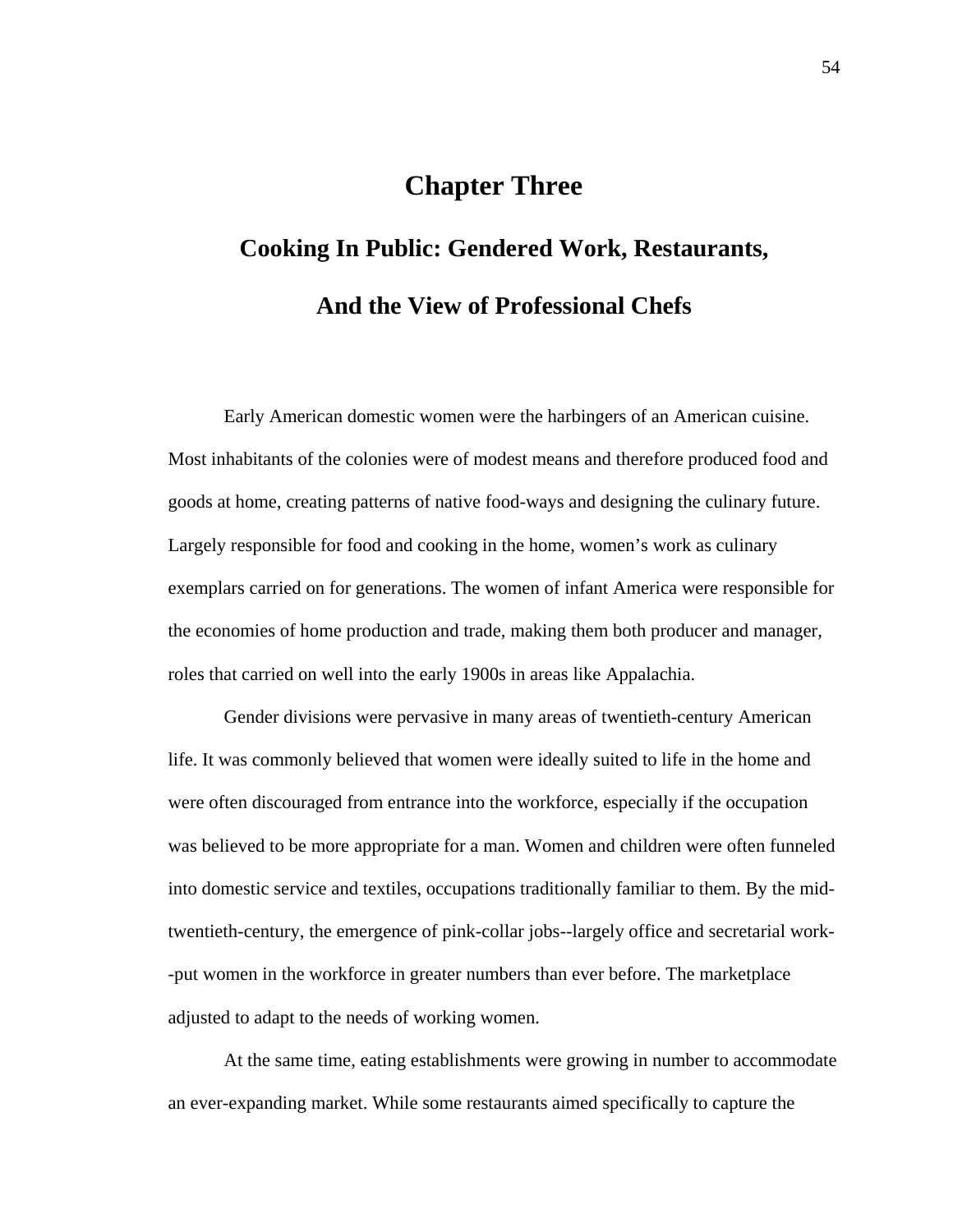comforting atmosphere of mother's home cooking, it was men who received technical training and came to dominate middle and upscale cooking and dining. Educational barriers, protective legislation, and dismissive hiring practices all shaped the gendered working world, and restaurant cooking was no exception. Exceptional it was, however, that men chose to work in a field traditionally practiced by women. Cooking, an occupation largely associated with women, became the domain of men in the public sphere.

Certain locales were more conducive to the prosperity of upscale dining than others, and the High Country of North Carolina was one of them. The prominent tourism industry in the region spurred growth in fine dining restaurants, and with it came an influx of professional chefs and cooks to fill the occupational need. The current chefs' perspective on gender division and cooking is both unique and illustrative, being both witness to domestic cooking and participant in the professional side of it. They can provide a purposeful look at the philosophical and emotional nature behind food and cooking, as well as the gender divisions and limitations that exist in the profession. Finally, modern chefs provide an inside look at the culture of the restaurant kitchen and its masculine nature.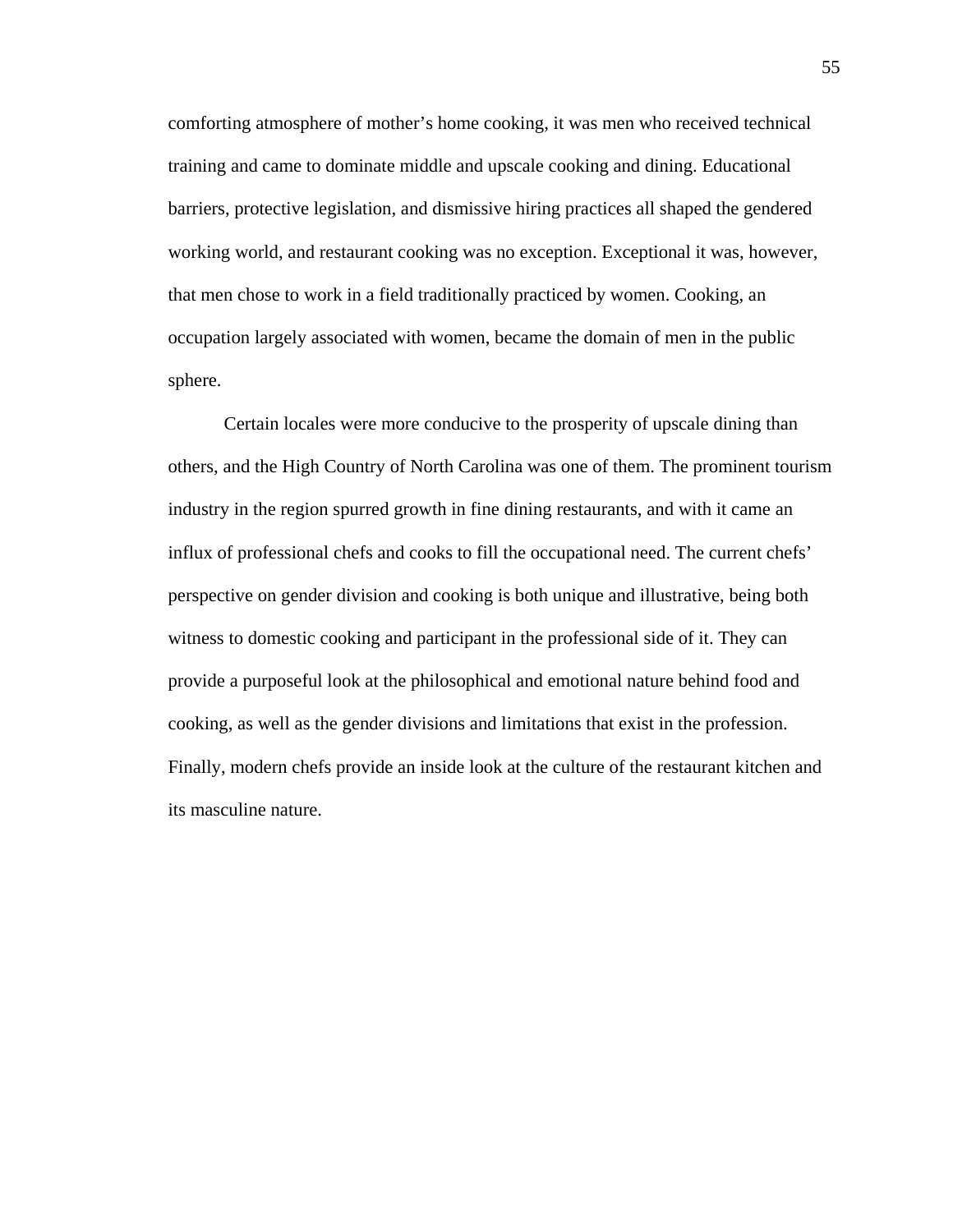## **"This Being an Original Work in this Country:"[91](#page-59-0) A Short History of Early Culinary America**

Not unlike much of the rest of the world during the seventeenth and eighteenthcenturies, and unadorned by modern standards, food and cooking for most people living in colonial America was perfunctory. Meals were often repetitive, though special occasions and holidays proffered greater variety and extravagance. In *Good Wives*, author Laurel Thatcher Ulrich transports the reader to colonial New England where the fundamentals of food, cooking and survival can be appreciated. Beatrice Plummer's household inventory included bacon, salt pork, cheese, and butter, as well as grains, peas, and beans and, by the author's confession, "small quantities of pickles, preserves, or dried herbs might have escaped notice" but generally, this family "had the basic components of the yeoman diet described in English agricultural literature of the seventeenth century."<sup>[92](#page-59-1)</sup>

In addition to living and kitchen space, a typical homestead would have had a cellar for storage, a dairy house for making butter and cheese, a barn and barnyard for housing animals, feed and tools, and various other spaces for washing, curing, slaughtering, crafting, and storing. Ulrich portrays Beatrice Plummer as possessing talent and proficiency in all of the areas of a successful colonial housewife, from fire-tending and bread-baking to slaughtering and beer-brewing. Nearly all of the spaces, activities,

 <sup>91</sup> Amelia Simmons, *American Cookery* (Green Farms, Connecticut: The Silverleaf Press, 1796), 2.

<span id="page-59-1"></span><span id="page-59-0"></span><sup>92</sup> Ulrich, *Good Wives,* 19.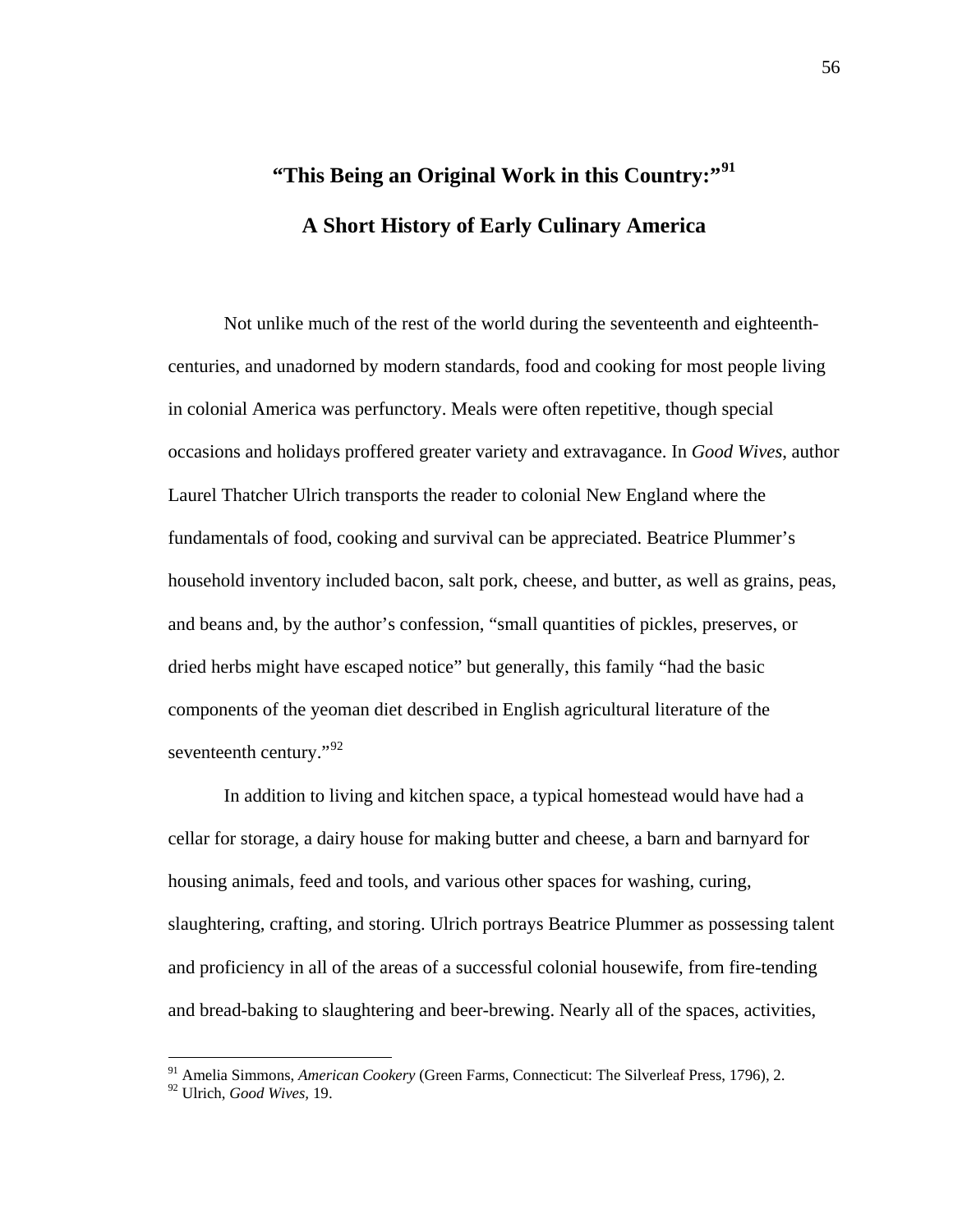and implements of the home in this age were directly or indirectly related to the production and preparation of food, making the home the center of culinary life for most of the population. Most historians agree that during this pre-industrial age, economic production was centered mostly in the home, and much of that production was done by women. Household essentials like soap, clothing, spun wool, and candles were often produced on premises rather than purchased or bartered. Animals were raised for meat and milk, fruits and vegetables were grown and preserved in-home, cheese and butter was hand crafted. Those less likely to produce these goods at home often resided in towns and cities, but since the urban population in pre-revolutionary America was rather small, this manner of traditional self-sufficiency was typical for many.<sup>[93](#page-60-0)</sup>

Even among the small privileged population that relied on a team of servants and cooks for meals and household maintenance, the mistress of the house still managed its daily activities, as the staff orchestrated and carried out the multiplicity of tasks to keep a household and its guests comfortably fed. The comparatively miniscule elite class that existed in pre-revolutionary America meant that evolving culinary practices were less likely to emanate from high society and more prone to reflect the techniques of industrious homemakers.

The esteem that Americans possessed for the righteousness of the common man may have been a decisive factor in the formulation of a uniquely American cuisine, which began during the era of revolution. Initially, most colonial food-ways were an extension of British and, in some instances, French culinary traditions. Yet, as relations

<span id="page-60-0"></span> $93$  "By 1770 the combined population of Boston, Newport, New York, Philadelphia, and Charleston was only about 60,000, less than three percent of the 1.5 million inhabitants in Anglo-America." Emma Lapsansky, *Encyclopedia of American History: Colonization and Settlement, 1608 to 1760, Vol. II, eds.* Billy G. Smith and Gary B. Nash (New York: Facts-on-File Inc., 2003), 62.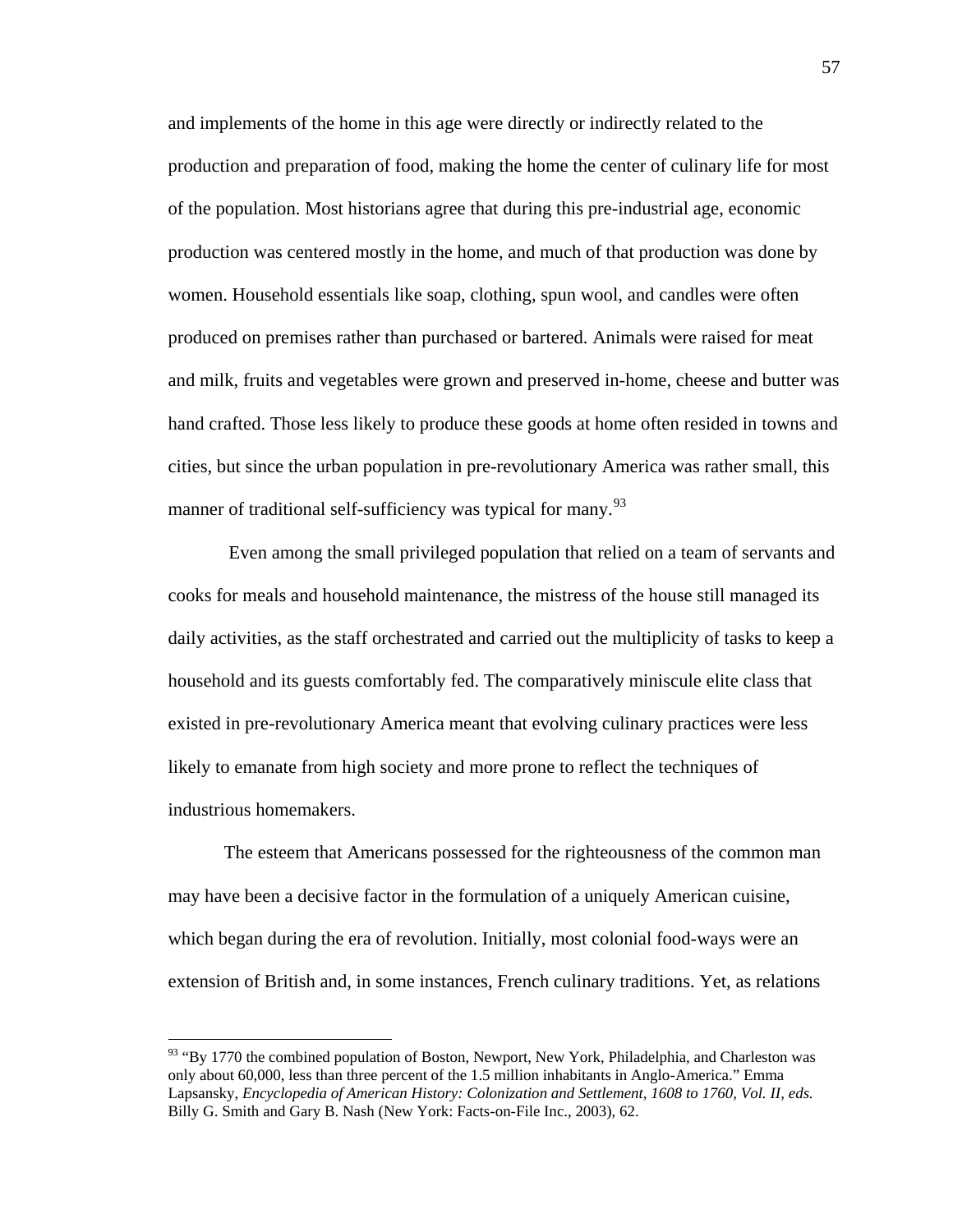with the mother country became increasingly strained and taxes on foodstuffs led to boycotts, the overall desire for independence spawned new practices in food preparation. America was able to distinguish itself from the Old World food-ways by embracing native ingredients and new cooking methods, practices that proved more practical and eventually more "American" than European styles. Originally published in 1796, the famed *American Cookery* has been called the "first American cookbook" because it utilized ingredients like beans, peas, and watermelon, and also has precise recipes for dishes like "a Nice Indian Pudding" made with corn meal (a.k.a. Indian meal), a truly New World staple.<sup>[94](#page-61-0)</sup> Author Amelia Simmons included in her second edition recipes for Independence Cake and Federal Pan Cake, clear indications not only of the political climate of the time but also that cooks were embroiled in the social duty to emulate patriotism through food and nourishment.

In some more sparsely populated regions, this brand of self-reliance and independence persisted well into the twentieth-century. In a landscape that made largescale farming very difficult, mountain families usually survived by its members participating in both wage labor and domestic labor. In Mary Anglin's study of Appalachian women, *Women, Power, and Dissent in the Hills of Carolina*, one resident of the North Carolina Mountains recalled how common it was for people to provide for their families with what was available on their land. Zona Watson explained, "Most everybody used to raise and produce most of what they ate and had on their land."<sup>[95](#page-61-1)</sup> Like many rural families in America during the early twentieth-century, Zona Watson's family supplemented their modest income from mill work by utilizing the traditional farming

<span id="page-61-0"></span> <sup>94</sup> Simmons, *American Cookery,* xiv.

<span id="page-61-1"></span><sup>95</sup> Quoted in Mary K. Anglin *Women, Power, and Dissent in the Hills of Carolina* ( Urbana and Chicago, University of Illinois Press, 2002), 88.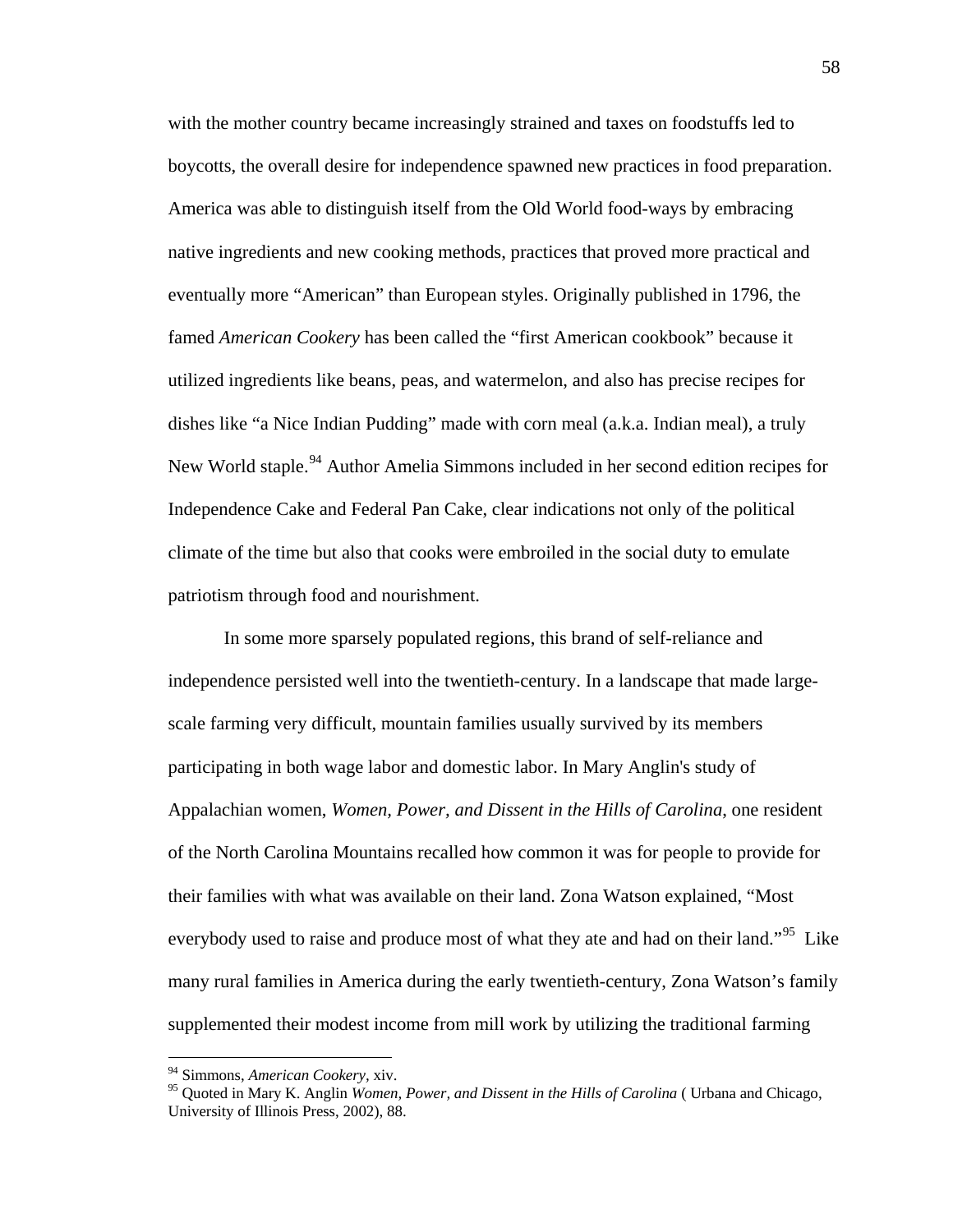and gardening practices that had been passed down for generations. According to the author, "Zona always made a big garden, with…a host of vegetables that she canned for the winter. She would be outside tending her garden whenever weather permitted" and "in so doing continued the tradition of her mother."<sup>[96](#page-62-0)</sup>

Also common during these times was the selling and trading of goods produced in-home, a task usually taken on by the women of the household. Zona Watson recalled that her mother "had milk, butter, and patches of raspberries and she…walked to Monroe, to sell them [there]. All the time, back in the years when she went to the fair in Sadieville, she tried to sell everything, to have everything to take."<sup>[97](#page-62-1)</sup> Clearly, even the domestic duties taken on by these women extended far outside the home. Women of Appalachia were by no means solely responsible for tending the crops and livestock on a homestead, but were, more frequently than men, called upon to convert the materials of a working household into products for sale or consumption. Such activities gave mountain women a strong understanding not only of producing food and goods and managing the people who assisted with labor, but of commerce, trade, and local economies on which their livelihood depended. In essence, successfully running a household, regardless of size and wealth, was not unlike managing a business, having to take into consideration the many facets of expense, production, labor, and market economics.

In the historical cookbook *Food and Recipes of the Smokies*, author Rose Houk concludes that cooking in Appalachia during the early twentieth-century consisted of skills "a youngster learned through the tutoring of Granny or Mama, who passed along the wisdom of how to pluck a chicken, chop sauerkraut, sulphur apples, and bake a

<span id="page-62-0"></span> $\frac{96}{97}$  Ibid, 82.

<span id="page-62-1"></span>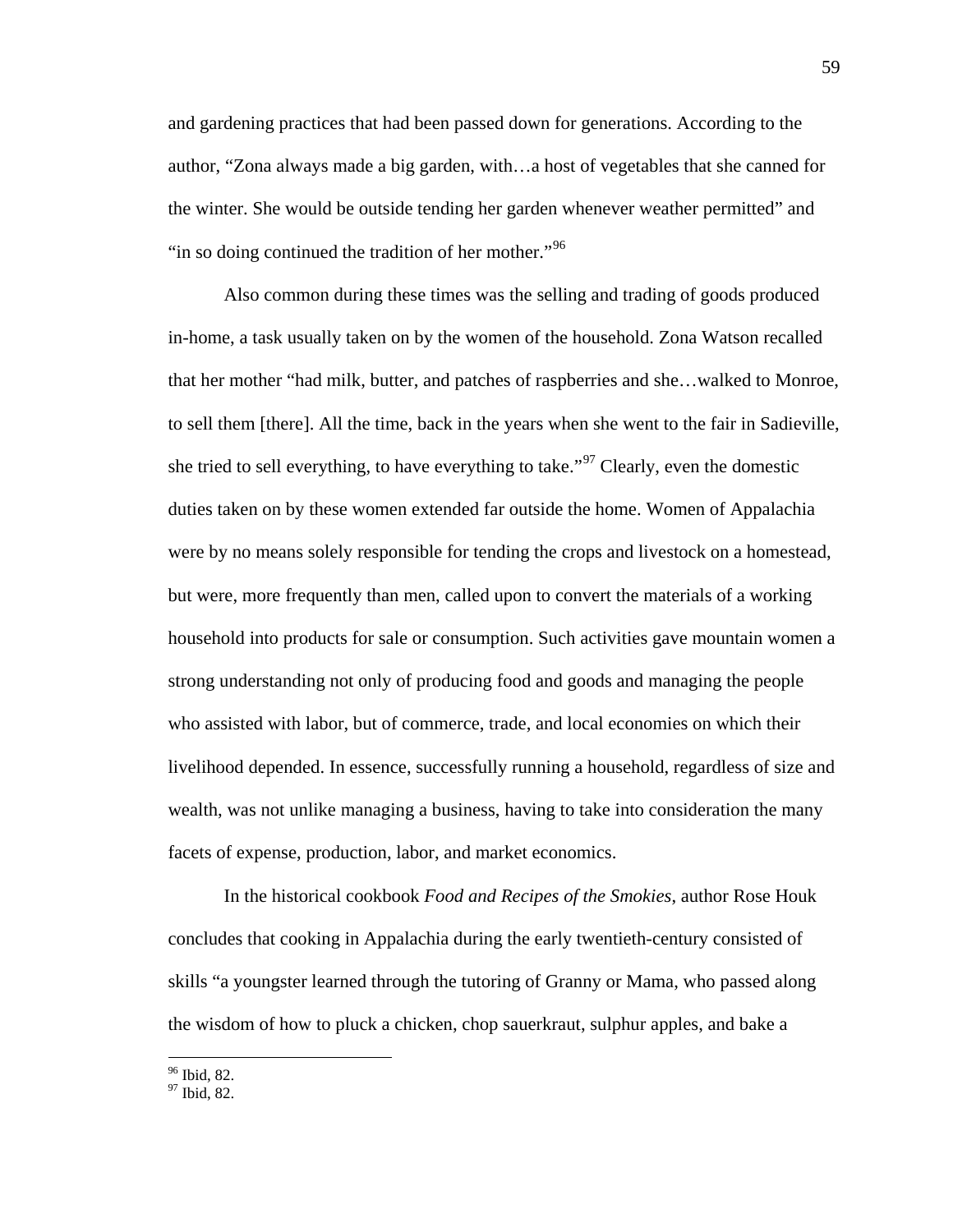perfect biscuit."[98](#page-63-0) The book is comprised of recipes contributed by mountain women who often cooked for ten or twenty people using wood burning stoves and open flames. Such practices are echoed in the testimony of Zona Watson, a native to the Appalachian Mountains, who carried on her mother's tradition of cooking a large Sunday dinner for extended family and friends. She explained, "I always tried to fix… a good Sunday dinner for them, if they didn't have anything but potatoes and beans the rest of the week."<sup>[99](#page-63-1)</sup> Canning, curing, drying, slaughtering, gathering and boiling were tasks that kept women and sometimes men occupied all day. The quest to keep the family fed was an endless endeavor.<sup>[100](#page-63-2)</sup>

### **"Food was Coming to a Higher Level:"[101](#page-63-3)**

#### **Restaurant Development in America**

The history of culinary traditions and restaurants in America moves rather fluidly with other social and economic changes in the nineteenth and twentieth- centuries. The earliest well-known fine dining establishments were located in large metropolitan areas such as New York and Boston, restaurants like Delmonico's and Locke-Ober, respectively. Such places were few in number, being some of the first independent dining

<span id="page-63-0"></span> <sup>98</sup> Rose Houk, *Food and Recipes of the Smokies* (Great Smoky Mountains Natural History Association, 1996), 10.<br><sup>99</sup> Quoted in Anglin, *Women, Power, and Dissent in the Hills of Carolina*, 88.

<span id="page-63-1"></span>

<span id="page-63-2"></span><sup>&</sup>lt;sup>100</sup> Kaye Carver Collins, Lacy Hunter, and Foxfire Students, eds., *Foxfire Eleven* (Anchor Books: New York, 1999). George P. Reynolds and His Students, eds., *Foxfire Ten* (Anchor Books: New York, 1993). See works listed here for more information on Appalachian culture, food-ways, and history.

<span id="page-63-3"></span><sup>&</sup>lt;sup>101</sup> Jeff Causy, chef at Best Cellar at Linville, Linville, NC. Interviewed by Stella Pierce, March 7, 2006.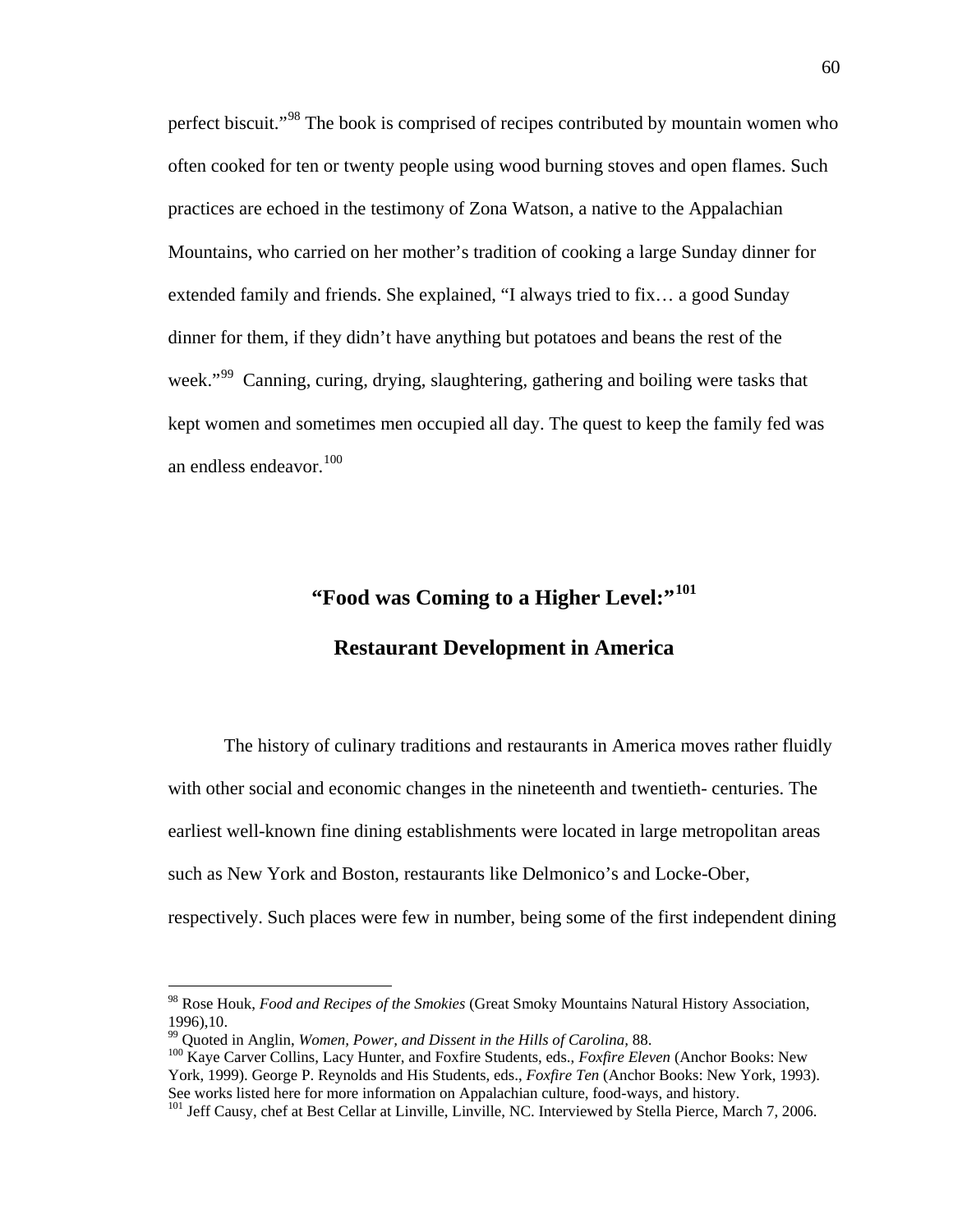places in nineteenth-century America. Most were attached to or housed within hotels so that patrons did not have to wander into the city to find food.

Even in the earliest years of growth in the restaurant-hospitality industry, work and occupation was commonly divided by sex. According to the 1910 census, just over 45% of "waiters" were female, but only 17% of "restaurant, café, and lunch-room keepers" were women, making restaurant management/ownership a predominately masculine trade.<sup>[102](#page-64-0)</sup> Similarly, the "hotel keepers and managers" segment was another male-dominated profession, with 78% of positions occupied by men, while the lower ranking division of "boarding and lodging house keepers," many of whom rented out space in their own homes for modest rewards, were 86% female. Occupational segregation in the food and hospitality industry dates back to its origins in the early twentieth-century, and the positions that touted greater prestige--and more money-- were usually held by men.

It was not just laborers in the infant restaurant industry that were separated by gender. Generally speaking, the comparatively small number of restaurants and taverns in business before the turn of the century were considered men's domain, physical spaces outside the home where working men--according to class--could get a meal, consume libations, smoke and socialize. Certain locations permitted an escorted female to dine, but they were often segregated from the larger seating and lounging areas filled with robust political conversation and other public elements thought inappropriate for women.<sup>[103](#page-64-1)</sup>

<span id="page-64-0"></span><sup>&</sup>lt;sup>102</sup> Department of Commerce, *Reports of the Bureau of the Census: Population 10 Years of Age and Upward Engaged in Gainful Occupations, Census Year 1910, by Sex and Specified Occupations,*  http://www.census.gov<br><sup>103</sup>Richard Pillsbury, *No Foreign Food* (Boulder, Co: Westview Press, 1998), 171-172. Harvey Levenstein,

<span id="page-64-1"></span>*Revolution at the Table* (New York and Oxford: Oxford University Press, 1988), 185. See these works for further discussion of the limitations of restaurants in the early twentieth-century.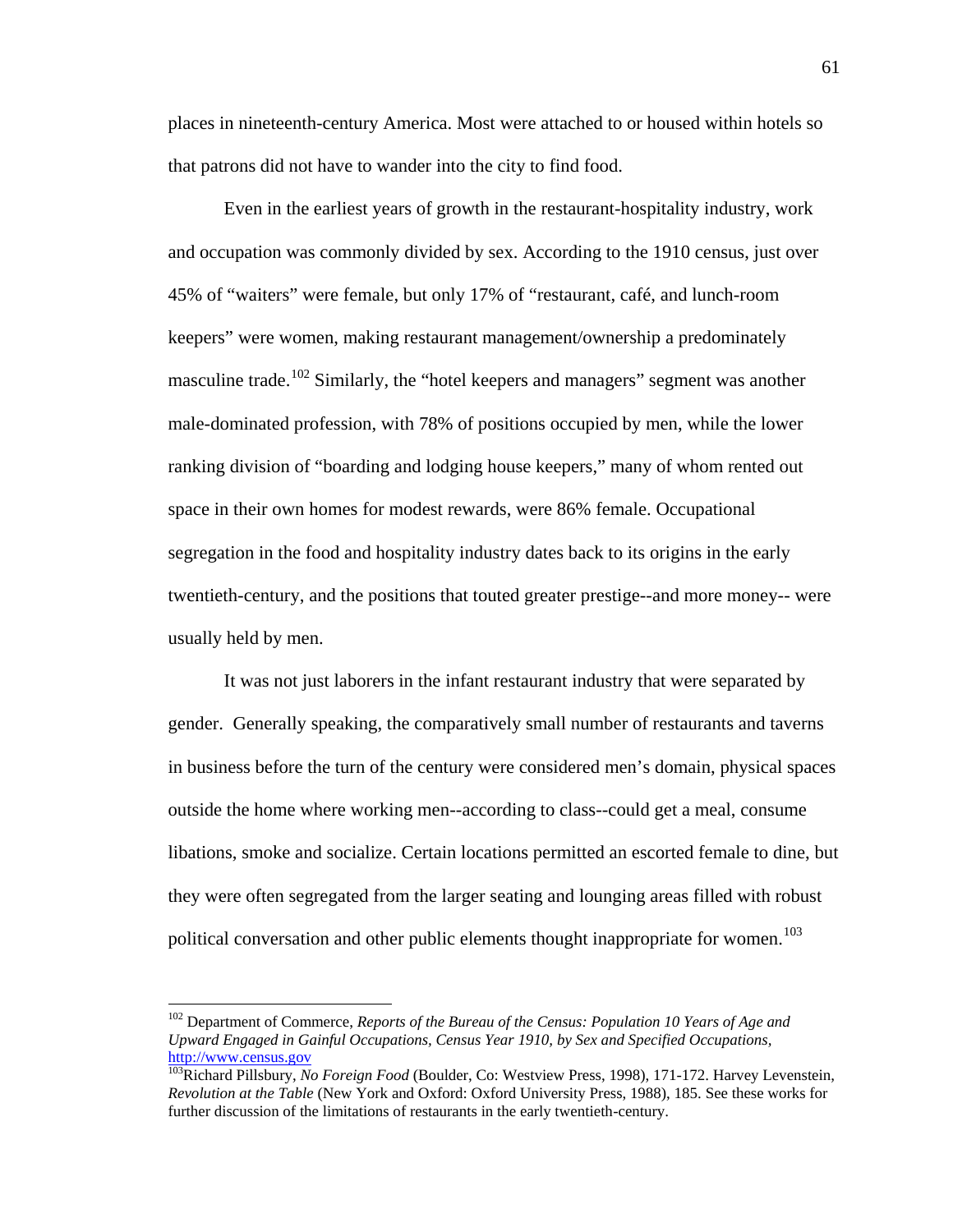Single females found to be frequenting such establishments were generally assumed to be prostitutes, a reality that kept women in the profession well employed, and women not in the profession from wanting to be mistaken for their sexual counterparts. Not until the years between WWI and WWII, when women began entering the workforce in increasing numbers, did eating establishments begin to attract female customers as independent patrons.

The event that brought about the greatest change in the food and style of American restaurants during the twentieth-century was, at least according to journalist Julian Street of *The Saturday Evening Post*, Prohibition.<sup>[104](#page-65-0)</sup> Although he concedes in this article from 1931 that the majority of Americans trace their heritage to the British Isles, French cooking created an imprint on American cookery, especially for those familiar with "the art of noble dining."<sup>[105](#page-65-1)</sup> "For the cooking of certain French dishes," he says, "which are standard throughout the entire world, wines and liquors are essential, and the same is true of certain American dishes," all of which could not be properly prepared absent the spirits.<sup>[106](#page-65-2)</sup> Those French chefs who had been employed in America packed up and boarded ships toward home in herds, and those who remained in the United States were forced to adapt to changing American tastes. Perhaps most importantly though, profits from alcohol sales were--and still are--the backbone of fine dining financial returns. Bartenders and saloon keepers, both overwhelmingly male occupations according to the 1910 census of gainful occupations, lost out tremendously.<sup>[107](#page-65-3)</sup> It was not until the

<span id="page-65-0"></span><sup>&</sup>lt;sup>104</sup> Julian Street. "What's the Matter with Food?" *The Saturday Evening Post* (1931): 10.<br><sup>105</sup> Ibid. 10.

<span id="page-65-3"></span><span id="page-65-2"></span><span id="page-65-1"></span><sup>&</sup>lt;sup>106</sup> Ibid, 10.<br><sup>107</sup> Department of Commerce, *Reports of the Bureau of the Census: Population 10 Years of Age and Upward Engaged in Gainful Occupations, Census Year 1910, By Sex and Specified Occupations* [http://www.census.gov](http://www.census.gov/) Exact figures from the 1910 census conclude that 250 out of 101,234 bartenders in the U.S. were female, and that 1,491 out of 68, 215 saloon keepers were female.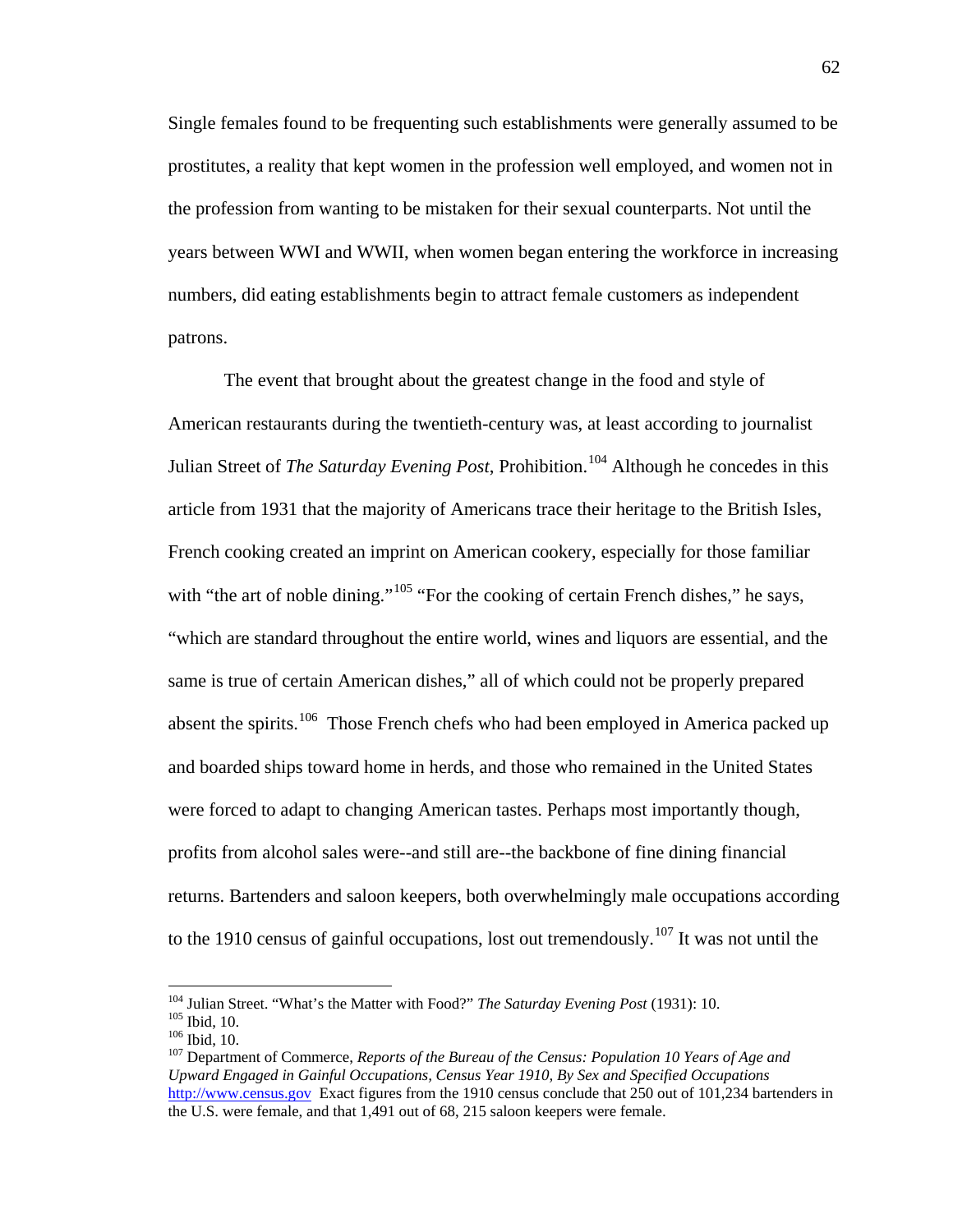end of Prohibition that American culinary art began to come into its own, when classically trained chefs were able to expand on the new concepts surrounding American cuisine and experiment with the elegance of fine cooking methods.

Especially in the large cities where upscale dining traditionally held sway, the remarkable increase in office and service jobs created a market for fast and inexpensive food, and many of the newly independent and employed were women. According to food historian Harvey Levenstein in *Revolution at the Table*, while Prohibition "helped destroy the higher echelon of the restaurant industry, it also helped spur a tremendous expansion in the levels below, particularly among those catering to the middle and lower-middle classes of both sexes."[108](#page-66-0) With the introduction of the diner, soda fountain, and luncheonette, Americans of all classes, races, and sexes could partake in meals outside of the home, prepared and served by people much like them. Middle-class women, now afforded an alternative to cooking and cleaning for themselves or for a family, and finally able to socialize un-chaperoned without stigma, became the target clientele of mid-scale dining establishments.<sup>[109](#page-66-1)</sup>

Howard Johnson, who pioneered the franchised roadside restaurant chain, also hired only women to serve in his restaurants, successfully convincing customers that the food and the establishments were uniformly clean, comfortable, and conservative, in the "home-style" American sense.<sup>[110](#page-66-2)</sup> Male waiters--and pretentious male chefs--reeked of the stuffy, aristocratic, French sensibility in restaurants, elements that became undesirable if not detestable to the average American, especially during the Depression. Marked by the

<span id="page-66-0"></span> <sup>108</sup> Harvey Levenstein, *Revolution at the Table* (New York and Oxford: Oxford University Press, 1988),  $185.$ <sup>109</sup> Ibid. 46.

<span id="page-66-2"></span><span id="page-66-1"></span><sup>&</sup>lt;sup>110</sup> Ibid, 40-52. See this work for more information on Howard Johnson, the history of restaurant food in America, and the feminization of restaurants.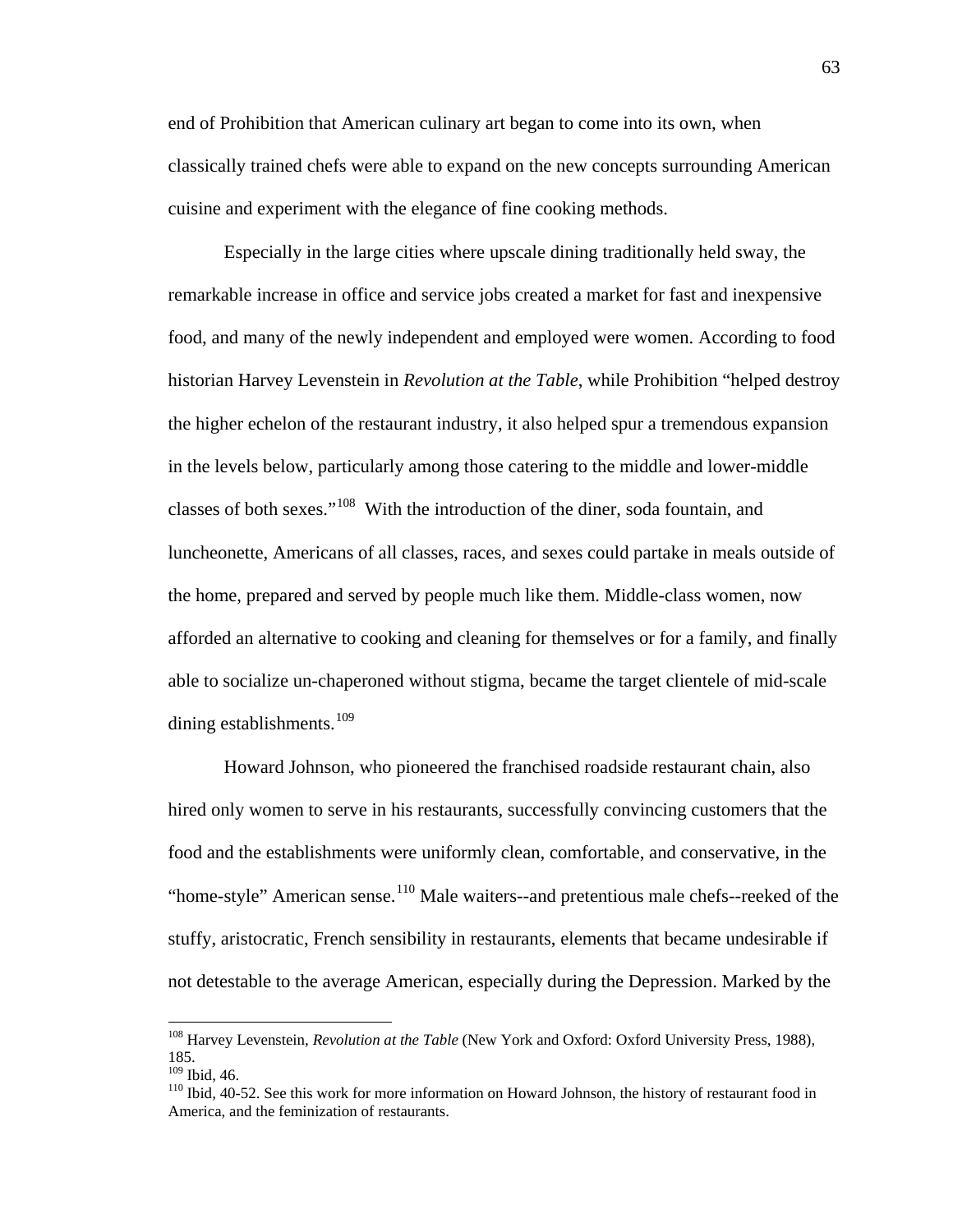desire for American "comfort food"--servings of a meat-potato-and vegetable that millions in the 1930s were lacking--the decorum and personality of successful restaurants of the Depression made many feel cradled in maternal care. Americans understood that the essence of home was a mother's touch, and so consumers sought the softness and simplicity of home in family restaurants. It was in these restaurants that the connection between female nurturing and feeding time became most apparent in the public restaurant scene. Reflecting the desire for "simplicity, order, and a sunny approach" in the home, the developing American obsession with food cleanliness made gleaming utensils and chrome countertops essential to diners.<sup>[111](#page-67-0)</sup> This paved the way for standardization and chain restaurants, meanwhile firmly cementing what would become known as all-American food. Rich sauces, one of the trademarks of French *haute cuisine*, were believed by many Americans to be used to "mask inferior ingredients." Thus simplicity in food became the hallmark of the mid-twentieth-century American diet.<sup>[112](#page-67-1)</sup>

By the 1920s, cooking schools had already begun to take shape and outline the future of gender division in professional kitchens. Some of these cooking schools in the United States were not what we would recognize as any training ground for the restaurant chef; they were institutions created for--and run by--female domestics interested in gaining a thorough knowledge of cooking and housewifery. These students faced a future as successful middle-class housewives or trained domestic cooks in the home of an employer. Other schools, such as Le Cordon Bleu (1869) and Boston Cooking School (1884), were the precursors to modern culinary institutions, and were not intended to

<span id="page-67-1"></span><span id="page-67-0"></span><sup>111</sup> De Knight, *A Date with a Dish*, 6. <sup>112</sup> Levenstein, *Paradox of Plenty*, 46.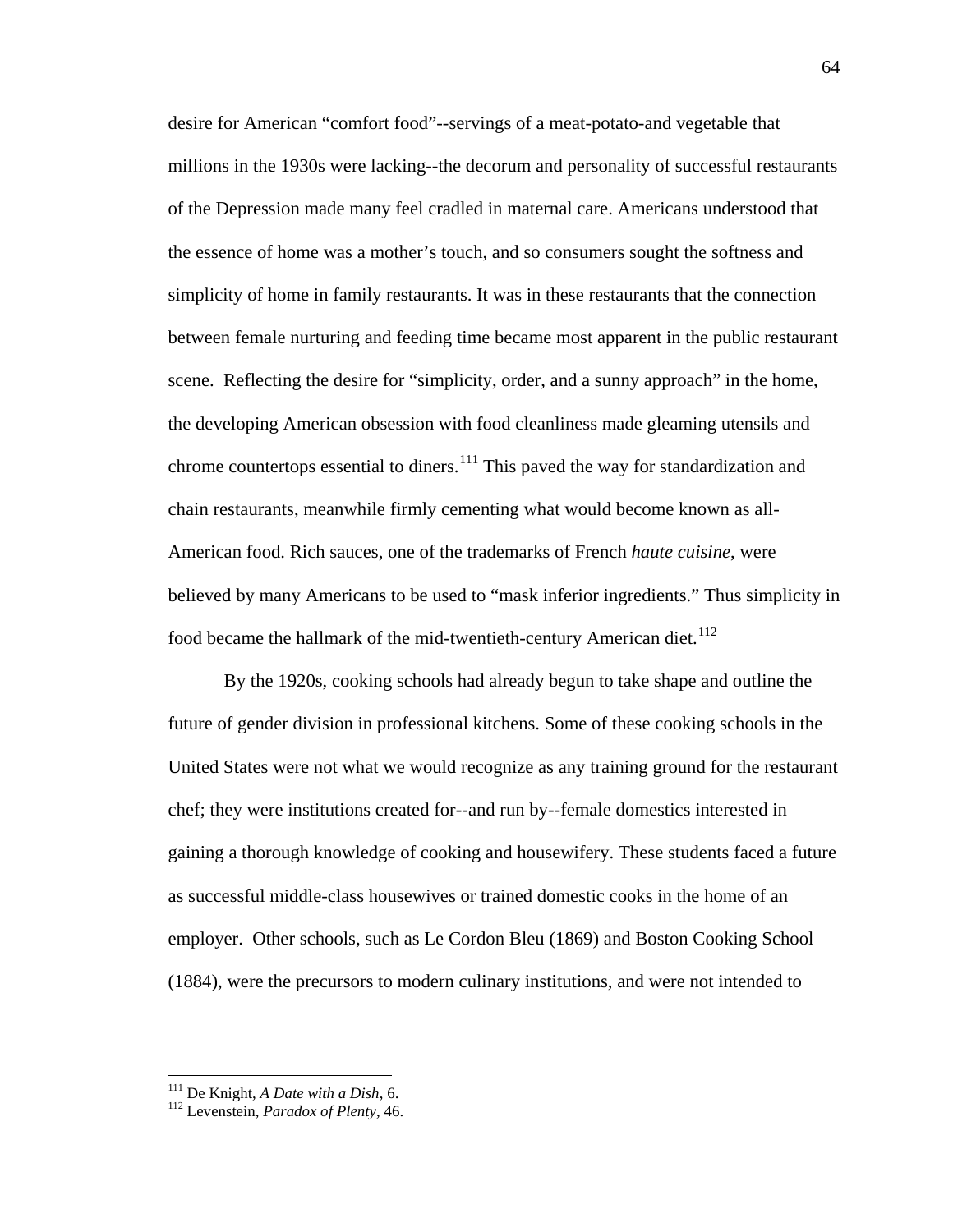train young women for cooking in restaurants.<sup>[113](#page-68-0)</sup> The student body was all male. Already the line had been clearly drawn; women were channeled into domestic cooking, whether or not they earned a wage.

Ironically, the most well-known culinary school in the country today was founded by two women--Frances Roth and Katherine Angell--whose sex would have prevented them from being enrolled in their own school until 24 years after they established it. The New Haven Restaurant Institute--renamed the Culinary Institute of America in 1951- opened its doors in 1946 to returning soldiers looking for an education in professional cookery, and remained an all-male domain until 1970 when the first female was admitted on a full-time basis.<sup>[114](#page-68-1)</sup> Although formal legislation did not completely prevent women from cooking in professional kitchens, women were even less likely to gain respect and authority in the restaurant kitchen because technical training was prohibitive. Professionalism in restaurant cooking was a male prerogative, in both formal education and occupational reality, making a woman's entrance into the field that much more difficult.

Food historian Michael Symons notes the gender difference between the "high culture" of culinary artistry and the "low culture" of domestic cooking.<sup>[115](#page-68-2)</sup> He concludes that "high culture (usually male) claims importance, greatness, transcendence, originality. It disguises its material dependence and disowns its humble beginnings," explaining why throughout history it is "traditionally the women who do the cooking and men the

<span id="page-68-0"></span> <sup>113</sup> Cooper, "*A Woman's Place is in the Kitchen,"* 20-21.

<span id="page-68-1"></span><sup>114</sup> Ibid, 20-21. "Our History," *Culinary Institute of America*,<http://www.ciachef.edu/>See these items for more information on early cooking schools, the CIA, and student enrollment.

<span id="page-68-2"></span><sup>115</sup> Symons, *A History of Cooks and Cooking,* 26.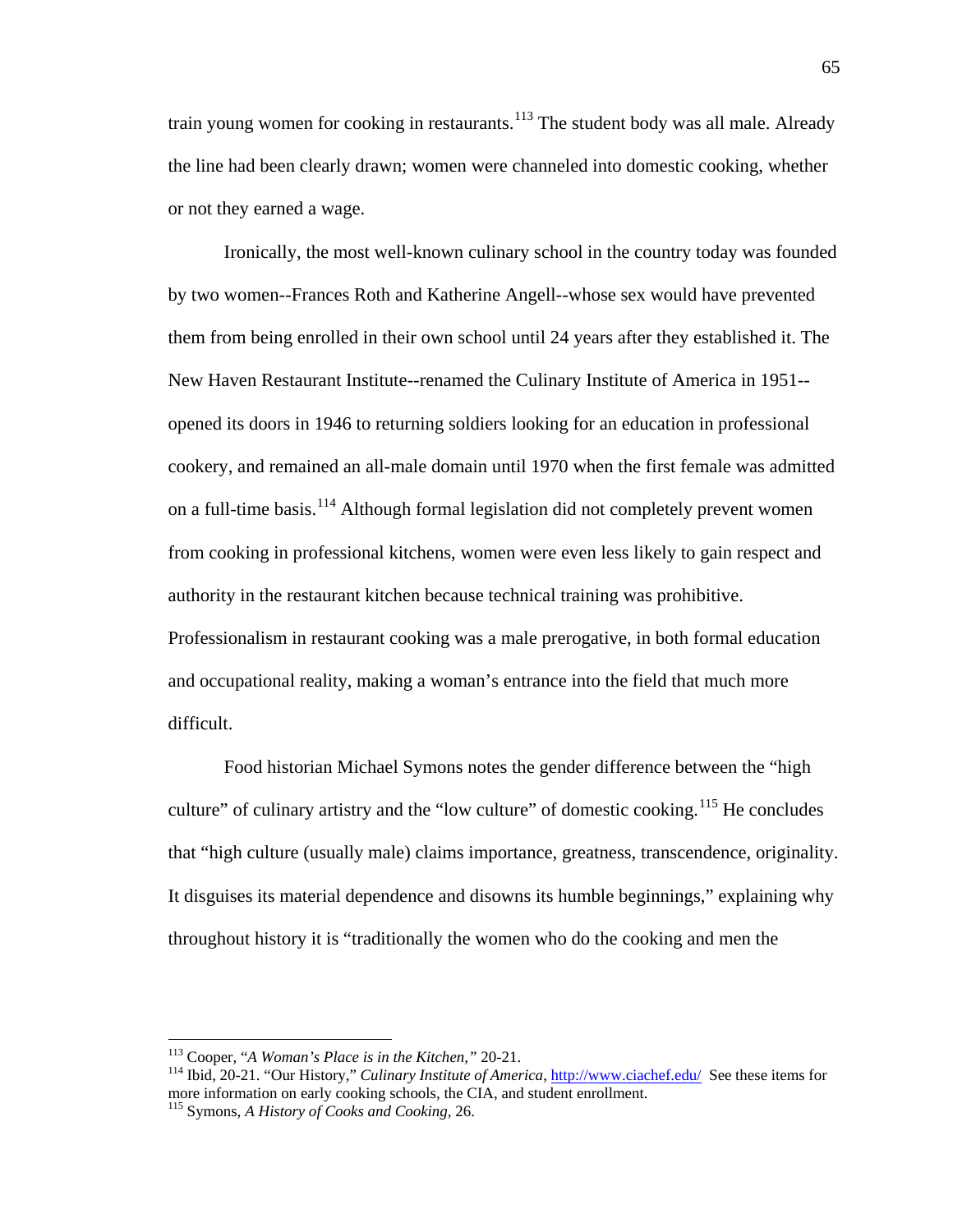talking."<sup>[116](#page-69-0)</sup> Masculine high culture infected and inflated food and cooking to a point socially unreachable for women, simply because they performed the routine, redundant, prosaic cycle of cooking every day, out of necessity. In a sense, Symons's statement reaches to the very core of this study, grappling with the confinement of women to social anonymity and economic inferiority. Expected to carry out all of the daily drudgery of cooking and cleaning, women were excluded from "high culture" cooking and the refinements of fine foods outside the home.

Once the restaurant industry had shown promise as a profitable and respectable business, as it did starting in the 1920s, the act of cooking was split by professionalism. The more specialized and up-scale a restaurant and its cuisine were, the less likely a woman would be found in the kitchen. Conversely, the less skill needed in a culinary profession, such as cafeteria and fast food workers, the more common women were. The division of high versus low culinary culture not only built a wall between domestic and professional cooking, but also created barriers within the culinary field.

## **"I Really had to Fight and Claw:"[117](#page-69-1) Gendered Work and Protective Legislation**

The protective legislation that took form during the late nineteenth-century aimed to limit the hours and occupations that women in the workforce could engage in based

<span id="page-69-1"></span><span id="page-69-0"></span><sup>&</sup>lt;sup>116</sup> Ibid, 26.<br><sup>117</sup> Patty Strickland, head chef of Linville Ridge Country Club. Interviewed by Stella Pierce, April 12, 2006.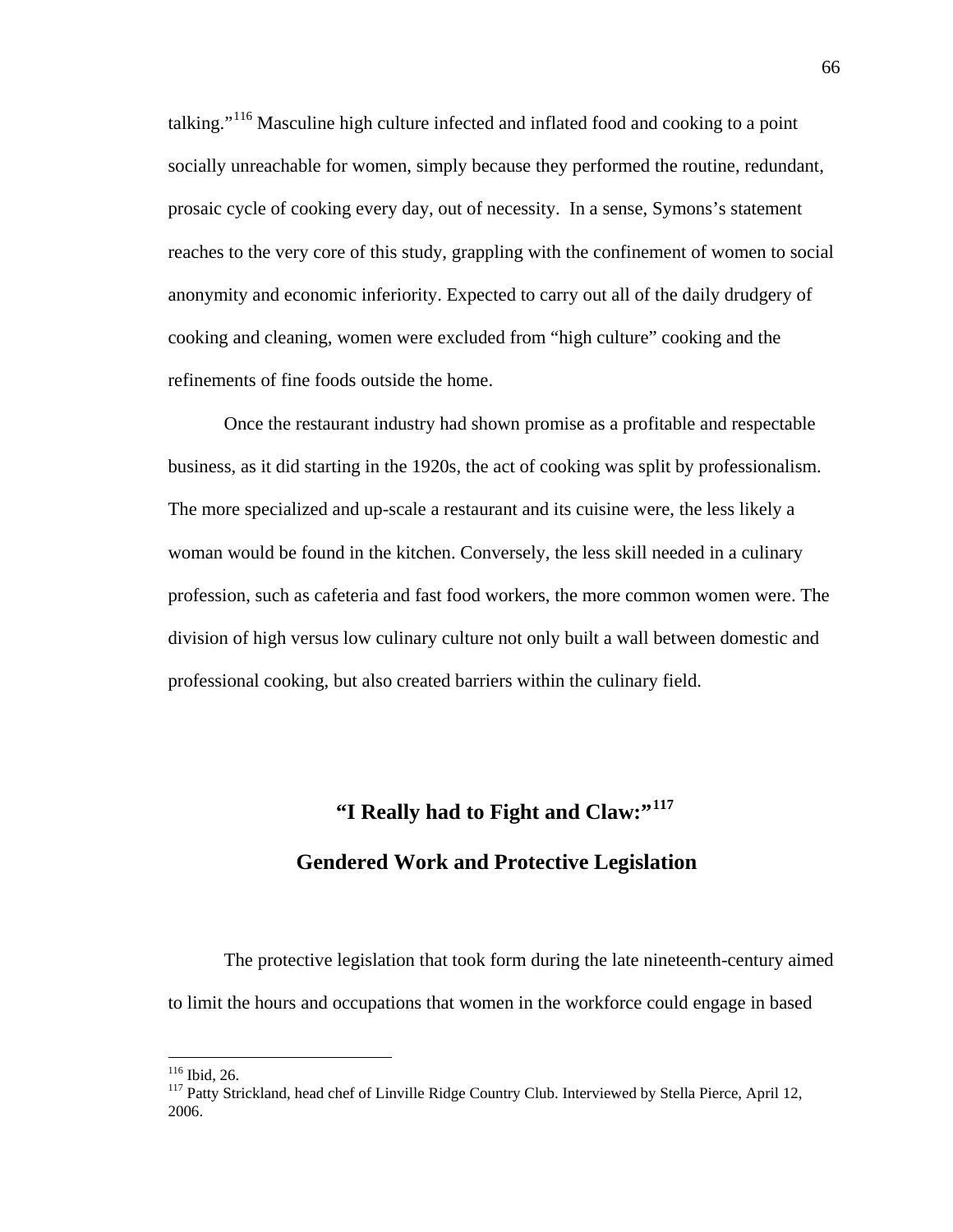largely on the popularly held belief in female frailty and delicate sensibility.<sup>[118](#page-70-0)</sup>

Beginning in the 1870s, there was a proliferation of activism that demanded government issued controls on the work hours and types of labor that were appropriate for women and children. In the years leading up to protective legislation, *no* workers had been successful at attaining legal protection from dangerous working conditions, low pay and long hours. Like the majority of the paid workforce, most female workers of this age were proponents of laws that promised a limitation on working hours. Legislators, activists, and workers alike endorsed the notion that women were responsible for national health as wives and mothers, care-givers and nurturers, moral pillars and social compasses before they were responsible as wage workers and paid laborers. As a result, particular kinds of work and even entire industries that might have been dismissive of women workers before were made legally inaccessible in the hope of preserving their nurturing capabilities, thus ensuring moral stability in society.

Some state laws were merely a concession to the temperament of the time and did little to assuage the burdens of long hours for female workers. A limit of an eleven hour work day, six days a week in North Carolina, for example, was hardly a relief from long hours.<sup>[119](#page-70-1)</sup> Massachusetts, however, passed a law in 1867--later amended in 1902—that became the model for other state's legislation.<sup>[120](#page-70-2)</sup> It clearly designates women as a separate class of worker from men, and aligns female workers with workers under the age of eighteen in legal terms. It states that:

<span id="page-70-0"></span> <sup>118</sup> Kessler-Harris, *Out to Work*, 180-214.

<span id="page-70-2"></span><span id="page-70-1"></span><sup>&</sup>lt;sup>120</sup> Library of Congress, *American Memory: American Women's History*, http://memory.loc.gov/ The revised laws of the commonwealth of Massachusetts, Vol. 1, chap. 106. (Boston: Wright & Potter Printing Co., State Printers, 1902), 919-921, section 24.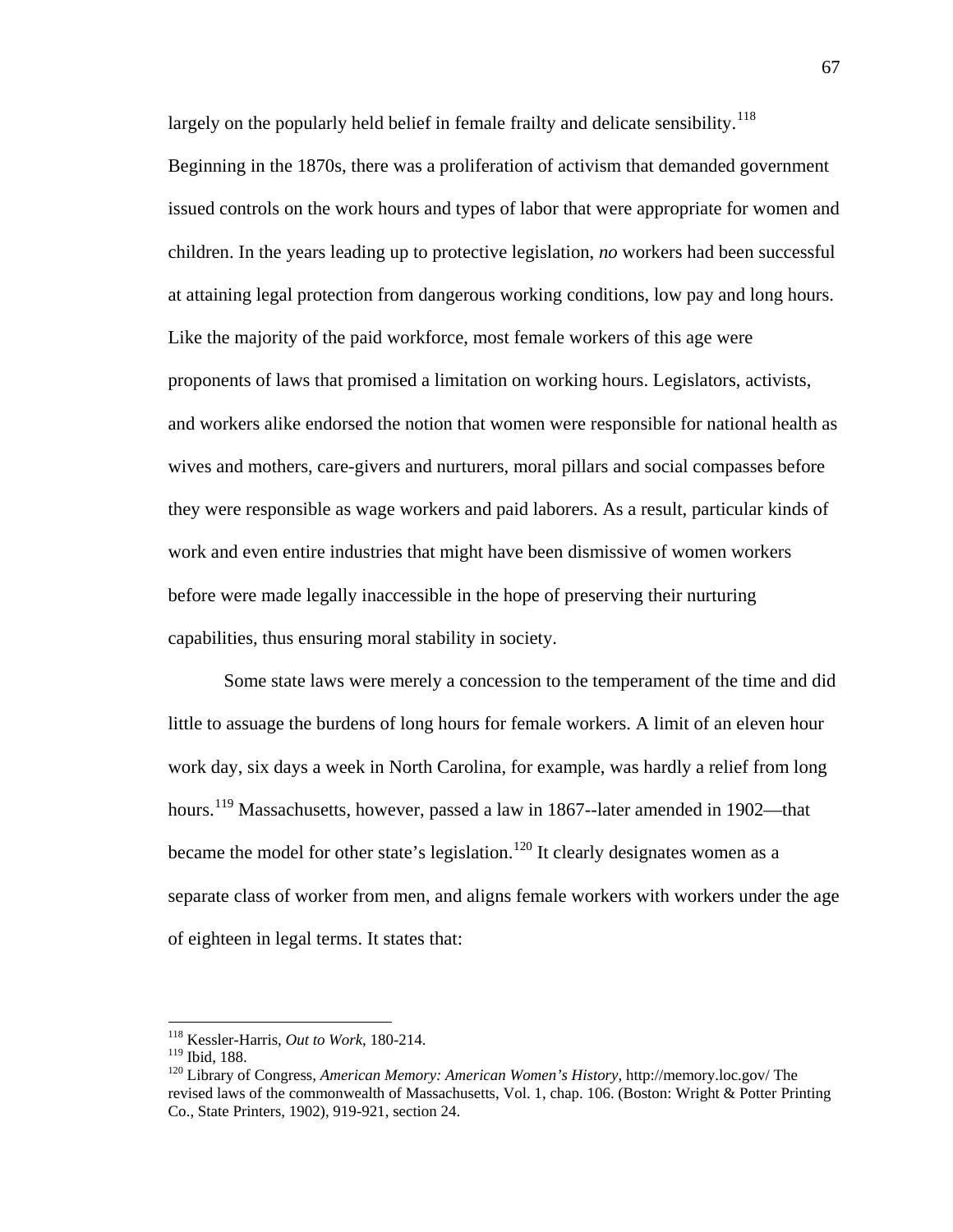No child under the age of eighteen years of age and no woman shall be employed in laboring in a manufacturing or mechanical establishment more than ten hours in any one day…unless a different apportionment of the hours of labor is made for the sole purpose of making a shorter day's work for one day of the week; and in no case shall the hours of labor exceed fifty-eight in a week.<sup>[121](#page-71-0)</sup>

Although protection from overworking hardly seems effective with a paltry limit of fiftyeight hours a week, the surge of legislation cast the die in favor of special treatment of working women. Other laws, such as one passed in California in 1881, denied women the right to work in establishments that sold alcoholic beverages. This law was swiftly repealed by the California Supreme Court, but it created a precedent in the United States for law to intervene in the hospitality industry in order to protect women's innocence.<sup>[122](#page-71-1)</sup>

But even if public sentiment brought about laws to protect female workers, their presence in textile and other industries was prevalent enough to warrant the creation of unions and educational instruction specifically for women as early as 1915. Often orchestrated by union leaders, summer school classes were offered to women workers not only to teach them basic academics but also to inform them of their civil liberties as laborers. Labor unions recognized in women the potential for greater membership and activism, and female laborers responded with zeal.<sup>[123](#page-71-2)</sup> Women in North Carolina's textile industry were some of the more fervent female strikers in the South during the 1920s and 1930s, influential enough to inspire similar activism in other areas of the South. According to Alice Kessler-Harris in *Out to Work*, the 1929 strikes that took place in the Henderson, North Carolina mills "demonstrated once again women's capacity to organize

<span id="page-71-0"></span> $121$ Ibid.

<span id="page-71-2"></span><span id="page-71-1"></span><sup>122</sup> Kessler-Harris, *Out to Work,* 185. <sup>123</sup> Ibid*,* 247.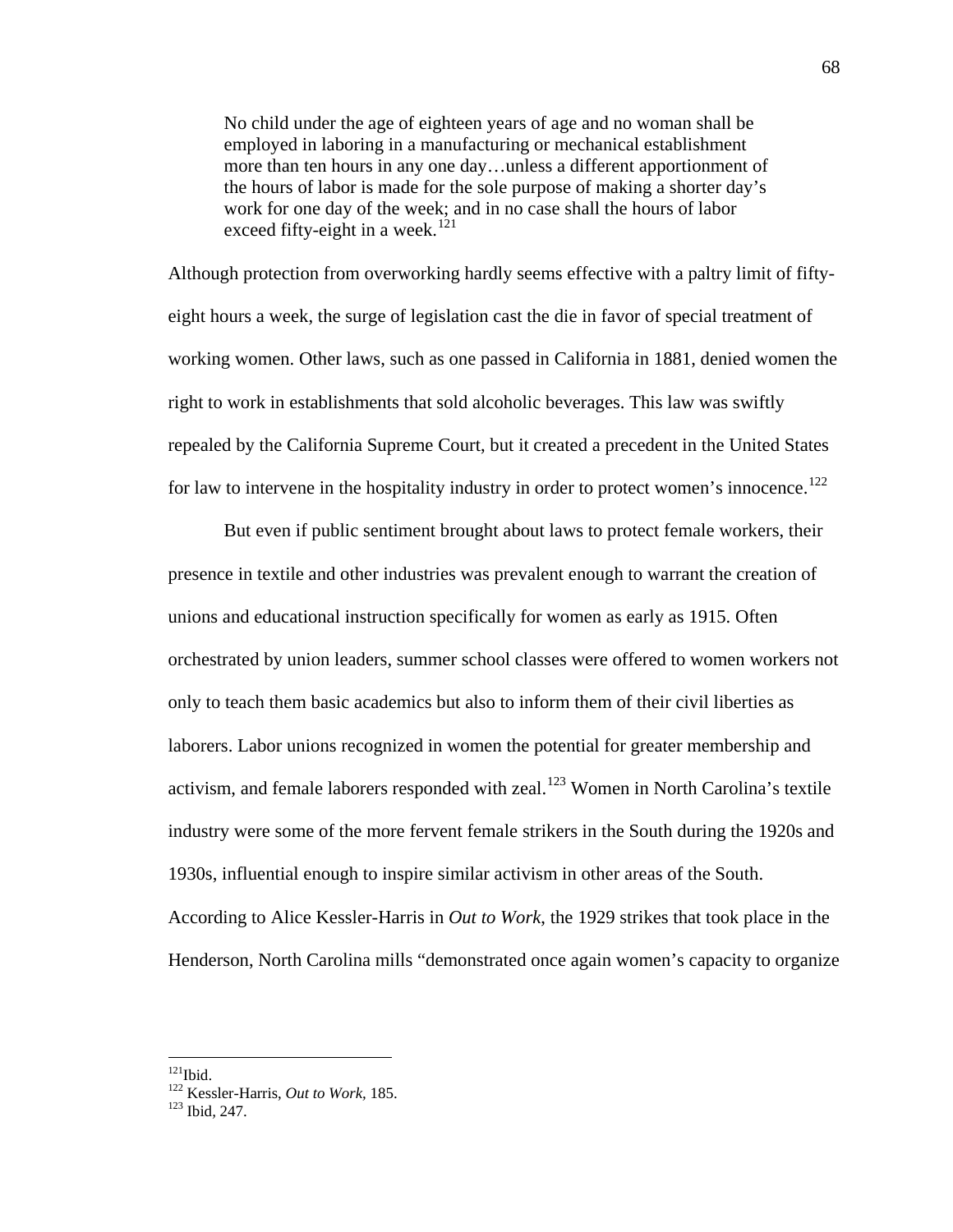and sustain struggle; for it was women who bore the brunt of picketing and of family survival."<sup>[124](#page-72-0)</sup>

Yet at times labor unions were no less sexist and patriarchal than the companies they battled with on behalf of workers. Even with some union representation, female workers in Appalachia and elsewhere faced an uphill battle against lower pay, downsizing, and occupational ceilings that halted mobility and established women's inferior status.

Consistent throughout the nation was the call for women to contribute to the work force during the war years. Newspapers routinely requested "girls," sometimes "women" for office work, domestic service, mill work, and jobs "where every hour that you work is an hour that helps with the war."<sup>[125](#page-72-1)</sup> World War II did much to unite women across the country and bring them into the working world for a good cause, but with the return of soldiers came a re-emergence of American traditionalism, the ideal of domesticated women and working men. Rosie the Riveter was only meant to be so until her husband returned, when duty would call her back to her home. The end of the war by no means put an end to women in the workforce, but it did underscore the practice of utilizing women's skills to satisfy the needs of the patriarchy, encouraging their various roles through media. Many women dutifully resumed a domestic existence, making room in the workplace for returning soldiers.

The difficulties early-twentieth-century women faced in the working world were no less daunting than deconstructing those walls that surrounded them in the domestic sphere. Truthfully, acknowledging power inequities in the home may have been much

<span id="page-72-1"></span>

<span id="page-72-0"></span><sup>&</sup>lt;sup>124</sup> Ibid, 247.<br><sup>125</sup> Wanted Ads, *Watauga Democrat*, March 16, 1944.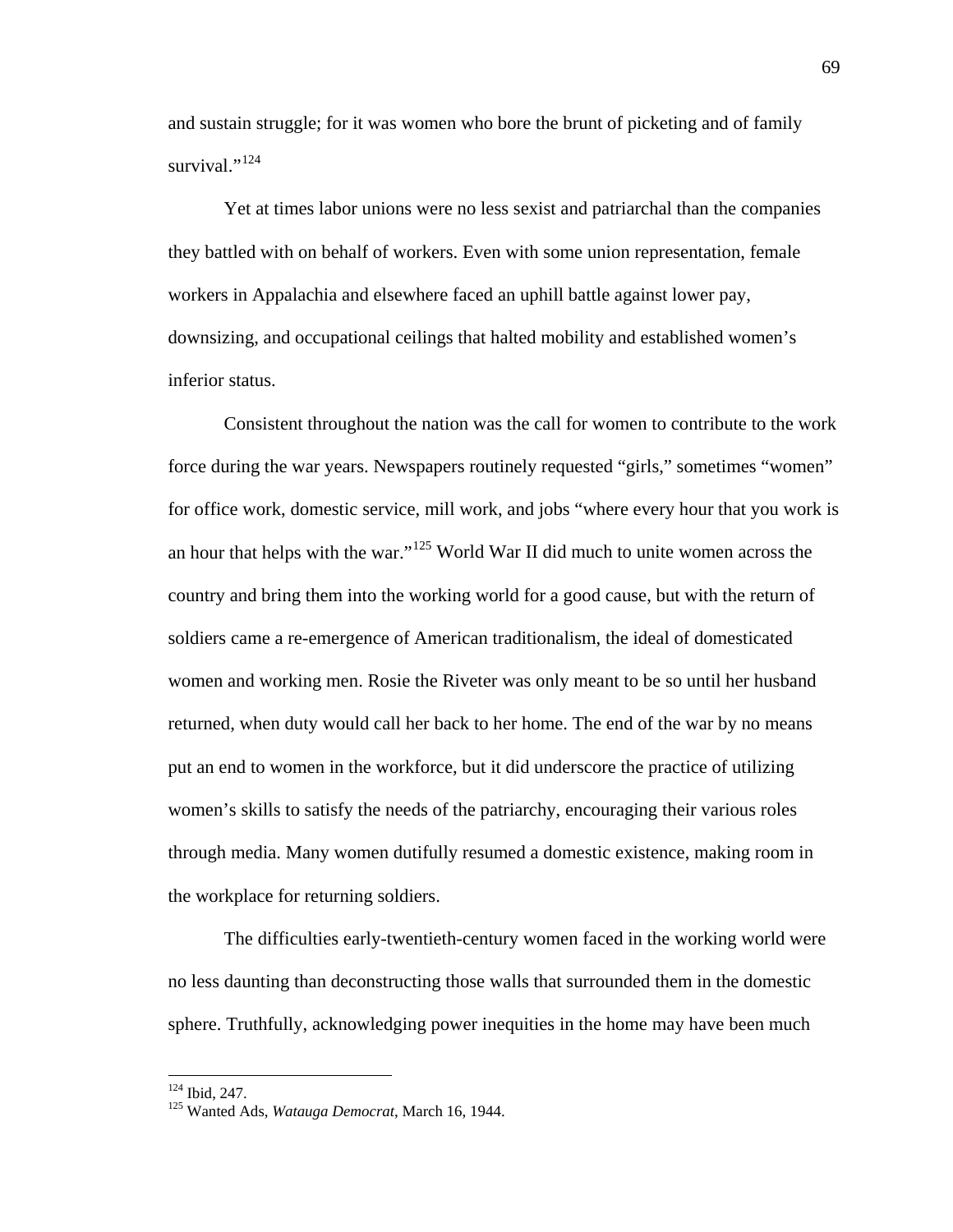more challenging than facing those in the professional world, if for no other reason than that women as a group were only just beginning to be full time wage workers, but they had been employed domestically--in their own and/or other homes--for literally hundreds of years. Perhaps gender roles seemed more natural within the home and possibly more flexible as well. Yet without question, working women were far from passive and proved to be genuinely committed to resisting treatment they knew was unjust, even if the dominant paradigm was more immovable than they might have imagined.

# **"Go Twenty Miles in Any Direction and You'd Find a Whole Different World:"[126](#page-73-0) Tourism in Appalachia and the Development of Fine Dining**

Although upscale dining was not pervasive in the High Country until the second half of the twentieth-century, there were numerous smaller operations earlier in the century that helped establish eating out as an option for local residents. Government census data and local news sources shed light on patterns of economic development. Relative to the state of North Carolina, Avery and Watauga counties were slow to develop the restaurant industry, but not exceptionally so. In 1940, 1.1% of the population of the state in the labor force was employed at eating and drinking places, whereas .8% of

<span id="page-73-0"></span><sup>&</sup>lt;sup>126</sup> Mark Rosse, owner/chef of Louisiana Purchase, Banner Elk, NC. Interviewed by Stella Pierce, March 19, 2006.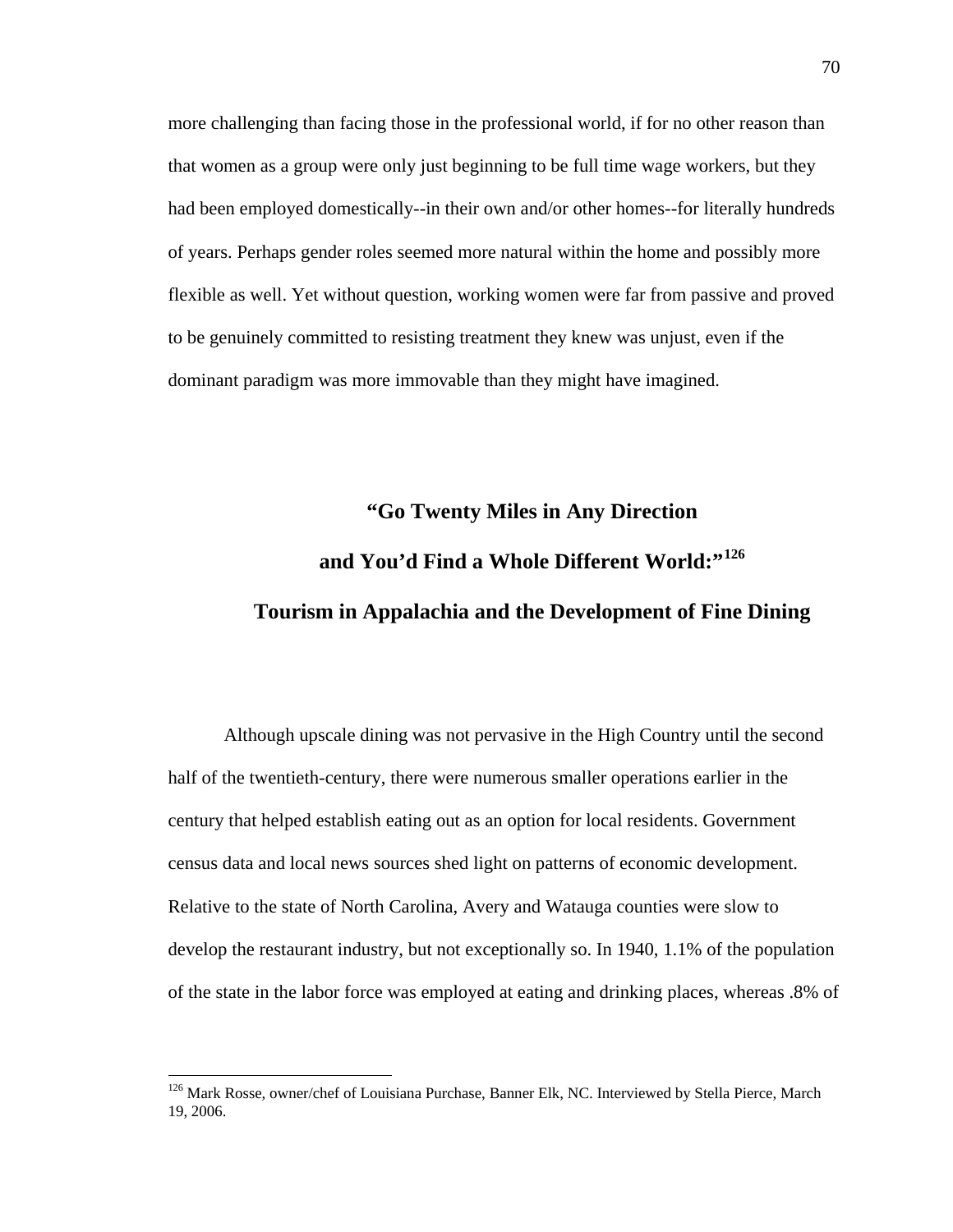Watauga County worked for the industry, and only .5% of Avery County.<sup>[127](#page-74-0)</sup> Many of these establishments were small diners, drug stores and cafés that provided fast, inexpensive meals to locals. Advertisements in the local newspapers indicated there was need of workers for such places. The Princess Café of North Wilkesboro wanted "two cooks and two girl workers" in 1944, and other eating establishments advertised their business in the *Watauga Democrat*, such as the Boone Trail Café in Hickory, N.C. and the Daniel Boone Hotel in Knoxville, Tennessee.<sup>[128](#page-74-1)</sup>

The more upscale segment of the hospitality and restaurant industry of Appalachia came with burgeoning tourism, enabled in large part by the increase in automobile traffic. Simply put, the automobile allowed families of the Eastern United States to travel independently, farther and more comfortably than ever before. Americans who partook of this newest form of familial quality time were mostly middle-class, almost exclusively white, and generally had some discretionary income.<sup>[129](#page-74-2)</sup> The High Country of North Carolina, along with much of Appalachia, was a popular destination for weekenders and tourists due to its exquisite scenery and the sense of nostalgia for the old days it created for visitors.

Even though the enthusiasm exhibited by tourists was anything but blasé, their reception amongst locals was mixed at best. Mountain folk have historically had a distinctly isolationist paradigm and often resented the intrusion of outsiders, not to mention the real impacts to the environment resulting from overuse. The construction of roads, bridges, and parkways, and the designation of thousands of acres of land as state

<span id="page-74-0"></span> <sup>127</sup> Department of Commerce, *Reports of the Bureau of the Census: Sixteenth Census of the United States: 1940, Characteristics of Persons in the Labor Force 14 Years and Over,* [http://www.census.gov](http://www.census.gov/) <sup>128</sup> *Watauga Democrat*, April 6, 1944.

<span id="page-74-2"></span><span id="page-74-1"></span><sup>129</sup> Timothy Silver, *Mount Mitchell and the Black Mountains: An Environmental History of the Highest Peaks in Eastern America* (Chapel Hill and London: University of North Carolina Press, 2003), 177.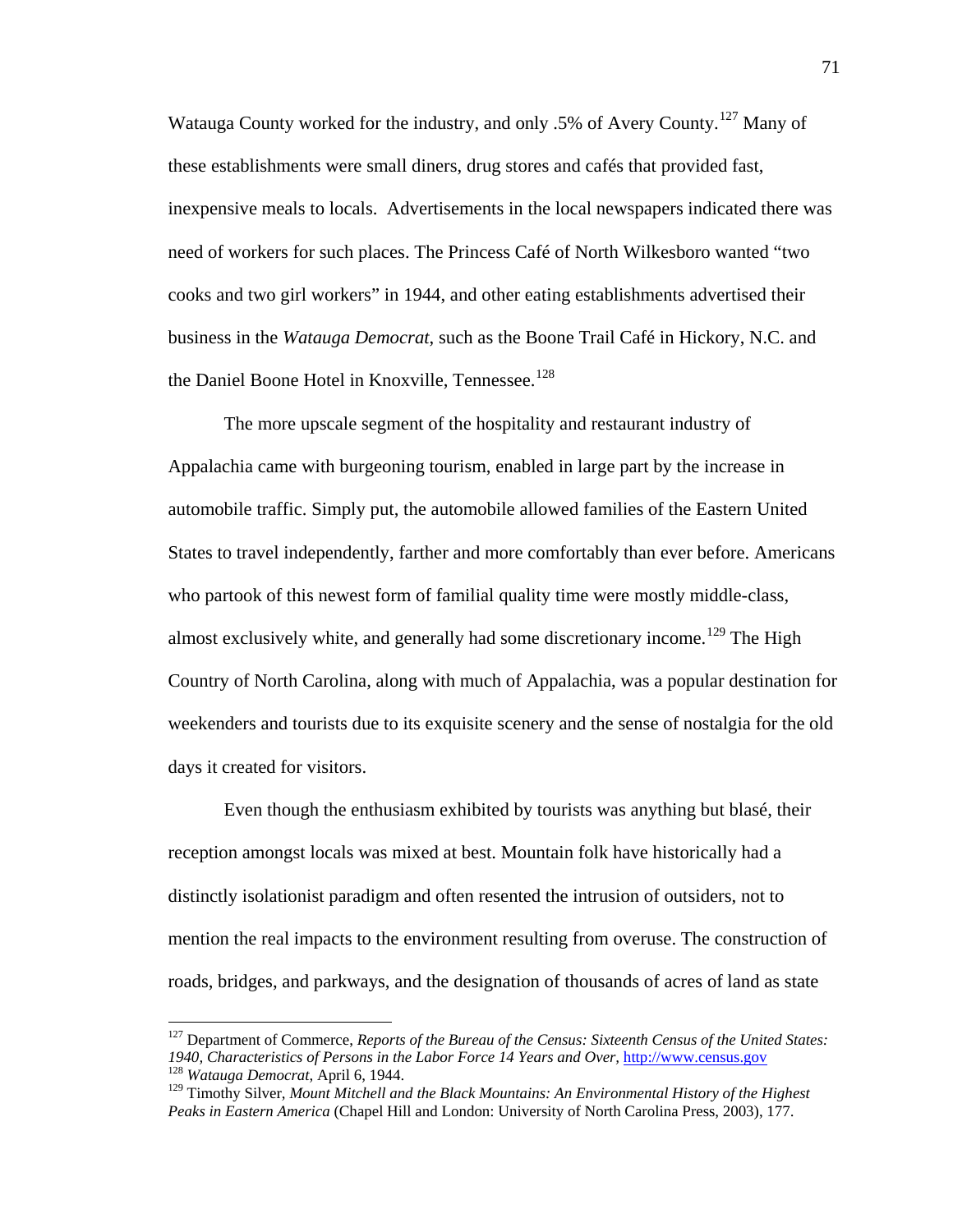and national parks meant that the abundance of natural resources upon which Appalachian natives depended was drastically reduced.<sup>[130](#page-75-0)</sup> Development led to increased taxes and cost of living, sometimes pricing out natives who were forced to confront the possibility of losing "local control over a community's resources and future."<sup>[131](#page-75-1)</sup> Those who visited the largely rural region were by and large a more urban, if not outright cosmopolitan bunch, who, like all tourists, only had a faint grasp of the lifestyle and socio-cultural dynamics of the local populace. The hospitality and entertainment industry that emerged in the mountains of North Carolina reflected and perpetuated these misconceptions, as restaurants and inns were constructed in non-native architectural styles, and local Cherokee dressed in the elaborate war attire of the Plains Indians to satisfy the fantasy of the urban imagination. "The result," according to Appalachian historian John Alexander Williams, "was a quaintly flattering view of 'pioneer life' and its hardships."<sup>[132](#page-75-2)</sup>

Despite the misgivings that local Appalachians had concerning the new look of the region, many welcomed the economic stimulation that came with tourism. An area of the nation known as much for poverty in the early-twentieth-century as for scenic majesty, the people of the North Carolina mountains took advantage of the expendable income of visitors. Stores and shops sold local wares to enchanted tourists. Inns and restaurants were built with seasonal patrons in mind, often offering a degree of elegance and refinement generally reserved for city dwellers. The Grove Park Inn in Asheville, North Carolina, for example, famously attracted notable writers and artists such as F.

<span id="page-75-0"></span><sup>&</sup>lt;sup>130</sup> Ibid, 177-212. See work listed here for more information on the environmental effects of tourism in North Carolina.

<span id="page-75-1"></span><sup>131</sup> John Alexander Williams, *Appalachia: A History* (Chapel Hill and London: University of North Carolina Press, 2002), 391.

<span id="page-75-2"></span><sup>132</sup> Ibid, 299.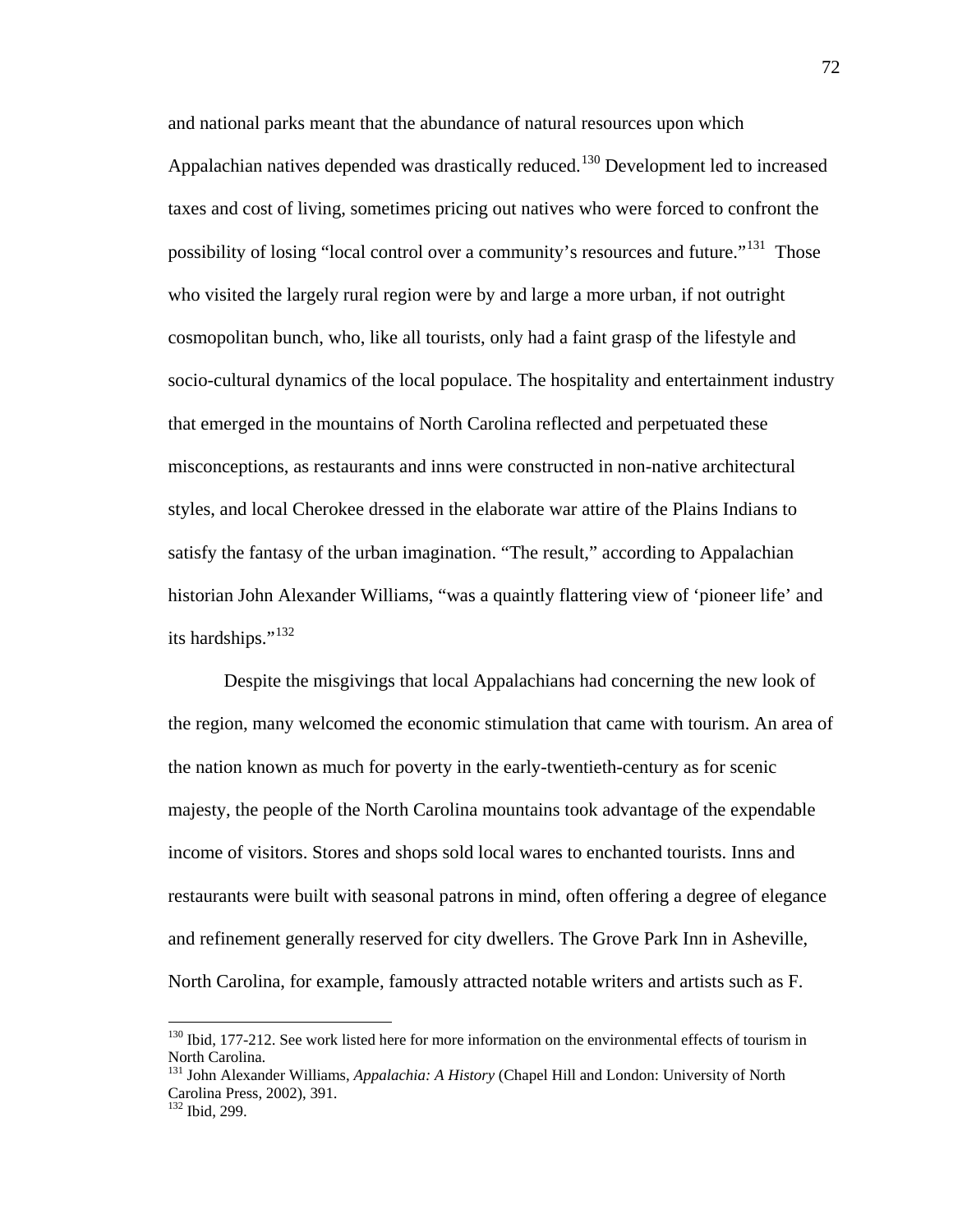Scott Fitzgerald and George Gershwin during its heyday in the nineteen twenties and thirties, not to mention visits from nearly all of the presidents of the twentieth-century.<sup>[133](#page-76-0)</sup> Likewise, the Carson House (now the Inn on Church Street) of Hendersonville, North Carolina opened its doors to the tourist boom in 1921, as did many other establishments in the town.<sup>[134](#page-76-1)</sup> Despite the Depression, by the middle of the century tourism was a dominating, multibillion-dollar force amongst the industries of North Carolina.<sup>[135](#page-76-2)</sup>

As more people were drawn to the area for longer stretches of time--ultimately creating a huge population of summer homers, retirees, and neo-natives--the landscape of many Appalachian towns was permanently altered. There existed a divide in the experience of permanent residents of Appalachia and those who were transient. Businesses existed to sustain the native population, but others were clearly not meant to encourage the patronage of local customers even though locals comprised most of the workforce. Many establishments were geared largely toward satisfying the needs of an impermanent population, and the upscale dining segment fits into that category.

Fine dining entered into the High Country through tourism and, like other luxury services, would not have thrived without it. The tourism industry of the region continued to prosper throughout the twentieth-century, and continues to do well in the twenty-first. In 2002, the combined accommodation and foodservice sales for Avery and Watauga counties exceeded \$128 million, over 11% of the state's total sales for the year in that industry segment.<sup>[136](#page-76-3)</sup> There were seventy-eight full-service restaurants in Watauga County

<span id="page-76-0"></span><sup>&</sup>lt;sup>133</sup>"History," *The Grove Park Inn Resort and Spa*, www.groveparkinn.com/Leisure/TheResort/History/<br><sup>134</sup>"History," *The Inn on Church Street*, http://www.innonchurch.com/

<span id="page-76-3"></span><span id="page-76-2"></span><span id="page-76-1"></span> $^{135}$ Silver, *Mount Mitchell and the Black Mountains*, 212.<br> $^{136}$  U.S. Census Bureau, *State and County QuickFacts*, Watauga and Avery Counties, North Carolina (Washington D.C., GPO, 2002). www.quickfacts.census.gov.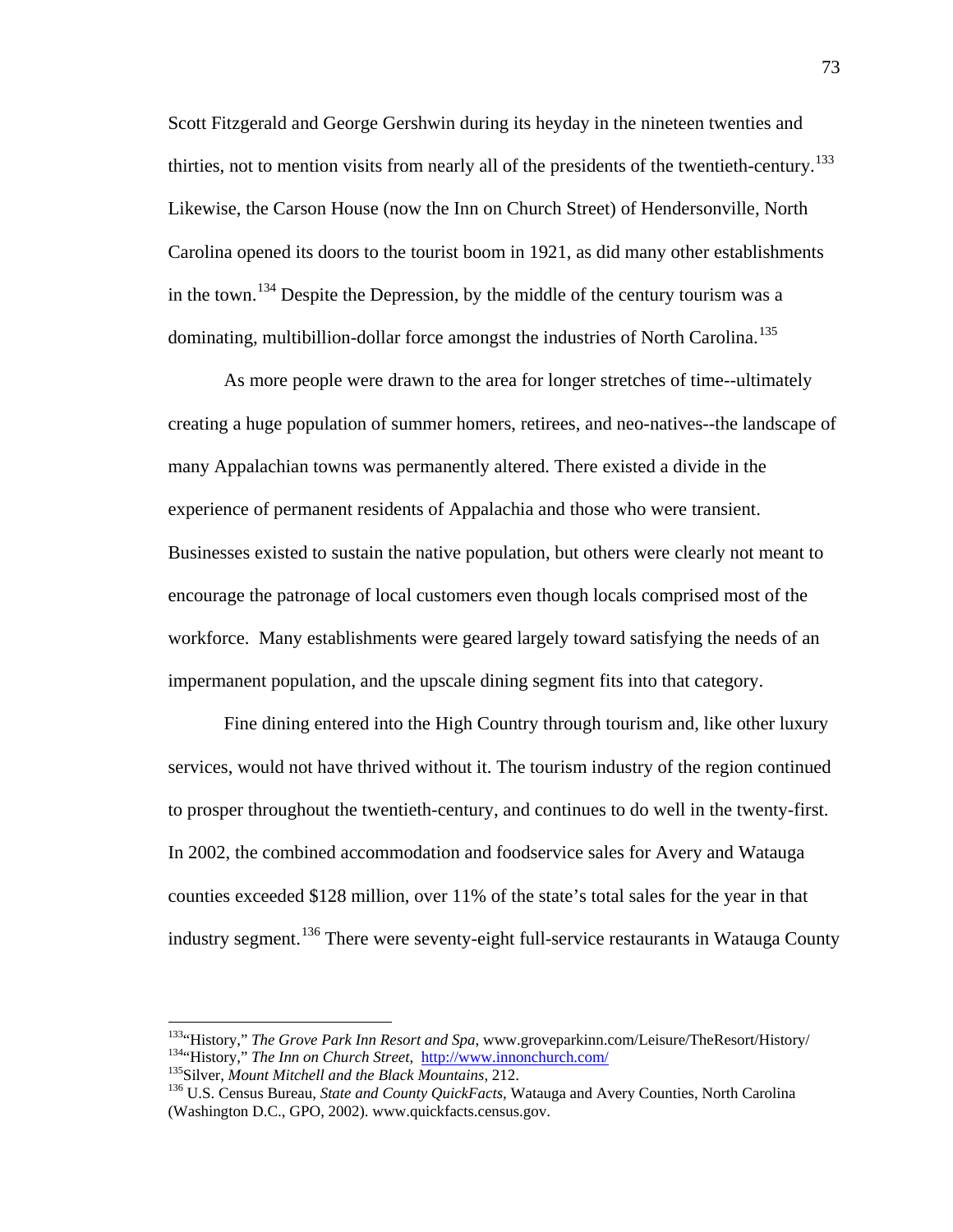alone in 2006, and those establishments employed over seventeen hundred residents.<sup>[137](#page-77-0)</sup> The restaurant business of the region today is a powerful presence in the local economy and helps to define the local culture.

The following segment uses first person accounts from individuals well versed in the world of professional upscale cooking, i.e. chefs of the High County. The accounts convey the diverse yet surprisingly universal experiences of the chefs' domestic upbringing with food, and reveal how undeniably strong the social connection between gender and food really is. The interviewees hail from all over the country, testifying to the vigor of the fine dining industry in the High Country.

#### **The Chefs Perspective:**

Professional cooks are difficult to pigeonhole. The restaurant industry in general is notorious for attracting a population of workers that do not fit neatly into the average workday lifestyle and schedule. It includes students, night-owls, and transients, as well as those who need a paycheck but are working toward a different goal. But the chefs interviewed for this work were selected based on a few criteria, so they do share some commonalities. First, they are individuals who were making a life-long career of their work cooking in the restaurant industry. They provide the perspectives of individuals who are serious about food and cooking. Professionally committed cooks seemed more likely to have thought deeply about the ways such elements have shaped their lives.

<span id="page-77-0"></span> <sup>137</sup> U.S. Census Bureau, *Selected Statistics from the 2007 Economic Census* (Washington D.C., GPO, 2007). factfinder.census.gov.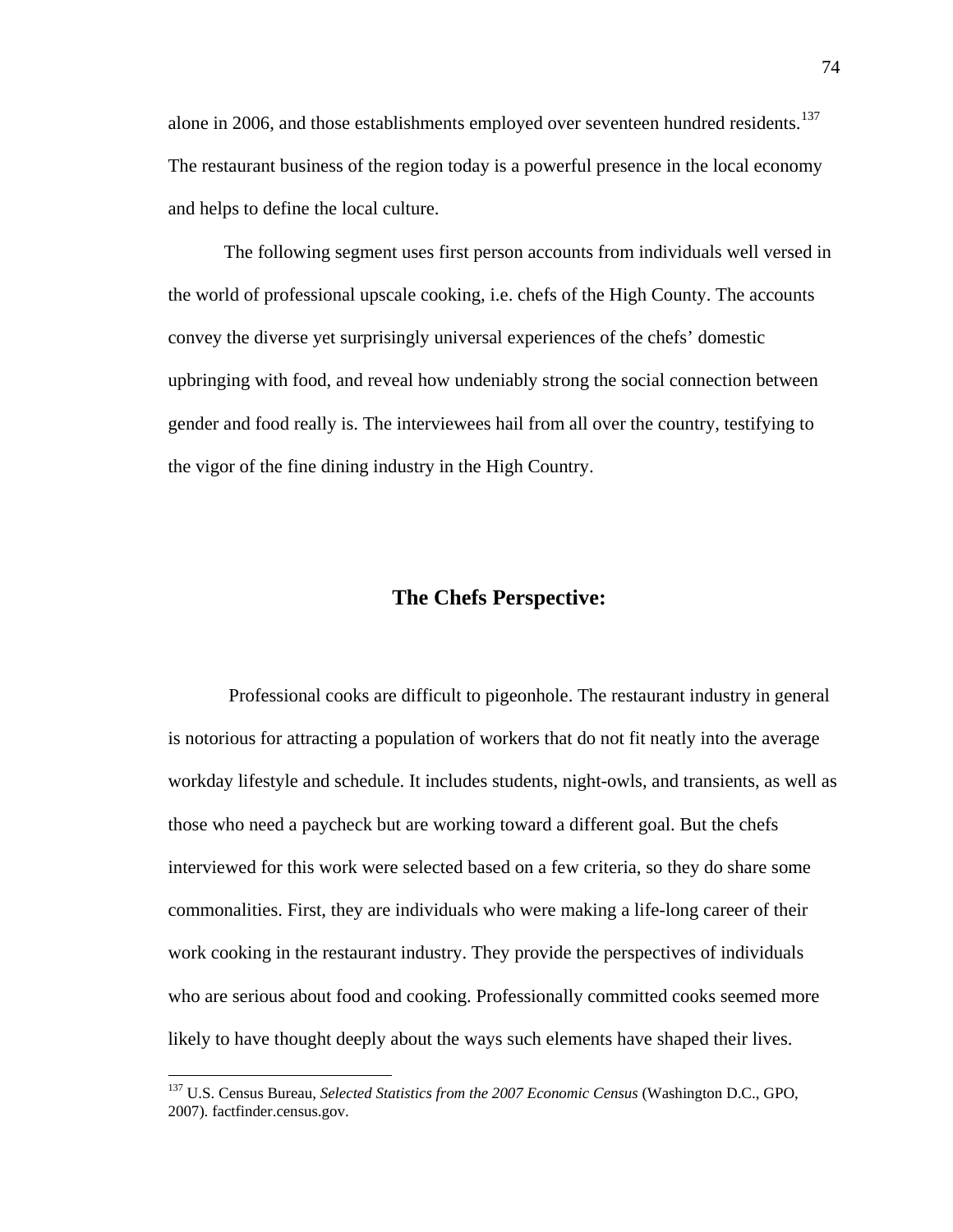Secondly, these professional cooks worked in restaurants that were not chains or franchises. Chain restaurants are more uniform in function and form, creating a rigid and perhaps narrower view of cooking. Furthermore, cooks there might feel more concern over portraying the establishment and its management in a flattering light than providing an honest answer. All of the subjects were working at restaurants in Avery or Watauga counties at the time of the interviews.

The questions were devised to reveal several elements, the first simply being a timeline of the cook's life and what factors led to the choices each made to make cooking a career. In order to reveal the gendered nature of cooking in the family, some questions focused on food labor patterns in the home, such as "who did most of the cooking during your childhood?" and "what kinds of dishes were common?" Finally, there were questions designed to elicit a professional cook's perspective on the gender disparity in restaurant kitchens, and any and all thoughts as to why the disparity exists. In some cases, the answers were almost unanimous. In others, each answer was unique. Some surprising but perhaps typical stories and patterns may shed light on the curious dynamic between men and women in the kitchen. Clearly, these nine interviews are not enough to make a conclusive statement regarding gender and cooking, but they do support the arguments already presented herein.

With predictable regularity, the interview subjects generally pointed to their mothers as the primary cooks during their childhood years. Wendy Gordon's parents were the only exception. Gordon noted an "interesting role reversal" in her family because her father "had some health problems" so he was the primary cook in the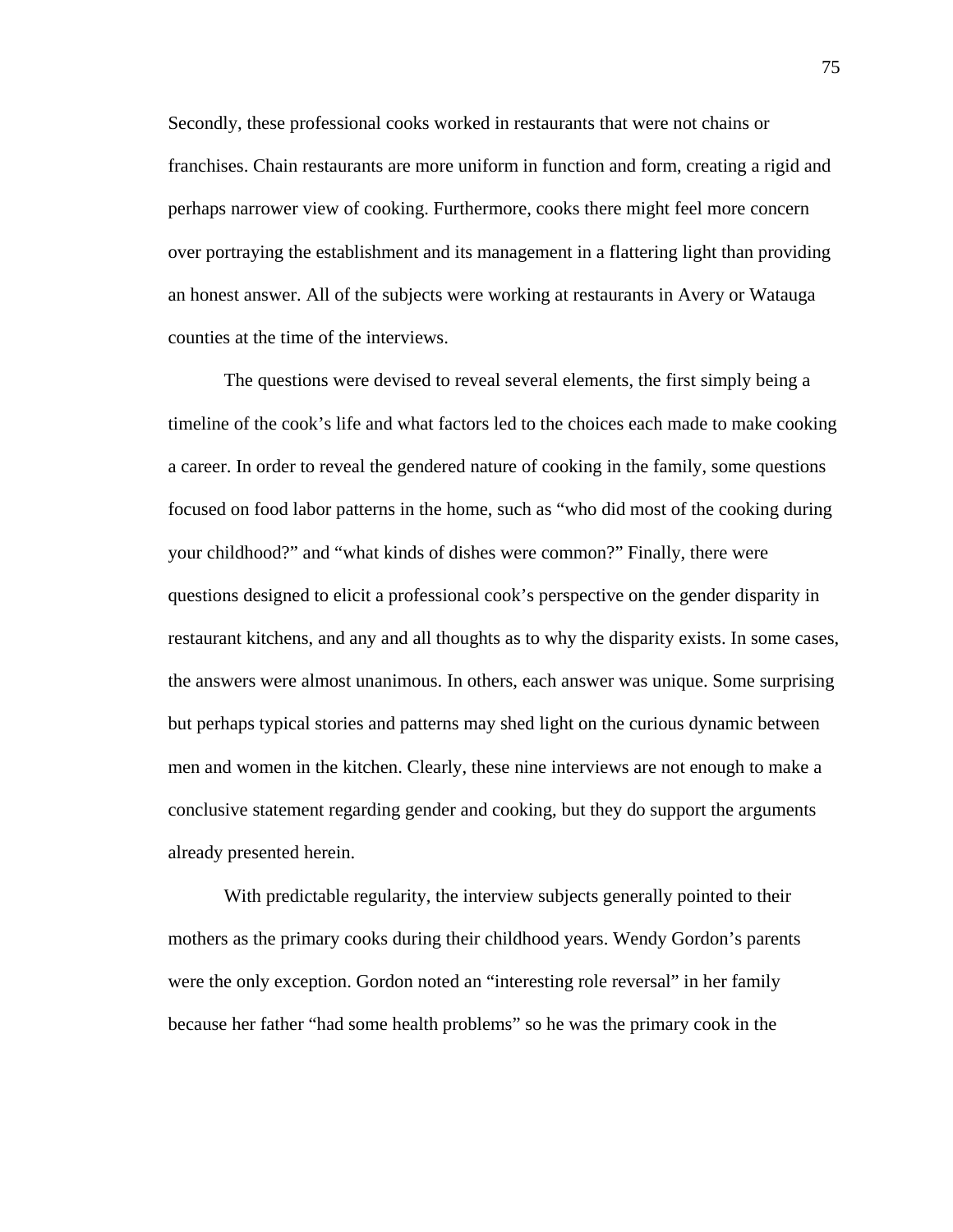house.<sup>[138](#page-79-0)</sup> Although several of the chefs alluded to a collective cooking effort in their childhood kitchen, it was mostly a collection of women--mothers, aunts, grandmothers, and sometimes children--doing the majority of the work. Chef Jeff Causy of The Best Cellar at Linville stated that in his youth "my mom had it in her mind that I was going to know how to cook… she was very adamant about me being able to take care of myself."[139](#page-79-1) Thus a parental desire to instill a high degree of self-sufficiency led to his youthful culinary education. "When she was cooking dinner," Causy said, "she would always have me help out."<sup>[140](#page-79-2)</sup> As a result, Causy "paid attention in the kitchen, learned the basics," and by the time he was in college, he "was always the one who ended up cooking dinner."<sup>141</sup> Chef Patty Strickland of Linville Ridge Country Club cites simple necessity as the reason for her youthful introduction to cooking. Her father died when she was only eleven and she and her mother both started working. Both cooked for the younger children of the family. Strickland's introduction to the kitchen was based in practicality, because her mother "would come home and cook and I would watch her, to learn and help out, and I would just throw stuff together."<sup>[142](#page-79-4)</sup> For Chef Mark Rosse of Louisiana Purchase, cooking was a fascination that came early in his life in upstate New York. He recalled gatherings with his large, multi-generational family as being "an event with thirty or forty people there, and a couple of my aunts would come in a day or two before hand and start cooking for the group, and I was the one who always liked hanging around

<span id="page-79-1"></span><span id="page-79-0"></span><sup>&</sup>lt;sup>138</sup> Wendy Gordon, chef at The Gamekeeper, Boone, NC. Interviewed by Stella Pierce, April 21, 2006. <sup>139</sup> Jeff Causy, chef at Best Cellar at Linville, Linville Ridge, NC. Interviewed by Stella Pierce, May 7,  $2006.$ <sup>140</sup> Ibid.

<span id="page-79-4"></span><span id="page-79-3"></span><span id="page-79-2"></span><sup>141</sup> Ibid.<br><sup>142</sup> Patty Strickland, head chef of Linville Ridge Country Club, Linville Ridge, NC. Interviewed by Stella Pierce, April 12, 2006.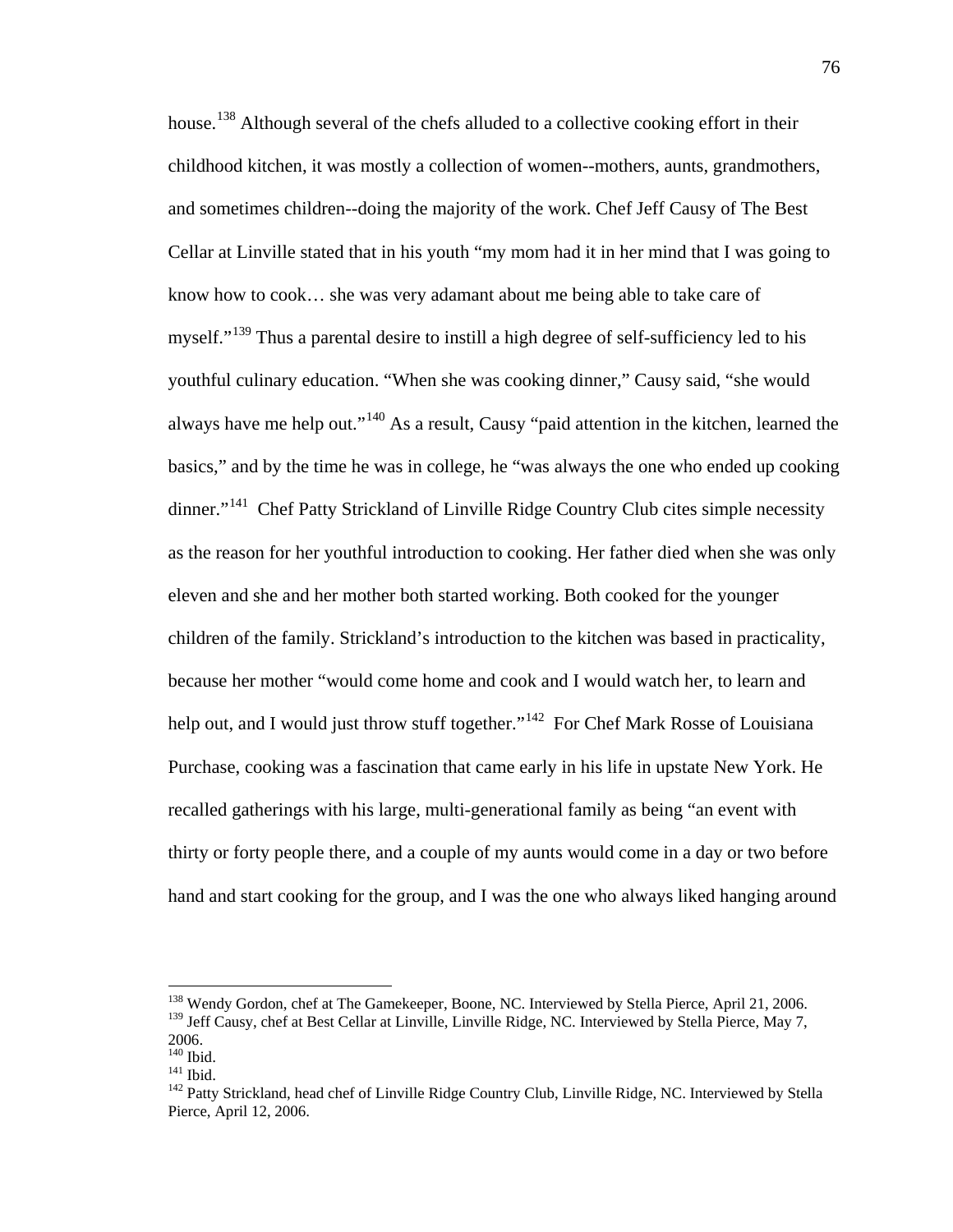and helping."<sup>[143](#page-80-0)</sup> Whatever the reason, there certainly existed opportunities for these chefs to get a domestic education in cooking as children, although Jeff Causy was the only male interviewed that described being encouraged to learn.

In Mark Rosse's youth, however, gender division was unequivocally clear, and by choice he was "probably the only male in the kitchen."<sup>[144](#page-80-1)</sup> Reflecting the social conventions of the twentieth-century, these now professional cooks witnessed an essentially female dominated domestic kitchen in their youth. Even Wendy Gordon, whose father was the primary cook in her household, noted that her grandmother was the first truly inspirational cook in her life and understood that the gender division of labor in her home natal was reversed. Consistent with most Americans growing up in the twentieth-century, these chefs understood that cooking at home was typically a woman's job and the home kitchen was women's territory.

There certainly were noteworthy exceptions to the all-female home cooking prerogative. When initially asked "who did most of the cooking in your home as a youth," without hesitation, eight out of nine answered "my mom." But when asked if their fathers did any cooking at all, the light of recollection commonly moved over their faces. "Oh, yeah!" they would say, "he grilled out all the time" in the words of Jason Juall of Canyons in Blowing Rock, or "he always made Sunday morning breakfast" according to Jack Pepper of Peppers in Boone.<sup>[145](#page-80-2)</sup> The "dad's weekend breakfast ritual" recurred amongst the cooks interviewed, as did the "grill-out."

<span id="page-80-0"></span><sup>&</sup>lt;sup>143</sup> Mark Rosse, chef/owner of Louisiana Purchase, Banner Elk, NC. Interviewed by Stella Pierce, March 19, 2006.<br><sup>144</sup> Ibid.

<span id="page-80-1"></span>

<span id="page-80-2"></span><sup>&</sup>lt;sup>145</sup> Jason Juall, cook at Canyons, Blowing Rock, NC. Interviewed by Stella Pierce, June 18, 2006. Jack Pepper, owner of Pepper's, Boone, NC. Interviewed by Stella Pierce, May 15, 2006.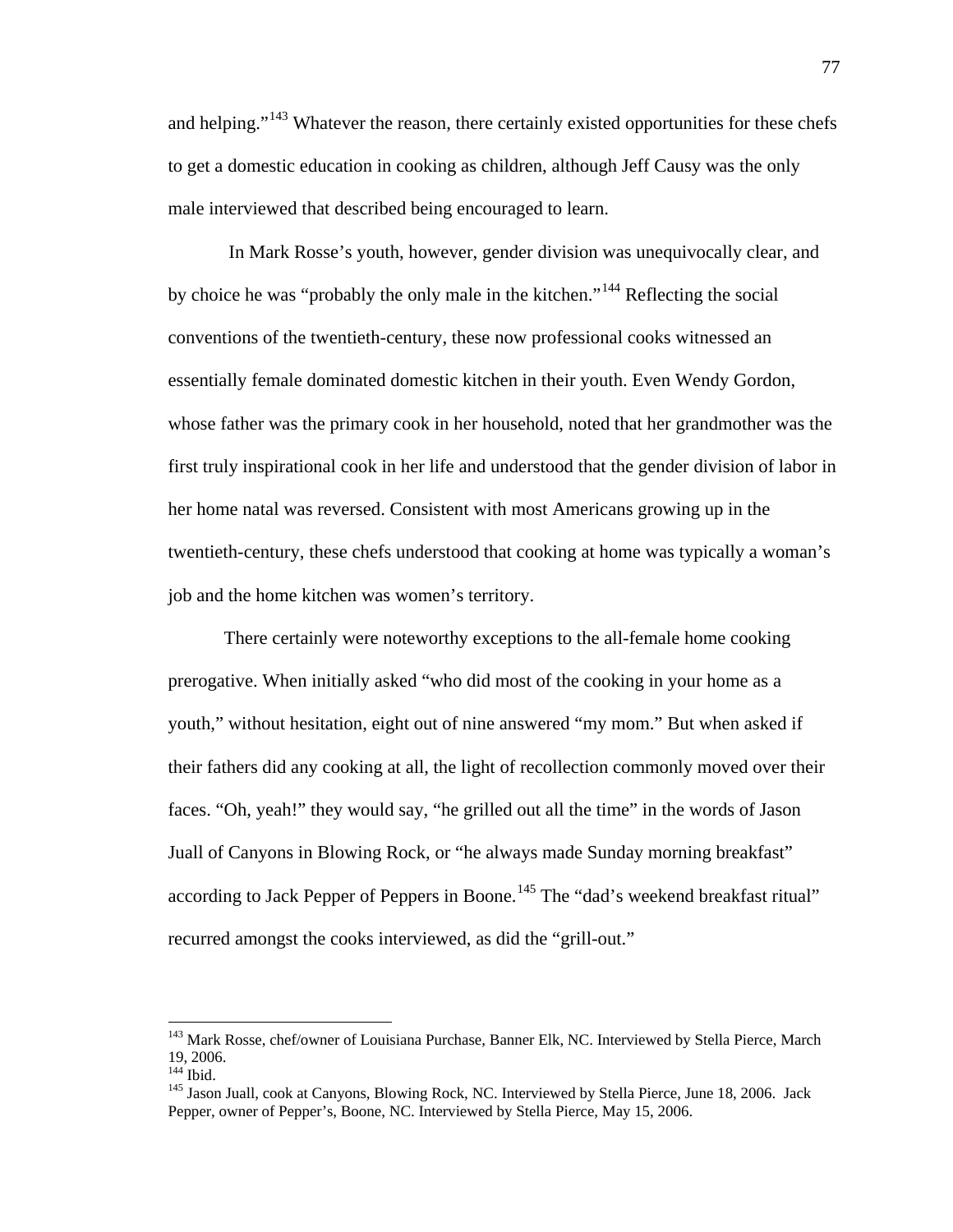The weekend cooking rituals that men commonly participated in likely added a wholesome sense of occasion to the perpetual process of women's work in the kitchen. If dad was cooking, the family was probably in full attendance and attention. Sunday morning, perhaps before church (and adding an element of sacredness to the event), was a great time to ensure an attentive audience. As with most American families, the interview subjects depicted the paternal activity of grilling out as a hobby, something that happened on occasion. The fact that the event was made special because of its relative rarity underscores the centrality of women as the family feeders. Yet it also accentuates the sense of novelty and eventfulness associated with the man of the house doing his part to prepare meals for the family.

Out of doors, playing with fire and meat, using large knives and utensils, wearing "professional" chef's attire, American men were able to visibly distinguish themselves as cooks of the masculine kind. They prepared hearty foods, "man dishes" as Ted Trueblood of *Field and Stream* magazine called them in 1961, after surmising that "there are some things women can't cook."<sup>[146](#page-81-0)</sup> This attitude manifested itself in the backyard rituals of American families, and whether they recognized it or not, the now professional cooks and chefs interviewed here were being socially educated to take a place in the fabric of domestic culinary culture.

Male dominated outdoor cooking was a staple of the twentieth-century middleclass family experience, and remains so today. The male interview subjects in particular recalled learning to grill from their fathers and grandfathers. Jason Juall described having a "strange attraction" to cooking over an open flame; as a result he "started grilling right

<span id="page-81-0"></span> <sup>146</sup> Quoted in Inness, *Dinner Roles,* 30.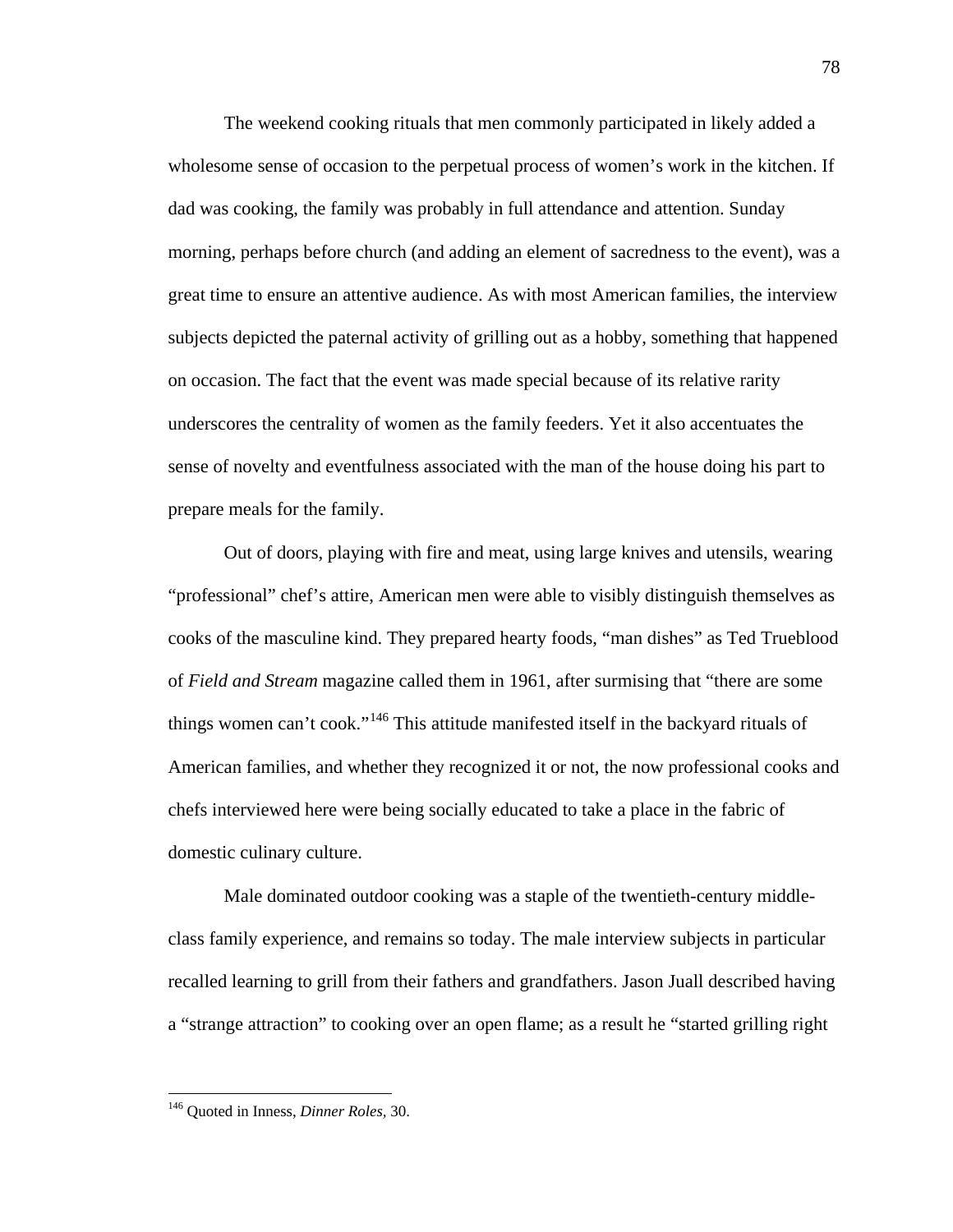away" because his father "grilled out all the time."<sup>[147](#page-82-0)</sup> Juall even recalled having "a wooden Coca Cola box that I would stand on [at the grill] and I've been infatuated with it ever since."<sup>[148](#page-82-1)</sup> Chef Luke Fussell attributed knowledge of grilling meat, particularly "roasting and smoking" to his step-father, who was "definitely the grill man."<sup>[149](#page-82-2)</sup> All of the interview subjects recalled that their fathers did cook in some form or another, but not in every case did they do it well, as many male-oriented cooking manuals of the twentieth-century might have us believe. Renee Bowman lovingly regaled with a story of her father on the grill:

Friday night was steak night, and he would light the grill by pouring gasoline, not lighter fluid, not kerosene, but gasoline on the charcoal, and he would stand back and throw a match, and we would have our own little Hiroshima. Then it would settle down, and when it was just at the point when the flames were barely licking it, he would put them on, and it was almost the same thing every week. He'd put the steaks on the grill and then start yelling for mom, "Doris! Doris! Bring me some water!" because he put it on too early, and he'd bring in these big, charcoal rib eye flat steaks. And no kidding, until I moved away from home, I thought that was the way people did it.<sup>[150](#page-82-3)</sup>

Just as in the rest of twentieth-century American families, the degree of strictness

in gendered cooking patterns varied considerably. A few interviewees noted that their

fathers enjoyed cooking and did a fair amount of it. Luke Fussell recalled "both of my

fathers' [father and step-father] were big cooks," and Jason Juall believed that his father

"loved to cook as much as anybody," but his army work kept him away for long stretches

of time.<sup>[151](#page-82-4)</sup> Others, Jeff Causy for example, said that the gender division of labor in his

<span id="page-82-1"></span><span id="page-82-0"></span><sup>&</sup>lt;sup>147</sup> Jason Juall, cook at Canyons, Blowing Rock, NC. Interviewed by Stella Pierce, June 18, 2006. <sup>148</sup> Ibid.

<span id="page-82-2"></span><sup>&</sup>lt;sup>149</sup> Luke Fussell, chef at Best Cellar at Linville, Linville Ridge, NC. Interviewed by Stella Pierce, February 23, 2006.

<span id="page-82-3"></span><sup>150</sup> Renee Bowman, chef at Knights on Main, Blowing Rock, NC. Interviewed by Stella Pierce, May 5, 2006.

<span id="page-82-4"></span><sup>&</sup>lt;sup>151</sup> Luke Fussell, chef at Best Cellar at Linville, Linville Ridge, NC. Interviewed by Stella Pierce, February 23, 2006. Jason Juall, cook at Canyons, Blowing Rock, NC. Interviewed by Stella Pierce, June 18, 2006.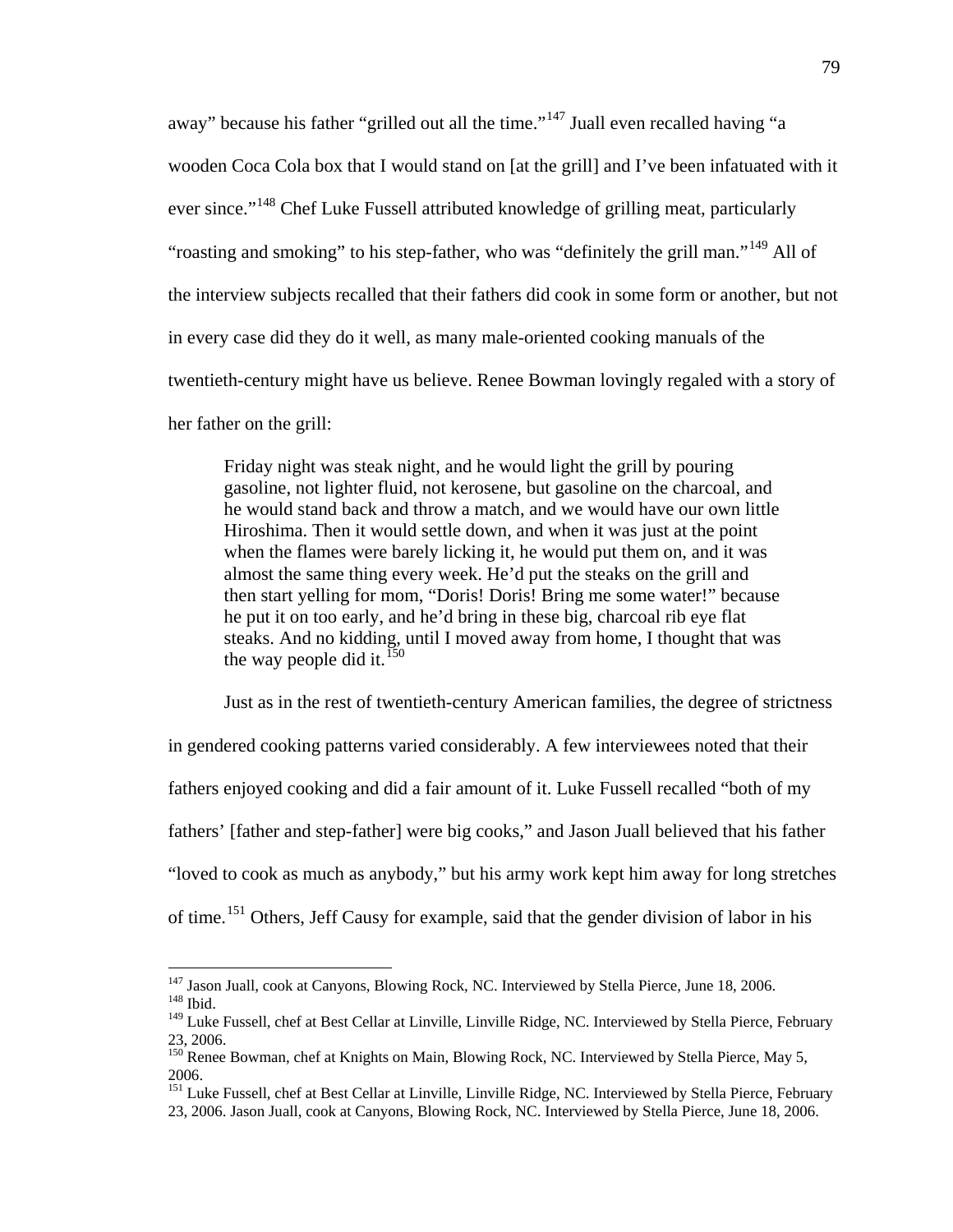house was "very demarcated" and "even to this day, if my mom is going out of town, she'll go ahead and cook for however many nights she's gonna be gone so he can just come home and pop it in the microwave."<sup>[152](#page-83-0)</sup> Chef Renee Bowman worried about portraying her father in a negative light, but confessed that he was "definitely the male" and despite the fact that she worked a full time job, believed that his wife "should cook, she should clean up, and he shouldn't have to do any of that."[153](#page-83-1) One habit in particular stood out in Bowman's mind as evidence of her father's attitude: "He'd pick up his tea and shake it, shake the ice and that meant that he wanted more. And she'd get up and get it."<sup>[154](#page-83-2)</sup> Although the stringency employed in interpreting social norms in cooking rituals differed, the fact that there was a clear division is hard to dispute.

With a few exceptions, most chefs initially indicated that their families, or particular family members, were the first inspiring cooks in their lives. Patty Strickland first responded that a chef by whom she was trained was the most inspirational. Renee Bowman said that the industry itself, specifically her culinary school experience, was responsible for creating her interest. Although both women named their mothers as the household cooks, their feelings about it remained in the realm of the pragmatic as opposed to the artistic. The others, however, were confident about the impact that their family had on their culinary curiosity. Female elders, specifically mothers and grandmothers, were the most commonly isolated as inspirational cooks. When asked who first got her interested in cooking, Chef Wendy Gordon of the Gamekeeper in Boone

<span id="page-83-0"></span><sup>&</sup>lt;sup>152</sup> Jeff Causy, chef at Best Cellar at Linville, Linville Ridge, NC. Interviewed by Stella Pierce, March 7, 2006.

<span id="page-83-1"></span><sup>&</sup>lt;sup>153</sup> Renee Bowman, chef at Knights on Main, Blowing Rock, NC. Interviewed by Stella Pierce, May 5, 2006.

<span id="page-83-2"></span><sup>&</sup>lt;sup>154</sup> Ibid.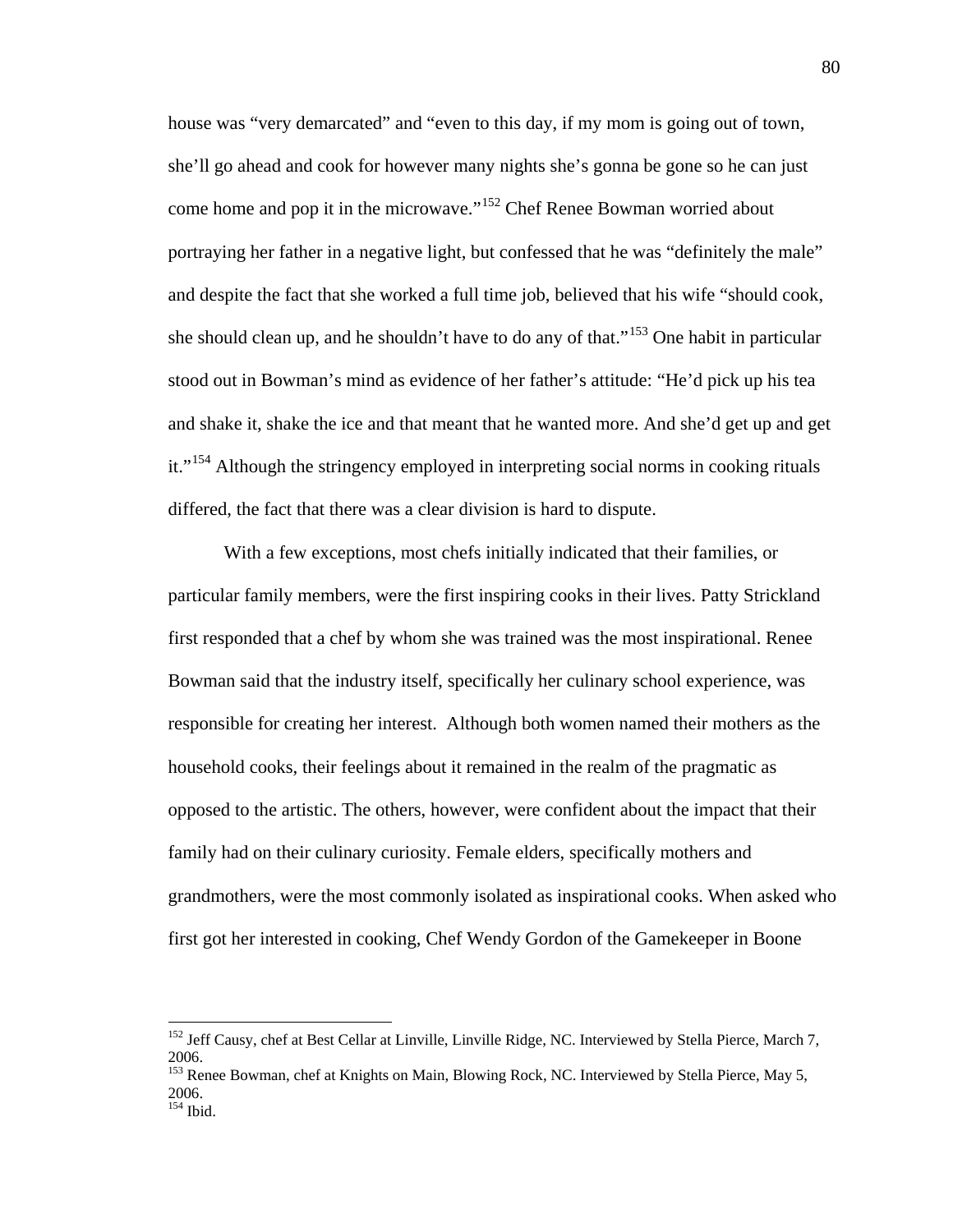answered enthusiastically, "oh, my Grandma. She kicked ass!"<sup>[155](#page-84-0)</sup> Gordon was not alone in drawing culinary stimulation from her grandparents.

Chef Jeff Causy of the Best Cellar at Linville believed that "the appreciation for food probably came more from meals out at my grandparents' house, because they were both great cooks...very southern, I gained a great appreciation from that."<sup>[156](#page-84-1)</sup> Likewise, Jason Juall of Canyons in Blowing Rock said of cooking, "my earliest experience was my parents, my grandmother…I've spent more time in the last five years trying to recreate my grandmothers dishes, and my moms."[157](#page-84-2) Even Renee Bowman, who hesitated to call any family member an "inspirational cook," said "my grandmother liked to cook, and she was good at it," while Bowman's own mother did not share such affection for the task.<sup>[158](#page-84-3)</sup> Historically speaking, it is not surprising that many of today's chefs might have drawn just as much insight into cookery from their grandmothers as from their mothers, if not more. The changes that occurred in cooking and eating habits in the mid-twentiethcentury brought greater use of canned and prepared foods, items that were rare and expensive for the previous generation. The fresh, seasonal, and local foods that are ever popular with professional cooks in the twenty-first century were simply the standard in their grandmothers' kitchens, but were not always the most desirable for their mothers. The ability to buy canned goods was a mark of social status, and it remained a privilege of the middle and upper classes until the second half of the twentieth-century.[159](#page-84-4)

<span id="page-84-1"></span><span id="page-84-0"></span><sup>&</sup>lt;sup>155</sup> Wendy Gordon, chef at The Gamekeeper, Boone, NC. Interviewed by Stella Pierce, April 21, 2006.<br><sup>156</sup> Jeff Causy, chef at Best Cellar at Linville, Linville Ridge, NC. Interviewed by Stella Pierce, March 7,

<span id="page-84-2"></span><sup>&</sup>lt;sup>157</sup> Jason Juall, cook at Canyons, Blowing Rock, NC. Interviewed by Stella Pierce, June 18, 2006.

<span id="page-84-3"></span><sup>&</sup>lt;sup>158</sup> Renee Bowman, chef at Knights on Main, Blowing Rock, NC. Interviewed by Stella Pierce, May 5, 2006.

<span id="page-84-4"></span><sup>159</sup> Levenstein, *Paradox of Plenty*, 27.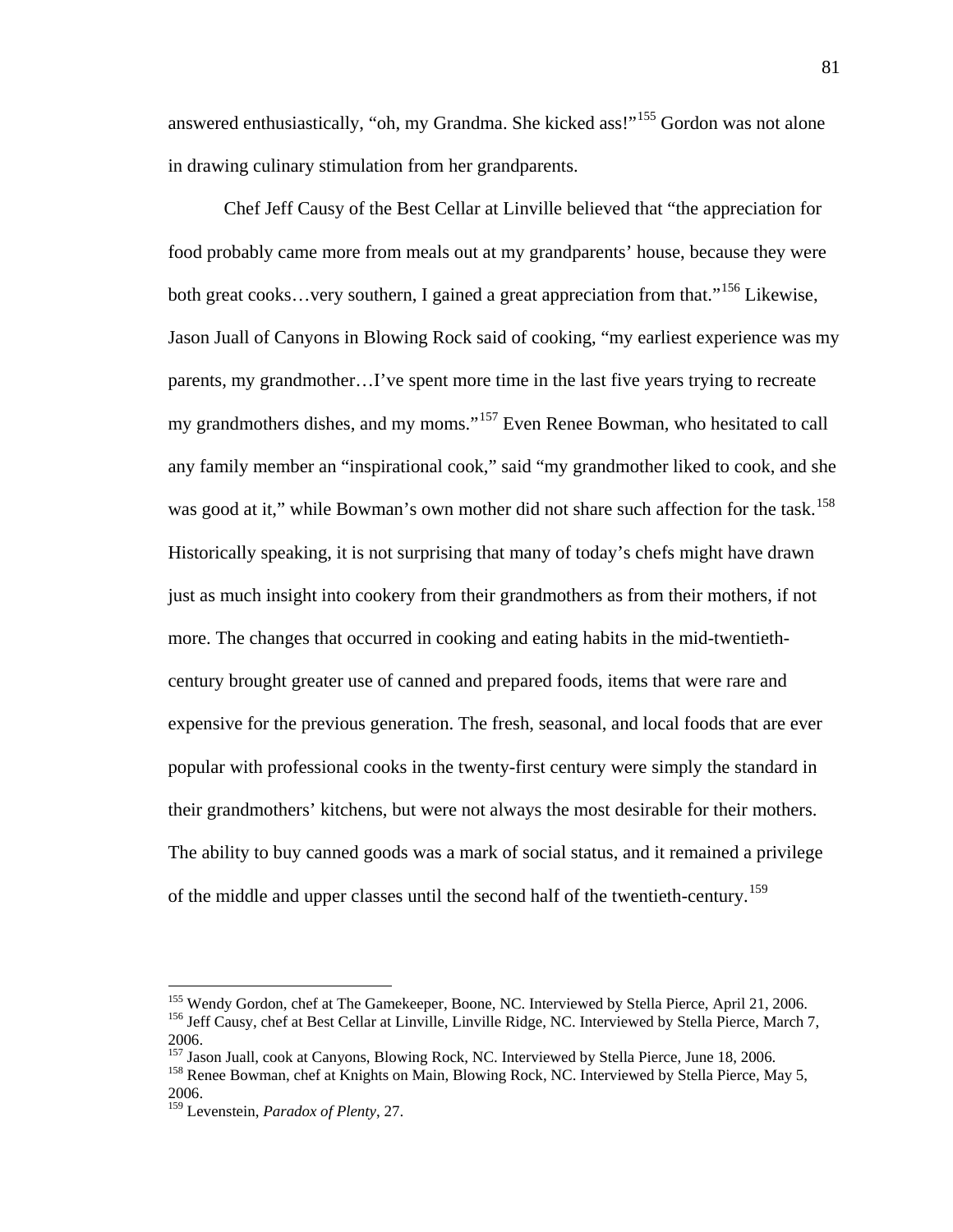Still, many of the professional cooks credit their mothers with opening their eyes to the colorful world of cooking. Jack Pepper said that his mother "was raised in the Midwest, but she has some influences from Cuba from her mother-in-law…we did a lot of different things, a very eclectic mix of food."[160](#page-85-0) Luke Fussell likewise recognized the influence that his mother, a "southern style cook," and his step-mother, who was "a little more experimental," had on his interest, knowledge and abilities in the kitchen.<sup>[161](#page-85-1)</sup> "My first vinaigrette came from my stepmom," he confessed.<sup>[162](#page-85-2)</sup> Clearly, the understanding these chefs gained from their maternal heritage provided a solid framework for a career in cooking. But the impact that female family members had on these chefs' desire to cook is not based solely on the tasty food they prepared, but on the sentiments attached to food and home cooking traditions.

Several of the interviewees described the world of their youth as completely saturated with the rituals of cooking. It makes sense that Wendy Gordon ended up a chef and married to a chef with whom she co-owns and operates the upscale but down home restaurant, The Gamekeeper, which specializes in organic game and local, seasonal produce. Upon reflection, she acknowledged that "it's a little scary, and I'm sure a lot of people from the South will say this. . .it's like my family revolves around food and eating."<sup>[163](#page-85-3)</sup> Her predilection for quality ingredients likely comes from a family tradition that meant "we all had gardens, so we had really fresh stuff. If you wanted collard greens,

<sup>&</sup>lt;sup>160</sup> Jack Pepper, owner of Pepper's, Boone, NC. Interviewed by Stella Pierce, May 15, 2006.

<span id="page-85-1"></span><span id="page-85-0"></span><sup>&</sup>lt;sup>161</sup> Luke Fussell, chef at Best Cellar at Linville, Linville Ridge, NC. Interviewed by Stella Pierce, February 23, 2006.<br> $162$  Ibid.

<span id="page-85-2"></span>

<span id="page-85-3"></span><sup>&</sup>lt;sup>163</sup> Wendy Gordon, Chef at The Gamekeeper, Boone, NC. Interviewed by Stella Pierce, April 21, 2006.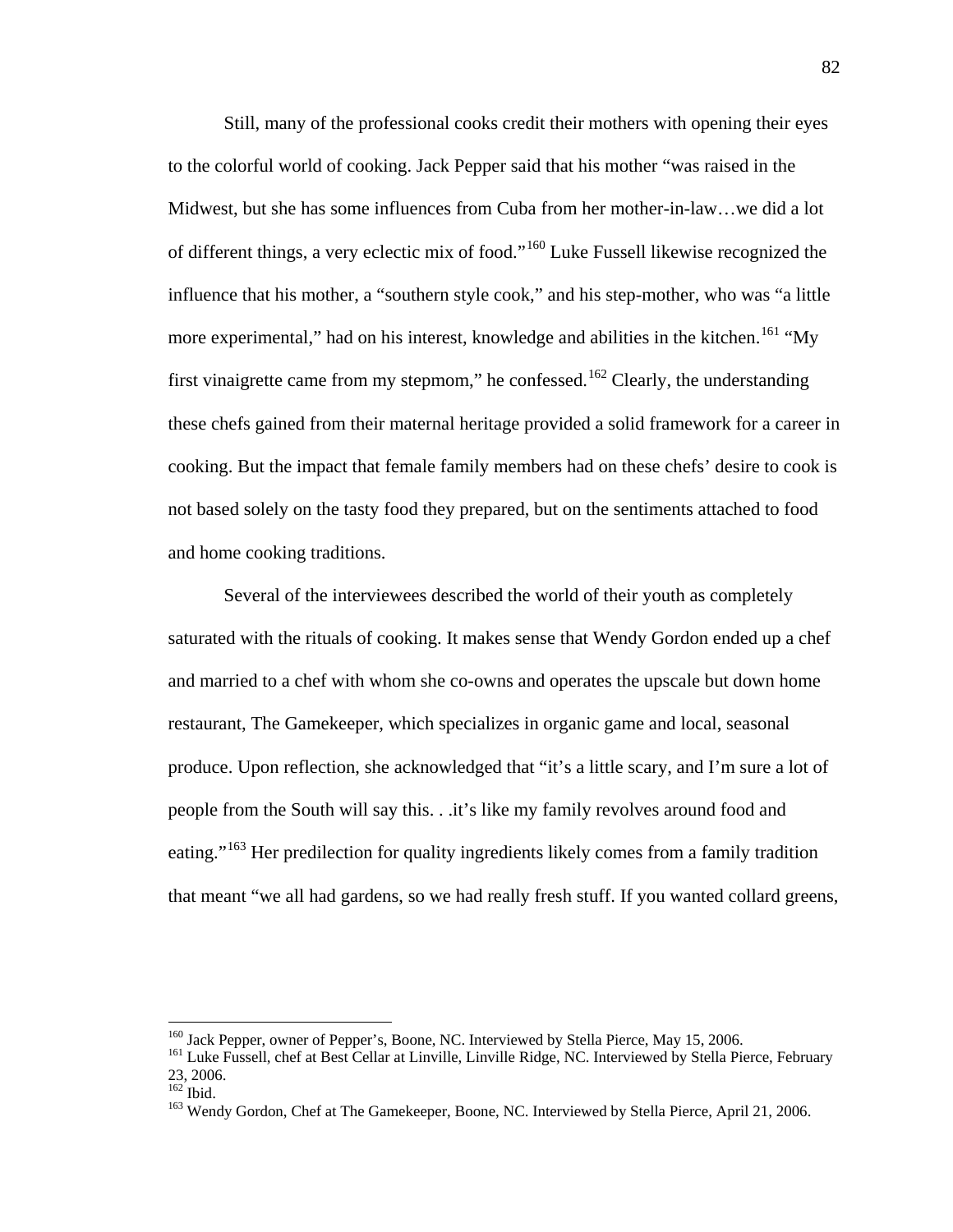you'd go out to the garden and pick them, and if you had bacon it was probably from a pig somebody raised themselves."<sup>[164](#page-86-0)</sup>

The prototypical image of a housewife slaving away to feed family members who are all otherwise occupied is not present in this scenario. Though gender division was certainly present, raising, producing and cooking food was a family affair. For Gordon, the responsibility of feeding the family was not laid in one person's lap, "it consumed every waking moment with my family."[165](#page-86-1) Similar stories come from Chef Will Burrell of Meadowbrook Inn in Blowing Rock, whose father had "a gentleman's farm of eighty acres" in South Dakota, but to feed the family he "raised three acres of garden by hand, the old way."[166](#page-86-2) Burrell took for granted the luxuries of locally raised food and meat. In his world "every day once harvest started happening our backyard was a farmers market."<sup>[167](#page-86-3)</sup> The roles for his mother and father were certainly different, but both were heavily involved in the processes of feeding the family. Despite the rarity of this type of upbringing by the 1970s, it still conformed to typical divisions of labor in the home, but certainly provided a strong foundation for understanding the fundamentals of food production and the power of cooking traditions. Jason Juall of Canyons in Blowing Rock clearly understood the irreversible impact that his upbringing had on his culinary career. A native of Fayetteville, North Carolina, he said of his family, "they helped me to realize that it (cooking) is part of the oldest tradition in the world."<sup>[168](#page-86-4)</sup> Juall seemed grateful for the privilege of his young culinary education. Like Wendy Gordon, he believed that

<span id="page-86-0"></span> $^{164}$  Ibid.<br> $^{165}$  Ibid.

<span id="page-86-2"></span><span id="page-86-1"></span><sup>&</sup>lt;sup>166</sup> Will Burrell, head chef of Meadowbrook Inn, Blowing Rock, NC. Interviewed by Stella Pierce, May 20,  $2006.$ <sup>167</sup> Ibid.

<span id="page-86-4"></span><span id="page-86-3"></span>

<sup>&</sup>lt;sup>168</sup> Jason Juall, cook at Canyons, Blowing Rock, NC. Interviewed by Stella Pierce, June 18, 2006.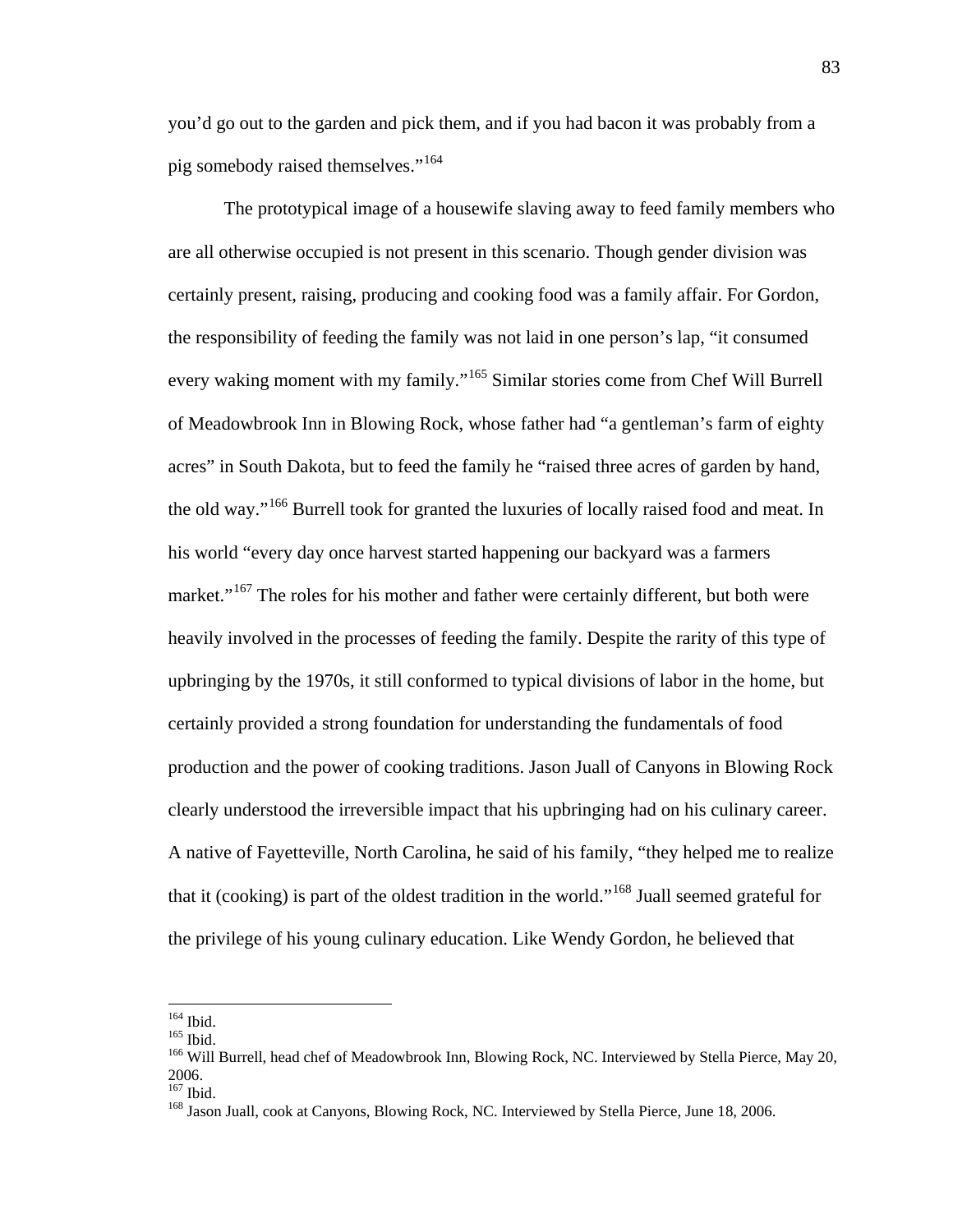regionalism was a large part of his experience. "I had deep southern parents and relatives," he said, "that would spend all day cooking."<sup>[169](#page-87-0)</sup>

Most of the chefs expressed in some manner a desire to make people happy through their food, whether by introducing them to something new and wonderful, or reminding them of childhood suppers. Like many of the other professional cooks, Jason Juall sought to recreate the essence of food's ability to comfort and nurture, to feed the soul as well as feed the body. Whether conjuring "the memory of grandma's country style green beans" or "chang[ing] things for people in an ideological way" through the introduction of "new ingredients and maybe even the same old ingredients looked at a new way," Juall enjoyed providing positive food experiences for others.<sup>[170](#page-87-1)</sup>

Likewise, Renee Bowman's "greatest pleasure is finding someone who appreciates food and I can give them the first taste and they honestly say 'that's incredible'." In his analysis of professional kitchens and cooks, sociologist Gary Alan Fine also found that amongst many of the cooks he interviewed, "their prime satisfaction derived from pleasing customers."<sup>[171](#page-87-2)</sup> The personal sense of fulfillment for creating dishes, mastering technique, and knowing that others are both nourished and delighted as a result of one's work is certainly a long-standing treasure of any cook's tenure. Chef Patty Strickland of Linville Ridge recognized the gift of food as both a tonic and an artistic outlet. "I can work out a lot of things that are going on in my life," she said, "and express it through food."<sup>[172](#page-87-3)</sup> Strickland knew that some foods have the power to "ease pain and restore good memories" and both she and the consumer are comforted because

<span id="page-87-0"></span> $\frac{169}{170}$  Ibid.

<span id="page-87-3"></span><span id="page-87-2"></span><span id="page-87-1"></span><sup>&</sup>lt;sup>171</sup> Fine, *Kitchens*, 43.<br><sup>172</sup> Patty Strickland, head chef of Linville Ridge Country Club, Linville Ridge, NC. Interviewed by Stella Pierce, April 12, 2006.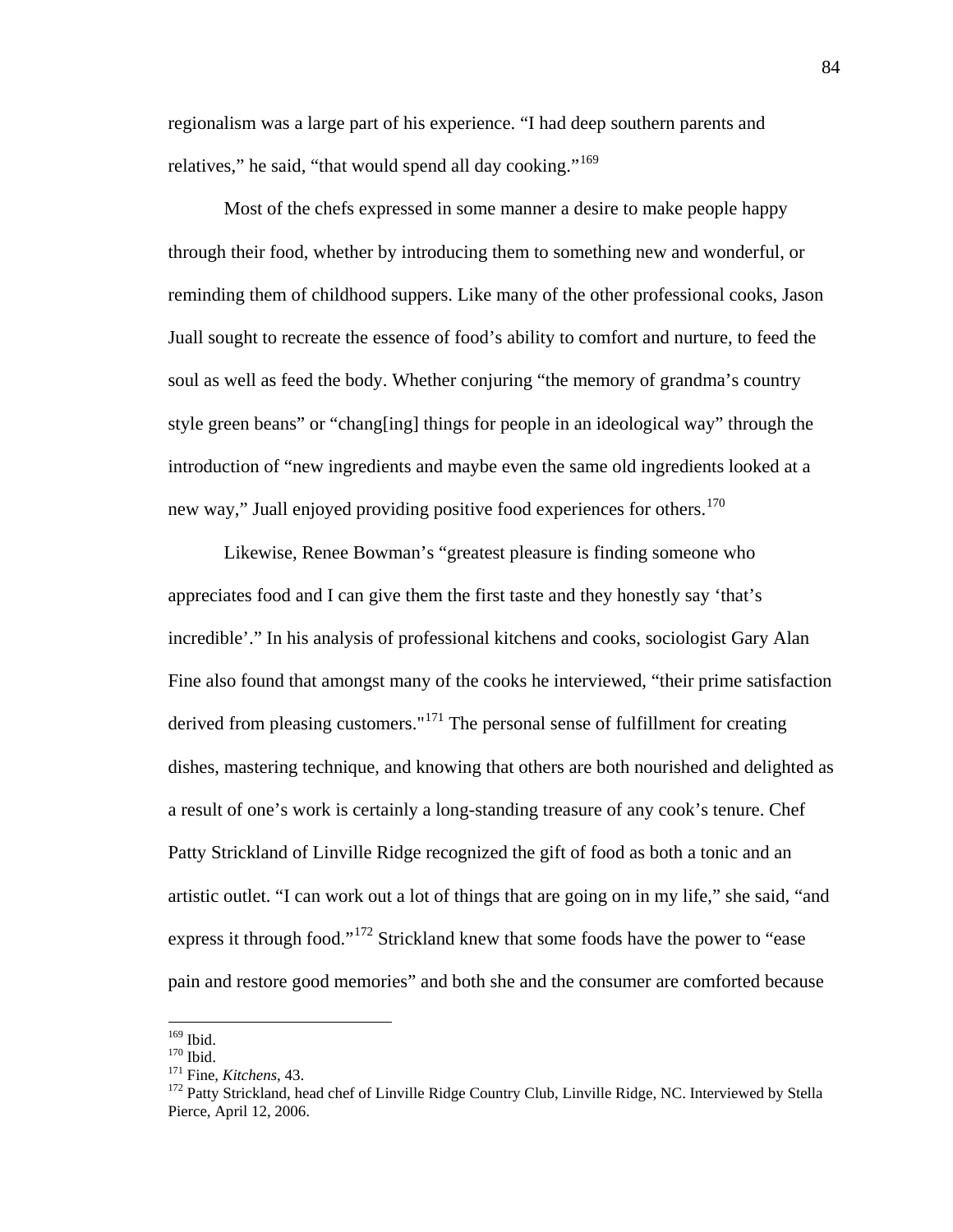of it.<sup>[173](#page-88-0)</sup> She did not take for granted the freedom she enjoyed in her career, because "as a chef you get to decide what you want to create based on what you are feeling. In that way I think of it as an art." $174$ 

The cultural significance of food-ways is not lost on professional cooks. Their livelihood and creative canvas rests on the public's need for food, but also on their desire for a sense of family and community, even if it is removed from the home. Renee Bowman recognized that it "is something that people crave a lot, that sense of community and to be able to sit with people and talk and share things, and food is a natural bridge for that activity."[175](#page-88-2) Although restaurants perhaps lack the personal touch of home cooked family meals, they still have the ability to bring people together around food, and according to Jason Juall, "that's where family happens, is around the dinner table or the breakfast table."<sup>[176](#page-88-3)</sup>

Still, some interviewees were chagrined over the modern culture's dismissal of familial nurturing through quality food at shared meals. Patty Strickland believed an overall decline in ethics has resulted in the loss of "the family values of dinner at home" as well as a "lack of pride in the work" of professional cooking.<sup>[177](#page-88-4)</sup> In Strickland's view, both a regression of family time and quality food are symptomatic of larger social problems. Chef Luke Fussell echoed this concern: "the art of home cooking is getting lost. When I was growing up, everyone in the family learned to cook. . .we ate together every night. . .and you weren't supposed to miss meals. I think that is getting lost because

<span id="page-88-0"></span> $^{173}$  Ibid.<br> $^{174}$  Ibid.

<span id="page-88-2"></span><span id="page-88-1"></span><sup>&</sup>lt;sup>175</sup> Renee Bowman, cook at Canyons, Blowing Rock, NC. Interviewed by Stella Pierce, May 5, 2006.<br><sup>176</sup> Jason Juall, cook at Canyons, Blowing Rock, NC. Interviewed by Stella Pierce, June 18, 2006.<br><sup>177</sup> Patty Strickland, h

<span id="page-88-4"></span><span id="page-88-3"></span>Pierce, April 12, 2006.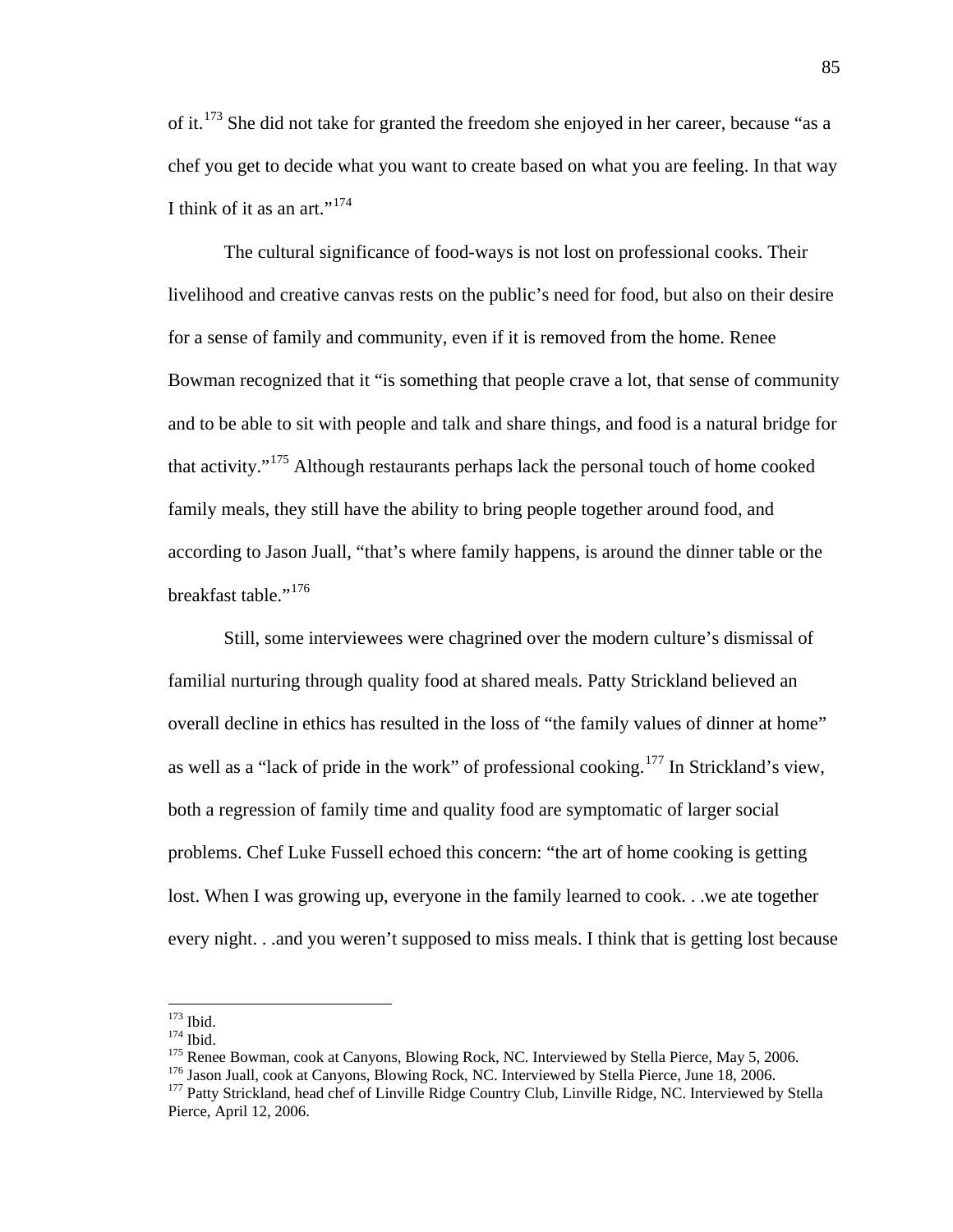it's so easy to just go out and grab something."[178](#page-89-0) Chef Will Burrell of Meadowbrook Inn also expressed frustration with over-convenienced modern culture and the resulting loss of homage to quality food: "People don't realize that the preservatives in the food that they're eating aren't preserving them."[179](#page-89-1) Renee Bowman also conveyed annoyance with "people who just want to eat. . .who go in and get something and keep moving."<sup>[180](#page-89-2)</sup> "That" drives me crazy," she said.<sup>[181](#page-89-3)</sup> Interestingly, none of the chefs seemed to notice the irony in disparaging others for going out to eat. Without the desire for convenience, fewer of them would have jobs. True, most of these chefs do indeed pride themselves on providing from-scratch, high quality, fresh ingredients that are rare in chain and certainly fast-food establishments, but they still are providing a service that allows customers to *not* cook for themselves. Still, the overall sentiment relays the genuine sense of loss that they feel about the degeneration of domestic cooking.

Imbedded in the chefs' criticisms of convenience foods and fast food establishments is a desire to distance themselves from such 'easy' cooking and reiterate their status as talented producers. Sociologist Gary Alan Fine determined that "cooks dislike convenience foods, which diminish their role in the kitchen, transforming them from skilled craftsmen to manual laborers- culinary de-skilling."<sup>[182](#page-89-4)</sup> Interestingly, the intrinsic value that restaurant professionals place on their skill and desire to nurture those who consume their product aligns them with the home cook more than with the

<span id="page-89-0"></span><sup>&</sup>lt;sup>178</sup> Luke Fussell, chef at Best Cellar at Linville, Linville Ridge, NC. Interviewed by Stella Pierce, February 23, 2006.

<span id="page-89-1"></span><sup>&</sup>lt;sup>179</sup> Will Burrell, head chef of Meadowbrook Inn, Blowing Rock, NC. Interviewed by Stella Pierce, May 20, 2006.

<span id="page-89-2"></span><sup>&</sup>lt;sup>180</sup> Renee Bowman, chef at Knights on Main, Blowing Rock, NC. Interviewed by Stella Pierce, May 5,  $2006.$ <sup>181</sup> Ibid.

<span id="page-89-4"></span><span id="page-89-3"></span><sup>&</sup>lt;sup>182</sup> Fine, *Kitchens*, 28.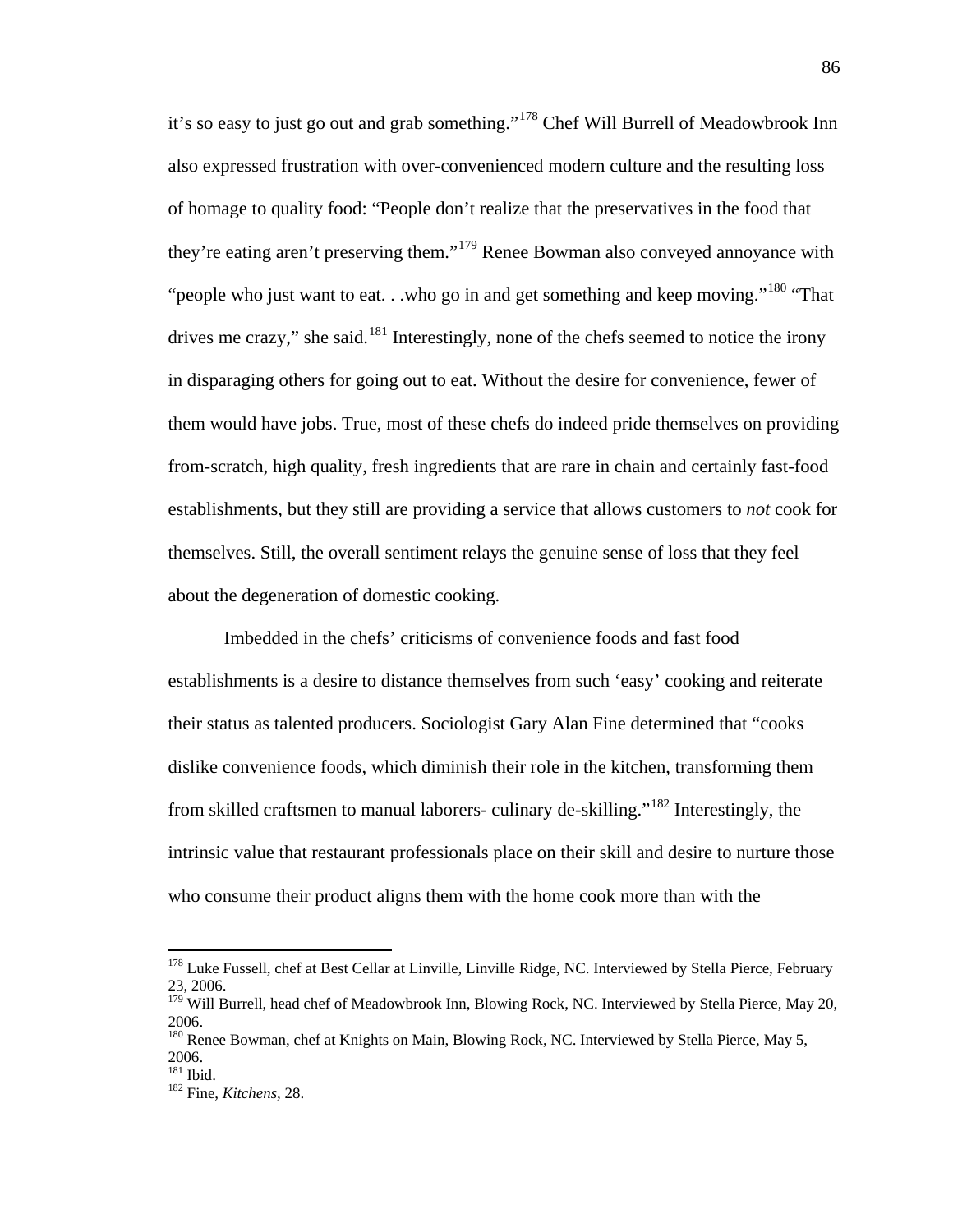convenience food industry cook. Although in the world of business and economics both McDonalds and The French Laundry fit into the same large category of 'restaurant,' the committed chef would be depleted of self-worth if she were grouped with a fast food fry cook. Even though professional cooks essentially usurped much of the power and admiration that was once reserved for the hard-working home cook, chefs are content to align themselves with proud domestics more so than with their own industry workers, so long as they are not heavily associated with convenience foods. During the early years of professional cooking in America, restaurant cooks desired to distance themselves from the traits of domesticity. Now, in order to maintain culinary superiority, chefs want the innate understanding of nutrition and healthfulness evoked by images of home cooking.

It speaks to the nature of the industry that eight out of nine interview subjects did not start working in restaurant kitchens with the intention of making it a career. According to the National Restaurant Association, "cook was the most common occupation during both the school year and the following summer for male students who were age 17 or age 18 at the start of the 2000-2001 school year."<sup>[183](#page-90-0)</sup> Such a statement, viewed in conjunction with the interviews, reveals some interesting probabilities: young men frequently choose to cook in restaurants early in their working life, and do not see it as a long term career choice. It should also be noted that in the same study "cook" was never named as an occupation for the same age group of young women, suggesting that if women do enter the field, they do so with the disadvantage of lacking industry experience. Additionally, those who continued with that occupation likely did so despite starting with only the intention to make money. "I had no anticipation that I would be

<span id="page-90-0"></span> <sup>183</sup> National Restaurant Association, *State of the Restaurant Industry Workforce: An Overview,* www.restaurant.org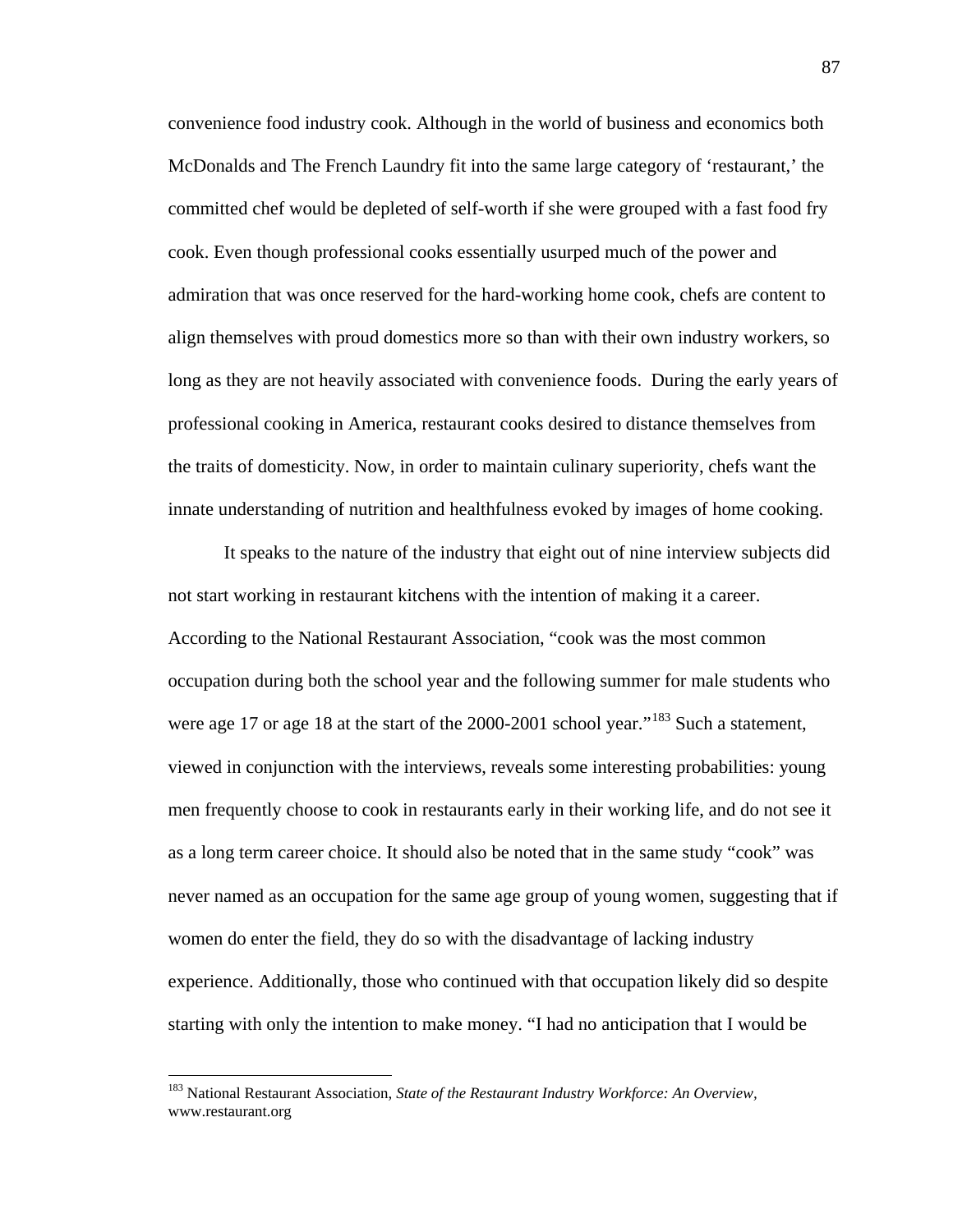doing it the rest of my life," said Patty Strickland of working in restaurants, but she made it clear "I don't have any regrets about that."<sup>[184](#page-91-0)</sup> Hers is a common story in that respect. Jason Juall said: "I spent my Pell grant on a motorcycle, so I had to start working for a living and I've been in the kitchen ever since."<sup>[185](#page-91-1)</sup> Juall admitted that at some point his "focus completely changed. . .but it was one of the greatest decisions of my life. . .one of the toughest, too."[186](#page-91-2) According to Luke Fussell, working in restaurants "was just a way to make money and pay for school. Then I got done with college and just kept working in restaurants. I couldn't seem to get away from them."<sup>[187](#page-91-3)</sup> For the most part, these professionals would not have guessed it is where they would end up, but they nevertheless have very few misgivings about their path.

The variety of would-be career paths of the chefs and cooks interviewed is fairly impressive. All of the interviewees had some form of higher education, culinary school or otherwise. In addition to being a graduate of culinary school in Asheville, Renee Bowman has a Master's degree in History and at the time of her interview was teaching at Caldwell Community College as well as cooking part time at Knights on Main in Blowing Rock. Will Burrell was a professional musician before entering the restaurant business, Patty Strickland started college as a special education major, Jack Pepper has a degree in business administration, and Jason Juall graduated from Appalachian State University with a degree in sociology. Luke Fussell studied criminal justice, and Jeff Causy attended college at Eastern Carolina University, but left in order to start culinary

<span id="page-91-0"></span><sup>&</sup>lt;sup>184</sup> Patty Strickland, head chef of Linville Ridge Country Club, Linville Ridge, NC. Interviewed by Stella Pierce, April 12, 2006.<br><sup>185</sup> Jason Juall, cook at Canyons, Blowing Rock, NC. Interviewed by Stella Pierce, June 18, 2006.

<span id="page-91-2"></span><span id="page-91-1"></span><sup>186</sup> Tason Juan, 1976.<br><sup>187</sup> Ibid. 187 Luke Fussell, chef at Best Cellar at Linville, Linville Ridge, NC. Interviewed by Stella Pierce, February

<span id="page-91-3"></span><sup>23, 2006.</sup>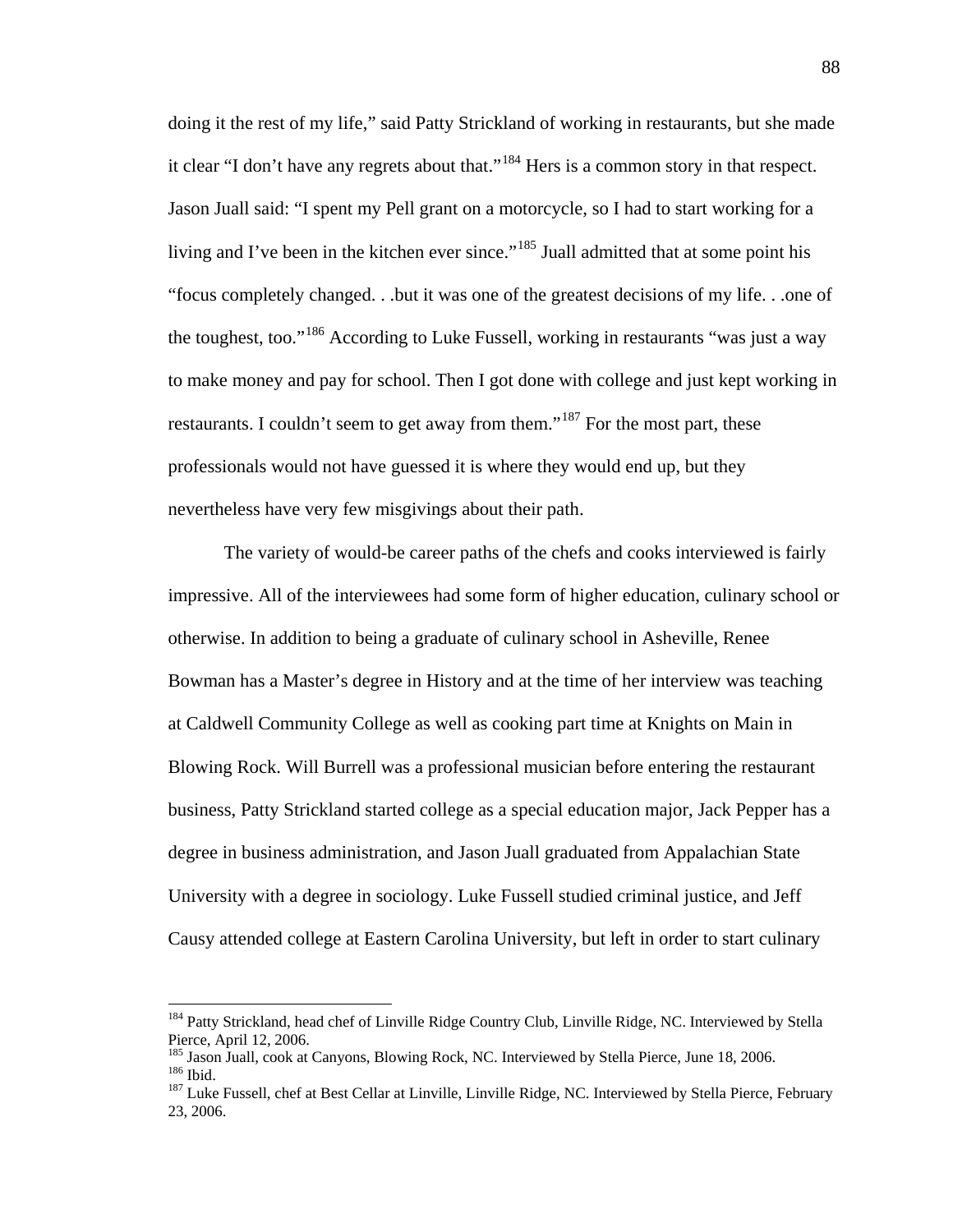school. Causy was the only subject who started working in restaurants with the intention of making a career out of it, and at the age of twenty-four was a late bloomer in terms of restaurant work.

Despite all these specialties, these individuals ultimately chose restaurant kitchens as their professional homes. So what in the minds of these seasoned career cooks makes a chef? The answer to that is not always simple, but it starts with determining what kind of chef is being defined. The easiest (but certainly unofficial) way to summarize the chef categories are cooking chefs and non-cooking chefs. A non-cooking chef is any person who carries that title but spends little or no time actually on the line, preparing and cooking food. These chefs are usually executive chefs that used to cook, but have graduated to management. Cooking chefs are those chefs who work some station for at least part a shift, and can comfortably work any station if necessary. For the most part, the interview subjects focused on describing what makes a good *cooking* chef, which most of them are.

Very often, they believed that there are several different facets, different roles even, that must be performed well by a single individual to make a successful chef. Surprisingly, no one really said outright that being a good cook was the most important feature, although their answers suggest that a certain degree of talent is essential. Jason Juall had no illusions about the difficulty of earning chef status. He said, "I'm trying to be one, being flexible, being stern, being a friend and boss. It's a million things."[188](#page-92-0) Juall's attention is still on cooking, and in his mind "the title 'chef' I think of as the person in the kitchen who cooks the least, maybe that's why I've been avoiding it for so long."<sup>[189](#page-92-1)</sup> But

<span id="page-92-1"></span><span id="page-92-0"></span><sup>&</sup>lt;sup>188</sup> Jason Juall, cook at Canyons, Blowing Rock, NC. Interviewed by Stella Pierce, June 18,2006.  $189$  Ibid.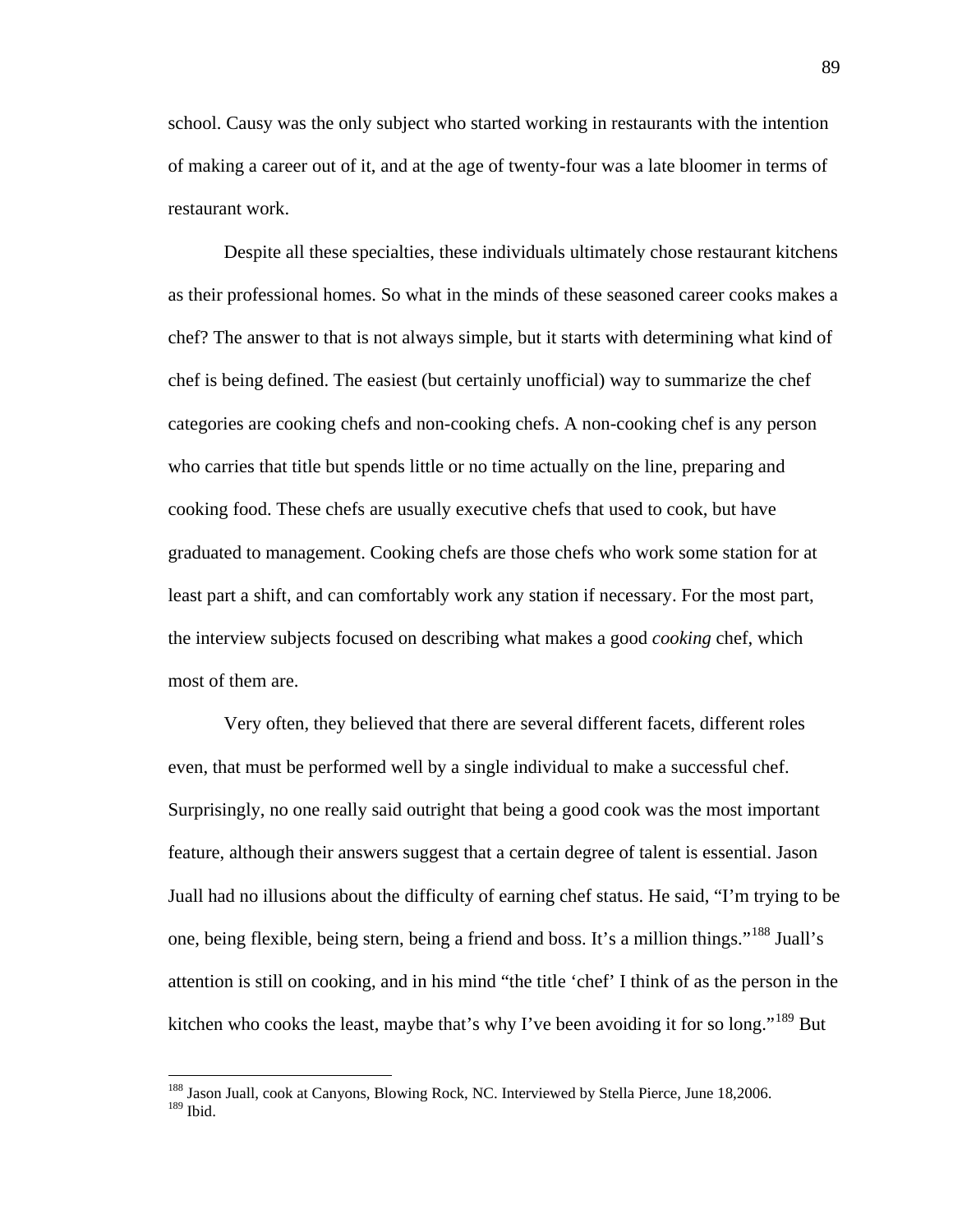even cooking chefs recognize the balancing act that a good chef must master. Will Burrell estimated that "it's thirty percent cooking, thirty percent psychologist, and the rest of it's a combination of air traffic controller and. . ." He trailed off, but finished by simply saying, "It is a very intense business."<sup>[190](#page-93-0)</sup> Certainly, many of the subjects alluded to the need for a true chef to have that *je ne sais quoi*, an indefinable ability to create and understand. Mark Rosse believed that "you can be a cook, but to be a chef is something that has to be intuitive, you have to draw from somewhere inside so that it makes sense."<sup>[191](#page-93-1)</sup> Rosse acknowledged that the "passion thing. . .has been overplayed a little bit," but confessed that he did believe passion was a necessary element in devoting one's life to cooking in a restaurant.<sup>[192](#page-93-2)</sup> Patty Strickland concurred, saying "you gotta have passion to cook, to be able to go to the fridge and look at what you've got, and then just see what you can do with it."<sup>[193](#page-93-3)</sup>

Devotion, if not passion, must be prominent in the behavioral characteristics of a chef. Renee Bowman believed that she was not "one of those chefs that have a passion for it like some people do, but I do enjoy it."<sup>[194](#page-93-4)</sup> Discussing the difficulties of her work, Bowman remarked on how "intense" restaurant work can be, and felt as though cooking for large numbers of people "can almost be a letdown."<sup>[195](#page-93-5)</sup> She felt it difficult at times to endure the stress and strain of cooking "any big meal by yourself or just with a couple of friends. . .and you realize how much work you put into that just for somebody to

<span id="page-93-0"></span><sup>&</sup>lt;sup>190</sup> Will Burrell, head chef of Meadowbrook Inn, Blowing Rock, NC. Interviewed by Stella Pierce, May 20, 2006.

<span id="page-93-1"></span><sup>&</sup>lt;sup>191</sup> Mark Rosse, owner/chef of Louisiana Purchase, Banner Elk, NC. Interviewed by Stella Pierce, March 19, 2006.

<span id="page-93-2"></span><sup>&</sup>lt;sup>192</sup> Ibid.

<span id="page-93-3"></span><sup>&</sup>lt;sup>193</sup> Patty Strickland, head chef of Linville Ridge Country Club, Linville Ridge, NC. Interviewed by Stella Pierce, April 12, 2006.

<span id="page-93-5"></span><span id="page-93-4"></span><sup>&</sup>lt;sup>194</sup> Renee Bowman, chef at Knights on Main, Blowing Rock, NC. Interviewed by Stella Pierce, May 5, 2006.  $195$  Ibid.

<sup>90</sup>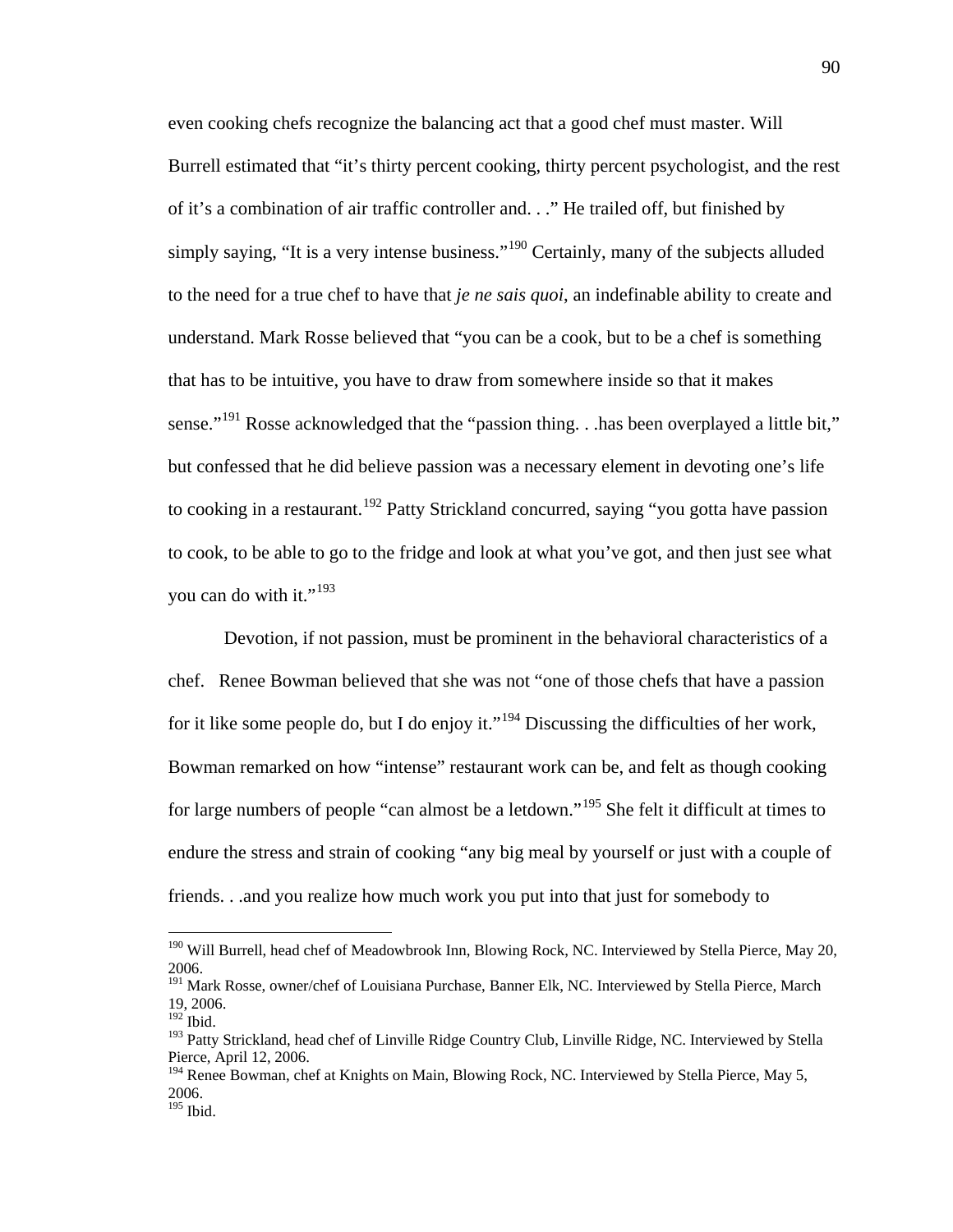consume it for about forty-five minutes; and you worked for days."<sup>[196](#page-94-0)</sup> Bowman believes that, in this respect, cooking at home and cooking in a restaurant were very similar. Both require hours of preparation, a keen sense of timing, and a great amount of hard physical labor for a brief, though perhaps shining, moment of reward. Such a reward, though, was enough to keep chefs cooking in restaurants for many years. The immediacy of gratification and praise for producing delicious food was named by several chefs as one of the more substantial rewards of their career.

There certainly is a special kind artistry involved in creating new and inventive dishes on a daily basis, especially without the guidance of recipes, which only one chef said was used in his restaurant. When asked if he used recipes, Will Burrell of the Meadowbrook Inn in Blowing Rock replied, "no, I teach chemistry. Good food is like good music. . .It's very balanced. You've got base, mid-range, and treble. Treble is the acid, the base is the alkaline or salt."<sup>[197](#page-94-1)</sup> Most of the chefs seemed to thrive on the openended creativity that comes with non-conformity. Jason Juall said he did not follow recipes, but he saw them "as guidelines."[198](#page-94-2) Likewise, Wendy Gordon confessed that she commonly will "modify everything, or sometimes I will take several recipes and combine them. Sometimes it's not good, but sometimes it's really good."<sup>[199](#page-94-3)</sup>

Gary Alan Fine found the same to be true of the chefs he interviewed in the Twin Cities, Minnesota. Fine discovered that "although cooks have recipes, they ignore them, interpret them, and move beyond them to creative autonomy. Recipes are suggestions,

<span id="page-94-0"></span> <sup>196</sup> Ibid.

<span id="page-94-1"></span><sup>&</sup>lt;sup>197</sup> Will Burrell, head chef of Meadowbrook Inn, Blowing Rock, NC. Interviewed by Stella Pierce, May 20, 2006.

<span id="page-94-2"></span><sup>&</sup>lt;sup>198</sup> Jason Juall, cook at Canyons, Blowing Rock, NC. Interviewed by Stella Pierce, June 18, 2006.

<span id="page-94-3"></span><sup>&</sup>lt;sup>199</sup> Renee Bowman, chef at Knights on Main, Blowing Rock, NC. Interviewed by Stella Pierce, May 5, 2006.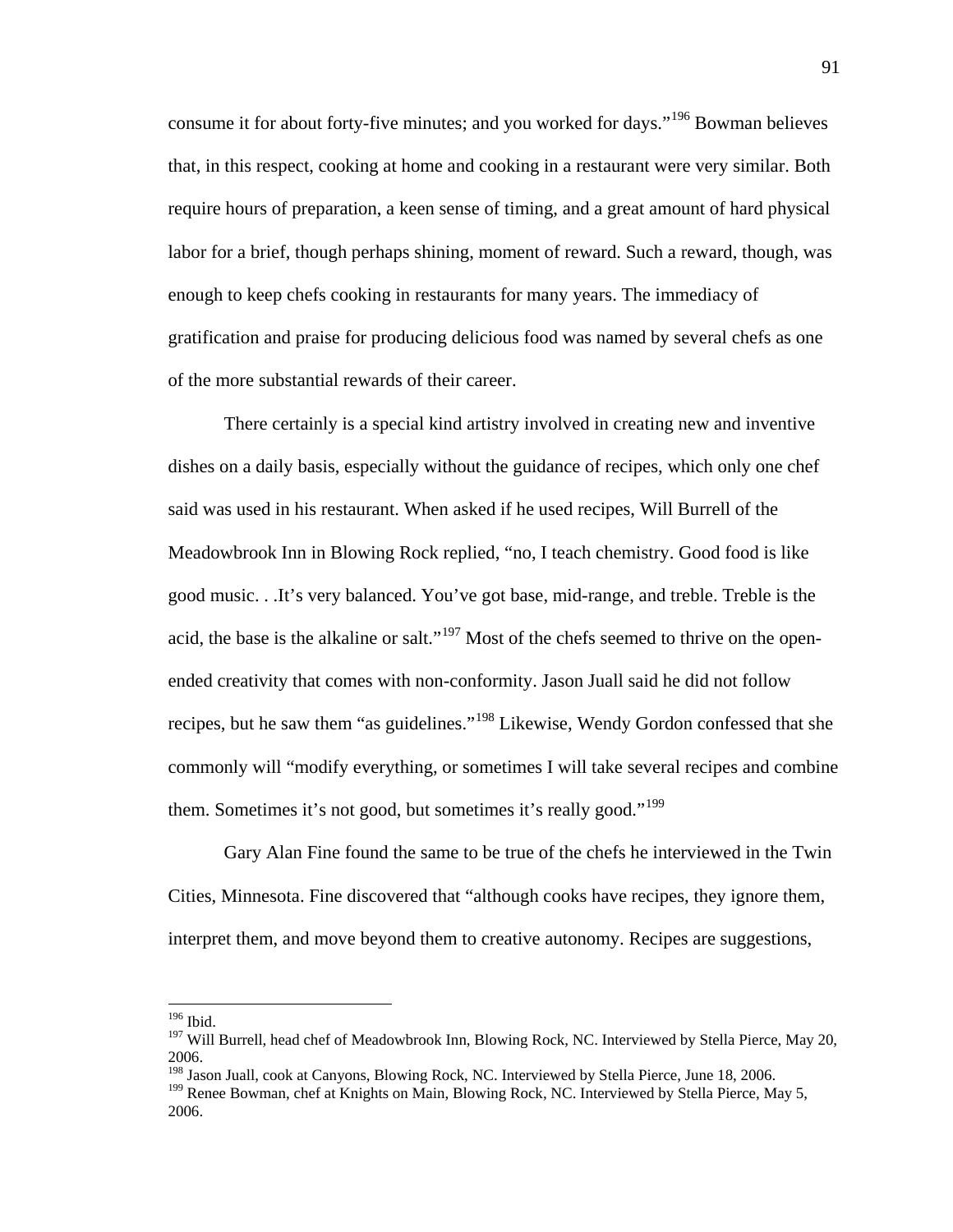not orders, although many home cooks follow them."<sup>[200](#page-95-0)</sup> To many professionals, the ability to improvise is the mark of a true chef. In fact, many male geared cooking manuals of the twentieth-century suggested that women were by nature inferior cooks because they lacked the talent of improvisation. According to Jack Dempsey writing in the 1930s, "generally speaking, men are more original and individual cooks than women. They have a knack for putting unexpected upper-cuts in ordinary dishes and making them really knock-out fare."<sup>[201](#page-95-1)</sup> Jack Pepper seemed to have similar feelings, at least about the one female chef who had worked for him: "I felt like she was too rigid, she couldn't think of it on her own. She wasn't really creative like a person who kind of falls into it." Although Pepper did suggest that the woman's stiffness could be attributed to her professional training, she was also the only female head chef he had ever hired in thirty years.

The belief that home cooks depend on recipes is based on a relatively recent trend in terms of cooking traditions. In an effort to modernize and officiate the private sphere of domesticity, women urged forward the 'home economics' movement around the turn of the twentieth-century, which encouraged women to use exact level measurements instead of the estimations. This was meant to mold domestic work into a scientific system and bring women's world into the industrialized world, hence the term 'domestic sciences.' [202](#page-95-2)

Numerous other attributes were named in connection with being a "true" chef and having exceptional abilities related to cooking. Renee Bowman noticed throughout her

<span id="page-95-2"></span><span id="page-95-1"></span>

<span id="page-95-0"></span><sup>200</sup> Fine, *Kitchens,* 24. <sup>201</sup> Quoted in Inness, *Dinner Roles,* 31. <sup>202</sup> Glenna Matthews, *Just a Housewife: The Rise and Fall of Domesticity in America* (New York: Oxford University Press, 1987),145-171. See work listed here for more information on the home economics movement and scientific principles applied in home management.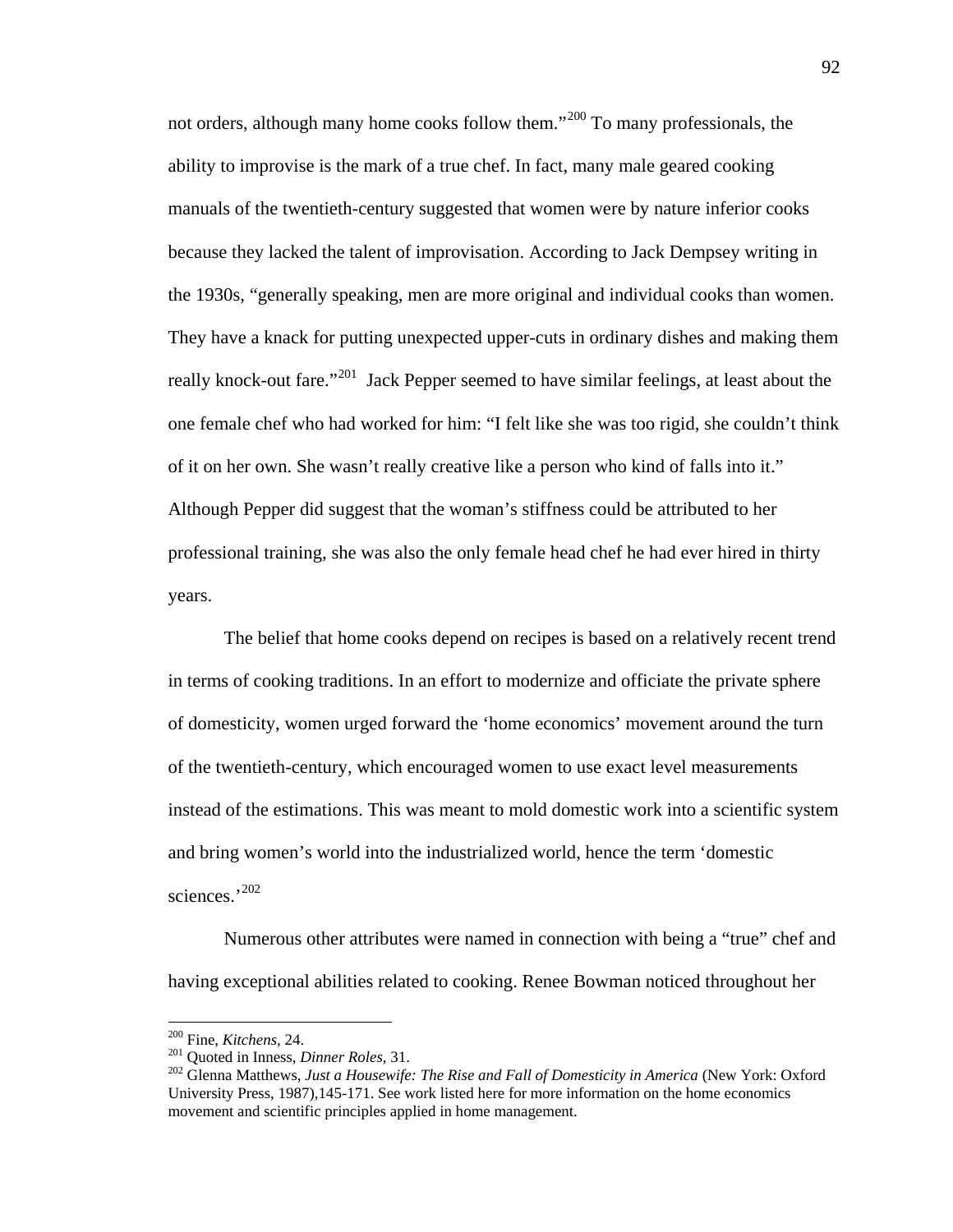years of experience "men really like chopping skills."[203](#page-96-0) She explained that "if you chop fast and furious and it looks good they get into that, and in their mind that is a true chef."[204](#page-96-1) Possessing such weapon wielding expertise signals dexterity and confidence, attributes that are also reminiscent of warrior traditions to which many men liken themselves. Another chef remarked on how restaurant kitchens seem to operate on antiquated notions of hyper-masculinity. "It's like the Knights of the Round Table," said Jason Juall on the subject, believing that "the male ego and insecurities" creates a boy's club in the kitchen.<sup>[205](#page-96-2)</sup> Jeff Causy used another masculine metaphor for restaurant kitchens: team sports. Causy said that between his years playing baseball and cooking he had "missed that kind of team camaraderie, the pressure to perform... Service is like a game, everybody has to work together."<sup>[206](#page-96-3)</sup> These chefs certainly recognized the associations between work in restaurant kitchens and masculine pastimes but, in describing the culture and mood of cooking on the line, their observations showed startling unity.

Each and every one of the chefs interviewed agreed on one aspect of restaurant kitchens: to use an accurate but made up word, kitchens can be "testosteroni." Not to be confused with "the San Francisco treat," "testosteroni" must be a snack fed to workers in restaurant kitchens nation-wide, as most people familiar with the industry know all about it. Both male and female chefs recognized the often impolite, crude nature that can accompany cooking in restaurants, even if they did not feel their own kitchens were run

<span id="page-96-0"></span><sup>&</sup>lt;sup>203</sup> Renee Bowman, chef at Knights on Main, Blowing Rock, NC. Interviewed by Stella Pierce, May 5, 2006.<br><sup>204</sup> Ibid.

<span id="page-96-2"></span><span id="page-96-1"></span>

<span id="page-96-3"></span><sup>&</sup>lt;sup>205</sup> Jason Juall, cook at Canyons, Blowing Rock, NC. Interviewed by Stella Pierce, June 18, 2006.<br><sup>206</sup> Jeff Causy, chef at Best Cellar at Linville, Linville Ridge, NC. Interviewed by Stella Pierce, March 7, 2006.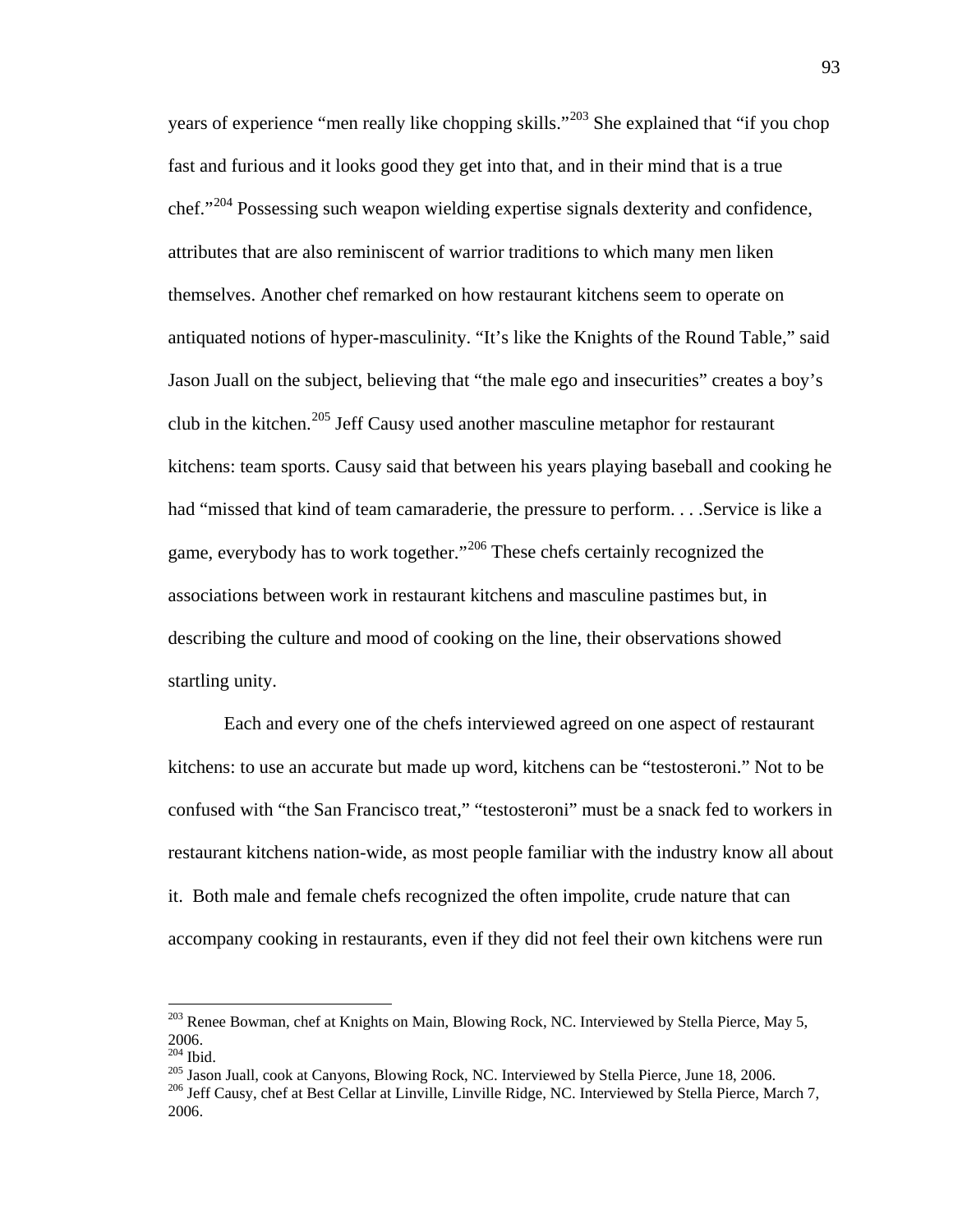that way. According to Jeff Causy, "a lot of kitchens can be very testosterone filled, real macho" workplaces. Although he did not currently have any women working in the kitchen, he believed that he had "always gotten along with girls, almost better than guys."<sup>[207](#page-97-0)</sup> Will Burrell also believed that in all-male kitchens "there can be a little bit too much testosterone floating around," but did not always appreciate it. Burrell touted an ethic of respect, saying "there's just no need to disrespect others."[208](#page-97-1) Renee Bowman was thoroughly familiar with the culture of working kitchens, recognizing that "most kitchen staffs use dirty, filthy language, lots of cussing, lots of sexual innuendoes, lots of outright nastiness, flirtation, all that's in the mix."<sup>[209](#page-97-2)</sup> Though this particular aspect of kitchen culture did not seem to bother the female chefs interviewed, they knew that if it had they would not have lasted in the years they were climbing the ladder. Several interview subjects, including all the women chefs, knew that the willingness of women to adopt certain behaviors and tolerate others is what kept them in good standing with their coworkers, and in some cases their superiors. Luke Fussell remarked that "if you are a girl in the kitchen you have to be really strong, willing to take shit and talk it back. You really have to able to take care of yourself. You have to give it as good as you get it, and when you find somebody like that, it's awesome."<sup>[210](#page-97-3)</sup> Patty Strickland knew all too well about having to fight for the respect of her male cohorts, and also knew instinctively how to act

<span id="page-97-0"></span> <sup>207</sup> Ibid.

<span id="page-97-1"></span><sup>&</sup>lt;sup>208</sup> Will Burrell, head chef of Meadowbrook Inn, Blowing Rock, NC. Interviewed by Stella Pierce, May 20, 2006.

<span id="page-97-2"></span><sup>&</sup>lt;sup>209</sup> Renee Bowman, chef at Knights on Main, Blowing Rock, NC. Interviewed by Stella Pierce, May 5, 2006.

<span id="page-97-3"></span><sup>&</sup>lt;sup>210</sup> Luke Fussell, chef at Best Cellar at Linville, Linville Ridge, NC. Interviewed by Stella Pierce, February 23, 2006.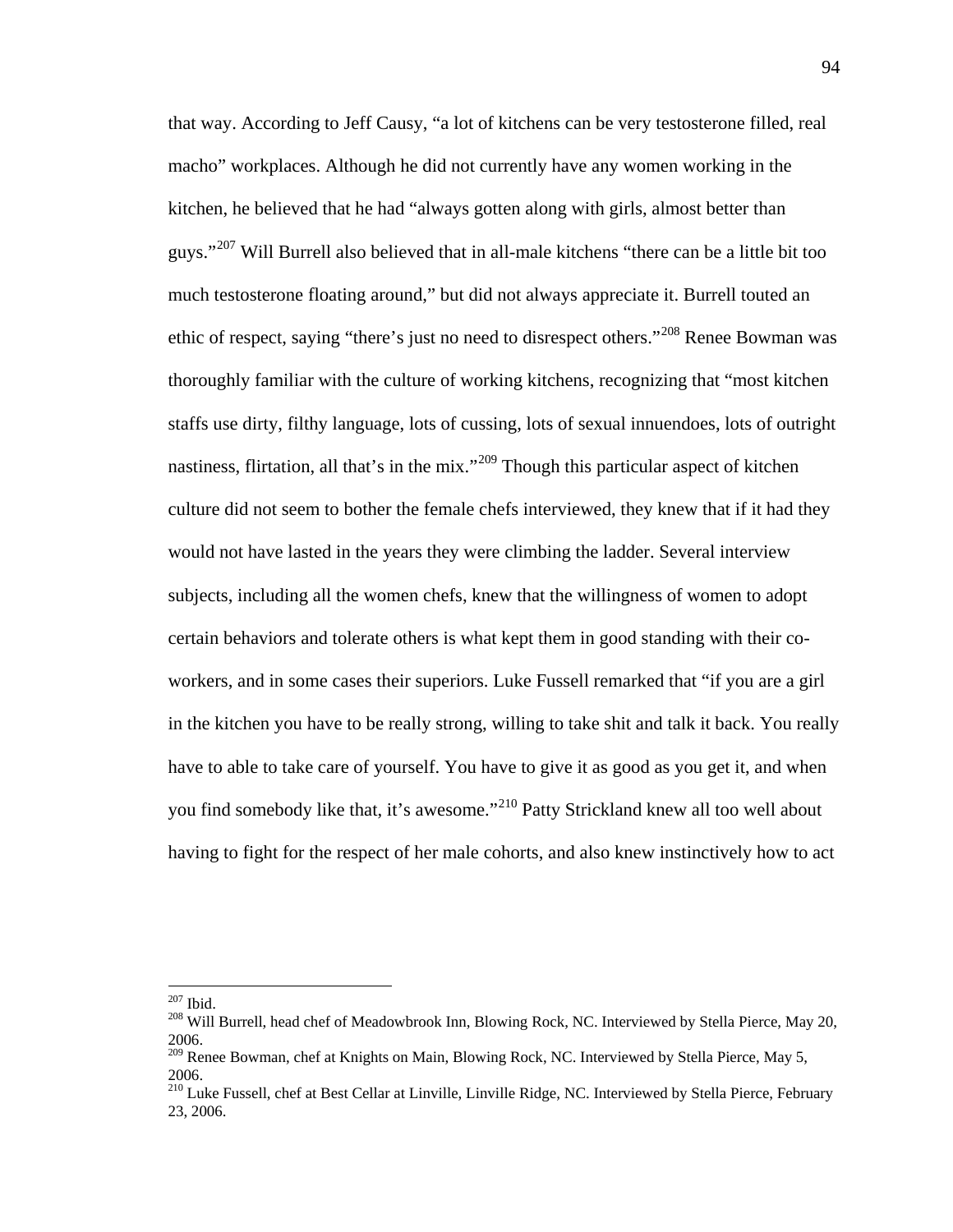in order to get it. She said "I really had to fight and claw. At Café La Ropa they really made my life hard, I went home crying."<sup>[211](#page-98-0)</sup> She continued her story, saying:

One time, I bent down to pick up a knife and a guy whipped out his thing and said "while you're down there…" I turned around; I had a knife in my hand, and said "make my day." And you know what? I worked with this gentleman after the training period, for thirteen years, who ended up being my best friend. It was the other guy that was working in the kitchen, Bob Valentino, it was day ten or eleven, and when he made that comment to me and I turned around with that knife, he respected me from then on. And later he apologized to me, the next day and said "well, you taught me not to fuck with you."<sup>[212](#page-98-1)</sup>

Other women approached the subject with less drama. Wendy Gordon, for

example, said that she had "worked with guys who have issues with women," but said,

"luckily, I cuss like a sailor so I can totally hang."<sup>[213](#page-98-2)</sup> Likewise, Renee Bowman said she

was "usually very comfortable" with the banter of working kitchens. In fact at one

restaurant she was one of "a few gay women who cooked, so often times we would be the

dirtier talking crew just for shock and fun."<sup>[214](#page-98-3)</sup> Evidently, embracing typically

"masculine" behaviors made life for these women in restaurant kitchens more peaceable.

While the female chefs recognized that the road to their career paths were smoothed by their ability to be like "one of the boys," several of the male chefs noted that the atmosphere of a kitchen is "a bit calmer, not so rowdy" with women cooking, in the words of Jeff Causy.<sup>[215](#page-98-4)</sup> Causy described the scenario well, saying "I've been in some kitchens with all guys where I wouldn't want to bring my grandmother back in the

<span id="page-98-0"></span><sup>&</sup>lt;sup>211</sup> Patty Strickland, head chef of Linville Ridge Country Club, Linville Ridge, NC. Interviewed by Stella Pierce, April 12, 2006.<br><sup>212</sup> Ibid.

<span id="page-98-3"></span><span id="page-98-2"></span><span id="page-98-1"></span><sup>&</sup>lt;sup>213</sup> Wendy Gordon, chef at The Gamekeeper, Boone, NC. Interviewed by Stella Pierce, April 21, 2006.<br><sup>214</sup> Renee Bowman, chef at Knights on Main, Blowing Rock, NC. Interviewed by Stella Pierce, May 5, 2006.

<span id="page-98-4"></span><sup>&</sup>lt;sup>215</sup> Jeff Causy, chef at Best Cellar at Linville, Linville Ridge, NC. Interviewed by Stella Pierce, March 7, 2006.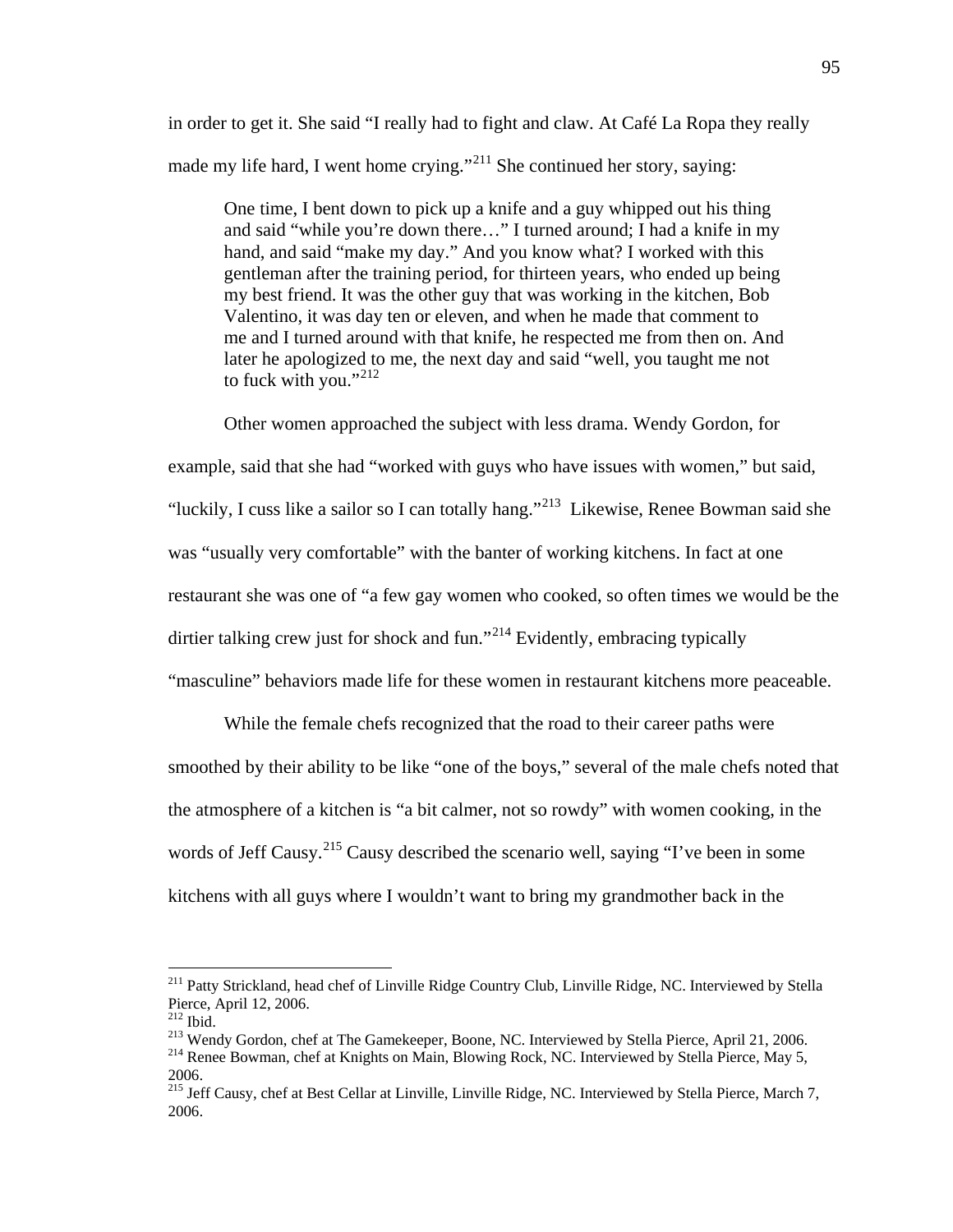kitchen, whereas if there were a few girls in there I'd be more apt to, you know?"<sup>[216](#page-99-0)</sup> When asked if the banter and language of a kitchen can be rough, Mark Rosse's unprompted response was "more often than not, although I do try to incorporate women into the kitchen as much as I can."<sup>[217](#page-99-1)</sup> For Rosse, it seemed to go without saying that having women present would dial down the coarseness. He said he made an effort "every year…to at least try to have one female in [the kitchen] because it helps to bring down that banter a little bit."[218](#page-99-2) Similarly, Will Burrell said that he would "prefer that there be at least one female in the kitchen, to give balance. In a kitchen where I have over five employees at least one of them is going to be a woman. Intentionally."<sup>[219](#page-99-3)</sup> Interestingly, by their own admission none of the women interviewed would properly fill the role that this token female is meant to play in the kitchen. The seasoned female chefs all learned early on that if they did not play rough, they would not fit in, while some male chefs seem to scramble to find a woman to make the play not so rough.

Luke Fussell, on the other hand, seemed less enthusiastic about the shift in atmosphere when women are present. He said, "a girl can really change the dynamic of an all-male kitchen as far as what's said and how people act, and the whole energy of the kitchen."<sup>[220](#page-99-4)</sup> He continued by saying "because guys can talk like sailors and tell dirty jokes, if a girl comes in you have to feel them out for a while to see how sensitive they are to that type of talk."<sup>[221](#page-99-5)</sup> Although Fussell recognized that perhaps women get a grace

<span id="page-99-0"></span> <sup>216</sup> Ibid.

<span id="page-99-1"></span><sup>&</sup>lt;sup>217</sup> Mark Rosse, owner/chef of Louisiana Purchase, Banner Elk, NC. Interviewed by Stella Pierce, March 19, 2006.

 $218$  Ibid.

<span id="page-99-3"></span><span id="page-99-2"></span><sup>&</sup>lt;sup>219</sup> Will Burrell, head chef of Meadowbrook Inn, Blowing Rock, NC. Interviewed by Stella Pierce, May 20, 2006.

<span id="page-99-4"></span><sup>&</sup>lt;sup>220</sup> Luke Fussell, chef at Best Cellar at Linville, Linville Ridge, NC. Interviewed by Stella Pierce, February 23, 2006.

<span id="page-99-5"></span> $221$  Ibid.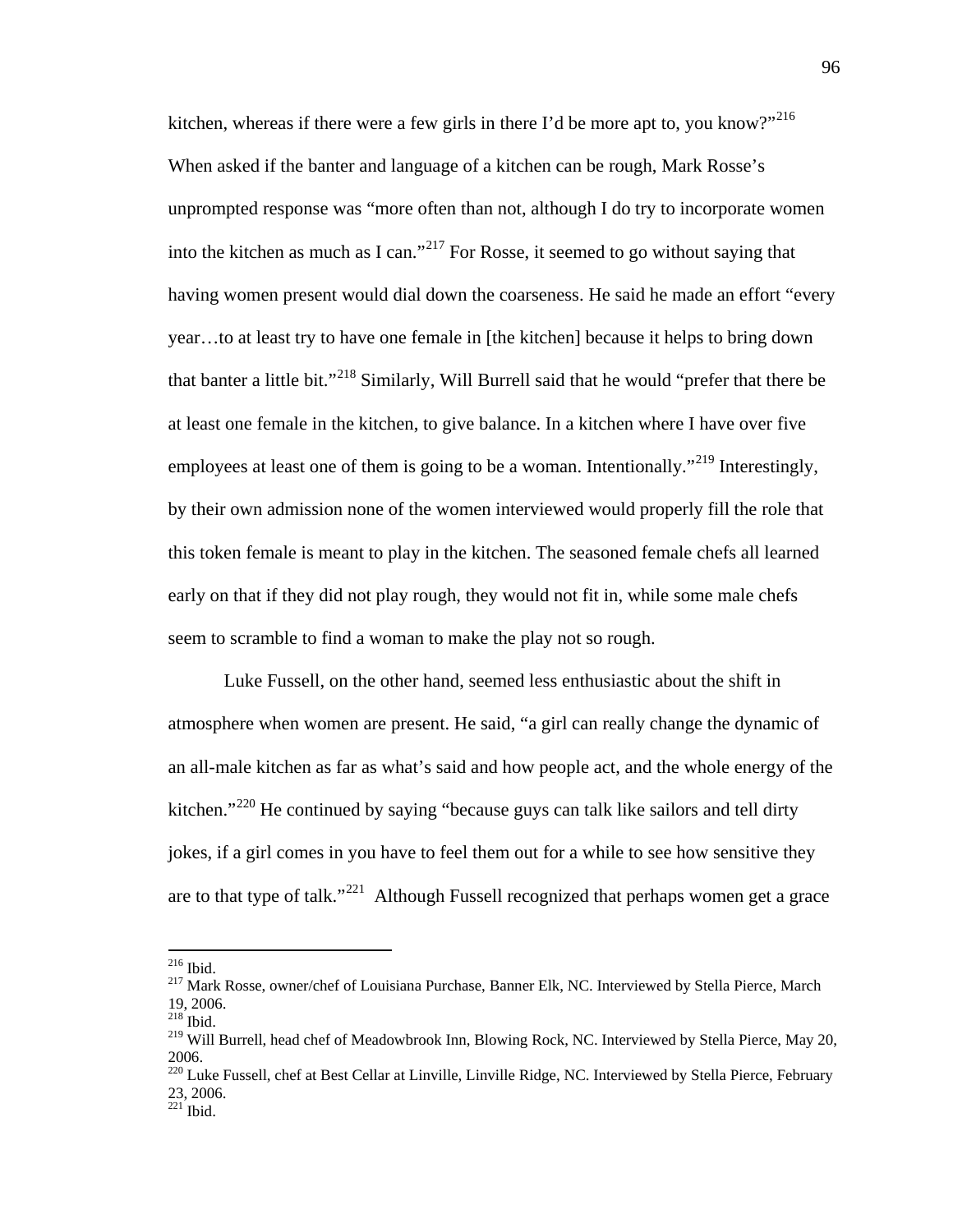period while the crew is "feeling them out" for sensitivity, the female ability to alter "the whole energy of the kitchen" certainly places them on shaky ground. Other stories also indicated a common hesitance to accept women into working kitchens. Renee Bowman shared her knowledge of a chef in Asheville who was well known for his brutal teaching methods. She said, "If you did something that he didn't like he'd kick you in the shins."<sup>[222](#page-100-0)</sup> Even if a female was willing to be trained in such an environment, she'd never get the opportunity because "he wouldn't take on women interns because he said they were too emotional."<sup>[223](#page-100-1)</sup> Although most interviewees recognized that sexism exists in the restaurant industry in general and in kitchens in particular, there was a pervasive sentiment which suggested that only so much could be done; it is the nature of the beast.

The truly fascinating thing about such a sentiment is that it assumes that cooking is something men are in charge of and women wanting to enter the profession are somehow trespassing on male territory. The beast is the restaurant kitchen, its nature is hypermasculine, and if women want a voice, they must learn the language.

In fact, it may be the case that these particular women thrived in the harsh environment not because they were willing to stick it out, but because it suited them so well. Both Wendy Gordon and Patty Strickland expressed feeling a sense of family in their restaurants, and several other interview subjects also enjoyed the alternative lifestyle and personalities that restaurants house. Wendy Gordon believed it was the "fun, freakish people who always have real good stories" that makes working in restaurants so enjoyable.<sup>[224](#page-100-2)</sup> The "restaurant family" she and her husband cultivated made the business

<span id="page-100-0"></span><sup>&</sup>lt;sup>222</sup> Renee Bowman, chef at Knights on Main, Blowing Rock, NC. Interviewed by Stella Pierce, May 5,  $2006.$ <sup>223</sup> Ibid.

<span id="page-100-2"></span><span id="page-100-1"></span>

<sup>&</sup>lt;sup>224</sup> Wendy Gordon, chef at The Gamekeeper, Boone, NC. Interviewed by Stella Pierce, April 21, 2006.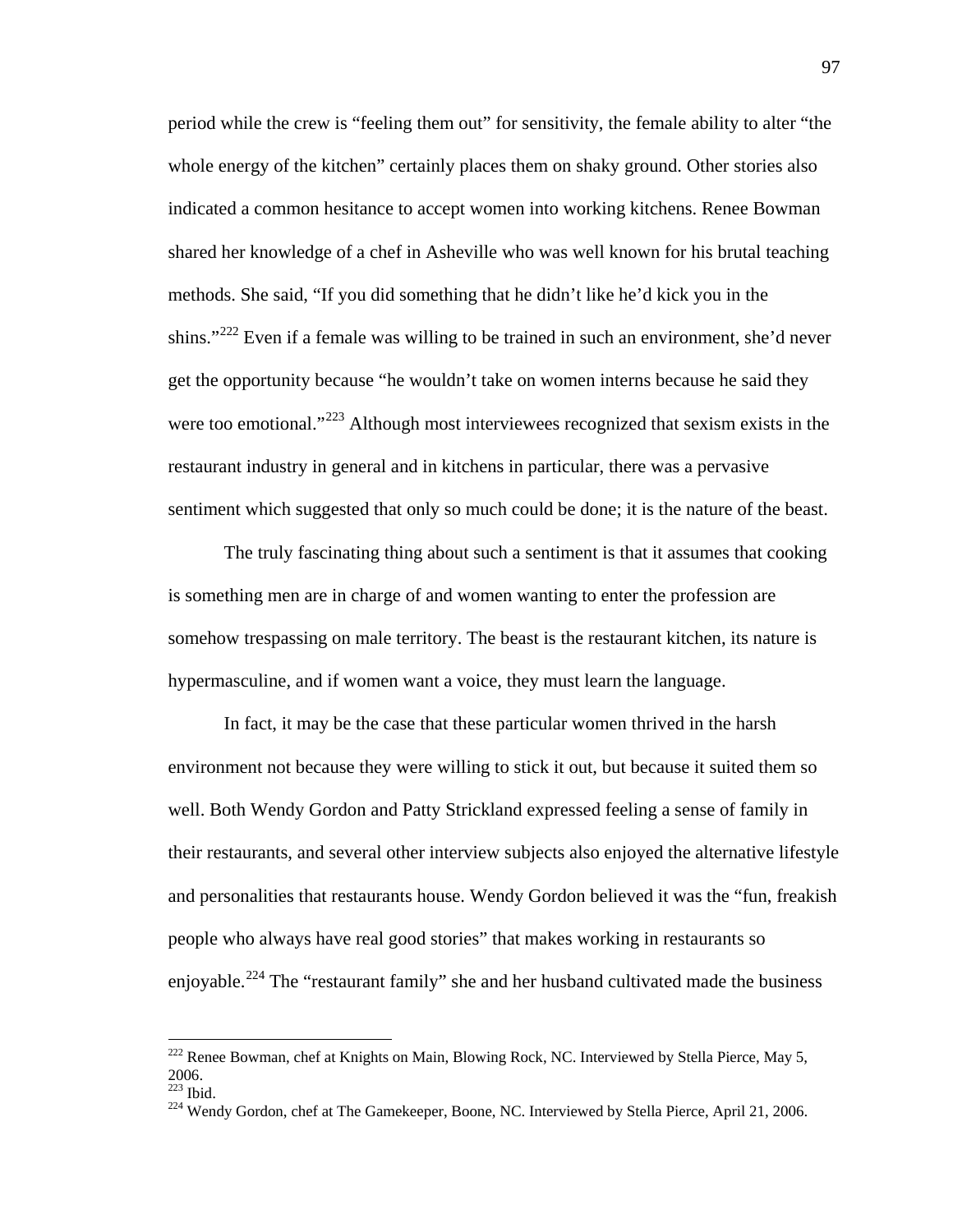being a "home away from home…my kids get dropped off from the bus, they're here every day, so it's their home."<sup>[225](#page-101-0)</sup> Gordon managed to create another family unit, other than the one of her childhood, which revolved around food, slightly different but nevertheless a social community woven into the ongoing exchange of food and cooking culture. Patty Strickland also felt she had created a family within her restaurant, and was very satisfied with the close and co-dependent nature of her working friendships. She had different ambitions in her youth and said that, if she had not found her passion in cooking, she would have ended up "a special education major with a big house, and adopted a lot of kids, and instead of babysitting them I babysit employees."<sup>[226](#page-101-1)</sup> Strickland enjoys her free time but feels that the restaurant is "like a family. . .you know when someone is hurting and others take extra time to help out."<sup>[227](#page-101-2)</sup> The resulting bonds, coupled with a common enthusiasm for food and cooking has the potential to manifest a unique atmosphere, unlike many other workplaces.

It is precisely that type of atmosphere that makes restaurants in general, and working kitchens in particular, a haven for "all the fringes of society," in the words of Renee Bowman.<sup>[228](#page-101-3)</sup> Most cooks recognize and even embrace the less presentable side of restaurant work, because it offers a moderately respectable life despite being a highly alternative lifestyle. According to Jason Juall, restaurant kitchens are packed with "people that run on adrenaline and sweat; we're just junkies."<sup>[229](#page-101-4)</sup> Author Gary Alan Fine analyzes the public perception of cooks, concluding that "the images of the drunken,

<span id="page-101-0"></span> <sup>225</sup> Ibid.

<span id="page-101-1"></span><sup>&</sup>lt;sup>226</sup> Patty Strickland, head chef of Linville Ridge Country Club, Linville Ridge, NC. Interviewed by Stella Pierce, April 12, 2006.<br><sup>227</sup> Ibid.

<span id="page-101-3"></span><span id="page-101-2"></span><sup>&</sup>lt;sup>228</sup> Renee Bowman, chef at Knights on Main, Blowing Rock, NC. Interviewed by Stella Pierce, May 5, 2006.

<span id="page-101-4"></span><sup>229</sup> Jason Juall, cook at Canyons, Blowing Rock, NC. Interviewed by Stella Pierce, June 18, 2006.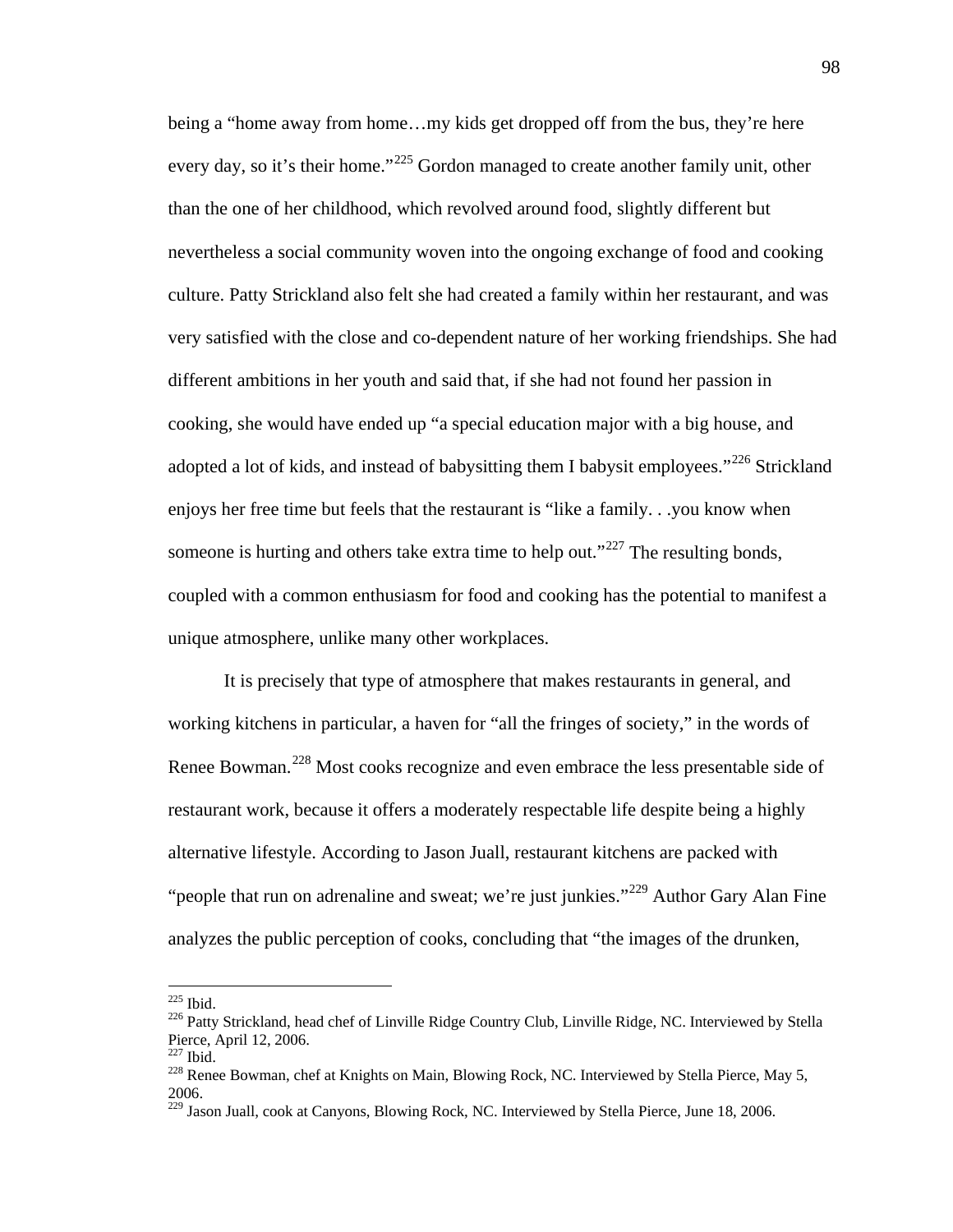ignorant chef and the artistic chef may be superficially contradictory, but they can coexist. Genius and deviance are, despite their distinct images, compatible."<sup>[230](#page-102-0)</sup> For those who do not properly fit in to normal society for whatever reason, cooking in restaurants offers a creative outlet, an increasingly respectable and rewarding career, and a way to exist on the fun fringes.

Many of the interview subjects pointed to the "nature" of restaurant kitchens as the reason there are fewer women. Not just the attitude, but the actual physical work and environment. When asked why there were fewer women in the cooking industry, Mark Rosse responded "I'm not saying there's not enough in the industry, but it's just a tough job and it still comes down to the heat."<sup>[231](#page-102-1)</sup> Evidently, Rosse believes that the few women that exist in the industry are enough, and that the proverbial heat in the kitchen literally keeps them out. Despite the fact that women are part of a long tradition of domestic cooking and for centuries had to work with open flames and hot ovens without air conditioning (not to mention wearing multiple layers of heavy fabric and possibly a corset), the perception that fire is a masculine element was instrumental in relegating many of the female professional cooks to the pantry station or the pastry counter. The cultural correlation between heat/fire and masculinity migrated into the restaurant industry from the backyard barbeque and bypassed the long tradition of women cooks.

 Being the most prized element of culinary fare, the division and preparation of meat was generally reserved for the most senior cook or chef in twentieth-century restaurants, whereas lower status items, like cold foods and desserts, were prepared by pantry workers. The status of foods paralleled the status of the cooks that handled and

<span id="page-102-1"></span><span id="page-102-0"></span><sup>&</sup>lt;sup>230</sup> Fine, *Kitchens*, 42.<br><sup>231</sup> Mark Rosse, owner/chef of Louisiana Purchase, Banner Elk, NC. Interviewed by Stella Pierce, March 19, 2006.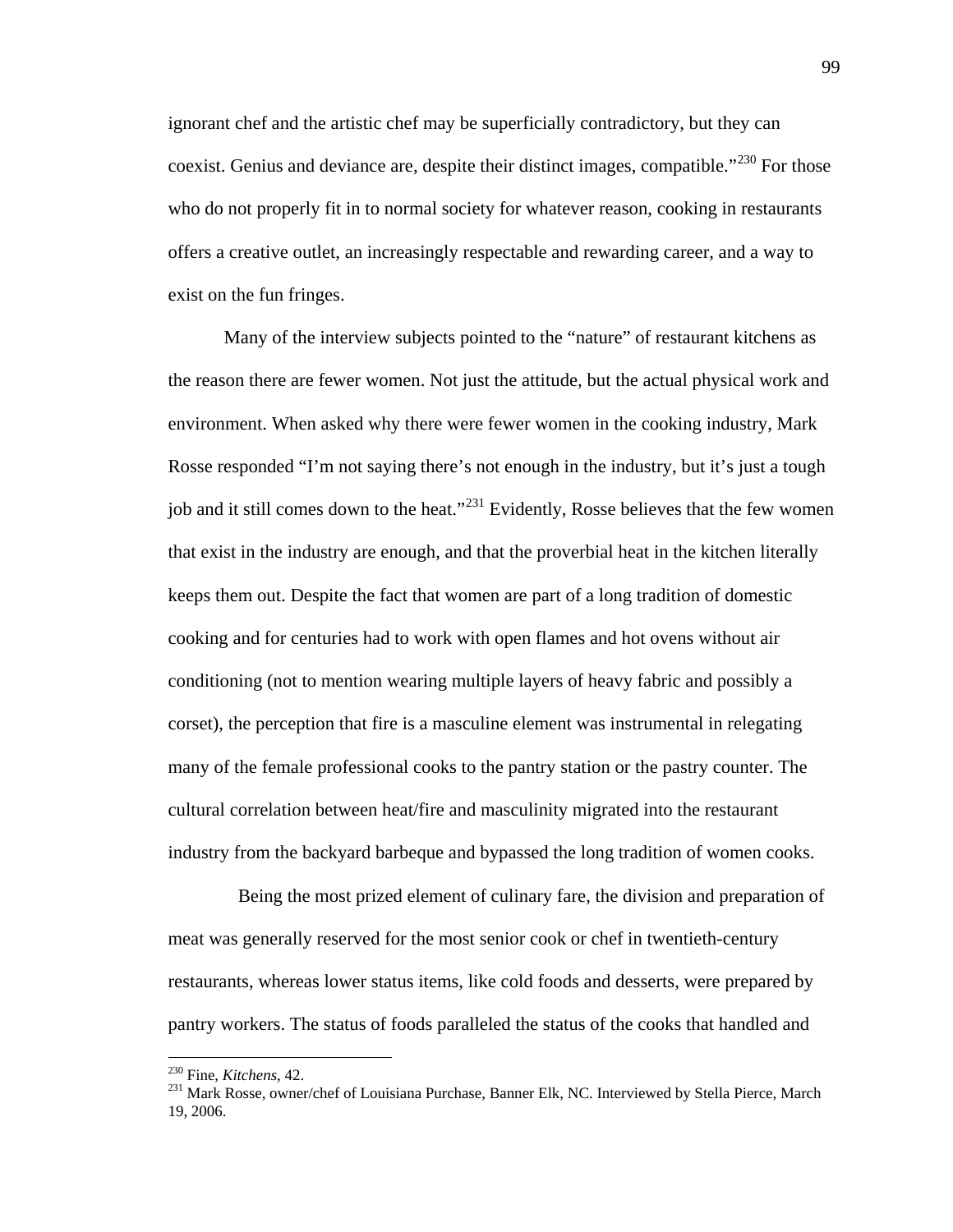prepared the food. In his investigation of restaurant cooks in Twin Cities, Minnesota, Gary Alan Fine found evidence of this food/cook hierarchy. In the most upscale restaurant that Fine studied, the "preparation of side dishes (e.g. vegetables) and cold dishes (e.g. salad) was the domain of the most junior, lowest-ranked cook. In contrast, cutting large slabs of raw meat was regularly done by the head chef, symbolic work, to be sure."<sup>[232](#page-103-0)</sup> Not surprisingly, a gender division of labor existed in these establishments, where "in sharp contrast to the largely male cooking staff, seven of the eight pantry workers at these two restaurants were female."<sup>[233](#page-103-1)</sup> Because meat is imbued with masculine qualities and lighter foods are seen to be feminine, restaurant kitchens have come to reflect the gendered world of food. Cold foods and sweets, those culinary items with less prestige than, say, meat and main courses, are more likely than others to be handled and prepared by women. Fine concludes that "their work was manual labor, a blue-collar, feminine occupation in contrast to more "professional" male work."<sup>[234](#page-103-2)</sup>

Mark Rosse commented directly on this phenomenon, but attributed the segregation to women's self-imposed isolation and the inability to function well in a hot environment. He said, "I think that there are a lot more women in the *gar mange* side and the pantry side just because you can concentrate more on what you are doing and not interact as much with a bunch of people in a very hot situation."<sup>[235](#page-103-3)</sup> Jack Pepper echoed this belief, saying that his female baker can come "in early on her own, she has her quiet time… that way she can get the things done that she needs to do and get out of the way

<span id="page-103-1"></span><span id="page-103-0"></span> <sup>232</sup> Fine, *Kitchens,* 93.

<span id="page-103-3"></span><span id="page-103-2"></span>

<sup>234</sup> Ibid, 95.<br><sup>234</sup> Ibid, 95.<br><sup>235</sup> Mark Rosse, owner/chef of Louisiana Purchase, Banner Elk, NC. Interviewed by Stella Pierce, March 19, 2006.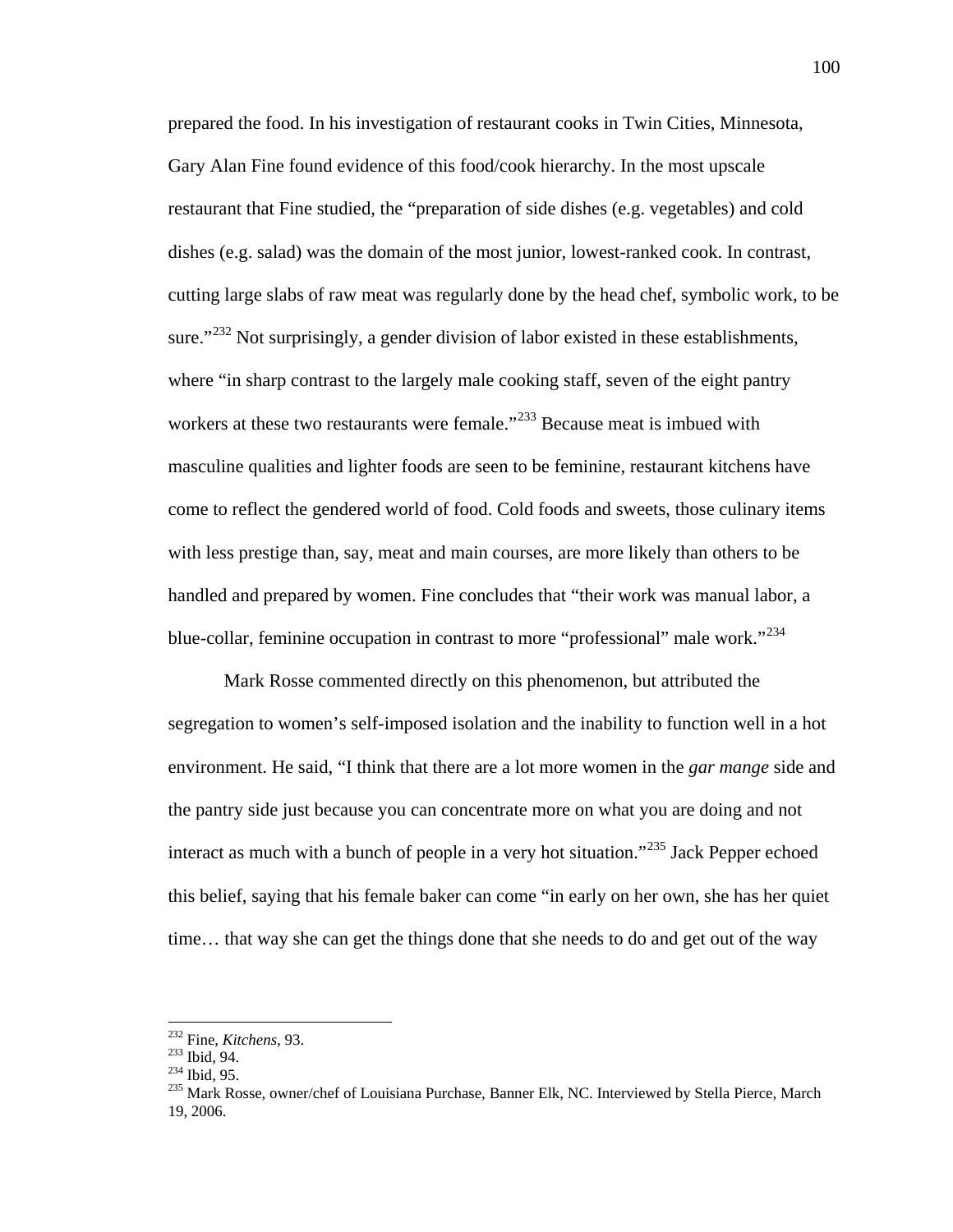for the rest of the guys who may come in."<sup>[236](#page-104-0)</sup> Regardless of the explanation, a very noticeable division of labor is present in professional kitchens, a division that maintains the glass ceiling in the working world.

Jeff Causy also believed that it was mostly "the physical nature of it" that discouraged women from entering a profession that required "hauling fifty pound bags of flour and big boxes of bones."<sup>[237](#page-104-1)</sup> Renee Bowman admitted that there might be elements of truth to the idea that women are not attracted to kitchen work because of the highly physical demands, but concluded that "it's just exasperating to deal with the male mentality on a regular basis."<sup>[238](#page-104-2)</sup> When Wendy Gordon heard that some chefs believed women avoid working kitchens because of the physical labor, she responded, "Oh, that's horseshit. We just have babies, give me a break. No, it is hot over a wood fire, but we adapt. Everyone adapts."<sup>[239](#page-104-3)</sup>

Adaptation has enabled a slow but discernable growth in the fair play of restaurant kitchens, at least in the minds of a few chefs. "We're playing well together," said Patty Strickland of the gender relations in the kitchen.<sup>[240](#page-104-4)</sup> She concluded, "We're finally to a place where the men are starting to receive, accept, and play well. And that's very important that the barrier has been broken."<sup>[241](#page-104-5)</sup>

<span id="page-104-1"></span><span id="page-104-0"></span><sup>&</sup>lt;sup>236</sup> Jack Pepper, owner of Pepper's, Boone, NC. Interviewed by Stella Pierce, May 15, 2006.<br><sup>237</sup> Jeff Causy, chef at Best Cellar at Linville, Linville Ridge, NC. Interviewed by Stella Pierce, March 7, 2006.

<span id="page-104-2"></span><sup>&</sup>lt;sup>238</sup> Renee Bowman, chef at Knights on Main, Blowing Rock, NC. Interviewed by Stella Pierce, May 5, 2006.<br><sup>239</sup> Wendy Gordon, chef at The Gamekeeper, Boone, NC. Interviewed by Stella Pierce, April 21, 2006.

<span id="page-104-3"></span>

<span id="page-104-4"></span><sup>&</sup>lt;sup>240</sup> Patty Strickland, head chef of Linville Ridge Country Club, Linville Ridge, NC. Interviewed by Stella Pierce, April 12, 2006.

<span id="page-104-5"></span> $241$  Ibid.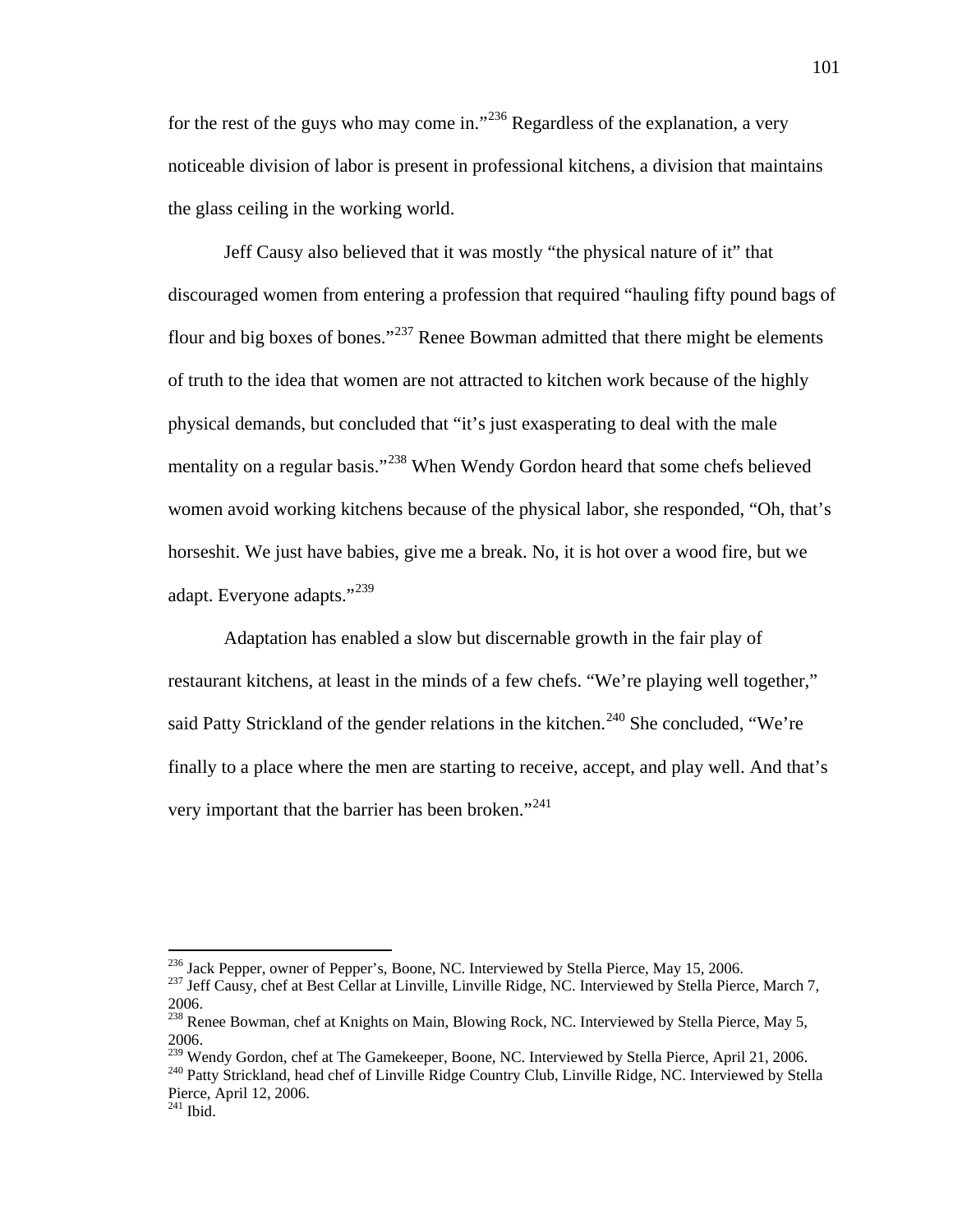## **Conclusion**

The chefs' testimonies are illustrative of the divisive nature of gendered work and appropriated cooking tasks. In the public realm, it became clear as restaurants proliferated in the United States that the business was profitable and power-laden. Men were provided the educational opportunity to learn an economically viable trade, by absorbing some of the generational secrets of female cooks. Whatever rituals and mysteries of home cooking that existed for women were no longer veiled by feminine prerogative. Male entrance into the field altered the collaborative relations of female cooks and the way society viewed the task of cooking, both inside and outside the home. Yet the male dominated cooking trade did not alleviate women's responsibilities in the domestic kitchen. Once the industry was professionalized by men, working chefs began advising twentieth-century women on cooking, thus supplanting the catalog of knowledge possessed by female family cooks.

Certain patterns of behavior betrayed an anxiety on the part of cooking men to be conspicuously masculine when performing kitchen tasks, to ensure any observer that cooking did not make him woman-like in any way. The hyper-masculinization of restaurant kitchens is a result of the same unconscious desire to alienate women by making such spaces a nearly intolerably sexist environment. Although this behavior has not been eradicated, the slowly growing number of women in the industry indicates that conditions may be improving.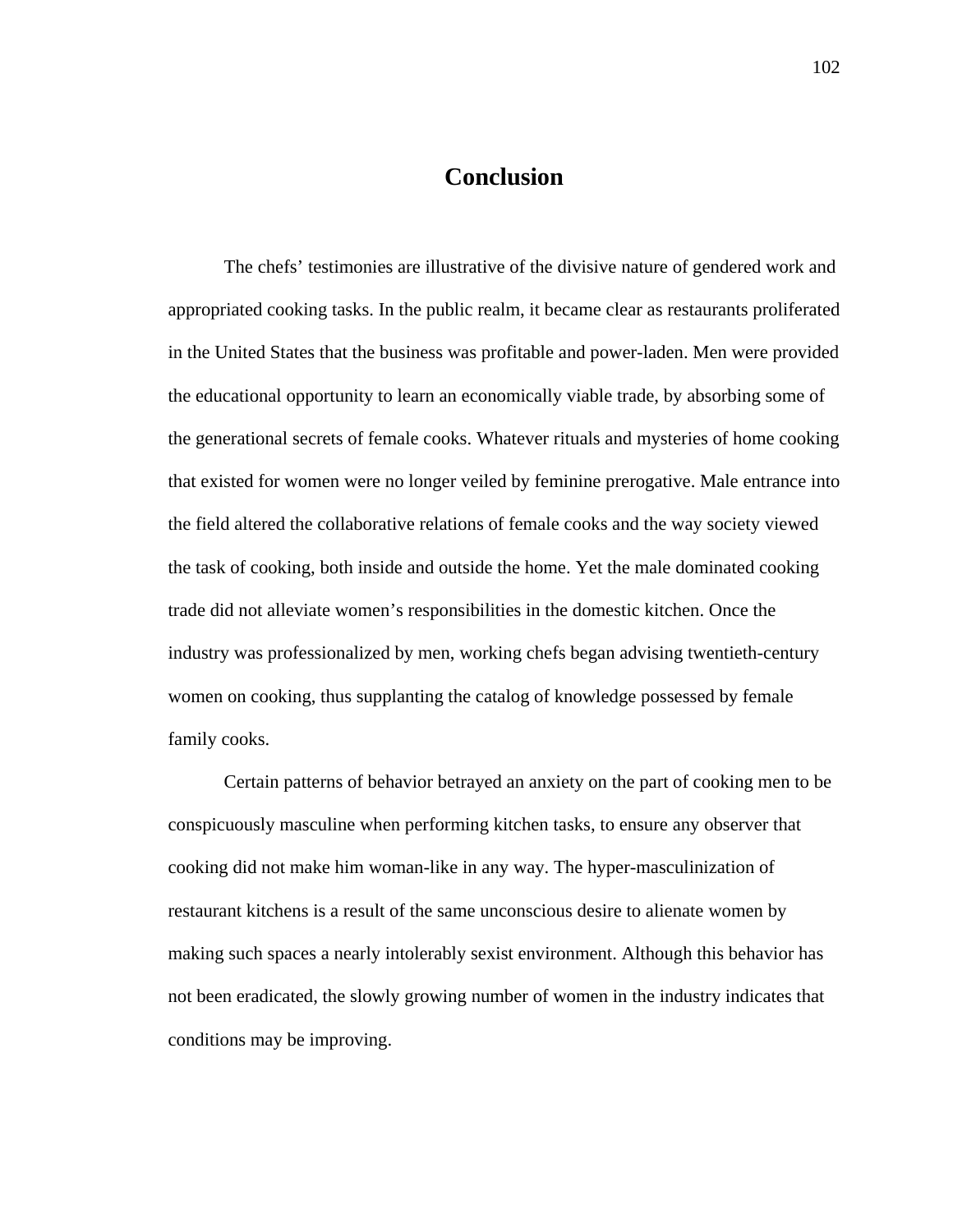The assumptions that many Americans had concerning the nature of gender differences encompassed specific ideas that led to a curious gender disparity in cooking. Gendered food preferences suggested an innate discrepancy in the consideration men and women give specific foods, enabling one gender to assume greater control over the handling and preparation of certain products. As more men became professional cooks and chefs, inexperienced male cooks were able to identify with their expert counterparts, and were simultaneously assured of their culinary ability and their masculinity. In addition, the social conviction in women's susceptibility to the dangers of the public world led to protective legislation, while technical training in professional cooking remained an all male domain, relegating women to a purely domestic sphere. Economically speaking, men saw an opportunity in the growing restaurant business and gobbled it up, leaving women to occupy the lowest paid and least respected positions in the industry. These social and economic forces at play during the twentieth-century reveal a decided effort to distinguish the divide between female cooks and male professionals, creating two culinary worlds, divided by social relevance and united by activity and meaning.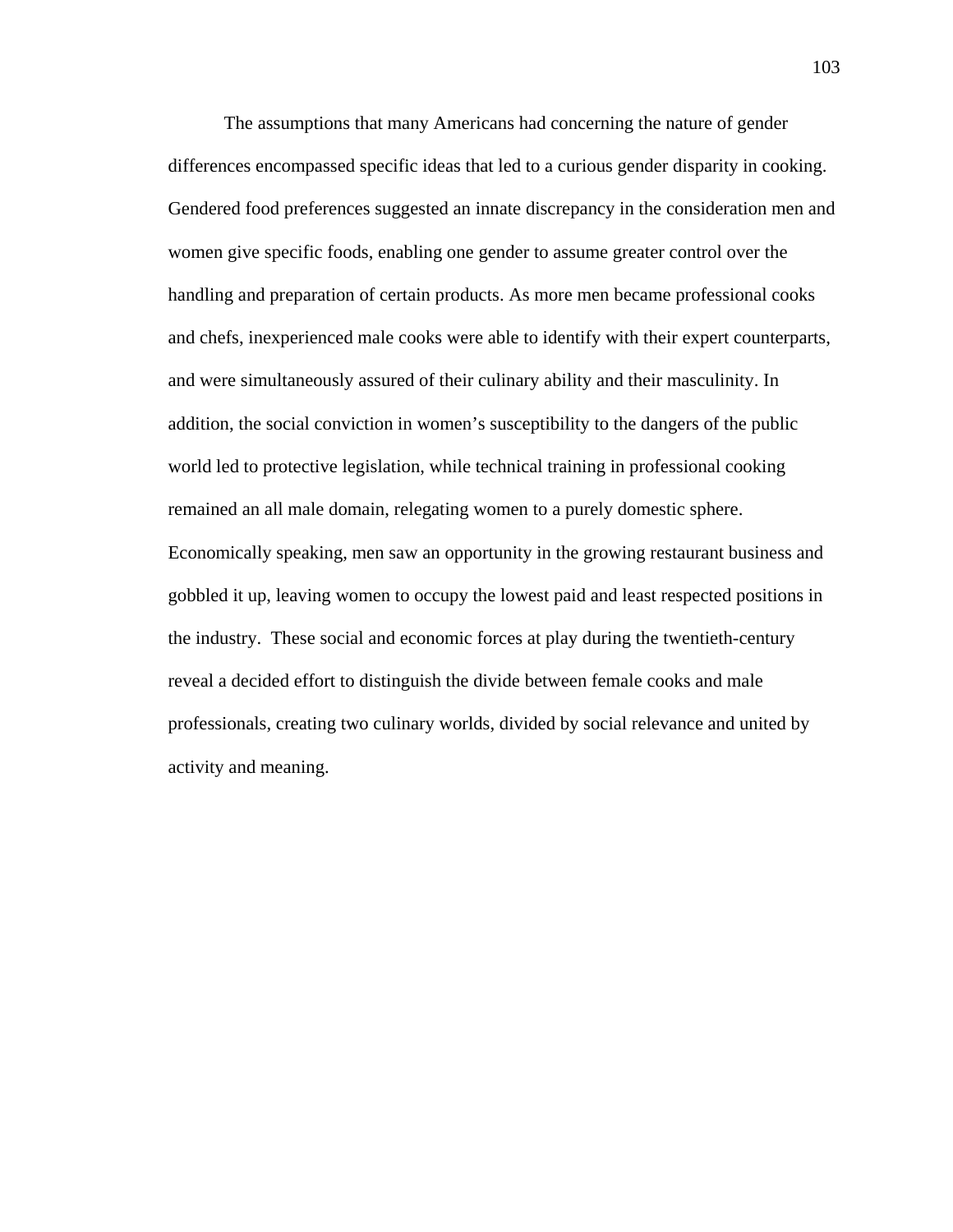## **Bibliography**

### **Primary:**

Advertisement for Hefty Scrap Bags. *Ladies Home Journal.* June, 1974.

- *"*Chef of the Month*."Ladies Home Journal*. June, 1974.
- De Knight, Freda. *A Date with a Dish: A Cook Book of American Negro Recipes.* New York: Hermitage Press Inc., 1948.
- Department of Commerce. *Reports of the Bureau of the Census, "Population 10 Years of Age and Upward Engaged in Gainful Occupations, Census Year 1910: By Sex and Specified Occupations."* (Washington D.C. GPO) [http://www.census.gov](http://www.census.gov/)

\_\_\_\_\_\_\_\_. *Reports of the Bureau of the Census, Sixteenth Census of the United States: 1940 "Characteristics of Persons in the Labor Force 14 Years and Older."* (Washington D.C. GPO) [http://www.census.gov](http://www.census.gov/)

Grove Park Inn Website.<http://www.groveparkinn.com/Leisure/TheResort/History/>

- Harland, Marion. *Common Sense in the Household*: *A Manual of Practical Housewifery*. New York: Charles Scribner & Co., 1871.
- Hedgecock, Elizabeth Stuart. *The Successful Hostess*. Minneapolis: Burgess Publishing Co., 1949.

Heseltine, Marjorie and Ula M. Dow. *Good Cooking.* New York: Houghton Mifflin Company, 1936.

- Houk, Rose, *Food and Recipes of the Smokies.* Great Smoky Mountains Natural History Association, 1996.
- "I am Man." *Burger King*.<http://www.youtube.com/watch?v=vGLHlvb8skQ>
- Library of Congress. *American Memory: American Women's History.* The revised laws of the Commonwealth of Massachusetts, v.1, chap. 106. Boston: Wright & Potter Printing Co., State Printers, 1902. 919-921, section 24. http://memory. loc.gov/

Malone, Dorothy. *How Mama Could Cook!* New York: A.A. Wyn, Inc., 1946.

Martin, George W. *Come and Get It!: The Compleat Outdoor Chef.* New York: A.S. Barnes and Company, 1942.

Mast Farm Inn Website[. http://www.mastfarminn.com/aboutus/history/index.html](http://www.mastfarminn.com/aboutus/history/index.html)

National Restaurant Association. *State of the Restaurant Industry Workforce: An Overview*. [www.restaurant.org](http://www.restaurant.org/)

"Our History." Culinary Institute of America.<http://www.ciachef.edu/>

Randolph, Mary. *The Virginia Housewife: or, Methodical Cook.* Baltimore, MD: Plaskitt, & Cugle, 1828.

Simmons, Amelia. *American Cookery.* Green Farms, Connecticut: The Silverleaf Press, 1796.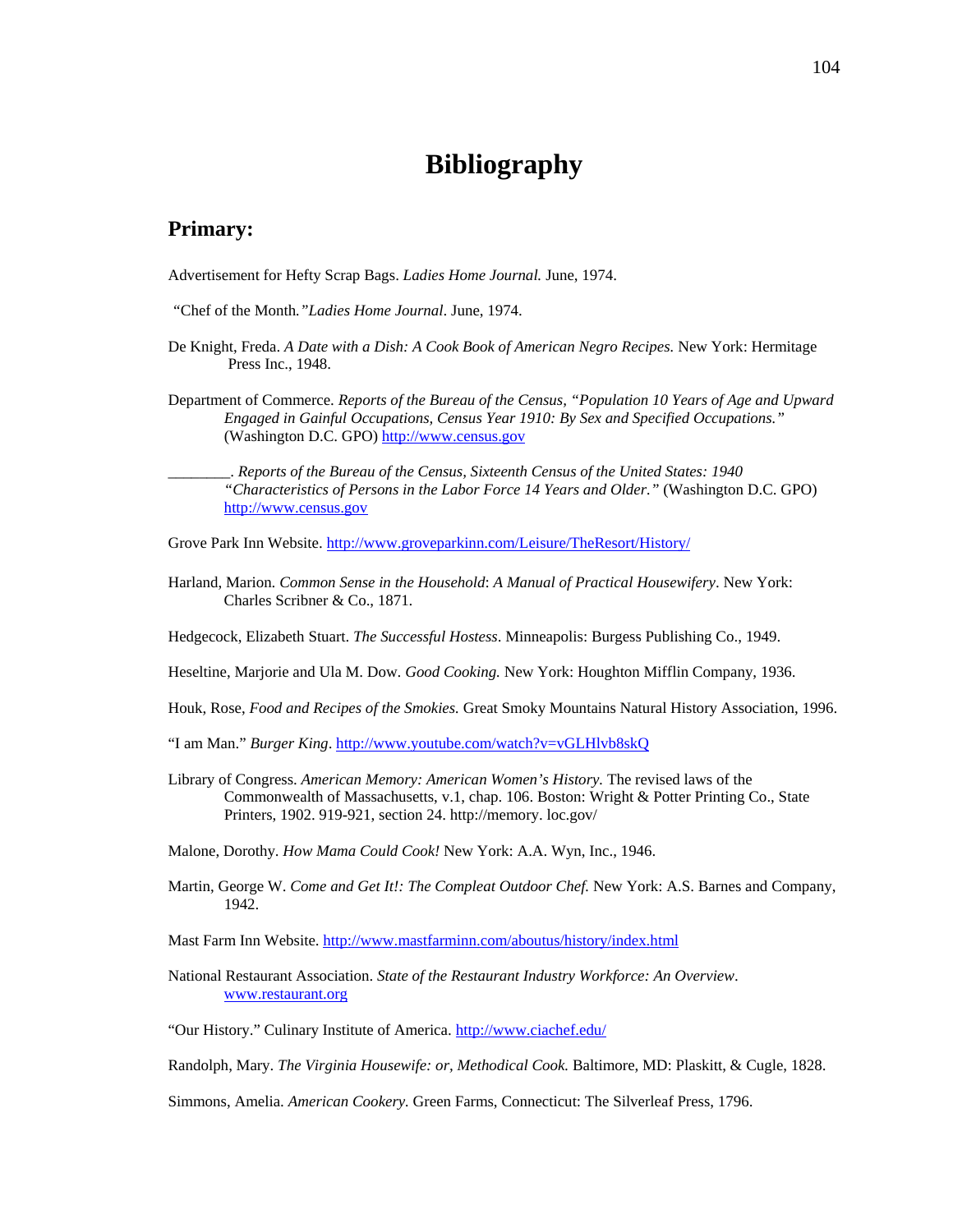Street, Julian. "What's the Matter with Food?" *The Saturday Evening Post* (1931): 10.

The Inn on Church Street Website.<http://www.innonchurch.com/>

- U.S. Census Bureau. *State and County QuickFacts,* Watauga and Avery Counties, North Carolina. Washington D.C., GPO, 2002. quickfacts.census.gov.
- U.S. Census of Business. *Retail Trade: 1939 Stores and Sales by Kinds of Business, by Types of Operation.* Washington, D.C.: GPO, 1943[. www.census.gov](http://www.census.gov/)

*Watauga Democrat.* March 16, 1944.

## **Secondary:**

Anglin, Mary. "Strategic Differences: Gendered Labor in Southern Appalachia." *Frontiers*. Vol. XIV, num. 1(1993) 70.

\_\_\_\_\_\_\_\_\_\_. *Women, Power, and Dissent in the Hills of Carolina.* Urbana and Chicago: University of Illinois Press, 2002.

- Baron, Ava ed., *Work Engendered: Toward a New History of American Labor.* Ithaca and London: Cornell University Press, 1991.
- Bennett, Judith. *Ale, Beer and Brewsters in England: Women's Work in a Changing World, 1300-1600.* New York: Oxford University Press, 1996.
- Brown, Kathleen M. *Good Wives, Nasty Wenches, and Anxious Patriarchs: Gender, Race, and Power in Colonial Virginia.* Chapel Hill: University of North Carolina Press, 1996.
- Civitello, Linda. *Cuisine and Culture: A History of Food and People.* Hoboken, New Jersey: John Wiley & Sons, Inc., 2008.
- Collins, Kaye Carver, Lacy Hunter, and Foxfire Students, eds. *Foxfire Eleven.* Anchor Books: New York, 1999.
- Cooper, Ann. *"A Woman's Place is in the Kitchen:" The Evolution of Women Chefs.* New York: Van Nostrand Reinhold, 1998.
- "Creative Destruction." May 15, 2006[. http://creativedestruction.wordpress.com/2006/05/15/i-am-man](http://creativedestruction.wordpress.com/2006/05/15/i-am-man-)burger-king-commercial/
- Fine, Gary Alan. *Kitchens: The Culture of Restaurant Work.* Berkeley: University of California Press, 1996.
- Goldin, Claudia. *Understanding the Gender Gap: An Economic History of American Women.* New York: Oxford University Press, 1990.
- Haber, Barbara. *From Hardtack to Homefries: An Uncommon History of American Cooks and Meals.* New York: The Free Press, 2002.

Hurley, Andrew. "From Hash house to Family Restaurant: The Transformation of the Diner and Post-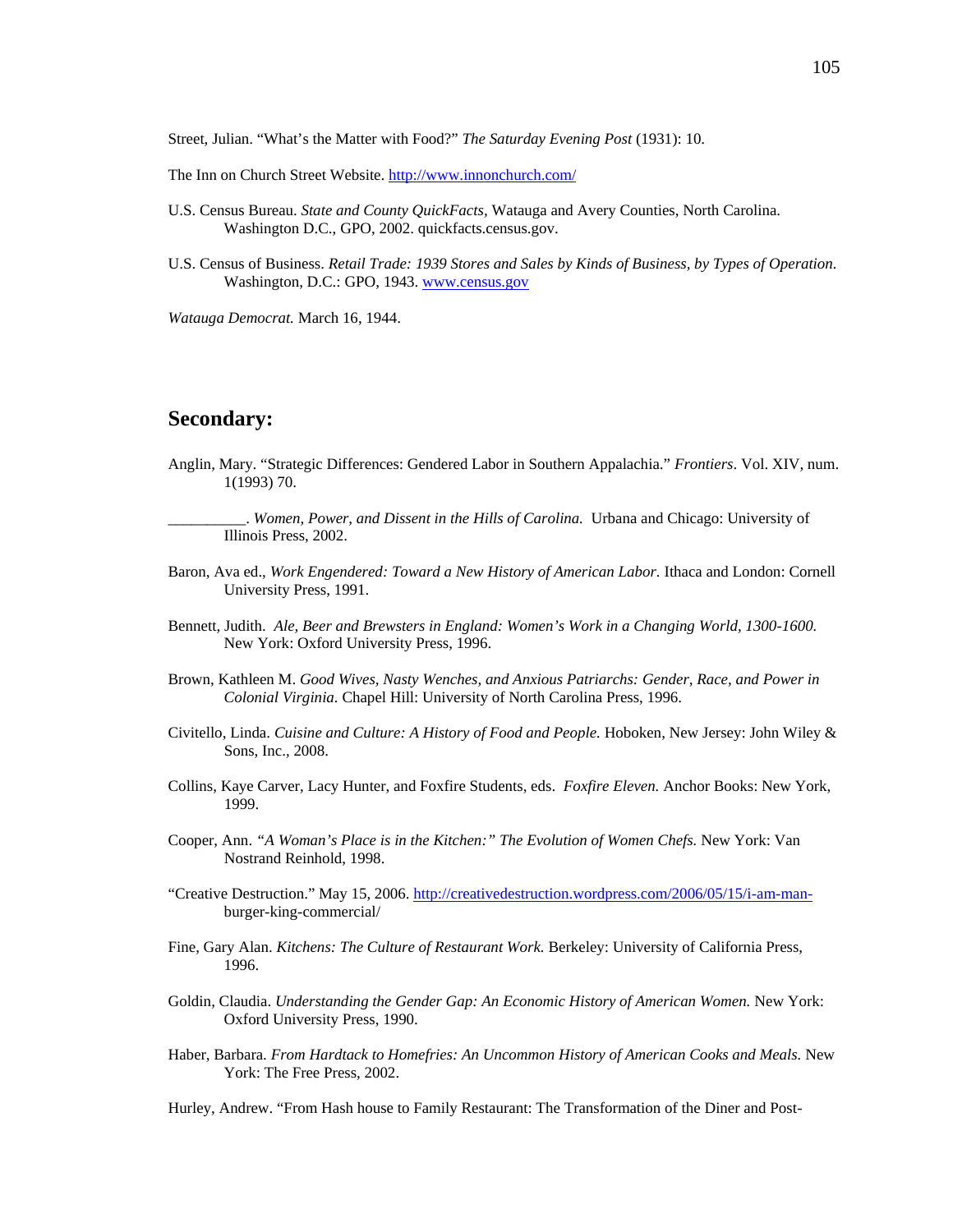World War II Consumer Culture." *The Journal of American History,* vol. 83, no. 4 (Mar., 1997): 1282-1308. [http://www.jstor.org/.](http://www.jstor.org/) 

- Inness, Sherrie. *Dinner Roles: American Women and Culinary Culture.* Iowa City: University of Iowa Press, 2001.
- Kerber, Linda K. "Separate Spheres, Female Worlds, Women's Place: The Rhetoric of Women's History." *Th*e *Journal of American History*, vol. 75, no. 1 (Jun., 1988): 9-39.
- Kessler-Harris, Alice. *Out to Work.* New York, Oxford University Press, 1982.
- Lapsansky, Emma. *Encyclopedia of American History: Colonization and Settlement, 1608 to 1760, Vol. II.* Edited by Billy G. Smith and Gary B. Nash New York: Facts-on-File Inc., 2003.

Levenstein, Harvey. *Revolution at the Table.* New York and Oxford: Oxford University Press, 1988.

\_\_\_\_\_\_\_\_. *Paradox of Plenty: A Social History of Eating in Modern America.* Berkeley: University of California Press, 2003.

- Mintz, Sydney. *Tasting Food, Tasting Freedom*. Boston: Beacon Press, 1996.
- Parkin, Katherine. "Campbell's Soup and the Long Shelf Life of Traditional Gender Roles." In *Dinner Roles: American Women and Culinary Culture,* edited by Sherrie Inness, 51-67. Philadelphia: University of Pennsylvania Press, 2001.
- Pillsbury, Richard. *No Foreign Food.* Boulder, Co: Westview Press, 1998.
- Reynolds George P. and His Students, eds. *Foxfire Ten.* Anchor Books: New York, 1993.
- Rotundo, E. Anthony. *American Manhood: Transformation in Masculinity from the Revolution to the Modern Era.* New York: Basic Books, 1993.
- Scott, Joan W. *Gender and the Politics of History.* New York: Columbia University Press, 1988.
- Symons, Michael. *A History of Cooks and Cooking*. Chicago: University of Illinois Press, 2000.
- Tannahill, Reay. *Food in History.* New York: Stein and Day, 1973.
- Ulrich, Laurel Thatcher. *Good Wives: Image and Reality in the Lives of Women in Northern New England, 1650- 1750.* New York: Vintage Books, 1991.
- Welter, Barbara. "The Cult of True Womanhood: 1820-1860." *American Quarterly,* Vol. 18, no. 2, part 1 (Summer 1966): 151-174.

## **Interviews:**

- Bowman, Renee. Chef at Knights on Main, Blowing Rock, North Carolina. Interviewed by Stella Pierce. May 5, 2006.
- Burrell, Will. Head chef of Meadowbrook Inn, Blowing Rock, North Carolina. Interviewed by Stella Pierce. May 20, 2006.

Causy, Jeff. Chef at Best Cellar at Linville, Linville, North Carolina. Interviewed by Stella Pierce. March